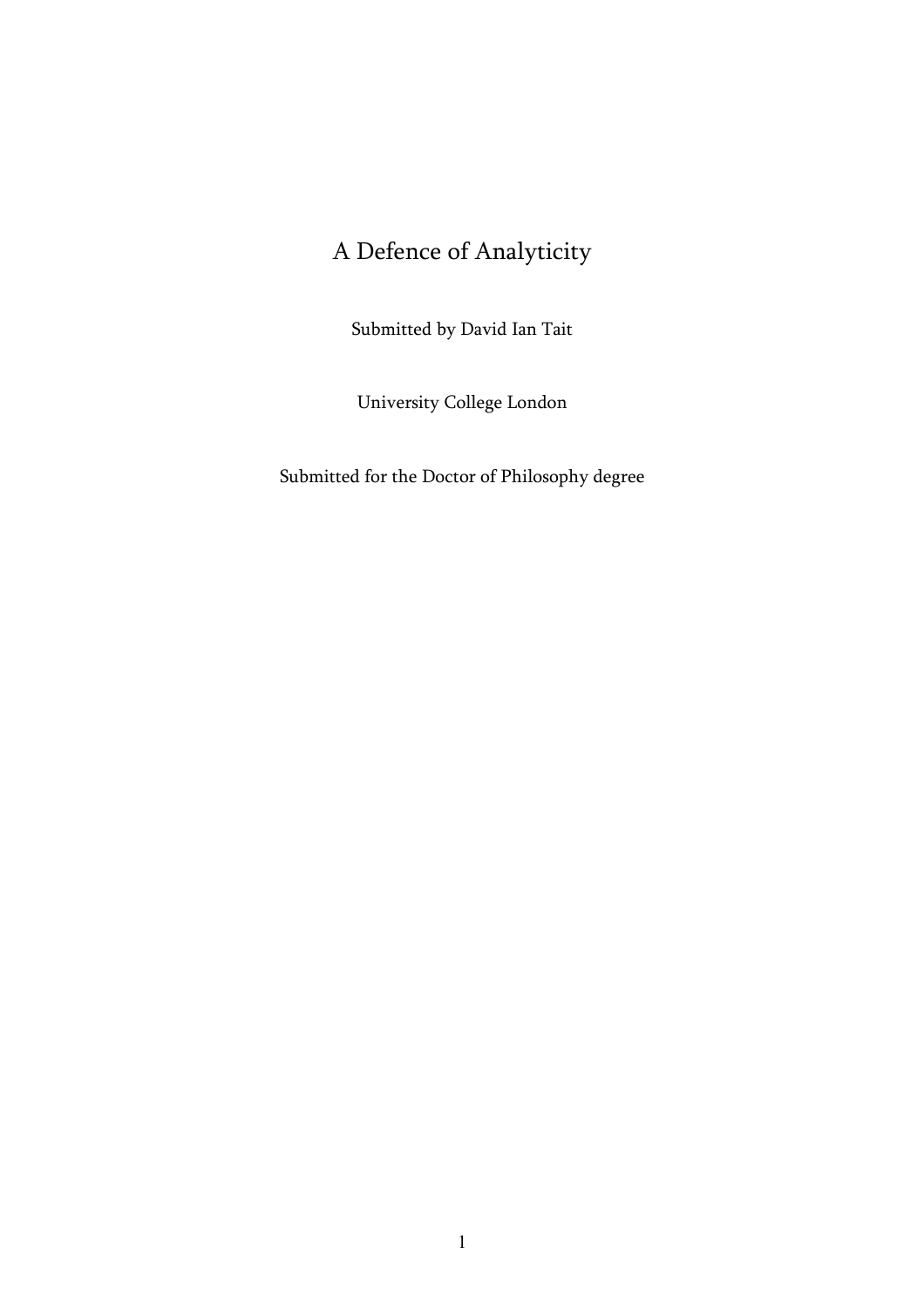I confirm that the work presented in this thesis is my own and the work of other persons is appropriately acknowledged.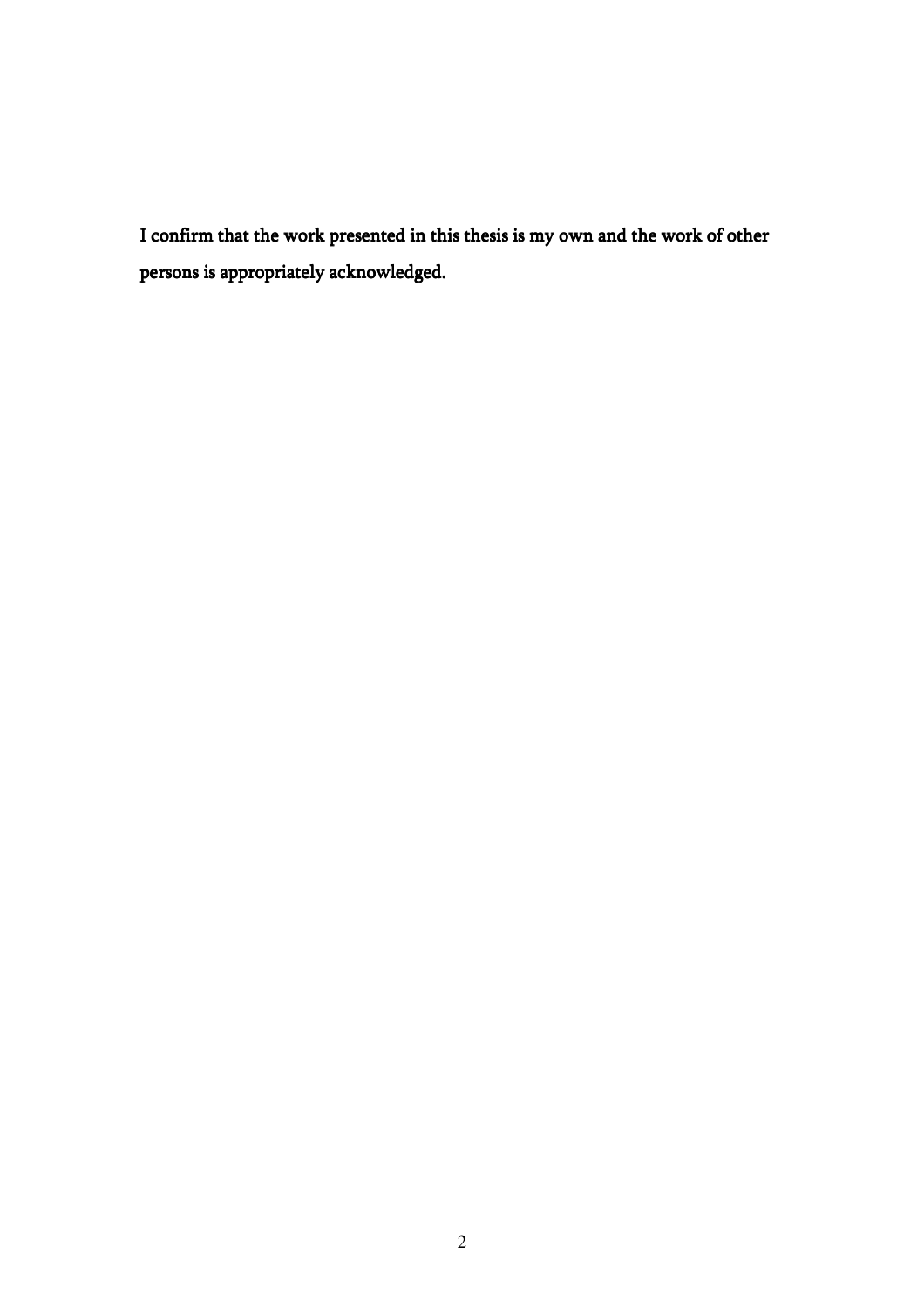## **Abstract**

There is *prima facie* reason to suppose that there are analytic truths, our knowledge of which is explained simply by our understanding them. One recent line of argument challenges this view on the grounds that, for any given proposition, it is always possible to understand it without knowing it. If understanding is to explain our knowledge of certain truths, then, how is it possible for someone to understand them and yet fail to know them?

We can accommodate these cases of disagreement by construing the epistemic state in which a subject is placed by understanding an analytic truth as one of being in a position to know. In understanding an analytic truth, a subject may have the epistemic resources required for knowledge and yet be unable to exploit this position; this allows for the possibility that in those cases where a subject does know such a truth, the knowledge is explained by the subject's understanding. This sense of being in a position to know receives support from the need for such a notion in describing certain features of our perceptual knowledge.

Understanding an analytic truth enables a subject to recognise that its truth-conditions must be fulfilled. This is ultimately made possible by there being certain propositions that have the status of structuring the linguistic practice in which the subject participates. These propositions are held fixed as we evaluate the possible ways that the world could be and so come out as true in all possible worlds. A subject who is sufficiently integrated within the practice and who understands an analytic truth is thereby in a position to recognise its status within the practice. Using this model we can identify two kinds of disagreement consistent with the claim that understanding an analytic truth puts one in a position to know it.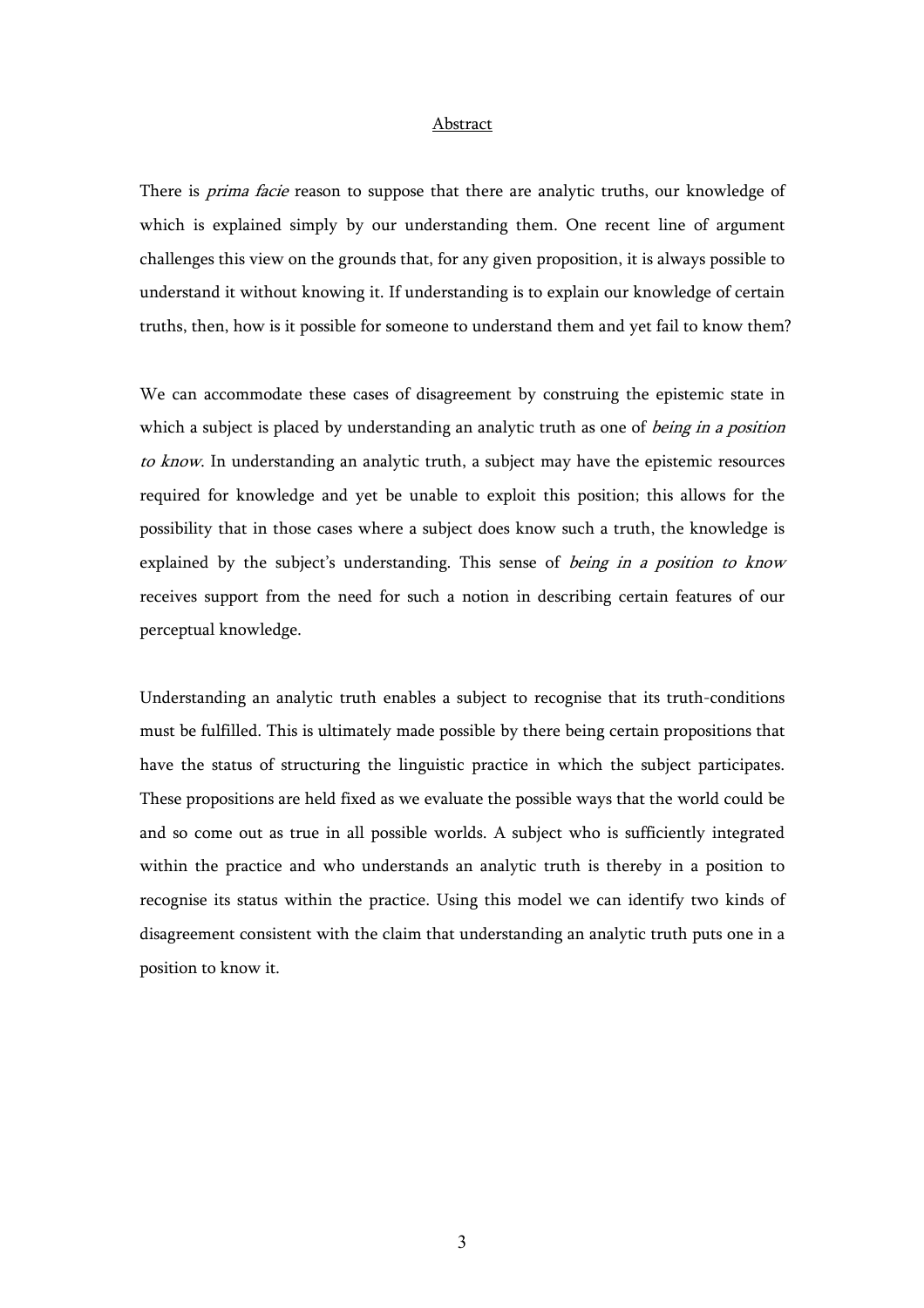## Acknowledgements

It seems appropriate that the culmination of such a project should acknowledge those whose help has, in various ways, contributed to the process of its development. I am grateful to Rory Madden who, while supervising me as I wrestled with the ideas for a completely different topic, suggested to me that my writings about analyticity harboured the prospects of a much more fruitful thesis than I was then on course to produce. I suspect his judgement was right, and I am thankful he chose to share it. I am even more indebted to those under whose guidance the kernels of those initial ideas were developed: Mike Martin, whose understanding of 'the big picture' against which the topic can be seen to take shape has been invaluable, and Marcus Giaquinto, whose concern for detail has kept me from numerous mistakes and pushed me into thinking much more precisely about the issues here.

A central part of the thesis was presented at the MindGrad conference at the University of Warwick in December 2009. I would like to acknowledge my gratitude for stimulating and instructive comments from Bill Brewer, Quassim Cassam, Tim Crane, Guy Longworth, and in particular my respondent in that session, Matt Soteriou.

Thanks is owed to my friend Matthew Manning for listening patiently through the development of almost every idea – and many others besides – contained herein, as well as for his sensible advice. Thanks also to Craig French for kindly agreeing to read through the work in its final stages and demonstrating such a keen editorial eye. His help made the last few days of the process much more manageable.

I want to express my deep gratitude to my parents for their unwavering support and encouragement which has meant so much to me and without which the project would not have been possible.

Finally, I must thank my wife, Cheryl, for making things better when the work wasn't going so well and for making them even better when it was.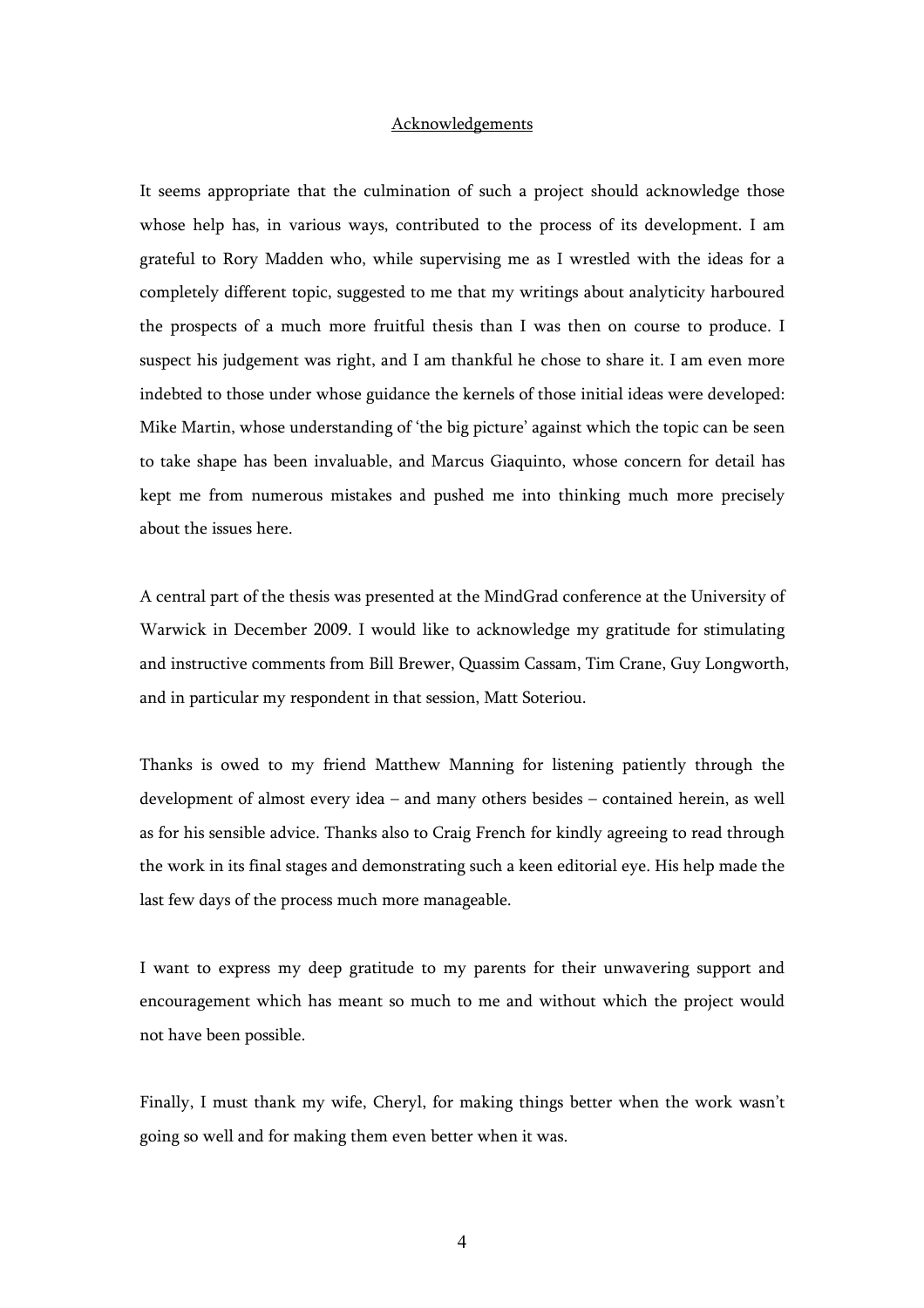# Table of Contents

| Introduction                                                         | 6   |
|----------------------------------------------------------------------|-----|
| 1. Truth in Virtue of Meaning                                        | 19  |
| 2. The Epistemological Conception and Williamson's Challenge         | 52  |
| 3. Perceptual Knowledge and Being in a Position to Know              | 69  |
| 4. Analyticity, Understanding and Being in a Position to Know        | 93  |
| 5. How Could Understanding Explain Our Knowledge of Analytic Truths? | 113 |
| Conclusion                                                           | 150 |
| Bibliography                                                         | 155 |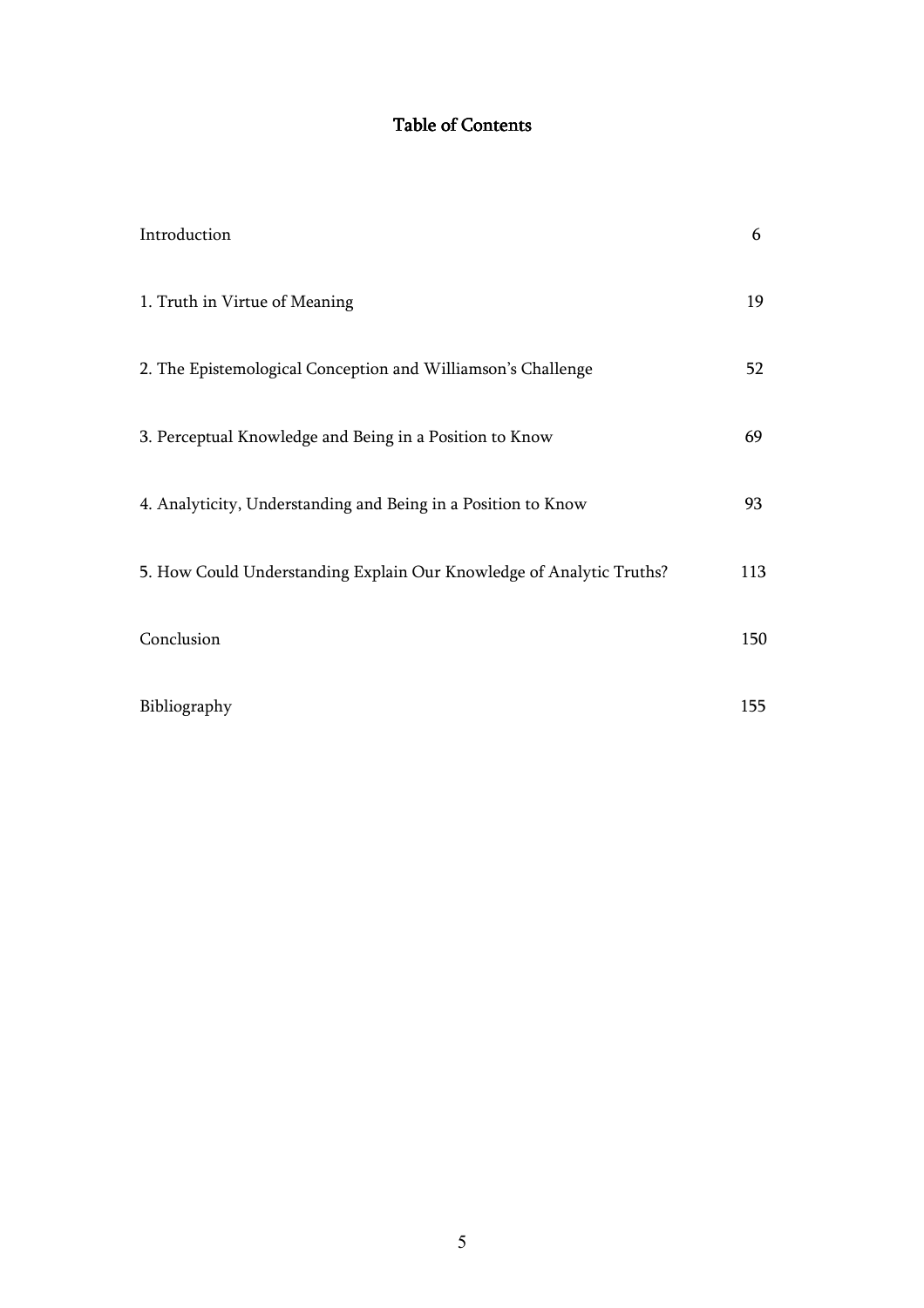# Introduction

#### (i) Introducing analyticity

Let us start with some basic data. There is an intuitive difference between the way in which we know that vixens have dichromatic vision and the way in which we know that all vixens are female foxes. In trying to articulate this difference, we are inclined to say something along the following lines: whereas our knowledge in the former instance derives from investigation into how things are in the world, our knowledge in the latter instance does not seem to require investigation of this sort. Rather, so this intuition goes, our knowledge seems to derive merely from our understanding of the words involved, or if you prefer, from our grasp of the proposition that they express.

These initial intuitions suggest a peculiar epistemological phenomenon. For insofar as we must understand any claim in order to form a judgement about its truth, understanding is always a feature of our knowledge. But in typical cases, the role that understanding plays is limited to our grasping some proposition, the warrant for which is acquired in experience. However, in the case of 'All vixens are female foxes', we have the intuition that once we grasp the proposition, there is no warrant from experience needed in order to know it. It seems that understanding alone provides us with the resources necessary for knowledge.

Kant, in the Critique of Pure Reason, discusses the phenomenon whereby our understanding has the capacity to furnish us with knowledge, labelling 'analytic' those truths capable of being known in this way. His discussion of analyticity focuses on statements of a subject-predicate form, leading him to characterise an analytic truth as one in which "the predicate B belongs to the subject A as something that is (covertly) contained within this concept A." (Kant 1998, A6) Put this way, Kant's remarks have the appearance of being more interested in a linguistic, or conceptual, phenomenon concerning the relations between words or concepts in a way that might seem more familiar to modern lexical semantics. However, the epistemic import of the characterisation is spelled out when he writes that an analytic truth is one in which "I do not need to go beyond my concept at all in order to formulate the judgment, and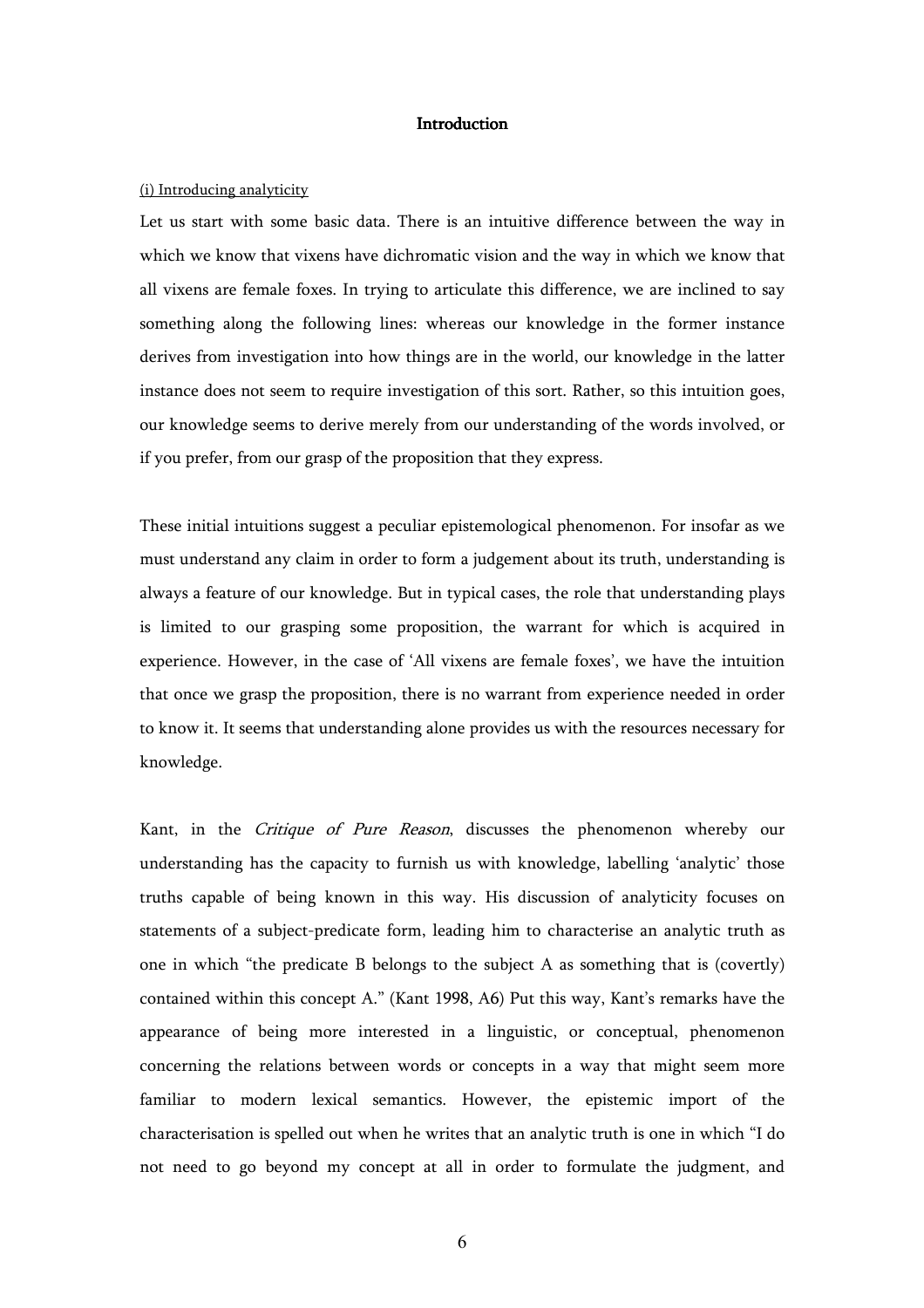therefore need no testimony from experience." (1998, B11) Since it is this epistemological phenomenon we are really interested in, we may dispense with Kant's overly restrictive "containment" metaphor and extend the notion of analyticity so as to include all instances where our grasp of a proposition provides us with the resources by which we know it. Once extended in this way, we leave open the possibility that analytic explanations may be found for the whole range of a priori truths, including the truths of logic, mathematics and a broad range of conceptual truths (such as 'No object can be both red and green all over at the same time').

Despite the intuitive appeal of supposing that understanding explains our knowledge of at least some a priori truths, the notion of analyticity has suffered something of a chequered history over the past century or so. Here is what I take to be the standard story that receives widespread acceptance among many contemporary philosophers. The logical positivists, trying to find an explanation for our a priori knowledge that would avoid the kind of metaphysical excesses they eschewed, appealed to the idea of analyticity as something that offered "truth in virtue of meaning". In this way, they were able to maintain that there is nothing metaphysically odd about such knowledge, since it is really just knowledge of linguistic conventions and thus not really about the world in any substantive way. Quine, however, demonstrated this stance to be untenable, arguing that a proposition cannot be regarded as true in virtue of meaning alone but rather can be true only because the world is as the proposition represents it to be. Since all propositions are made true by how things are in the world, our acceptance of any proposition is always subject to revision according to its conformity to the best account of our experience. There can, therefore, be no propositions with the privileged status of immunity from revision that would come with truth in virtue of meaning alone. Following Quine's attack on analyticity, the notion fell into disrepute and lay moribund until it was offered the chance of rehabilitation by Boghossian. Boghossian distinguished the metaphysical issues concerning that in virtue of which a statement is true from the epistemological issues concerning how it might be known. In drawing this distinction, Boghossian separated the dubious positivistic aspects of analyticity from the more valuable idea that there be a class of truths our understanding of which is sufficient for us to know them. This opened up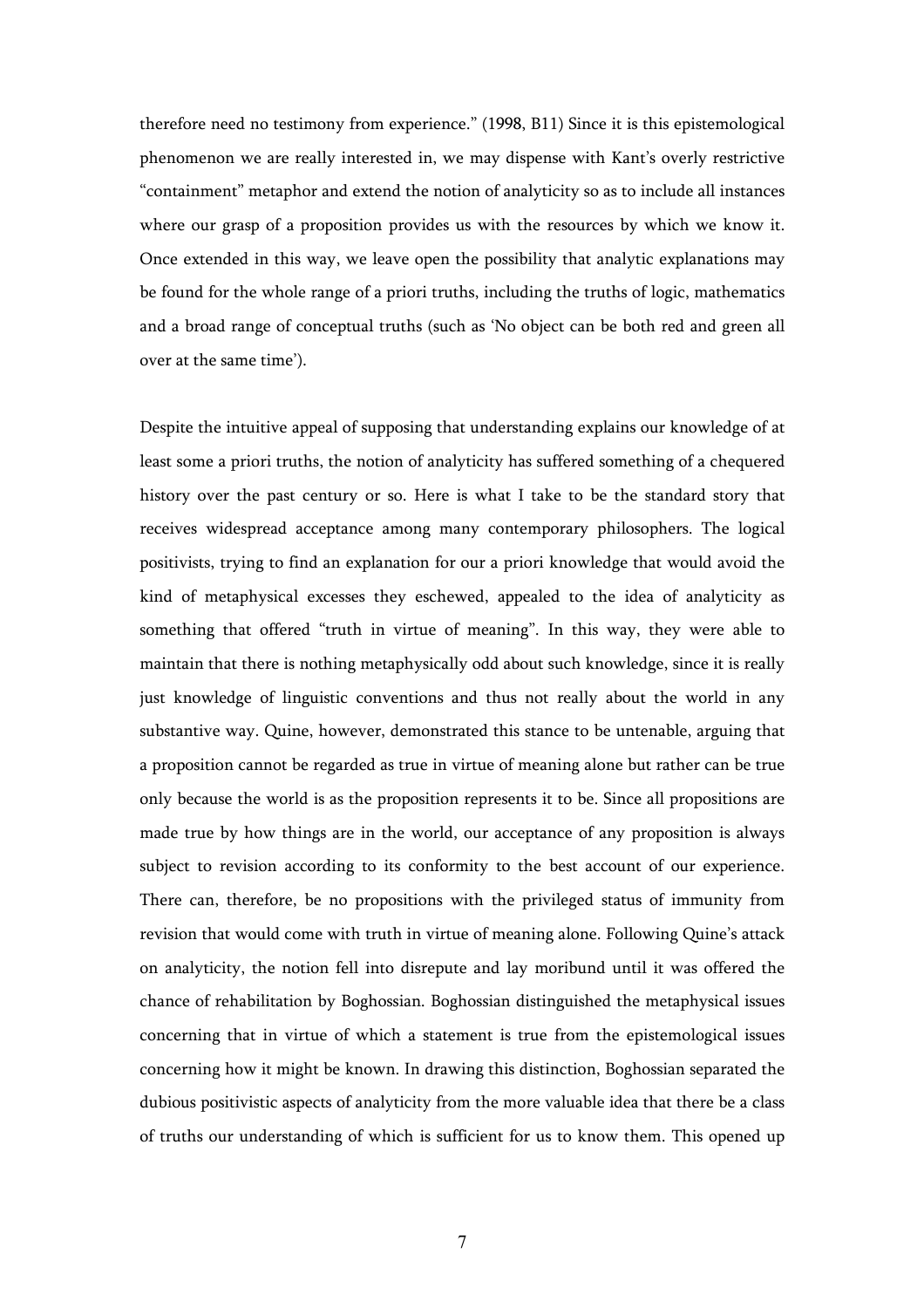the possibility of an account that could evade the Quinean objections while delivering all that we really wanted from the notion of analyticity in the first place.

I call this the standard story because I think that something very much like the foregoing narrative has come to shape much of the recent literature. Even amongst those who have subsequently questioned Boghossian's strategy of separating the metaphysical and epistemological conceptions, or who have expressed doubts over whether the strategy yields a defensible account of analyticity, there is a fairly prevalent consensus concerning the contours of the story. $^1$ 

We might add, as a sort of coda to the standard story, the more recent development of Williamson's sustained criticism of the epistemological conception of analyticity. For while Williamson takes the view that Boghossian's proposal affords the notion a cogency that eluded the metaphysical conception, he has argued repeatedly that there is no viable account of understanding that is capable of underwriting or supporting analytic explanations of our knowledge. Since it always possible for a subject to understand a putatively analytic truth without knowing it, Williamson argues, there can be no truths our knowledge of which is explained simply by appeal to our understanding alone.

If Williamson is right then, contrary to our initial intuitions, there are no analytic truths. Yet these intuitions remain fairly strong. This, to my mind at least, makes this recent development in the debate quite fascinating and worthy of further exploration. Consequently, a relatively large portion of this thesis is taken up with developing a defence against Williamson's objections. However, the account that emerges is one that ends up dissenting from the main themes of the standard story. Once we accommodate the insights within Williamson's argument and develop a view of how understanding is capable of explaining our knowledge of analytic truths, we see that certain distinctive elements of the metaphysical conception resurface, giving lie to the commonplaces that Quine decisively refuted the views of those who defended this conception and that Boghossian succeeded in isolating two entirely distinct conceptions of analyticity.

<sup>&</sup>lt;sup>1</sup> See, for example Margolis and Laurence (2001), Williamson (2007), Russell (2008) and Garcia-Carpintero and Otero (2009).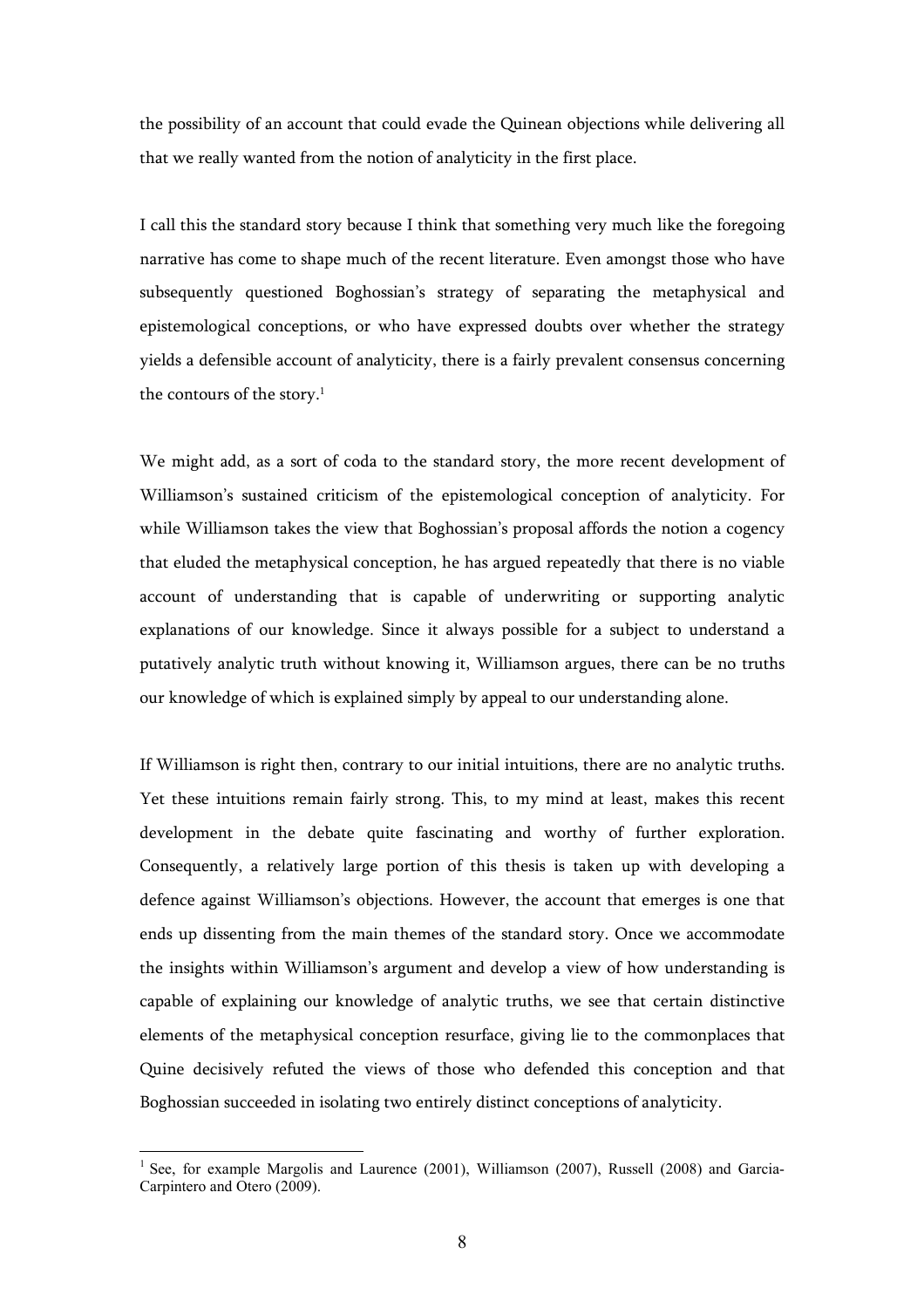Whatever view one takes concerning the brief narrative that has been sketched, which is amplified and precisified over the next two chapters, it at least serves to delineate a core set of issues to be addressed in exploring the notion of analyticity. First, if we take seriously the initial intuitions that suggest there may be some truths our knowledge of which is explained by our understanding them, then we require some account of how understanding could be responsible for any such achievement. This is the key concern for any defence of analyticity. The challenge lies in the need to motivate an independently plausible conception of understanding that is capable of doing the required epistemic work – which, we will see, is no easy task. Second, we might like some explanation for the common intuition that there is something slightly peculiar about counting some of the paradigmatic candidates for analyticity – particularly the conceptual truths – as items among our knowledge about the world when many of them have the flavour of being rather truistic. It is surely relatively easy to sympathise with those who, when first introduced to the notion of analyticity through classic instances such as 'All bachelors are unmarried males' and 'All vixens are female foxes', insist that these are not really features of our knowledge about the world but, rather, mere definitions of the relevant expressions. It is this thought, I take it, that perpetuates the appeal of characterising analyticity as "truth in virtue of meaning" despite the various objections raised against the phrase. Even if the defender of analyticity were ultimately to reject the positivist views associated with that slogan, we might still regard it as desirable that an account should offer some sort of explanation for the prevalence of the underlying intuition. Third, in light of Williamson's recent objections against analyticity, we need some story about how it is possible for a subject to understand an analytic truth and yet fail to know it.

Though clearly separable, these issues need not be viewed as independent of one another. According to the standard story outlined above, the logical positivists can be understood as having allowed their preferred answer to the second issue to shape their response to the first. On the other hand, we might regard someone like Boghossian as allowing his dissatisfaction with the positivist approach to focus his efforts on giving primacy to the first issue, only to then have difficulty in answering the third. Each issue impacts on the others. What we desire is an account capable of offering a unified response to all three.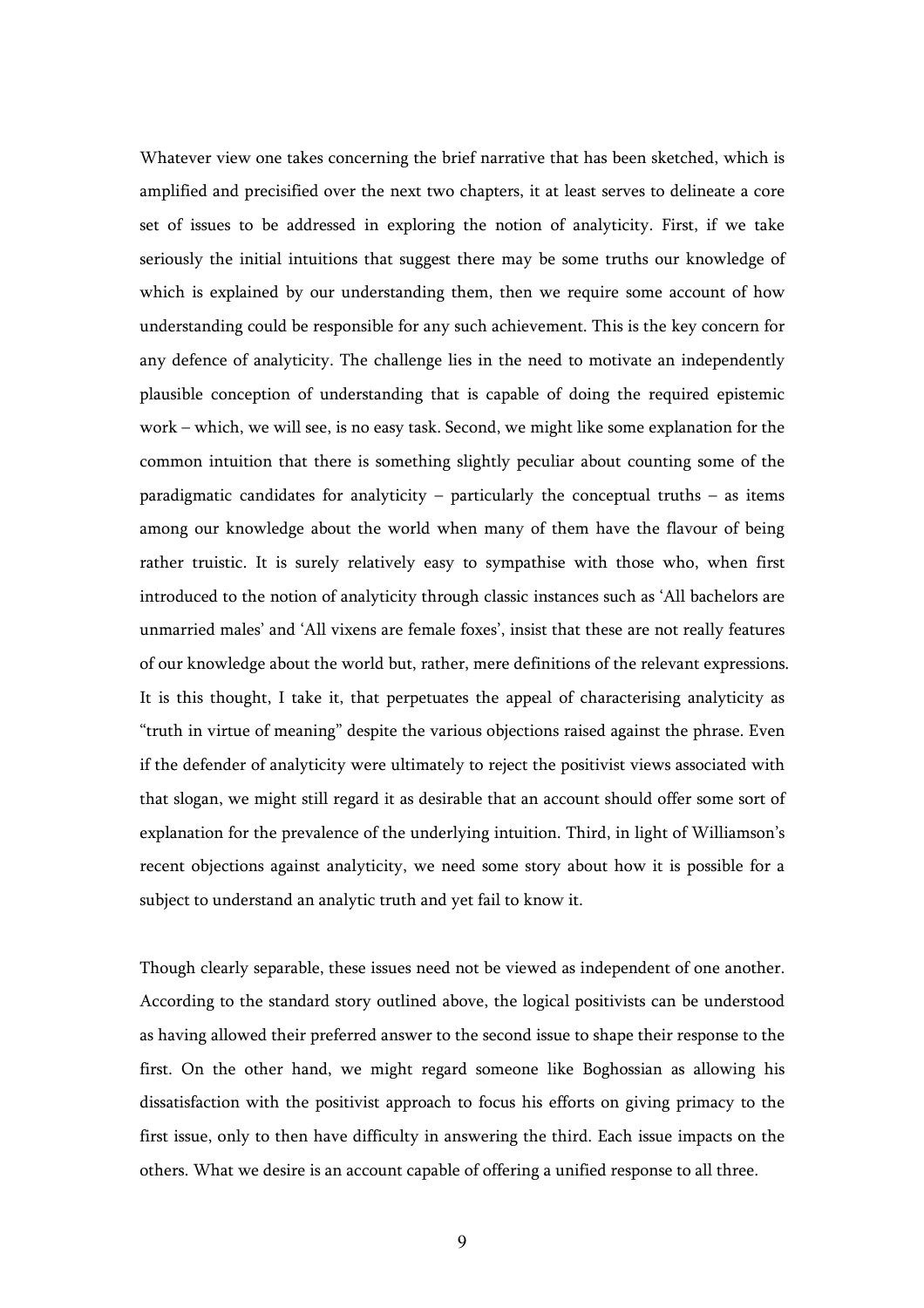At the risk of appearing contrary, since it is hardly the obvious point at which to start, my primary focus here is on the possibility of accommodating cases of disagreement, in which a subject understands an analytic truth and yet fails to know it. This is partly because it is perhaps the most topical of issues relating to analyticity in recent literature, with several philosophers – Williamson most notable among them – arguing that it presents a serious difficulty for analytic explanations of the a priori. It is also partly a reflection of what is at stake in the debate; if Williamson's criticisms were right, and the consequence is that there can be no analytic truths, then the other two issues would stand in considerably less need of address. A third reason to focus on this issue is that once we recognise the truth in Williamson's point about the need to accommodate the possibility that someone could understand an analytic truth without knowing, we will need an account of how understanding could explain our knowledge that is sensitive to this requirement.

#### (ii) Analyticity and rational intuition

Historically, analyticity has been of interest as a means of explaining our a priori knowledge without having to postulate other, perhaps more metaphysically extravagant, modes of explanation. In particular, the traditional rivals to analytic explanations of our knowledge are those which appeal to some sort of faculty of rational intuition, by which we 'see' or intuit the truth of certain propositions. We might regard it, then, as a dialectical constraint upon any attempt to defend analyticity that it should not ultimately end up collapsing into an account of rational intuition. The problem lies in knowing where to draw the line between them. Each type of explanation has its greater and lesser extremes, but upon examination of their more moderate versions, the boundary separating them into their respective sides becomes less sharp. We have said, in introducing the notion of analyticity, that it is the phenomenon whereby understanding or grasp of a proposition explains our knowledge of it. Analyticity, then, is an understanding-based account of our a priori knowledge. Yet some defenders of rational intuition maintain that we can construe this faculty as nothing more than our ability to understand and reflect upon propositions of a certain  $\text{kind},^2$  in which case rational intuition may also be categorised as an understanding-based account the a priori, thus closing the gap between the two types of explanation.

 2 BonJour 1998: 109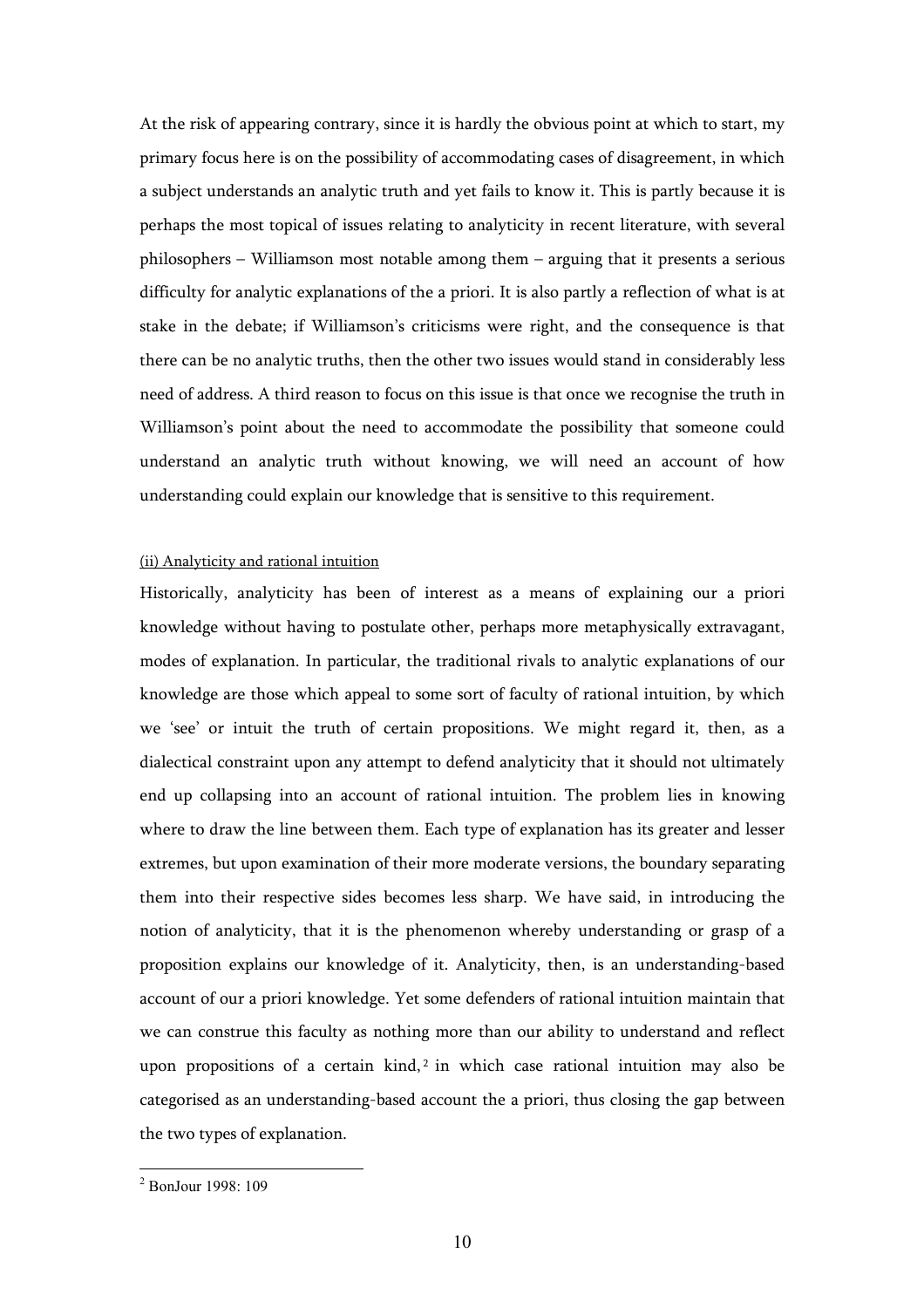Of course, we might wonder whether there is a genuine dispute to be had here; it is possible that if we flesh out the details of a moderate account of rational intuition and a moderate account of analyticity that we might discern little difference between them, instead finding that they are in fact much closer to one another than either happens to be with the extreme versions of their respective sides in the debate. But even if this is the case, we might nevertheless look for some criterion that would at least allow us to distinguish a paradigmatic account of analyticity from one of rational intuition.

Part of the difficulty, some defenders of analyticity have complained, is that it is not especially clear what rational intuition is supposed to be; Boghossian writes,

The central impetus behind the analytic explanation of the a priori is the desire to explain the possibility of a priori knowledge without having to postulate such a special faculty [as rational intuition], one that has never been described in satisfactory terms. (Boghossian 1997: 334, italics added)

Elsewhere he says,

The single most influential consideration against rational insight theories can be stated quite simply: no one has been able to explain – clearly enough – in what an act of rational insight could intelligibly consist. (2001: 635)

At one end of the spectrum, we have the Gödelian idea of a quasi-perceptual faculty that offers direct insight into meanings or concepts, and on which we 'see' an a priori proposition to be true.<sup>3</sup> At the other, we have the insistence that all there is to our knowledge of a priori propositions is the ability to understand them and recognise that they must be true.<sup>4</sup> With the former, we might wonder how we happen to be related to meanings or concepts in the relevant way, or even what reason we have to suppose that we are. With the latter, we might wonder how it is that understanding by itself could furnish us with the alleged ability to recognise that a given proposition must be true. Although we may grant that the same question needs addressing by the defender of

<sup>3</sup> Cf. Peacocke 2000: 261-2

<sup>4</sup> BonJour 1998: 101, 109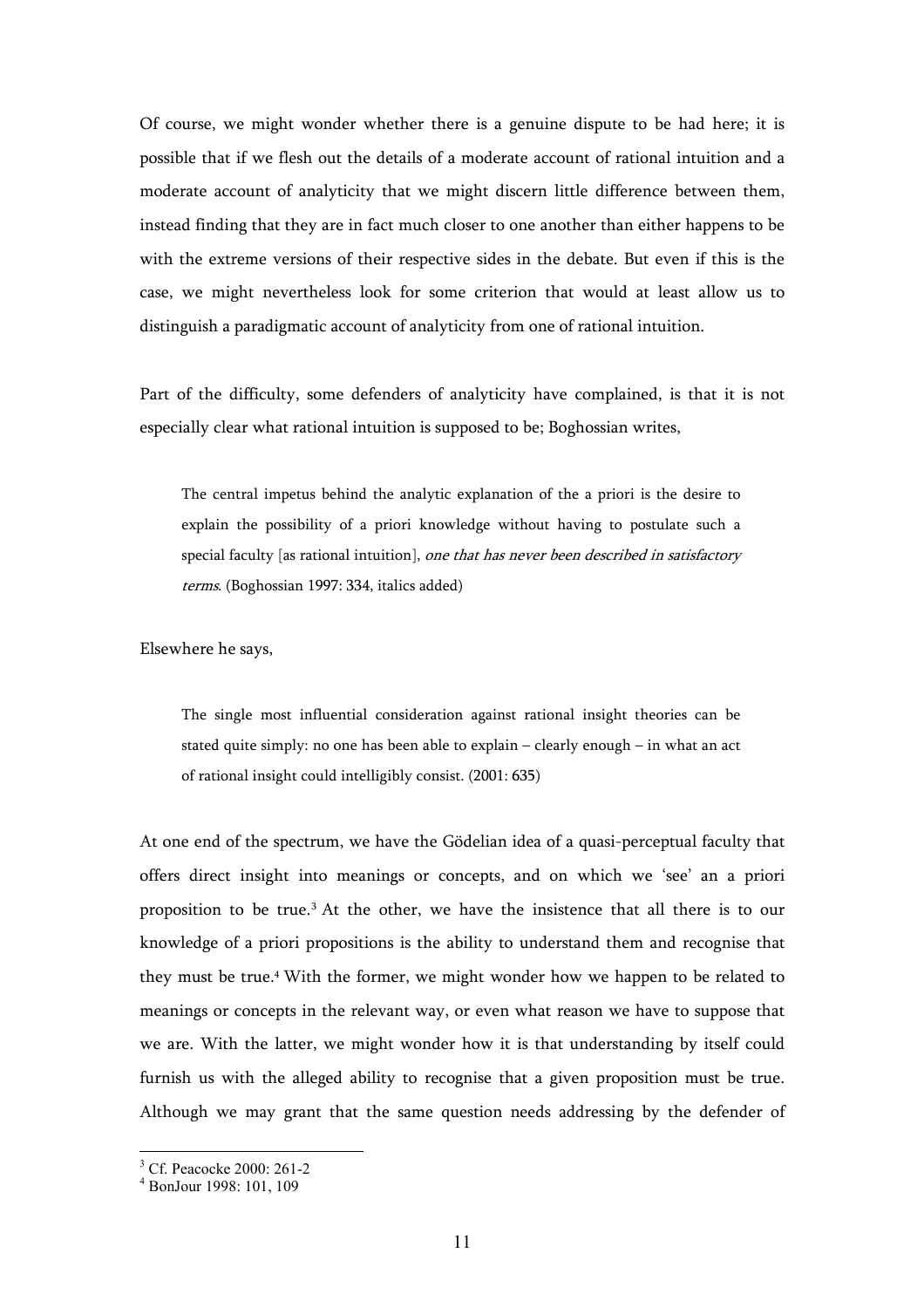analyticity, it is fair to say that answers to these questions have been conspicuously lacking from those who align themselves with the idea of rational intuition, a point acknowledged by one of it principal contemporary advocates. Responding to a demand that a satisfactory defence of rational intuition should "somehow lay bare, in appropriate detail, how some capacity that we have gets to work on the properties we are able to think about so as to disclose their nature," BonJour writes that "neither my rationalist view nor any other that I am familiar with has even come close to providing the sort of explanation that this objection demands." (BonJour 2001: 673)<sup>5</sup>

BonJour points out that the label of 'rational intuition' offers some clue as to what its proponents have supposed it to be. The point of referring to the source of the knowledge as 'intuition' underlines the idea that the knowledge is not derived from any inferential process or through any axioms or principles already accepted. Rather, it is direct and immediate. Calling it 'rational' highlights the commitment by its advocates to the idea that such a faculty is "intellectual or reason-governed, anything but arbitrary or brute in character." (BonJour 1998: 102) We see this in BonJour's description of the process by which knowledge in acquired in this way:

when I carefully and reflectively consider the proposition (or inference) in question, I am able simply to see or grasp or apprehend that the proposition is necessary, that it must be true in any possible world or situation…. (BonJour 1998: 106)

There is, on this view, nothing more to be done than to consider the proposition. The rationality of the process is suggested by the talk of 'seeing', which with its perceptual overtones connotes the thought that there is something whose truth we are tracking by this method, our responsiveness to which is explanatory of our knowledge. However, it is not clear that these considerations are going to distinguish an account of rational intuition from one of analyticity. For the defender of analyticity may equally insist that in all relevant cases our knowledge of analytic truths is unmediated and direct in the same way, acquired only through a subject's understanding or grasp of a proposition. It is, of course, unsurprising that there should be at least this much similarity between the explanations,

<sup>&</sup>lt;sup>5</sup> Perhaps somewhat surprisingly, he goes on to add, "I do not think that it follows in any clear way that the idea of rational insight should be rejected."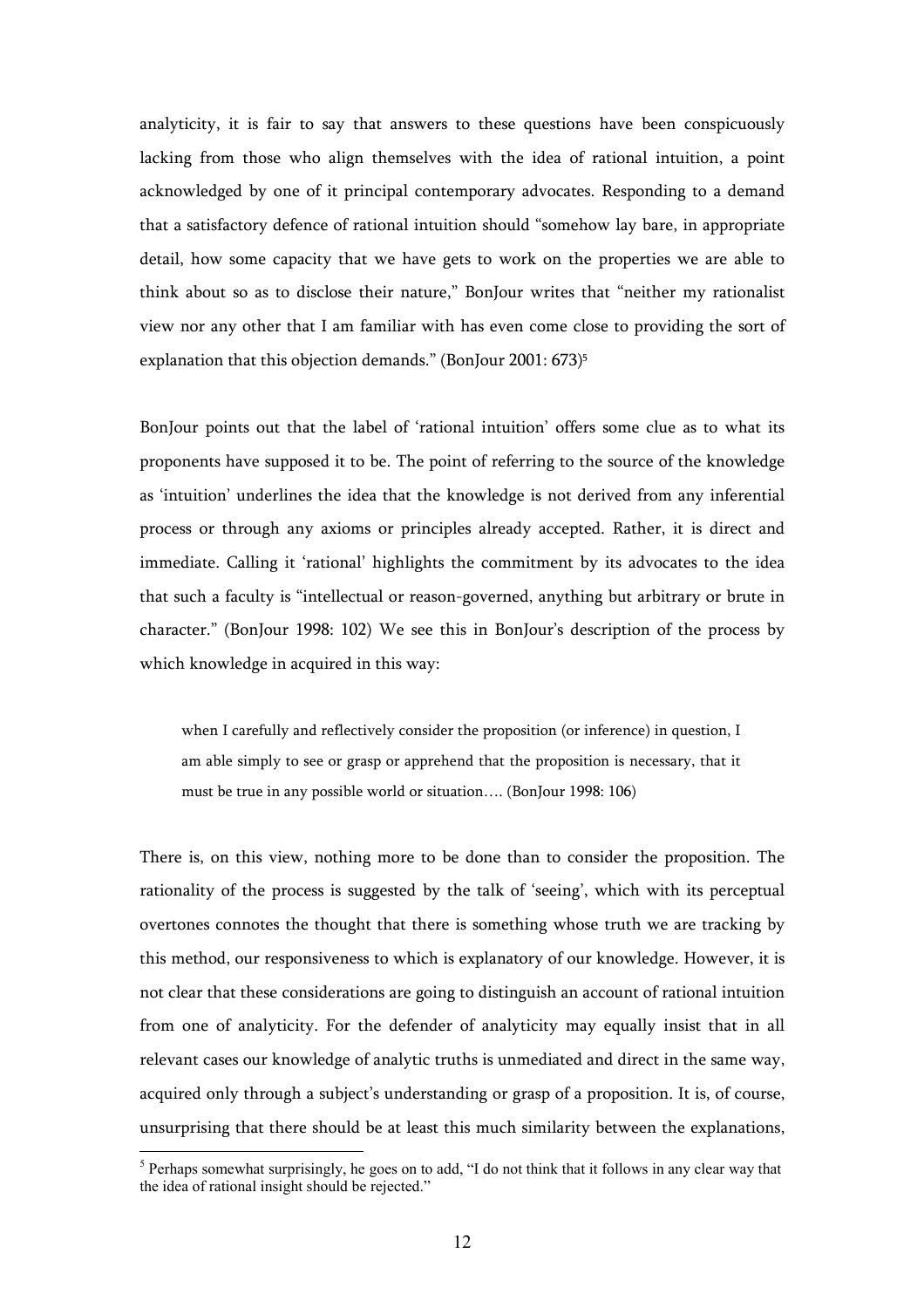since they are both trying to account for the same phenomenon. But it means that characterising the explanations in terms of how things seem to the subject is only going to leave us wondering where to draw the distinction between them.

A more promising avenue is to consider the use to which the respective explanations have been put by their defenders.<sup>6</sup> For whether or not we any longer suppose the labels 'rationalist' and 'empiricist' to have meaningful application in contemporary philosophy, it is undeniable that the historical use of these terms has tended to reflect two different views about a priori knowledge. Moreover, these two different views have corresponded to the division between those explanations that appeal to rational intuition and those that appeal to analyticity.<sup>7</sup> Given this, if we identify the attitudes to the a priori that motivated rationalists to appeal to rational intuition or empiricists to embrace analyticity, we might begin to have some criterion by which we can distinguish their accounts.

Writing about the attitudes that characterise these positions, Ayer says that a rationalist holds the view that "there are some truths about the world which we can know independently of experience," (Ayer 2001: 66) whereas an empiricist denies that we can have a priori knowledge of reality. If this is right, we could divide rationalists and empiricists by their stance with respect to (P),

(P) A priori knowledge of reality is possible.

 $\overline{a}$ 

But this raises a further question concerning what should count as a priori knowledge of reality. We might suppose that our knowledge should count as being 'of reality' if the propositions in question are, in some sense, about the world and are true by virtue of how things are in the world. This is certainly something that some empiricists, including Ayer and Carnap, have denied in relation to analytic truths. Their reasons for thinking along these lines are discussed in greater detail in the next chapter. In brief, however, they take the view that an analytic truth can be known without investigating the world only

<sup>&</sup>lt;sup>6</sup> This portion is influenced in significant respects by a very helpful discussion of the surrounding issues in Cassam (2000).

 $<sup>7</sup>$  I am ignoring, for present purposes, the more radical empiricism that denies the possibility of a priori</sup> knowledge entirely.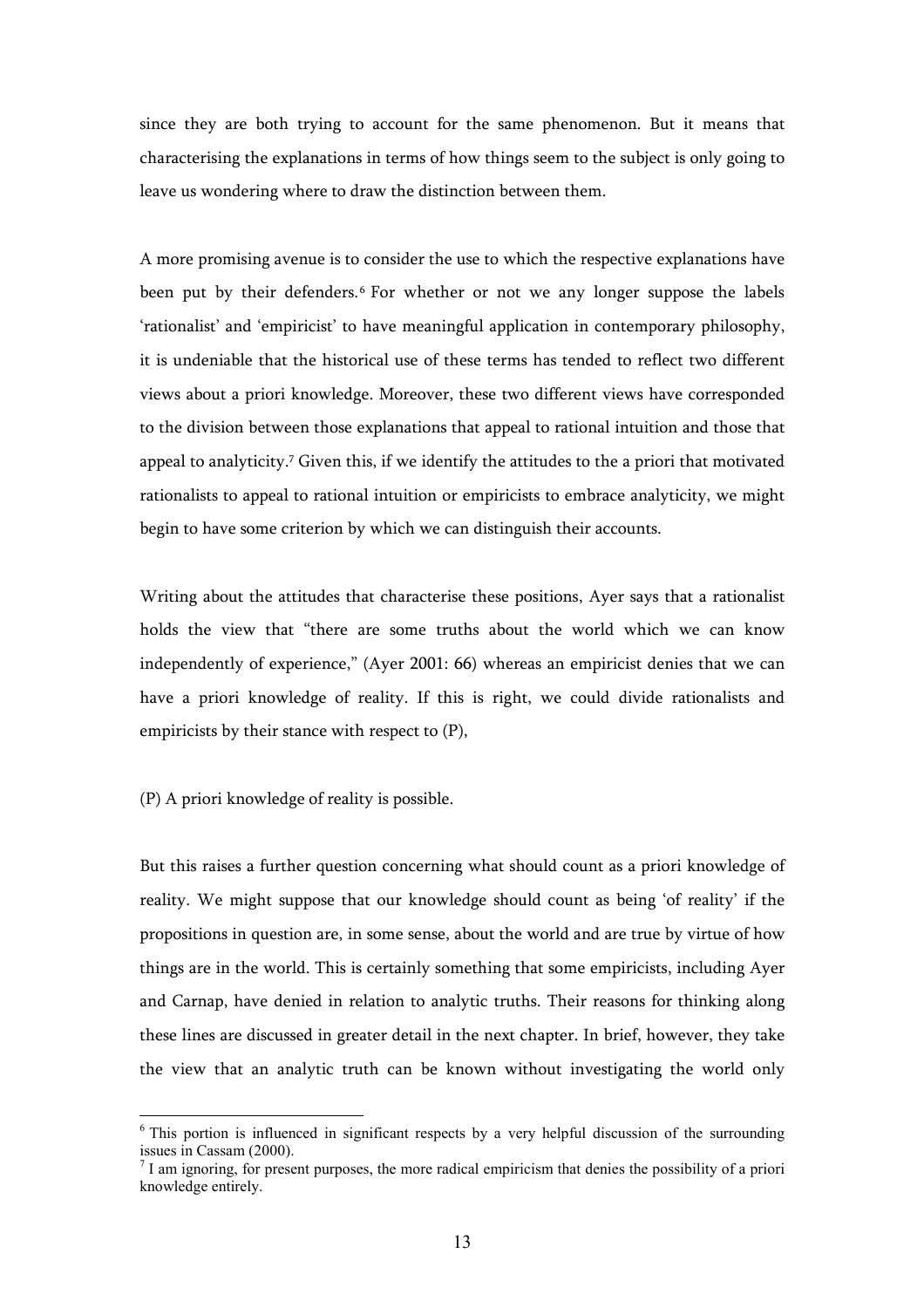because it is not really about the world. The proposition that either some ants are parasitic or none are, Ayer says, "provides no information whatsoever about the behaviour of ants, or indeed, about any matter of fact." (Ayer 2001: 73) Analytic truths thus do not supply us with any new information about how things are in the world, but rather "call attention to linguistic usages." In this way, they lack factual content and are not to be regarded as purporting to be about the world, in the relevant sense.

Ayer's criterion, however, does not afford us a clean separation of the rationalist and empiricist views. For there are empiricists who advocate analytic explanations of the a priori but equally insist that analytic truths are both about the world and made true by how things are in the world. Boghossian, endorsing Quine's criticism of the positivists on this point, asks,

What could it possibly mean to say that the truth of a statement is fixed exclusively by its meaning and not by the facts? Isn't it in general true – indeed, isn't it in general a truism – that for any statement S,

S is true iff for some p, S means that p and p? (Boghossian 1997: 335)

And again he writes,

In general, I have no idea what would constitute a better answer to the question: What is responsible for generating the truth of a given class of statements? than something bland like 'the world' or 'the facts'. (Boghossian 1997: 336)

So we cannot invoke the issue of the factuality of a priori knowledge in a way that will characterise the empiricist view in its most general form. BonJour seems to get closer to an acceptable drawing of the distinction when he observes that rationalists have typically been impressed by the idea that the mind intuitively grasps or apprehends necessary facts about the structure of reality,<sup>8</sup> whereas empiricists have wanted to maintain that this knowledge is restricted to "propositions that reflect relations among our concepts or meanings or linguistic conventions, rather than to those that make substantive claims

 8 BonJour 1998: 15-16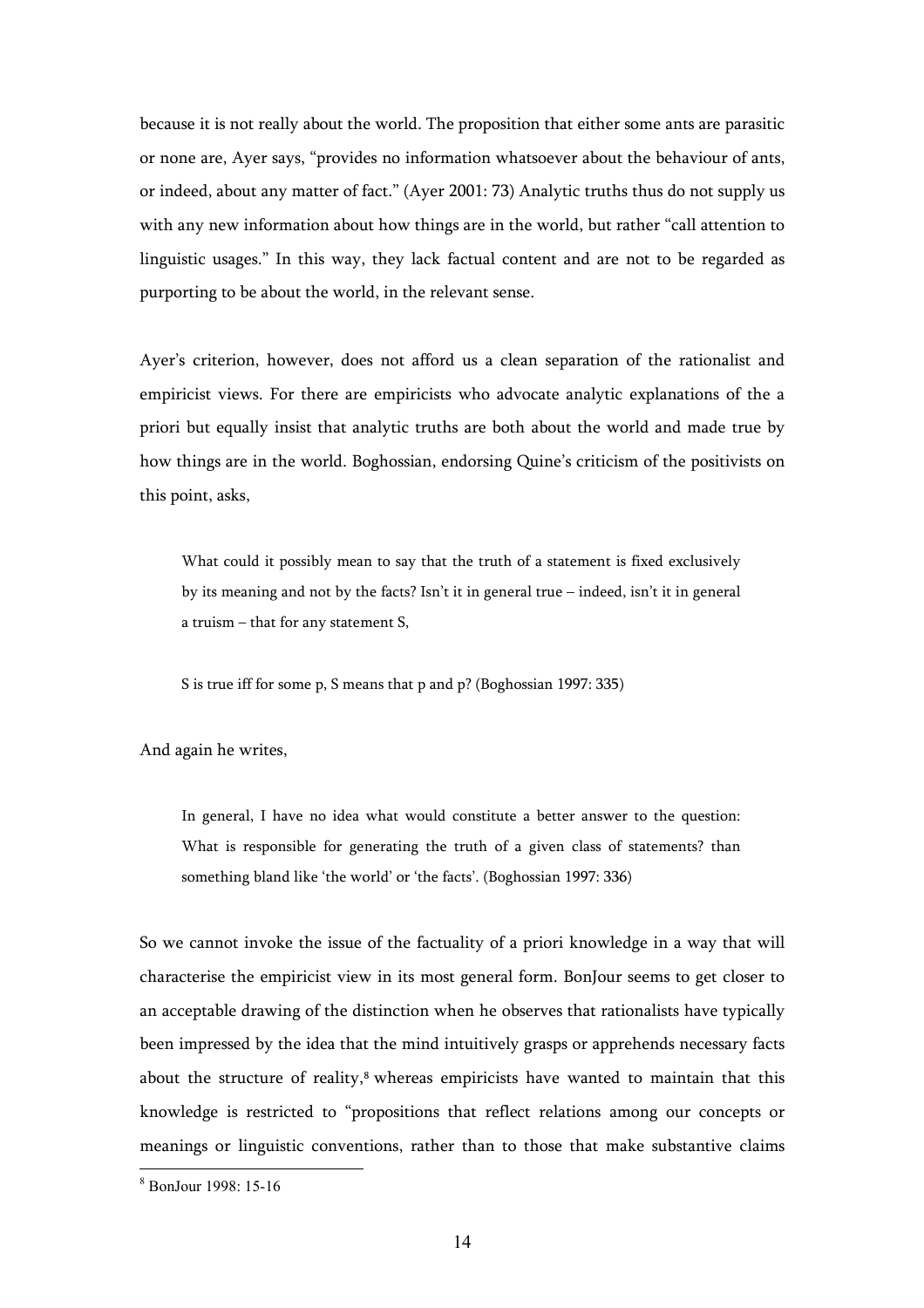about the character of the extra-conceptual world." (BonJour 1998: 18) This certainly captures the initial appeal of the rationalist view that our a priori knowledge extends to substantive truths about the world and is not "limited in its scope to tautologies or matters of definition." (1998: xi) And it accurately represents the empiricist stance that the explanation for our a priori knowledge is ultimately rooted in the meanings of our words or the propositions that these express. But BonJour's characterisation of the division is misleading to the extent that it suggests that what is at stake between the rationalist and the empiricist is their respective attitudes concerning the substantiveness of our a priori knowledge. For it is possible to advocate an understanding-based, analytic explanation of the a priori while maintaining the truths that are known in this way are nevertheless substantive truths about the world. Boghossian, for example, argues that to possess the concept if is to be entitled to endorse instances of modus ponens, thereby offering a broadly analytic explanation of our knowledge of a certain inference pattern.<sup>9</sup> But there is no suggestion that this knowledge is in any way insubstantial; Boghossian thinks it a fact about the world that the pattern in question is one in accordance with which we ought to reason and as such is surely to be counted as substantial. $^{\rm 10}$ 

Ayer's and BonJour's efforts to characterise the divide between rationalism and empiricism illustrate just how tricky it can be to identify what it is that separates them. And we might have to accept that there is no one way of characterising the debate that is not subject to amendment or qualification for some peripheral view. However, I want to suggest that we can locate the central difference between the views in what they take our a priori knowledge to be tracking, that is, in what they suppose our a priori knowledge to be responsive to. Our perceptual knowledge is the product of tracking, or being responsive to, the objects in our environment; we form our perceptual beliefs in response to the information that is presented to us by our perceptual faculties concerning how things are in the world around us. In these cases we are responsive to things clearly outside of ourselves. Our introspective knowledge of our beliefs, intentions and desires is the product of our ability to track our own mental states; we form these beliefs in

<sup>&</sup>lt;sup>9</sup> Boghossian (2003a)

<sup>&</sup>lt;sup>10</sup> Carnap too seems to suggest that it does not follow from a truth's being analytic that is therefore insubstantive when he writes that the statement "five is a number" "is rather trivial (in contradistinction to a statement like "There is a prime number greater than a million", which is likewise analytic but far from trivial)." (Carnap 1956b: 209)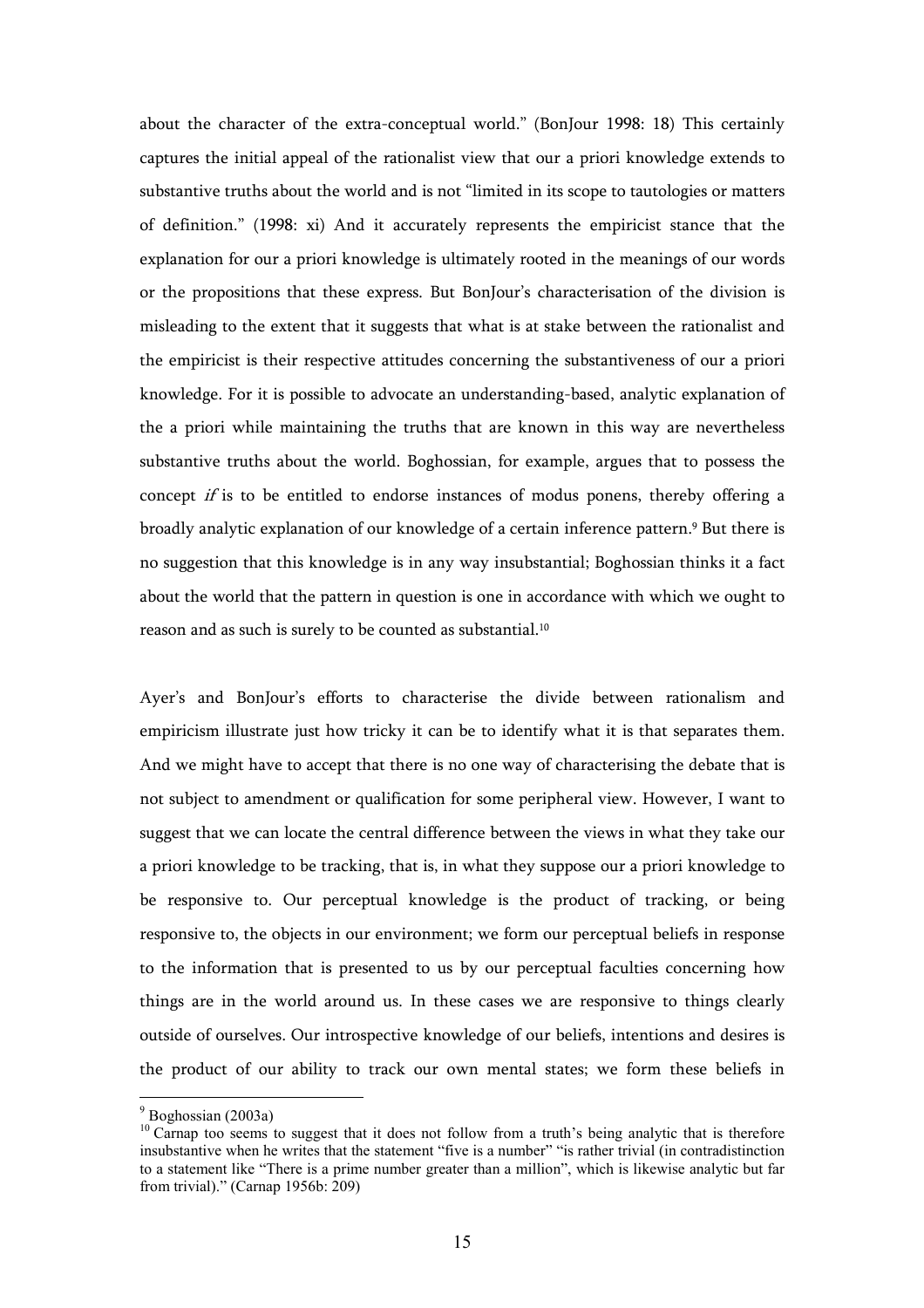response to what we are able to discern about ourselves by this method. In these cases we are responsive to things internal to ourselves. Similarly, when we seek an explanation for our a priori knowledge, we may regard ourselves as seeking an answer to the question: to what is our a priori knowledge responsive? And we can view the division between the rationalist and the empiricist as emanating in their responses to this question.

The rationalist, we have already observed from BonJour, is drawn to the idea that our a priori knowledge constitutes substantive knowledge about the structure of reality. The appeal to a faculty of rational intuition is deployed to capture this idea that we have some sort of direct insight into certain truths about the world. On this view, our a priori knowledge is the product of tracking, or being responsive to, things – perhaps Platonic entities – that are external to us.<sup>11</sup> A rationalist may insist that theirs is an understandingbased approach to the a priori insofar as the method for intuiting an a priori truth might involve a subject doing nothing more than understanding and reflecting upon the relevant proposition, but that in doing so the subject is nevertheless responsive to things external to himself. On the other hand, it would seem to be characteristic of the empiricist's view that our a priori knowledge is not a direct and immediate insight into the structure of reality but rather born of our concepts and the meanings of our words. This, as we shall see later on, does not commit us to the claim that the resultant knowledge is not in any way about the world; but we might take the view that it is not the world to which we are directly responsive when we know an a priori truth. To take the relatively simple case of 'All vixens are female foxes', an empiricist can accept that this is in some very straightforward way about vixens and thus about the world. But even though the world is its subject matter, the non-experiential nature of the knowledge suggests that we are not responsive to the world in the same way as when we see a vixen and, on the basis of our perceptual experience, note that it is brown. Rather, the empiricist maintains, we are responsive to considerations concerning our concept possession or our linguistic practice. In this way, we track something which, if not internal to ourselves (if meanings and languages are social, externally determined things), is certainly not anything over and above what we already have at our disposal as language users.

<sup>&</sup>lt;sup>11</sup> Cf. BonJour 1998: 156-161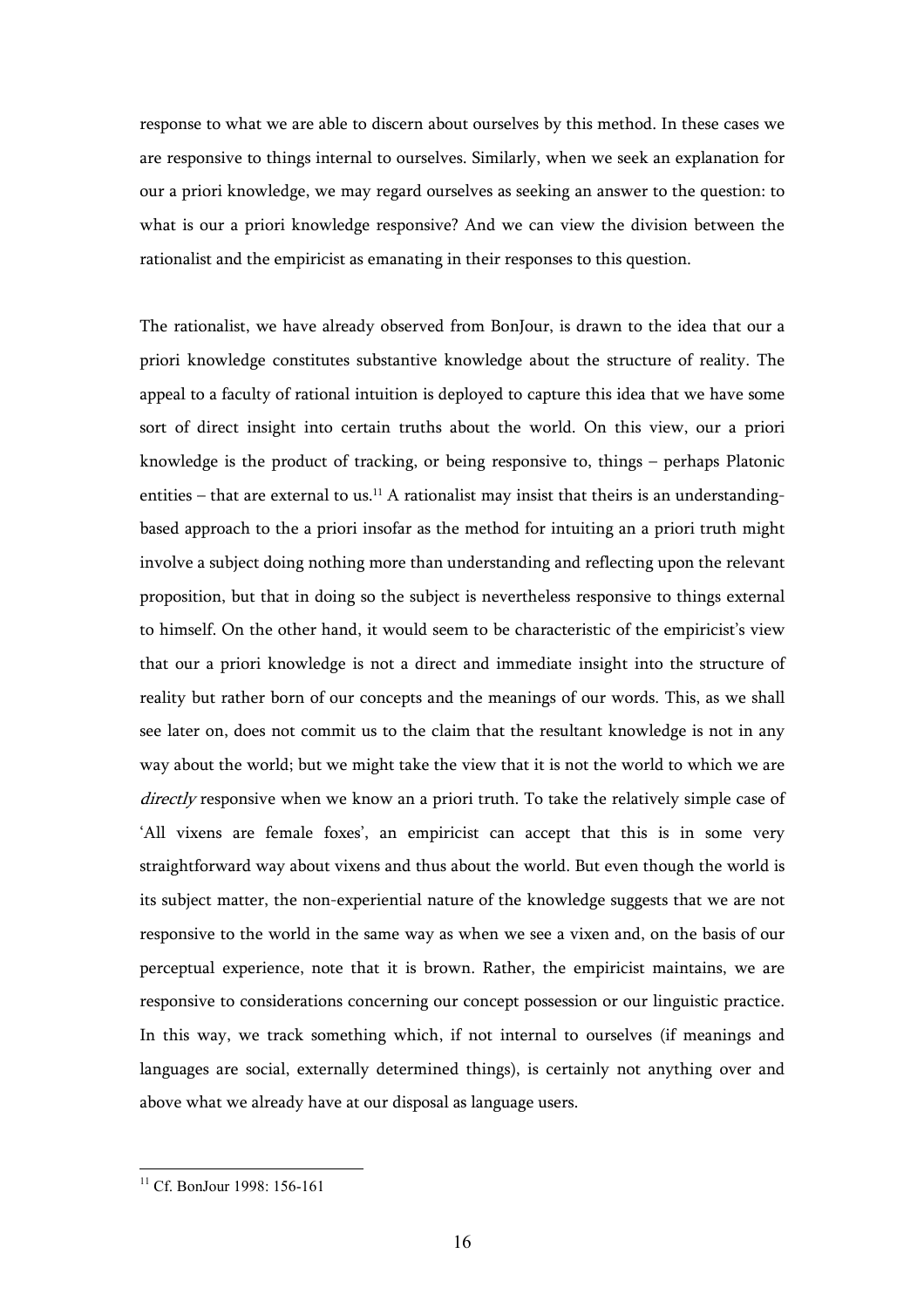This way of drawing the distinction between rationalism and empiricism affords a means of characterising the difference between appeals to rational intuition and analytic explanations of our a priori knowledge. An account of rational intuition is one that takes our a priori knowledge to be directly responsive to objective features of the world which are external to us and our linguistic practices; an analytic explanation of our knowledge supposes it to be tracking some feature of our linguistic or conceptual practice. It captures the fairly intuitive divide between the two views in a way that preserves the classifications most major players in the literature have assigned to themselves: Ayer, Carnap and Boghossian in the empiricist camp; BonJour in that of the rationalist. (One notable exception here is Peacocke, who describes himself as a rationalist, though much of his work concerns the knowledge that arises from our possession of certain concepts, which would by these lights place him as an empiricist; I do not find this too troubling a result, being inclined to regard him as championing the possibility of substantive a priori knowledge per se, rather than as a partisan advocate of one side or other in the manner of someone like Ayer or BonJour.)<sup>12</sup> On this basis, although the distinction remains somewhat rough-and-ready, and no doubt subject to further borderline cases, I will proceed on the assumption that something along these lines captures the division between accounts of rational intuition and analyticity.

#### (iii) The structure of the thesis

 $\overline{a}$ 

The central claim of this project is that, despite recent objections to the contrary, it is consistent with an analytic explanation of the a priori that there can be cases of disagreement in which a subject understands an analytic truth but fails to know it. Two questions are immediately raised by this. First, if understanding is to explain our knowledge of analytic truths in such a way as for it to be possible that someone might understand an analytic truth and not know it, what is the epistemic state in which a subject is placed by understanding an analytic truth? The answer, in short, is that understanding an analytic truth puts one in a position to know it, where this notion of being in a position to know accommodates the kind of defeasibility that is supposed to make disagreement so problematic for an account of analyticity. Second, following this,

 $12$  In addition to this, in conversation Professor Peacocke has been content to describe the account he has defended in his work as a form of analyticity.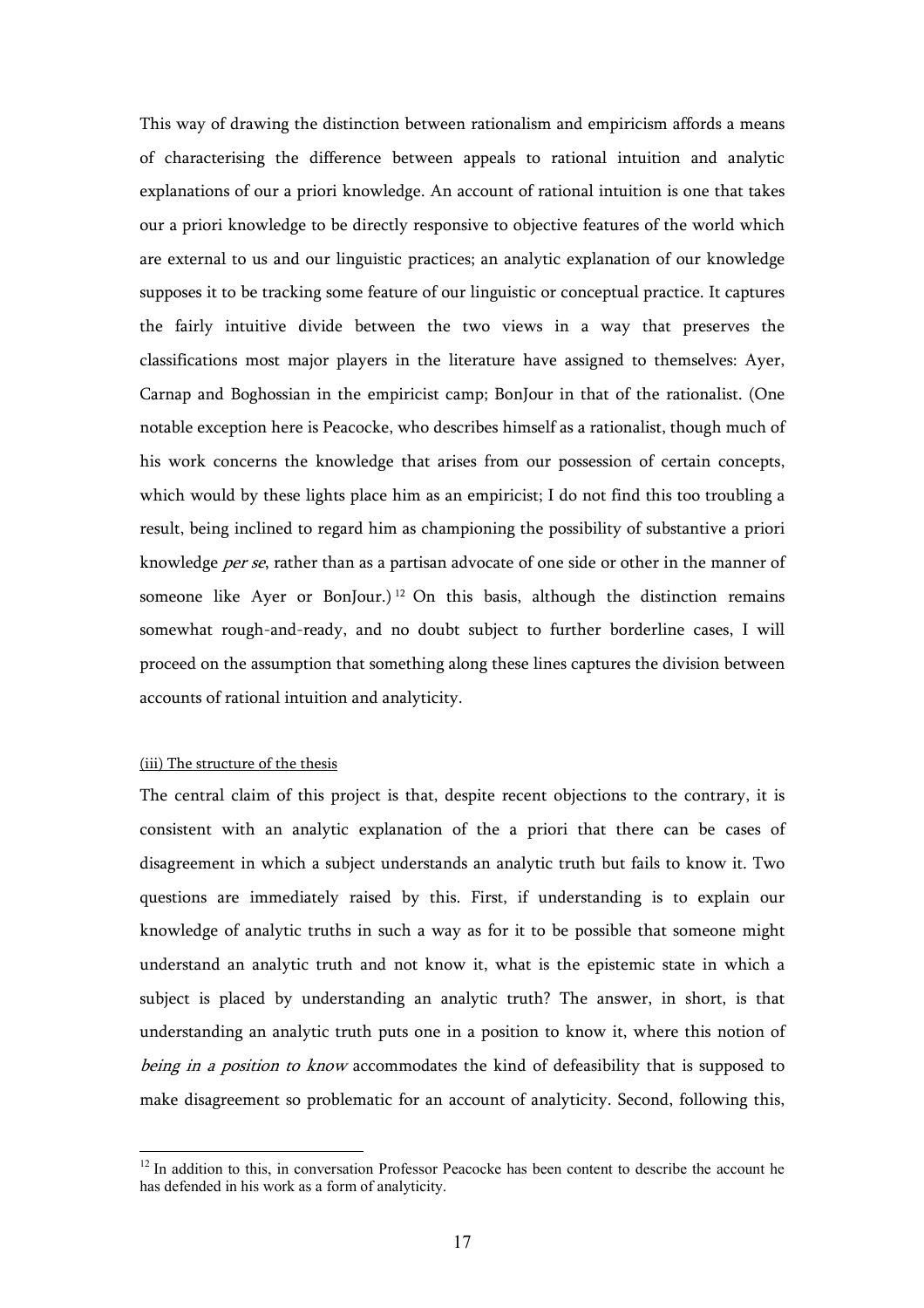how does understanding an analytic truth put one in a position to know it? I argue that the explanation is ultimately rooted in a subject's participation in the practice of a linguistic community, in which the analytic truths are those held fixed in such a way as to structure that practice; a subject's participation enables him to recognise the status these propositions have in the practice of the community.

In chapter one I explore the idea of analyticity as "truth in virtue of meaning," with particular reference to the development of this strategy by Carnap, one of its foremost advocates. I argue that contrary to the claims of those who subscribe to the standard story, this conception of analyticity is more robust than is often supposed; presenting the famous, protracted disagreement with Quine, I argue that neither it nor other objections commonly offered against it tell decisively against it. In chapter two I turn to the epistemological conception favoured by more recent defenders of analyticity who have wanted to avoid the Carnapian strategy. Proponents of this conception have typically sought to establish that knowing an analytic truth is constitutive of understanding it. The problem for this approach it that it is possible to understanding an analytic truth and not know it. I argue that we can accommodate this possibility by construing the epistemic state in which a subject is placed by virtue of understanding an analytic truth as one of being in a position to know. In chapter three I show that the appeal to being in a position to know is supported by the need for the same notion in describing certain features of our perceptual knowledge.

Williamson claims that a conception of understanding sufficiently weak to accommodate cases of disagreement will be too weak to underwrite an account of analyticity. I examine his argument for this view in chapter four. I argue that we can accept the broad features of the picture he offers of our linguistic practice without having to accept the weak conception of understanding he supposes to follow from this. In chapter five I show how we can use the emergent picture to explain how understanding an analytic truth could put a subject in a position to know it.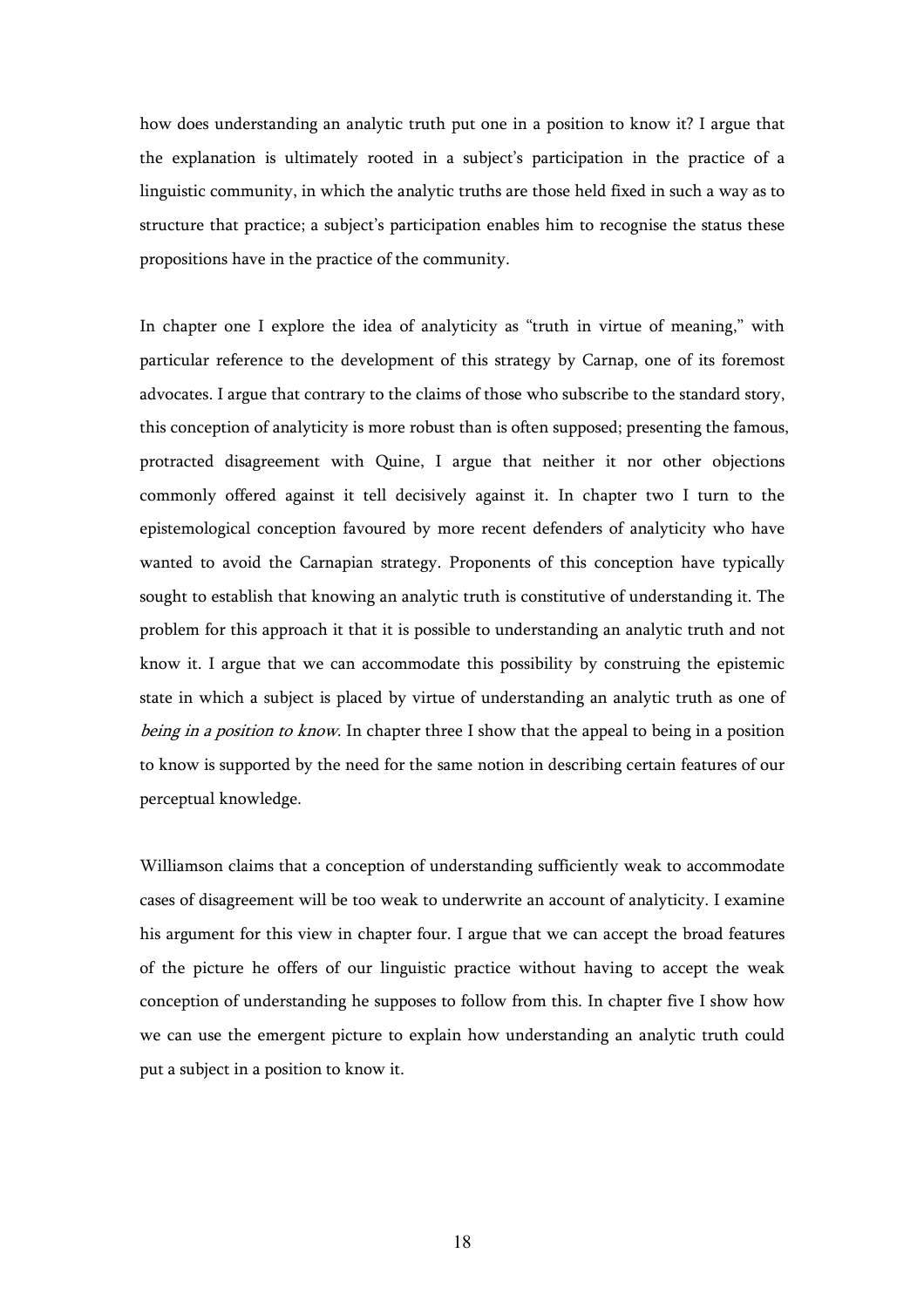#### Truth In Virtue of Meaning

Insofar as the sentences of mathematics refer to reality, they are not certain, and insofar as they are certain, they do not refer to reality. (Albert Einstein, 'On the Electrodynamics of Moving Bodies')

We typically regard it a norm governing our acceptance of declarative sentences, or the propositions these express, that we should accept them if and only if the world is as they represent it to be. The idea, on this standard view, is that the meaning of a sentence demarcates some way for the world to be and is true if and only if the world happens to be that way. The world thus has an essential role in what it is for something to be true. If we discover the world to be some particular way, we have an excellent reason to accept a proposition that represents it to be so. If, on the other hand, we were to learn that there was nothing about the world that corresponded with the way it is represented to be by a proposition, we would – I presume – take this to be grounds for withholding acceptance of the proposition in question.

This characterisation of our practice draws no distinctions between different types or classes of declarative sentence to which it applies especially, for the simple reason that it is a general claim that we suppose holds for all such sentences equally. There is an array of sentences that we hold as expressing truths: 'Grass is green', 'Cambridge is north of London', 'There is a prime number greater than twelve', 'All vixens are female foxes', 'Everything is self-identical'. Yet in all of these cases we may feel that we are justified in holding them true precisely because they each represent the world as being some particular way and, in each case, the world is as it is represented.

However, we can generate a puzzle by reflecting on the epistemic status of some of the aforementioned truths. For whereas it is clear that we can know that grass is green only by investigation into how things are in the world, it is less clear that investigation of this sort is required to know that there is a prime number greater than twelve or that all vixens are female foxes. Instead, we seem to have the intuition that these are truths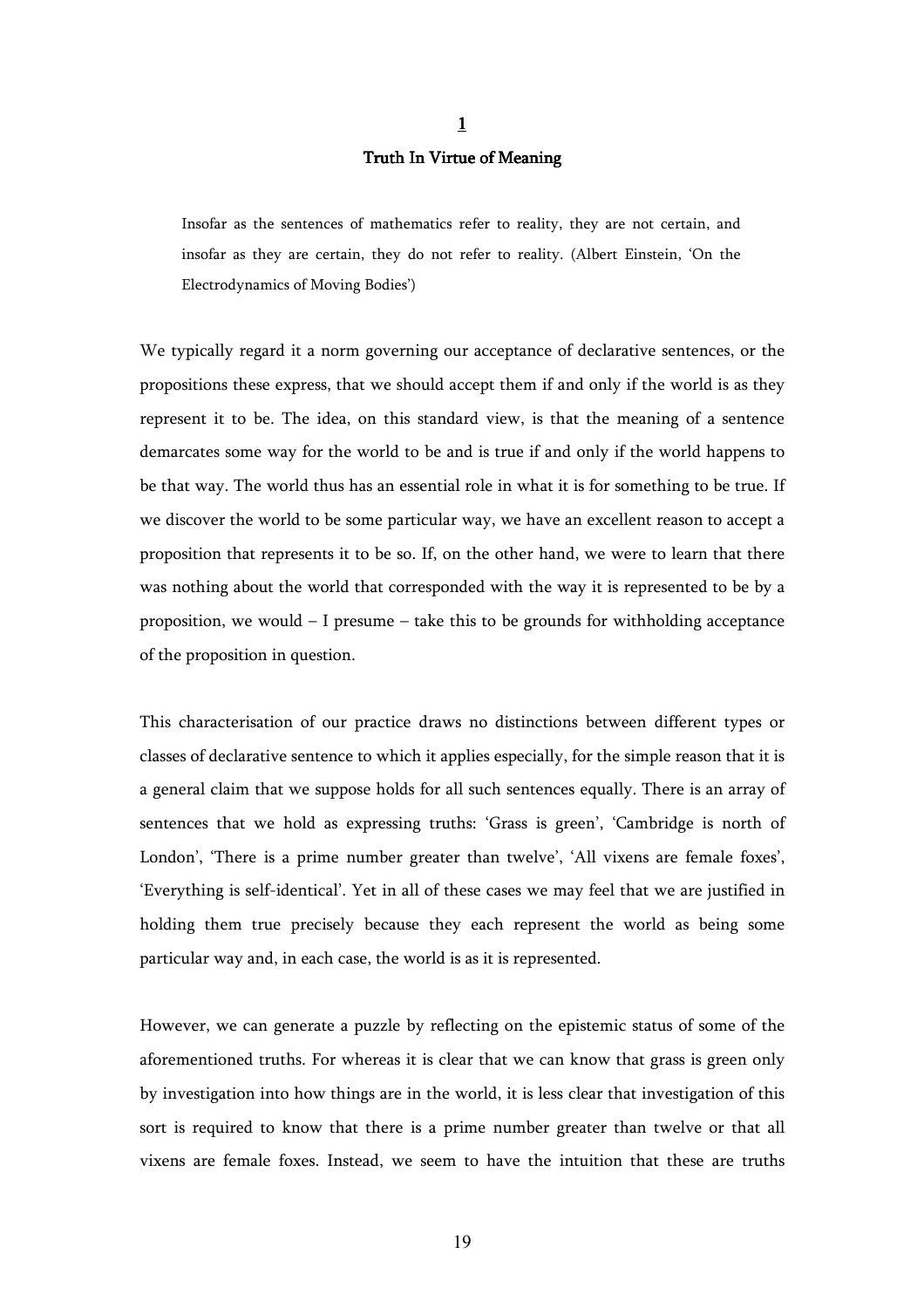known to us by a little reflection or simply by understanding the meanings of the words involved. The puzzle arises because we now seem to want to maintain both (a) that these are truths by virtue of how things are in the world, and (b) that our knowledge of these truths is able to circumvent investigation into how things actually are in the world. Our knowledge is thought to be *about* the world without in fact being responsive to the world. How could such a thing be possible?

One response to the problem is to deny that the a priori truths in question are really true by virtue of how the world happens to be and to hold instead that they do not purport to say anything about the world at all. To the extent that we have a notion of truth apart from considerations about the world, we might say that the sentences that express these are "true in virtue of their meaning." Considerable disagreement has arisen over the coherence of the view signified by this contentious phrase, but the prototype of the general strategy is commonly supposed to originate in Hume's distinction between Relations of Ideas – our certainty about which is attributed to their tautological status – and Matters of Fact, the truth of which rests upon the contingencies of the world.<sup>1</sup> This division affords Hume the room to maintain that all substantive knowledge of the world is derived from sense experience, with the a priori truths that would threaten this thesis relegated to the status of mere trivialities which reflect only the meanings we give to certain expressions. In this way, Hume's motivation for positing the distinction differs in quite important respects from at least some of those responsible for developing the strategy in the twentieth century. Whereas its importance for Hume derives from what we might regard as a foundationalist epistemological programme that seeks to explain the certainty of logical and mathematical truth, its purpose for someone like Carnap is to explain – and indeed to facilitate – the fruitful applications of logic and mathematics to the empirical sciences.<sup>2</sup> Awodey writes of Carnap:

This distinction, he thought, was not just an artefact of intuition, but had a fundamental practical importance for science. Einstein had said (in a passage often cited by Carnap): "Insofar as the sentences of mathematics refer to reality, they are not certain, and insofar as they are certain, they do not refer to reality…I place such a

 $1$  Hume 1996, sect. iv

 $2^2$  Cf. Friedman 2007: 4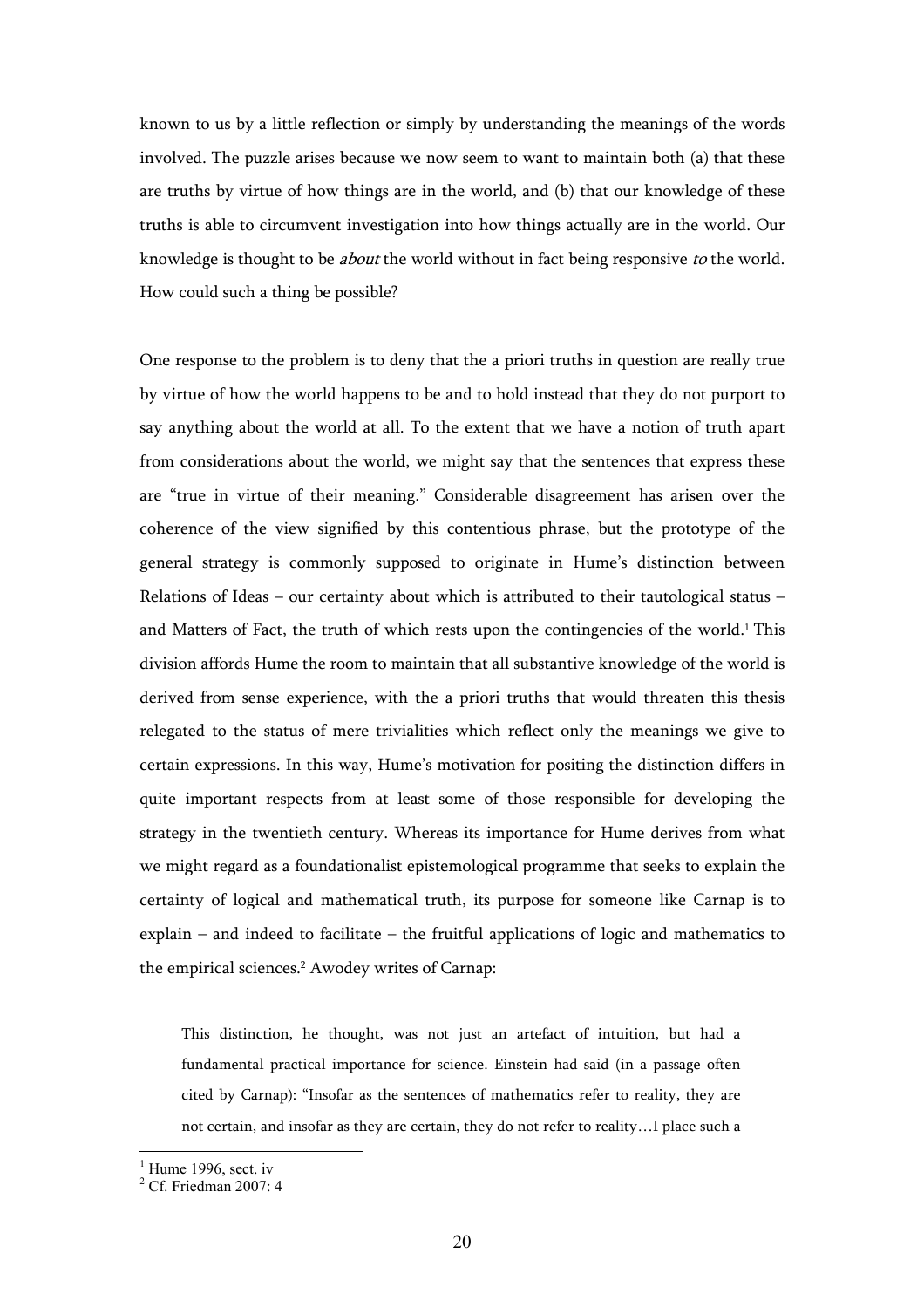high value on this conception of geometry because without it, the discovery of the theory of relativity would have been impossible for me." (quoted in Awodey 2007: 230)

It is fair to say that the strategy of appealing to the idea of "truth in virtue of meaning" has rather fallen out of philosophical fashion. This may be attributable to various factors, though dominant among these are the perception that Quine succeeded in demonstrating the notion to be untenable and, perhaps, Boghossian's more recent work arguing that there is an alternative conception of analyticity that can do the epistemological work we require which can be separated from one he takes to be laden with the baggage of the failed ambitions of logical positivism. However, it is equally fair to say that there are a number of misconceptions surrounding the idea, including – crucially – what claim the proposal should be understood as being committed to. Boghossian, for example, who labels the view the "metaphysical" conception of analyticity, writes,

Guided by the fear that objective, language-independent, necessary connections would be metaphysically odd, they [the logical positivists] attempted to show that all necessities could be understood in linguistic necessities, in the shadows cast by the conventional decisions concerning the meanings of words. Linguistic meaning, by itself, was supposed to generate necessary truth; a fortiori, linguistic meaning, by itself, was supposed to generate truth. (Boghossian 1997: 336)

But this, he says, is implausible:

Are we to suppose that, prior to our stipulating a meaning for the sentence

Either snow is white or it isn't

it wasn't the case that either snow was white or it wasn't? Isn't it overwhelmingly obvious that this claim was true *before* such an act of meaning, and that it would have been true even if no-one had thought about it, or chosen it to be expressed by one of our sentences? (Boghossian 1997: 336, italics in original)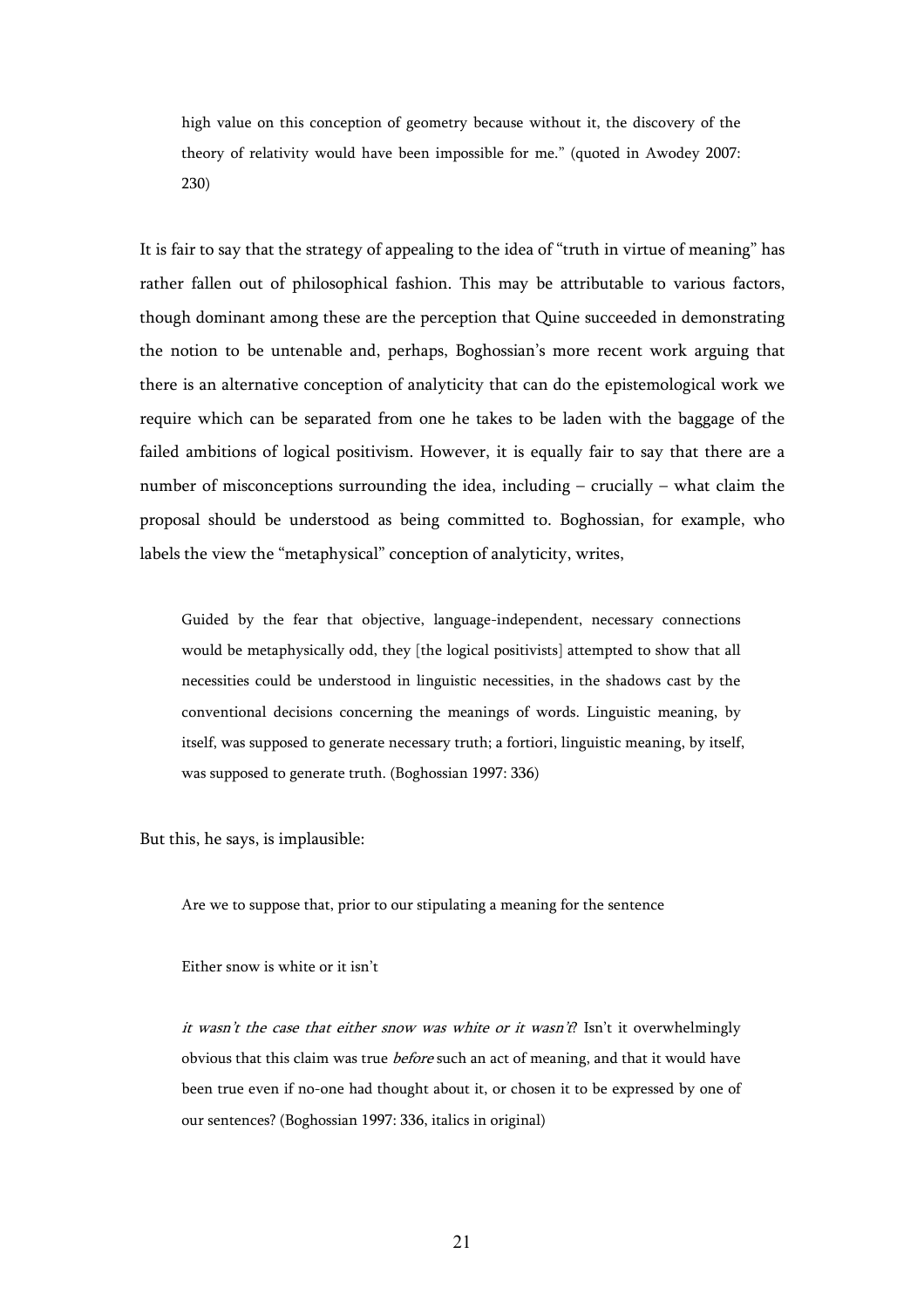Boghossian's comments indicate that he imputes to the proponent of truth in virtue of meaning the view that an analytic truth is one which (i) makes some factual claim about the world, and (ii) makes it the case that the world is that way. Now, I do not know how many, or what proportion, of those who have defended the idea of truth in virtue of meaning Boghossian supposes to have held the position sketched here. But even if some proponents have at times come close to saying something along these lines, we need not regard it as essential to the general strategy that it hold something which so clearly violates our natural intuitions concerning the dependence of truth on the world. For, as we shall see, the claim is not really that there are sentences whose meaning alone is somehow responsible for their truth; rather, the idea is that there are certain propositions which structure our talk about the world and, as such, cannot be regarded as answerable to the world in the same way that an ordinary factual claim answers to the world for its truth. Thus, to the extent that they are not dependent on the world, they do not purport to be about the world.

Another misconception – though one related to that aforementioned – is that the notion of truth in virtue of meaning has in some way suffered from developments made in the philosophy of language over recent decades. Arthur Sullivan, in a recent paper, writes,

One of the reasons why there has been relatively little discussion of TVM [Truth in Virtue of Meaning] in recent decades is that there is such a wide variety of distinct theoretical approaches to meaning. There are orientations that take the basis of meaning to be sense, reference, use, intentions, and truth-conditions…. As a result, it is hard to be any more precise about what a particular claim of TVM comes to…, without alienating a large percentage of the participants in these debates. To proceed in terms of any of sense, reference, use, intentions, or truth-conditions would be controversial; while appeal to all of them would be untidy and vague. (Sullivan 2008: 377)

Taking a similar line, Gillian Russell remarks,

The Quinean camp raised a lot of problems for…analyticity but in the meantime, the "obvious" picture of meaning that supported it started to slip for relatively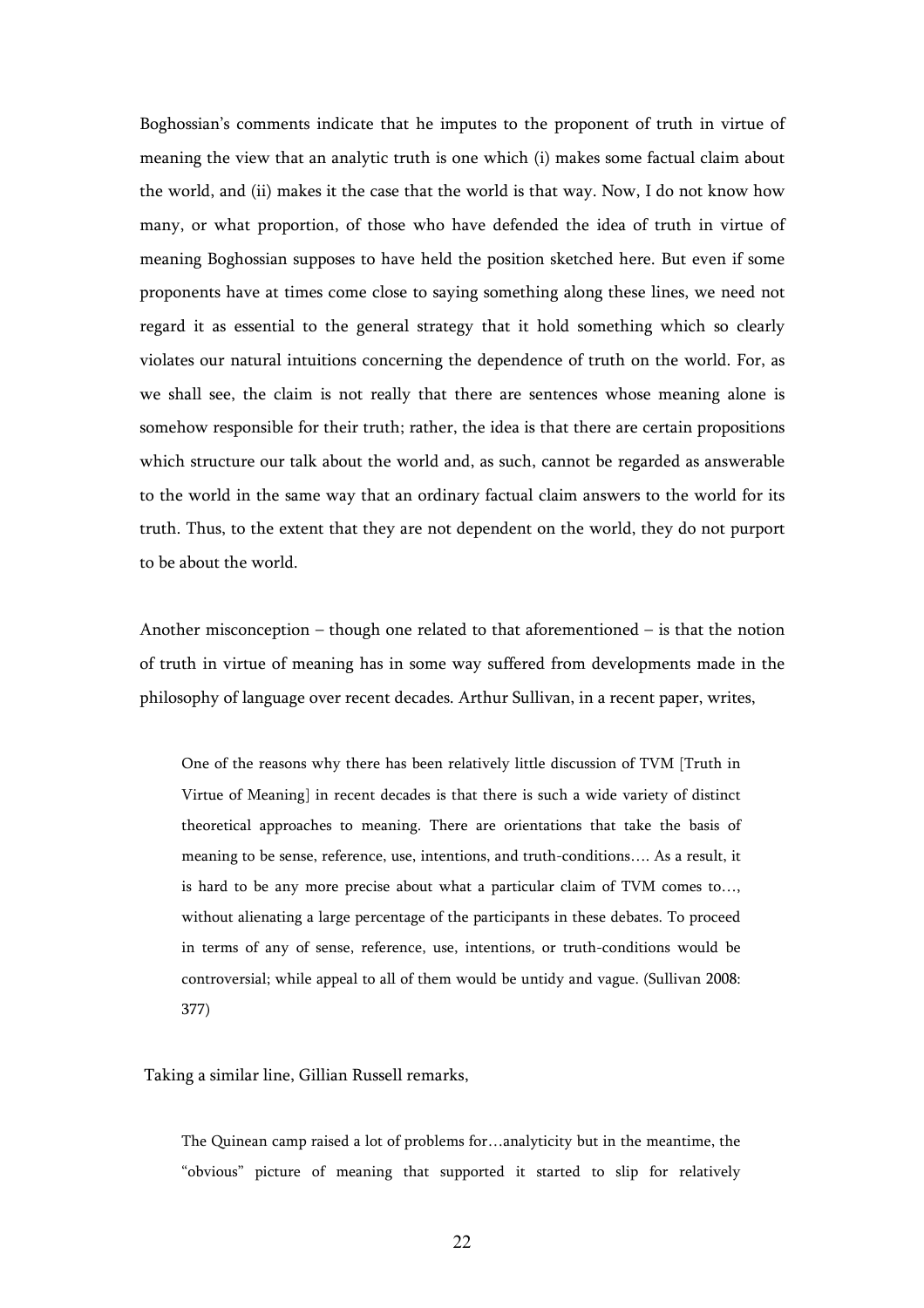independent reasons. In three astonishingly influential pieces of philosophical writing, Putnam…, Kaplan…, and Kripke…[suggested] that the roles attributed to a single thing – the expression's meaning – …can be played by distinct things. (Russell 2008:  $(x)^3$ 

Sullivan and Russell are surely right to point out that the philosophical conception of meaning has undergone something of a revolution since the idea of truth in virtue of meaning was more prominently advocated, and that we are able to draw on distinctions between content, character, and reference-fixer that would have been alien to earlier proponents of analyticity. In fact, we may even suggest that their comments do not go far enough, since recent work on the semantics/pragmatics distinction has brought to the fore issues about whether the semantic properties of a sentence are sufficient to determine a truth-evaluable content or whether the context of utterance plays an irreducible role in determining what is expressed by a sentence, thereby adding to the issues surrounding our concept of *meaning*.<sup>4</sup> But it is less clear that these developments should be taken to impact – for better or worse – upon the viability of the idea of truth in virtue of meaning. It may be that we are better able to precisify certain issues by drawing on more recent work, but this is not to say that previous means of articulating the position were significantly deficient or in need of rehabilitation. I hope to show that with a proper understanding of what the view amounts to, we should not regard it as hostage to  $-$  or precluded by - any particular conception of meaning.

In section (i) I outline the considerations that can be seen to motivate Carnap's adoption of the "truth in virtue of meaning" strategy and the role that Carnap envisages these propositions to play within a linguistic framework. In section (ii) I assess the Quinean critique of Carnap's view, arguing that – contrary to the standard story, as I presented it in the introduction – Quine's criticisms do not tell decisively against the Carnapian position. In section (iii) I consider a more recent criticism of the so-called "metaphysical" conception of analyticity by Williamson, who argues that the view rests on a conflation of semantic facts with the metasemantic facts. Again, in this case, once we have a sufficient appreciation of what its proponents have advocated, we can see that the resources are

 $3$  Russell is referring, of course, to Putnam (1975), Kaplan (1989) and Kripke (1980).

<sup>4</sup> See, for example, Recanati (2004), Bach (2005) and Borg (2007).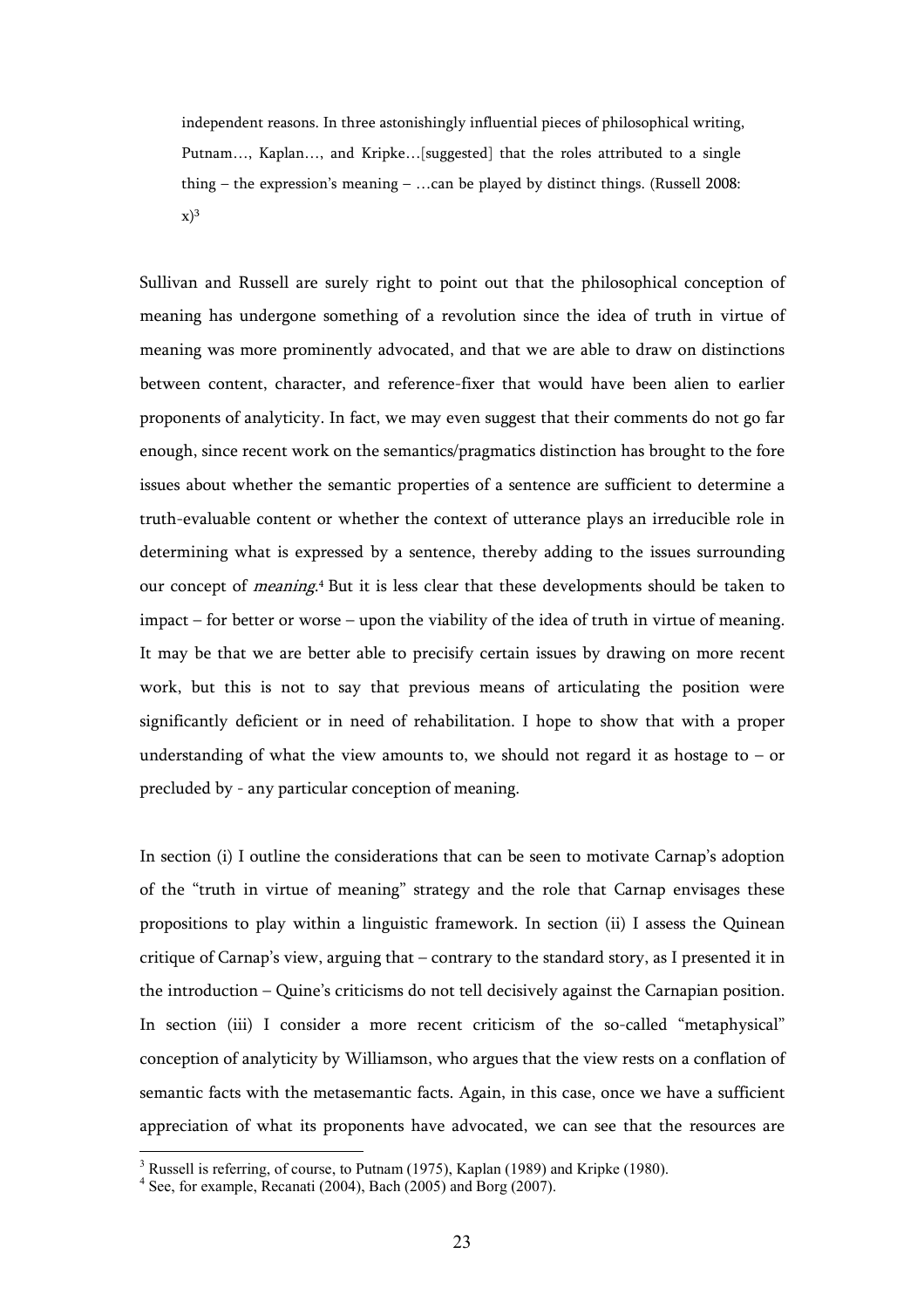available to resist Williamson's objection. I conclude in section (iv) by assessing to what extent we should regard the idea of truth in virtue of meaning as in conflict with our natural intuitions concerning the dependence of truth on the world.

#### (i) Truth in virtue of meaning

 $\overline{a}$ 

There are several routes by which we might account for the development of Carnap's thinking concerning analyticity, which was influenced over a considerable period by the work of Frege and Wittgenstein, as well as developments in geometry, metamathematics and logic. It does not, therefore, lend itself to being presented with any concision, in part because of the sheer number of influences that could be cited as bearing on Carnap's views, but also the complexity of some of these ideas.<sup>5</sup> Having said that, it is not my aim here to offer anything even approximating a comprehensive overview of these matters. While the historical issues are deeply important for understanding Carnap – and while I hope that what I do say about them here is sufficiently accurate  $-$  I shall focus on only a couple of aspects that relate most immediately to illuminating the appeal to truth in virtue of meaning.

The strategy, as we have seen, is to dissolve the puzzle raised in the opening paragraphs of this chapter by holding that there are certain propositions which, contrary to initial appearances, do not purport to say anything about the world and whose truth therefore does not derive from the world being as they represent it to be. Although Carnap was to become perhaps the most sophisticated proponent of truth in virtue of meaning, the general strategy had a contemporaneous forerunner in Wittgenstein. In the Tractatus, Wittgenstein expressed a view on which propositions present a "picture" of how things are in the world, their correspondence with which determines their truth-value. A proposition is meaningful insofar as it depicts the world as being some possible way, and we count as understanding its meaning insofar as we know how the world is depicted. As a consequence of this way of thinking about meaning, Wittgenstein argues that there can be no true a priori propositions. For the picture that a proposition presents is just one possible situation in logical space – one way for the world to be – and it is impossible to

 $<sup>5</sup>$  There is, however, laudable scholarship that achieves this; see in particular Coffa (1991) and Awodey</sup>  $(2007)$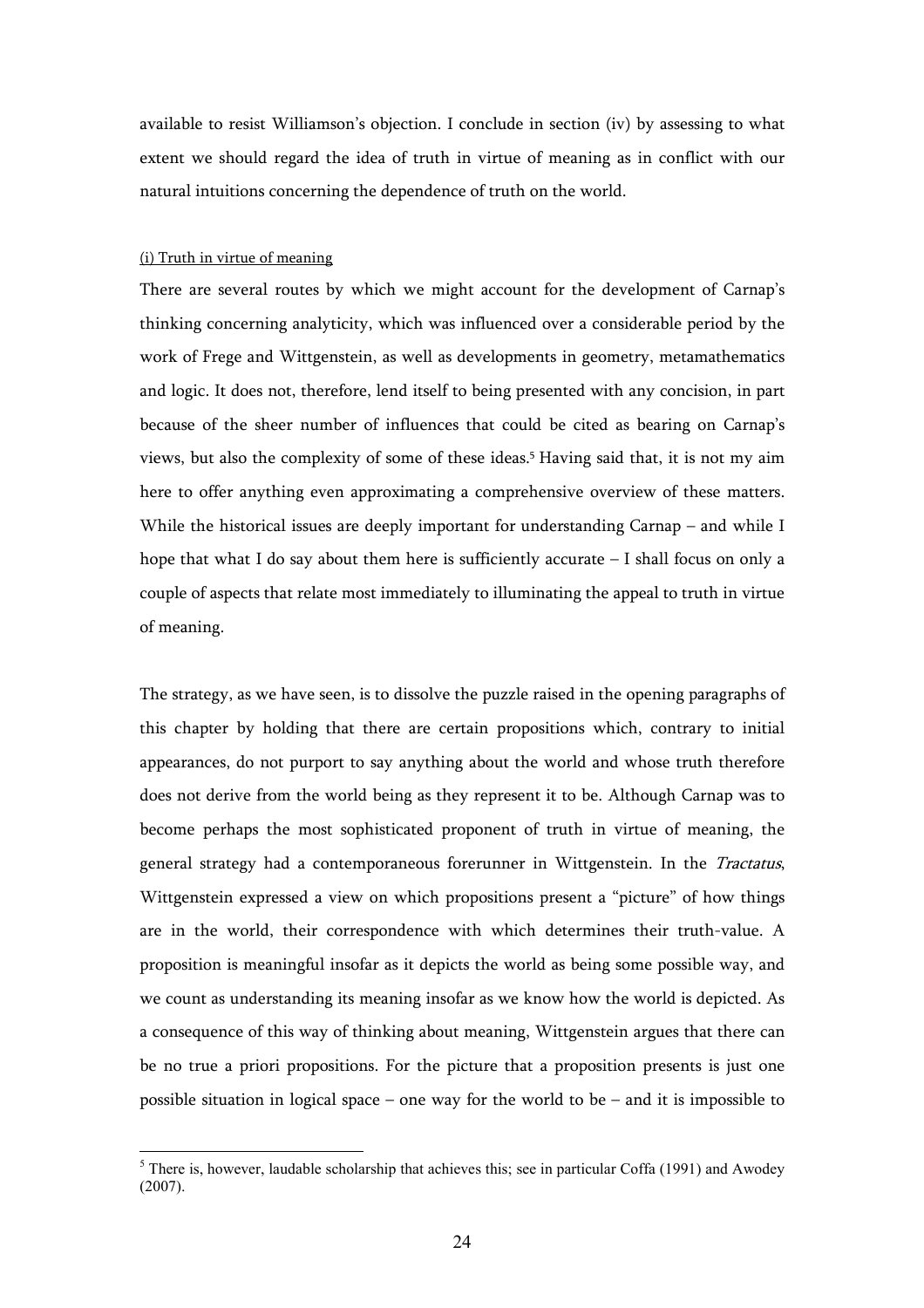tell from the picture alone whether it is true or false. An a priori truth would be one whose truth is guaranteed just by virtue what it expresses, "without," Wittgenstein says, "anything to compare it with."  $(TLP 3.05)$  Such a proposition would therefore not represent the world (since to do so would be to offer something to compare it with), and so would be meaningless.

A proposition can be true or false only in virtue of presenting a picture of the world (4.05). There are, however, certain propositions that do not present any such picture, such as the laws of logic. These, being true in all possible situations, do not present a picture of the world and so not represent any possible situation. Rather, says Wittgenstein, they are the scaffolding that defines the logical space within which we evaluate what is possible (and, therefore, what is meaningful) (3.42, 6.124). They themselves do not say anything meaningful (6.11) precisely because they constitute the boundaries that enable us to say anything meaningful at all.

Notoriously, the initial sense Wittgenstein's remarks seem to have is undermined when viewed through the very lens they bid us to wear. The claims of the Tractatus are not among those that offer a picture against which we can compare the world. But nor are they logical laws of the sort Wittgenstein supposes to define the realm of the factual. According to the very view advocated by the *Tractatus* itself, this is a problem; as Peter Sullivan puts it,

the *Tractatus* holds that 'there is only *logical* necessity' (TLP  $6.37$ ) – that apart from narrowly logical tautologies the only intelligible claims are contingent. But *that* there is only logical necessity is not something that just happens to be so, and nor is it a tautology. So, if those two are the only kinds of intelligible claims there are, there is no intelligible claim to the effect that they are. (Sullivan 2004: 43-4, italics in original)

Sullivan points out that when an analogous problem arose in the 1930s for those who promulgated a verificationist conception of meaning, it was widely taken to be a reductio against their view – what would it be to verify the verificationist principle? Wittgenstein, however, seems to sidestep this line of objection by embracing the consequence that the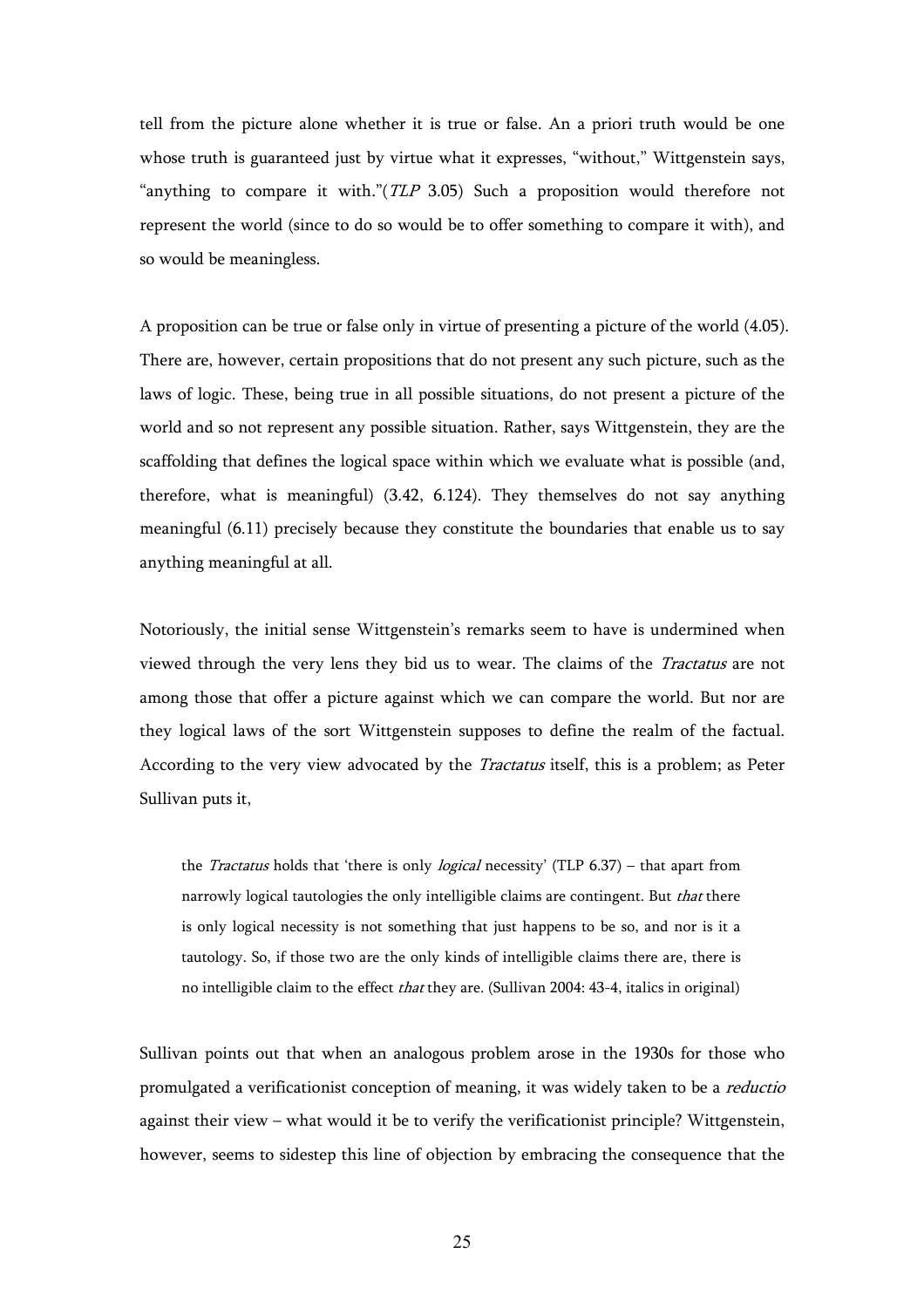statements of the Tractatus are, strictly speaking, not meaningful. Crucial here is his distinction between that which can be *said* and that which can be *shown*, the former being those propositions that fall within the boundary of the meaningful, the latter being those that lie outside and thereby cannot be expressed. Truths about the role of language cannot be expressed by language (4.121); rather, our use of language shows or reflects those truths. If we were to list all the things that could be said, we would have a complete description of the world. The list would not include the truths about the role of language itself, but these would be shown or reflected in the collection of things that could be said. The strategy of the *Tractatus*, then, as Wittgenstein ultimately admits (6.54), is that we should recognise his remarks as a kind of nonsense, since it fails to be meaningful by its own lights. Yet by grasping what it is that makes it nonsense, one begins to understand the point Wittgenstein wanted to make all along; "one somehow appreciates that there is only logical necessity, and that *therefore* one cannot express that there is; one is *shown* that it is so, and accepts the consequence that one cannot say what one is shown." (Sullivan 2004: 44, italics in original)

The general strategy of the *Tractatus* was a considerable influence on Carnap's thoughts about the a priori, a fact acknowledged by Carnap in his intellectual autobiography.<sup>6</sup> Carnap's mature view, however, grew less directly out of Wittgenstein's approach to meaning in the *Tractatus*, which he came to reject, and more immediately as a response to concerns about the foundations of mathematics. The problem arose through the challenge faced by the axiomatic method, in which certain propositions are accepted without proof and take the role of axioms or postulates from which all other propositions of a system can be derived. The appeal of employing this method in mathematical inquiry lies in the fact that if one were to establish the truth of the axioms, the truth and mutual consistency of the theorems would be guaranteed. Conversely, if one can derive an inconsistency among the theorems that follow from the axioms, then one has reason to call the axioms into question. It was therefore a source of consternation for mathematical logic that serious contradictions had been uncovered in Frege's original system and naïve set theory (such as Russell's infamous class of all classes that are not members of themselves) and that no agreement for how these should be resolved was forthcoming. As a result of this, there

 6 Carnap 1963a: 25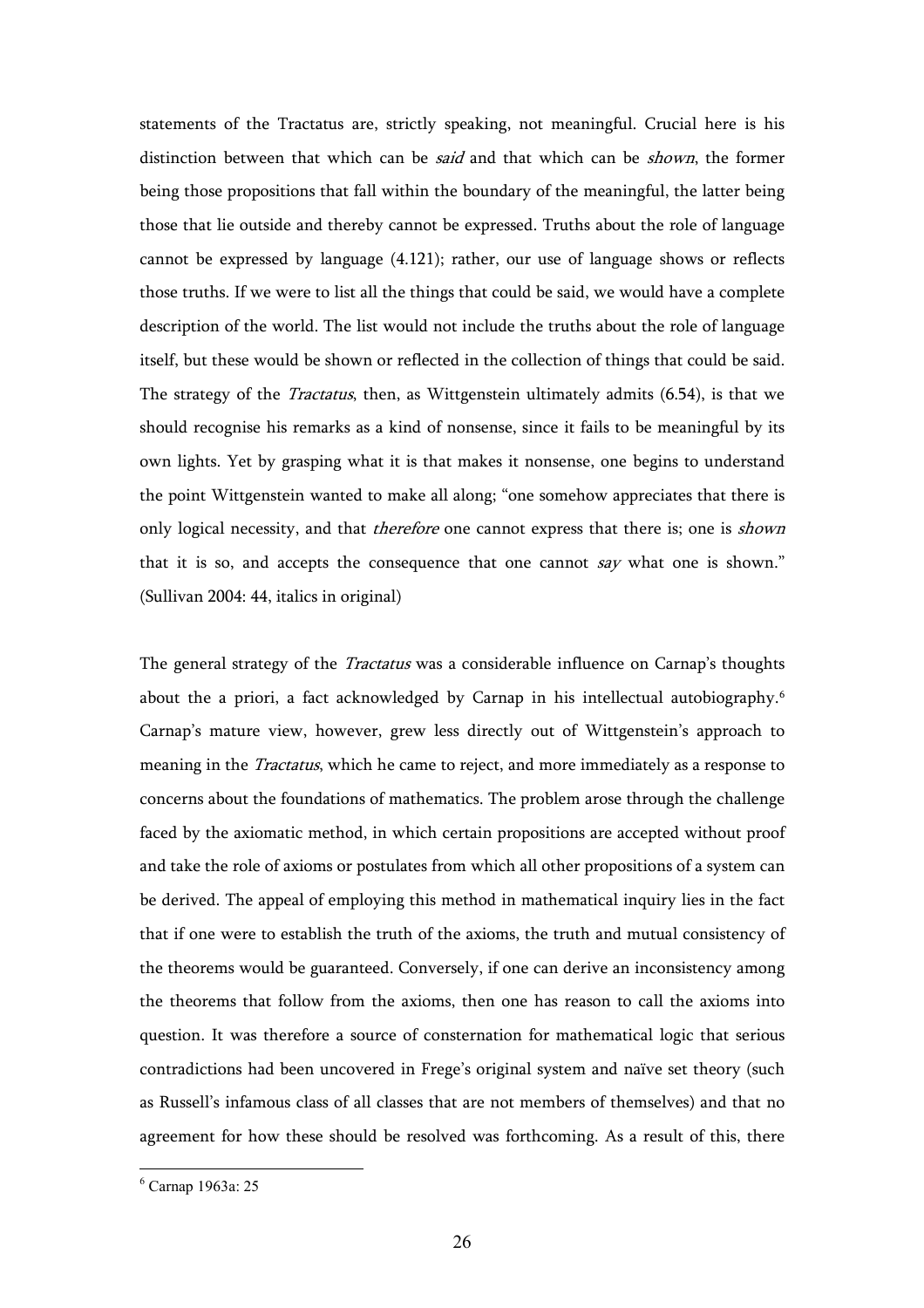emerged rival schools of thought with fundamentally different approaches to the foundations of mathematics, with competing views about the direction to be taken in order to respond to the difficulties presented to the axiomatic method.

Against this background, Gödel demonstrated that it is impossible for there to be a consistent formal system containing a certain amount of arithmetic in which every true statement expressible in the system is deducible from its axioms. Even if G is a true statement of such a system that is not formally deducible within it, and we attempt to remedy this by adding G as an additional axiom of the system, the new set of axioms would be guaranteed to yield some further true statement not deducible within the system. The consequence of the result is that for a large class of systems, including elementary arithmetic, it is impossible to prove within the system itself its own logical consistency, unless one adopts principles of reasoning whose proof-theoretic strength leaves them as open to doubt as that of the systems themselves. However, the wider consequence of Gödel's discovery is that, as Nagel and Newman put it,

We are thus compelled to recognise a fundamental limitation in the power of the axiomatic method. Against previous assumptions, the vast continent of arithmetical truth cannot be brought into systematic order by laying down once for all a set of axioms from which every true arithmetical statement can be formally derived. (Nagel and Newman 1958: 94, italics in original)

So in the historical context, while there were different approaches to the foundations of mathematics, it would be impossible for any one of these to demonstrate superiority over rival approaches by providing a system in which it could be shown that all and only permissible true statements follow from its axioms, and thus no way of establishing which approach is "the right one."<sup>7</sup>

It is in Carnap's response to these developments that we can see his considered views about analyticity emerge. Motivated by the desire to make the abstract concerns of philosophy, logic and mathematics less about wrangling over intractable disputes and

 $7$  I am extremely grateful to Marcus Giaquinto for improving the accuracy of my remarks about this issue and correcting numerous mistakes on my part.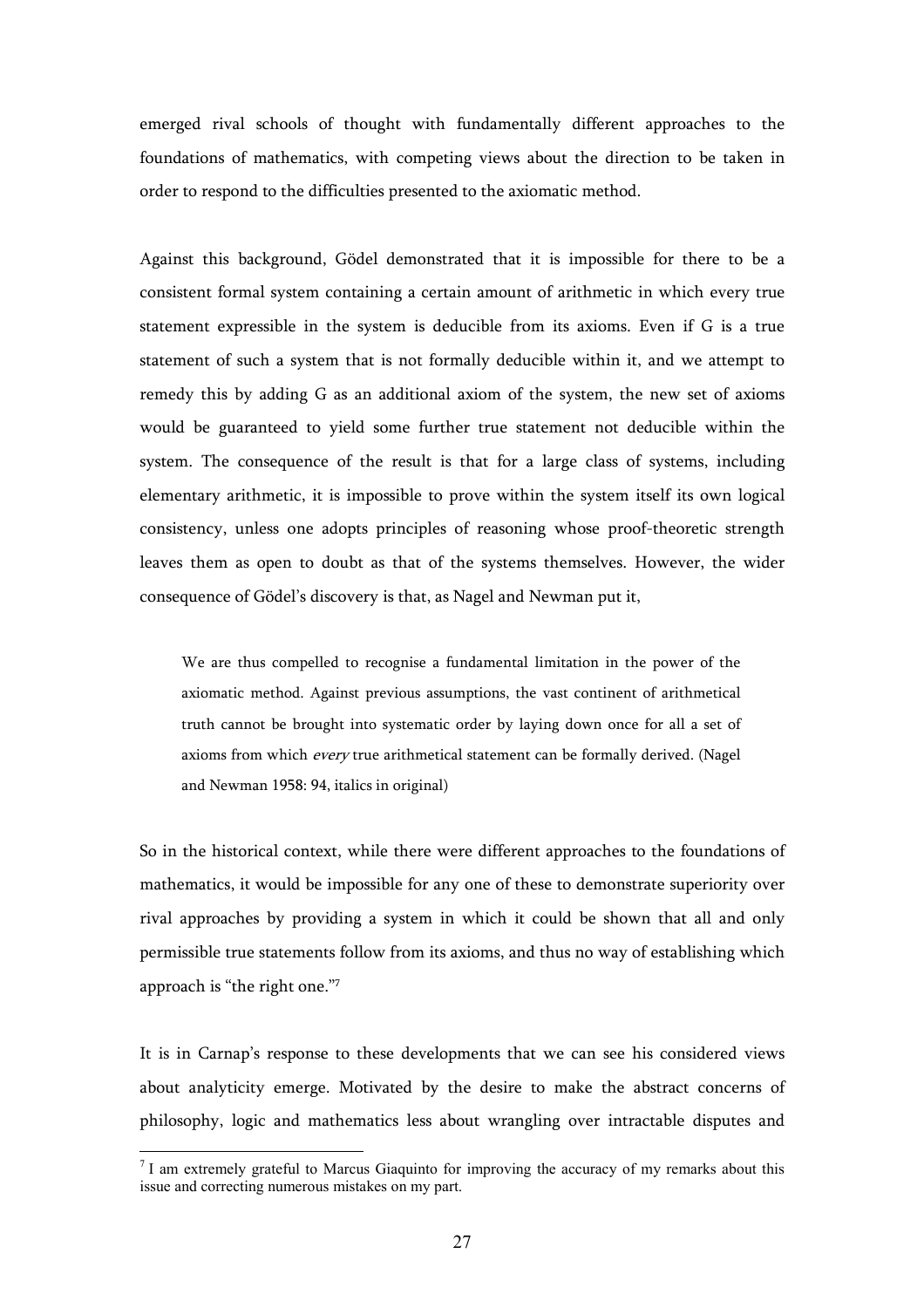more about serving the needs of empirical science, Carnap drew a distinction between the framework that structures a system and the useful ends to which that system may be put. Just as Wittgenstein in the *Tractatus* had distinguished between the meaningful sentences that present a picture of the world and the strictly meaningless claims which nevertheless define the realm of the factual, so Carnap in similar fashion separated the empirically significant statements of a system from those which serve to structure  $-$  and give meaning to – these empirically significant statements.

This way of drawing the distinction was crucial for Carnap. Whereas for Wittgenstein the laws of logic constituted the very boundary of thought itself (TLP 4.114), for Carnap our adoption of a set of logical rules is a pragmatic affair, determined by what best serves the empirical ends it is used to pursue. This was dubbed by Carnap the "Principle of Tolerance", though as commentators are keen to point out, it is in fact less a principle and more an attitude,<sup>8</sup> one born of the Wittgensteinian idea that logical truths do not describe the world but instead structure the language used to describe the world. Since they are not really about the world, no question about their truth or objective correctness arises, and so we are therefore free to adopt the principles that best suit our needs. Articulating this stance in *The Logical Syntax of Language*, Carnap writes,

let any postulates…and rules of inference be chosen at will; this choice gives the logical signs occurring in them the meaning they have. With this attitude, the conflict between different viewpoints on the problems of foundations of mathematics disappears. The mathematical part of the language can be set up as one or the other viewpoint prefers. There is no question of "justification," but rather only the question of the syntactic consequences to which one or another choice leads, including the question of consistency. (quoted in Ricketts 2007: 203-4)

We might be tempted to question the accuracy of Carnap's claim to have obviated the potential for disagreement about the foundational issues of a system, observing that room for disagreement is removed only if all frameworks are judged to be of equal merit, which is not the view Carnap himself promoted. In both earlier and later works, he cites such

 8 See Ricketts 2007: 218 and Creath 2007: 322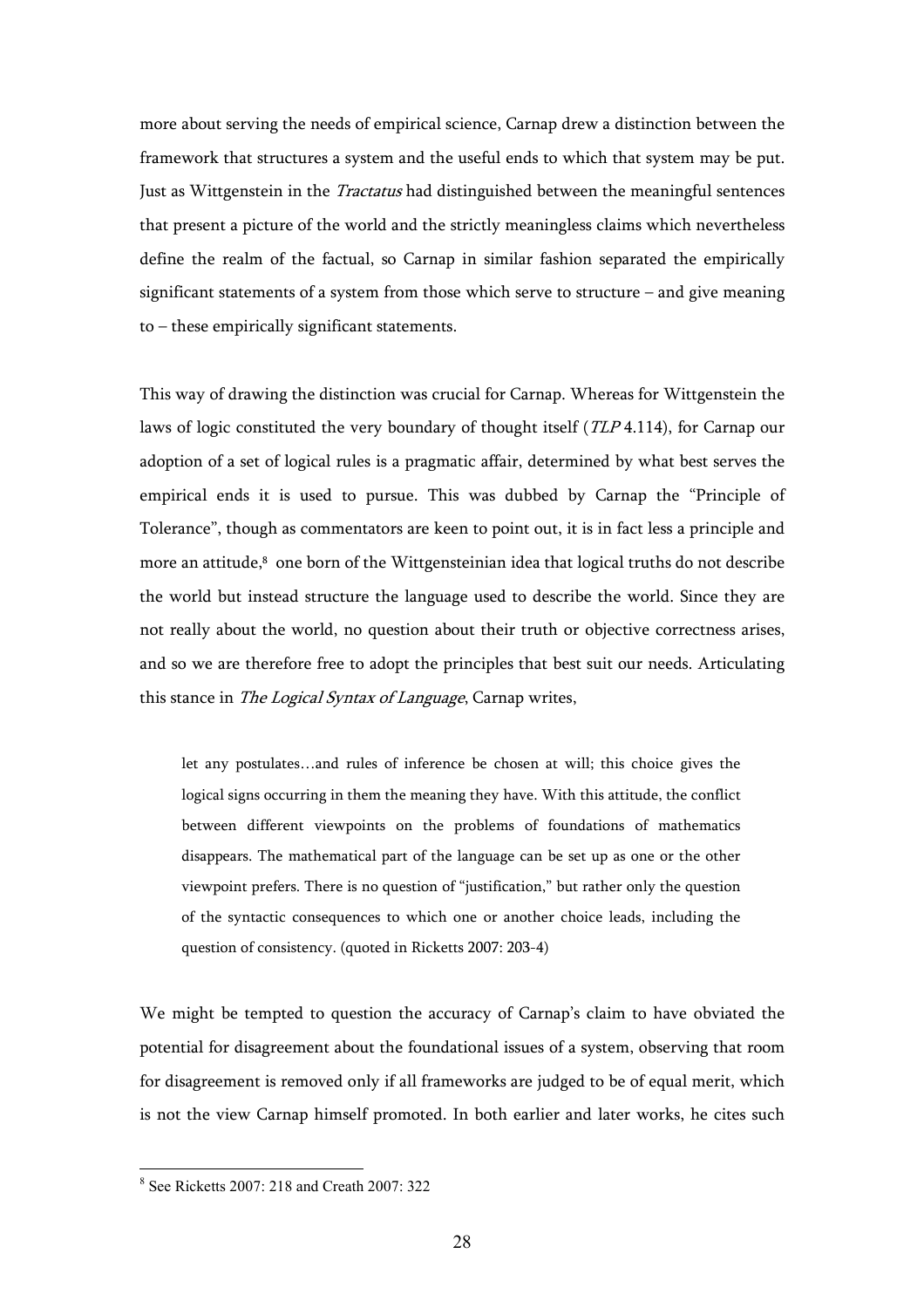factors as the purpose of the system, its efficiency, fruitfulness, and simplicity of use as considerations material to the adoption of a particular framework.<sup>9</sup> To the extent that we may disagree about the fruitfulness or simplicity of one framework over another, there remains scope for disagreement about which we should adopt for any given purpose. But this would not, in the historical context, necessarily be of concern to the overarching Carnapian outlook, since it nevertheless succeeds in replacing what he would regard as fruitless "metaphysical" argument about which is the objectively correct way of doing things with a more tangible, scientifically grounded criteria of practical utility. For Carnap, these issues of simplicity and fitness for purpose move the disagreement out of the grip of purely abstract theorizing into the domain of the empirically verifiable.<sup>10</sup>

Carnap's view, in certain significant ways, can be seen as a precursor to the now familiar idea made famous by Wittgenstein's later, post-Tractatus writing of a language system being like the rules of a game. The analogy is cashed out by Ricketts in the following way:

The choice of a formal language as the language for science…resembles the choice of rules for a game we intend to play. The rules define what is permitted in the course of the game. But no such question of legitimacy applies to the choice of these rules themselves. Rather, we construct the rules for the game by weighing various considerations in order to frame rules that define, say, an enjoyable, engaging, competitive activity whose course depends on a mixture of physical skill, quick wits, strategy, and luck. We may, in the light of our experience playing the game, decide to modify the rules, perhaps in far-reaching ways, and so to play a different game. Similarly, the option to change languages is always open as regards the choice of a language for science. (Ricketts 2007: 207)

The aim of the language is to be able to say things about the domain with which the language is concerned, whether that be an area of mathematical enquiry or some area of empirical investigation. Making a meaningful statement concerning the objects of the domain constitutes a move within the game, as laid down by the rules that define the activity. These rules are neither determined arbitrarily nor is there any sense in which

<sup>9</sup> Carnap 1956b: 208; Ricketts 2007: 206-7

 $10 \text{ C}$ f. Friedman 2007: 9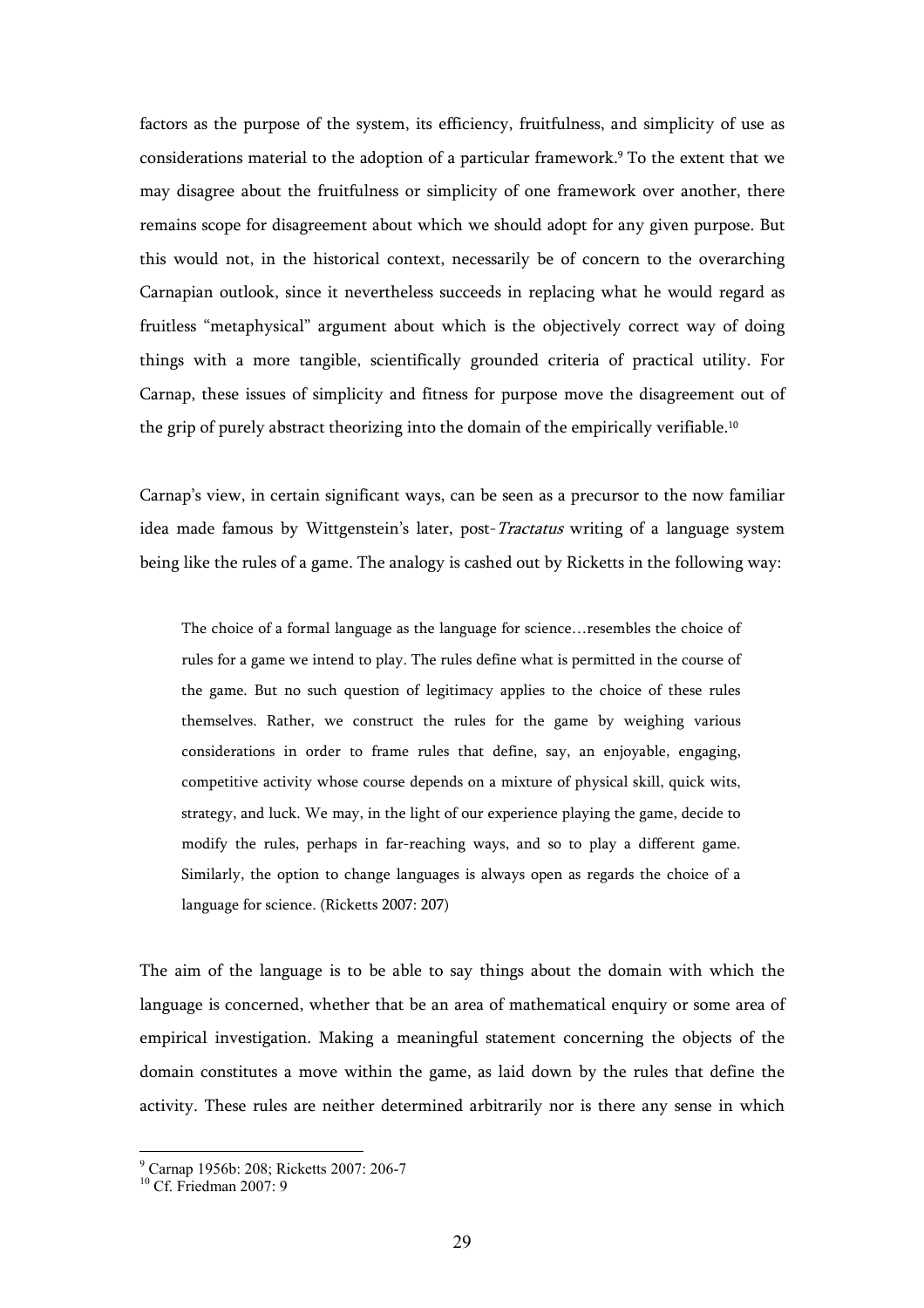they could be objectively correct. They are, rather, designed to best facilitate the overall aims of the practice, viz. to say things about the relevant domain of objects. In the course of playing the game, participants might decide that the current rules do not optimally facilitate certain aspects of its aim. As a result, they may opt to alter the rules and thereby change, to some degree, the activity which these define.

There are, then, for any given system, two different types of statement that might be made: those which purport to say something about the objects of the domain, and those which articulate the rules governing the system and by virtue of which statements of the previous kind can be made. Among the latter Carnap counts, among others, the rules of designation for determining the reference of individual constants and predicates, the rules of formation and transformation that determine the ways in which expressions can be meaningfully combined with one another, the statements that implicitly define the basic logical constants, and the basic rules of inference. With these rules in place, we can construct what Carnap, in *Meaning and Necessity*, calls a state-description for the domain of a language. A state-description is a class of sentences which contains for every atomic sentence in the language either the sentence or its negation, but not both, and thus provides "a complete description of a possible state of the universe of individuals with respect to all properties and relations expressed by the properties of the system." (Carnap 1956a: 9) In this way, Carnap's talk of state-descriptions is akin to talk of possible worlds, though the possibilities are determined not by any metaphysical facts about the world (as some talk of possible worlds suggests) but rather by the rules laid down for the particular system.

State-descriptions, like possible worlds, are mutually exclusive of one another: if one represents the true or actual state of affairs, then no others do. A sentence holds in a given state-description if it would be true were that state-description to be the true or actual one. The class of state-descriptions in which a sentence S holds is what Carnap calls the range of S. The range of a sentence is determined by the rules of the system. A sentence whose range is less than the total number of state-descriptions is one which is capable of being true or false; investigation is required into how things happen to be in order to ascertain its truth-value. These are the synthetic truths of the system. A sentence whose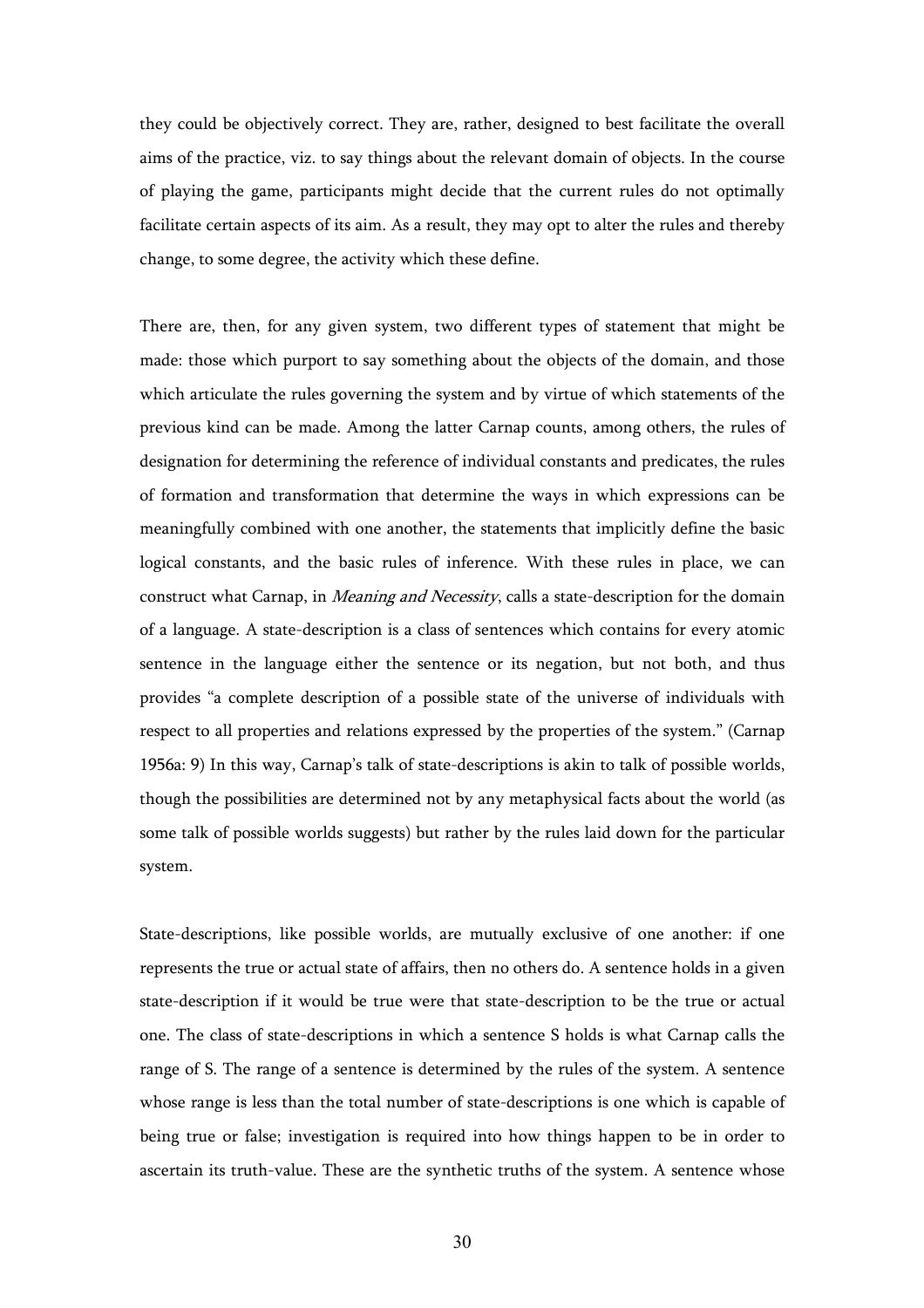range is equal to the total number of state-descriptions is analytic. The truth of such a sentence can be established on the basis of the semantical rules of the system alone, without any reference being required to extra-linguistic fact. For example, we know that whatever the range of some atomic sentence S, the state-descriptions not containing S contain not-S; consequently, we can establish that the disjunction S or not-S holds for all state-descriptions and that, whichever state-description happens to represent the actual state of affairs, S or not-S must be a truth of the system.

We can now begin to see a strategy by which to dissolve the puzzle set up at the beginning of this chapter. If we can draw a distinction between the substantive statements of a language, which have a factual content about the objects in the relevant domain, and the statements which constitute a framework that structures the substantive statements, we thereby admit a class of truths which do not lend themselves to assessment for truth or falsity by how things are with the objects of the domain. These are the statements that function as rules of the system. As such, they are not to be regarded as having the same status as the substantive truths of the language; they do not purport to make factual claims about the domain nor, thus, should their truth be supposed to derive from how things are within that domain.

The error in the prior characterisation of the strategy by Boghossian should be clear. Meaning does not generate truth, at least not in the sense implicit in Boghossian's remarks, where an analytic truth is one that both (i) makes some factual claim about the world and (ii) makes it the case that the world is that way. This claim – Boghossian is surely right to insist – is absurd. However, as we have seen, proponents of the strategy deny (i) (and, to my knowledge, have said little by way of countenancing (ii)). They have instead argued that the constitutive statements of a language are held true by the users of a language because they have the status of structuring the very language in which they participate. The epistemological upshot is that anyone who understands the language has grounds to endorse such a statement without having to check whether the world complies with its truth; a grasp of the rules by virtue of which the expressions of the language have their meaning is sufficient to enable one to see that its truth is guaranteed.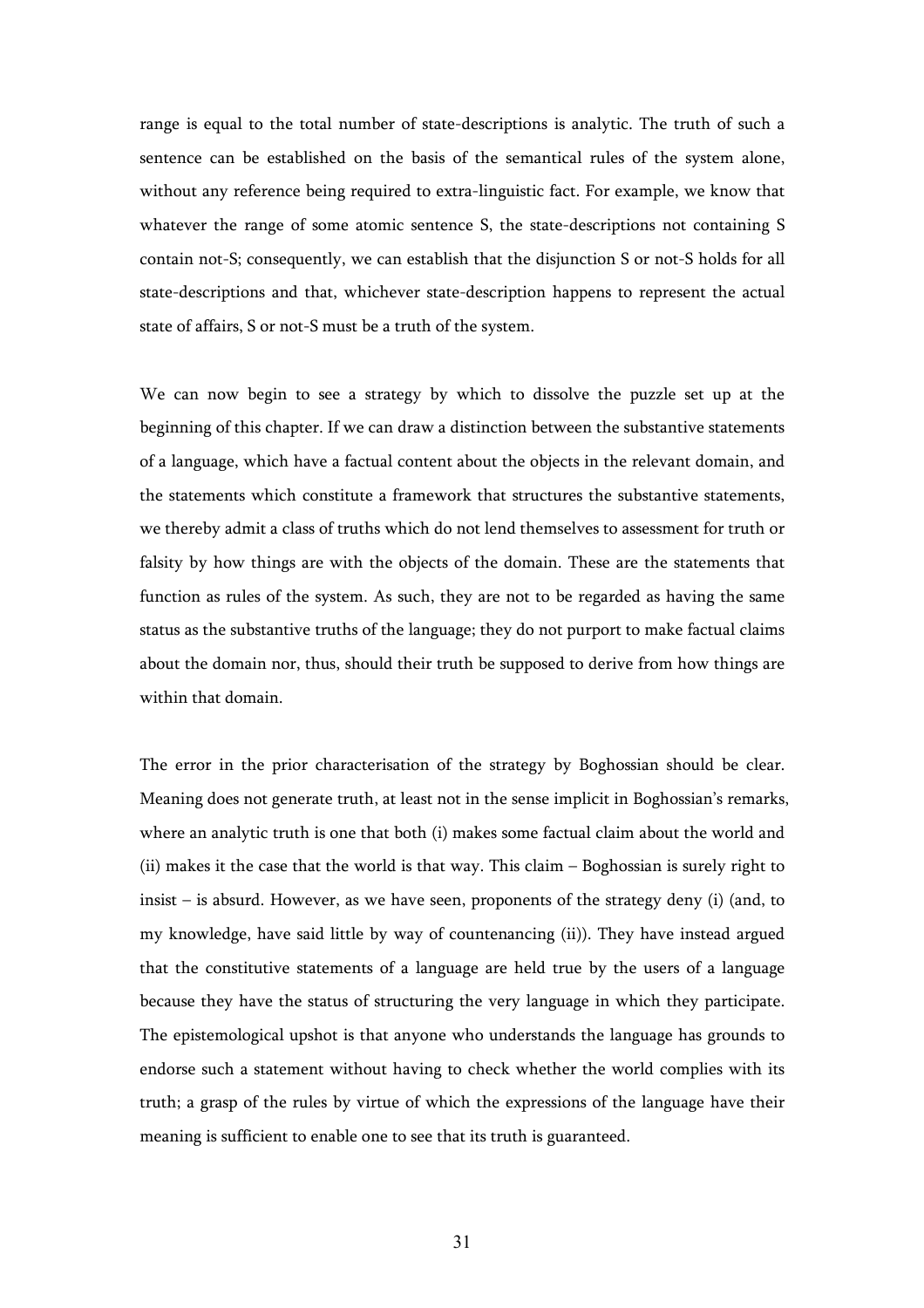#### (ii) Carnap and Quine

The dispute between Carnap and Quine is probably the most famous chapter in the history of the notion of analyticity. Yet it remains, as we shall see, a particularly difficult debate on which to adjudicate. Although many have considered Quine's arguments to tell decisively against the Carnapian account of analyticity, it is less common to find the disagreement reconstructed in a way that does justice to its principal players. The difference between their respective views is so slight that Carnap went so far as to imply that Quine's position was tantamount to his own, yet so fundamental that perceptive commentators have suggested that "there appears to be no way even to judge what kind of dispute it is without thereby taking a side in it." (George 2000: 19)

Quine's basic outlook is shaped by a thoroughgoing scientific empiricism, according to which our philosophical claims about the world should be continuous with what we are told about how the world is by the natural sciences. The optimal grounds for holding any statement to be true are that it either falls directly within the limits of scientific observation or otherwise belongs to the collection of statements which comprise our best scientific account of the world. Thus, for Quine, how we find the world to be has an essential role for all statements we are prepared to countenance as true; there can be no statements held true independently of how the world is. Even the laws of logic we employ derive their truth from the general features of the world, as he writes in 'Carnap and Logical Truth':

Another point…was that true sentences generally depend for their truth on the traits of their language in addition to the traits of their subject matter; and that logical truths then fit neatly in as the limiting case where the dependence on traits of the subject matter is nil. Consider, however, the logical truth 'Everything is self-identical', or (x)  $(x = x)$ . We *can* say that it depends for its truth on traits of the language (specifically on the usage of  $\dot{=}$ ), and not on traits of its subject matter; but we can also say, alternatively, that it depends on an obvious trait, viz., self-identity, of its subject matter, viz., everything. (Quine 1966c: 113, italics in original)

The sentiment expressed in the above passage is often cited approvingly by those who take Quine to have decisively refuted the idea that there could be such a thing as truth in

32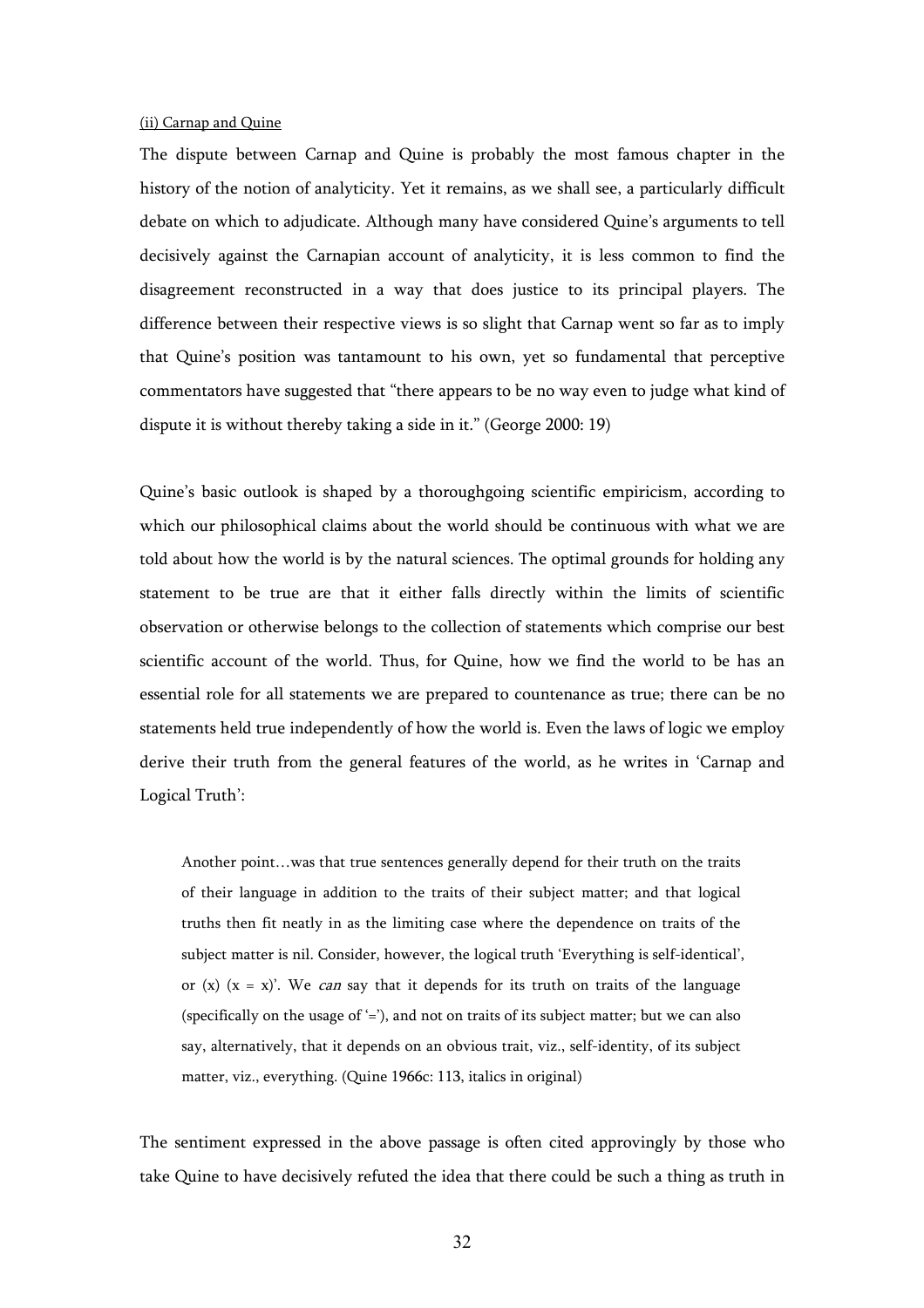virtue of meaning:11 all statements held as truths are so because they are regarded as answering to the world in the appropriate way. It is not clear, however, that the mere assertion of this stance does much to engage at a critical level with the Carnapian view to which it is supposed to stand in opposition. For it is open to Carnap to reiterate that insofar as a statement is *about* the world, it must be true by virtue of how things are *in* the world, yet to maintain that this very practice of speaking about the world presupposes certain rules which are not themselves about the world and therefore not answerable to the world. Moreover, from the Carnapian perspective, the idea that we can say – as Quine suggests – that the truth that everything is self-identical derives from our concept of identity, and not on specific features of the world, indicates that this must be among those statements whose truth is guaranteed by the rules of the language. In doing little to cut off this response, the quotation from Quine may be seen as an articulation of his general viewpoint rather than as an argument in its favour.

An appreciation of Quine's outlook is nevertheless important, since the principles he employs in arguing against analyticity emanate directly from this. His view that empirical statements should fall within the limits of scientific observation underpin a methodological behaviourism, according to which the admissible statements about a subject are those available from the perspective of a third-party investigator. In attempting to record the facts about what a person means, believes or intends, we are to eschew the idea that there is knowledge that would aid or illuminate this effort that is available only to the subjects under observation, since this would seem to have the consequence of putting these facts beyond the reach of independent scientific enquiry.<sup>12</sup> Allied to this is an epistemological holism, according to which the totality of statements about the world to which we subscribe is to be assessed as a whole for its overall fit with the body of evidence at our disposal and their coherence with one another. This totality forms a "web of belief" in which the interconnections between the various strands mean that revising our acceptance of one statement involves re-evaluating, and perhaps modifying, others elsewhere in the system. For Quine, this is a natural accompaniment to

<sup>&</sup>lt;sup>11</sup> See, for example, Boghossian 1997: 335, Margolis and Laurence 2001: 294, and Russell 2008: 29. Although Russell does hold that there is a viable notion of truth in virtue of meaning, hers is not that found in Carnap, which she does suppose to be subject to the Quinean criticism.

 $12$  Cf. Alston 1986: 67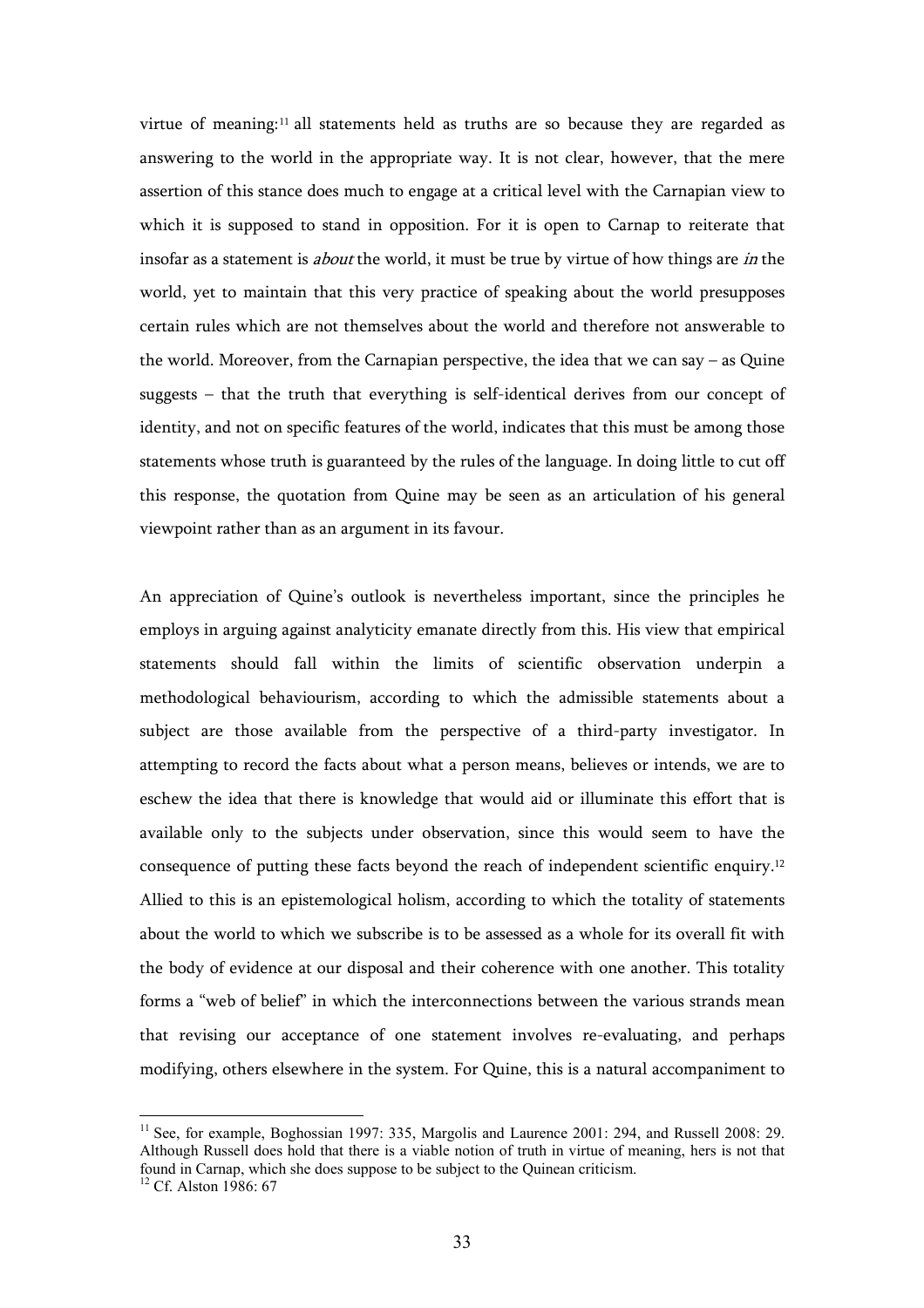his scientific empiricism, since it always possible that observation will yield evidence that forces us to revise our account of the world. These revisions are always constrained by the aim to find the best fit between the various statements we endorse. As a result, there is no statement that can be immune from revision if revising it produces the best fit between the other statements within the web.

We can see both the principles of methodological behaviourism and epistemological holism at work in the two main lines of argument Quine offers against the tenability of an analytic-synthetic distinction in his famous paper 'Two Dogmas of Empiricism'.13 These two arguments correspond to two different types of response that might be offered by way of providing a criterion for distinguishing between analytic and synthetic truths. The first is the attempt to explicate the notion of analyticity in other terms. For it is quite natural to suppose that certain paradigmatic examples of analyticity, such as conceptual truths like 'All bachelors are unmarried men' or 'All vixens are female foxes', can be explained by appeal to a sameness of meaning between particular words and phrases, or perhaps their having the status of definitions or necessary truths. But this is at odds with Quine's behaviourism, since all admissible claims about a subject are those available to the observation of a third-party spectator. When we apply this stance to the study of meaning facts – what a subject means by the use of particular words – we are thus restricted to the correlations we can observe between the subject's usage and the objects or circumstances that appear to cause or prompt that usage – with, of course, a holistic approach to working out the network of meaning had by the totality of a subject's words. This approach precludes, *ipso facto*, the kinds of intensional properties that would be needed in order to be able to appeal to sameness of meaning. For we do not suppose that mere extensional agreement suffices for sameness of meaning; the phrases 'creature with a heart' and 'creature with a kidney' may have the same extension, though we do not suppose they have the same meaning. The problem for analyticity is that extensional agreement is all observation can deliver: we may establish that 'bachelor' and 'unmarried man', 'vixen' and

<sup>&</sup>lt;sup>13</sup> Precisely how we ought to construe the argument of 'Two Dogmas' is itself a matter of some contention, as illustrated by the survey of differing interpretations presented in Creath (2007, esp. 327). I have here put aside the finer points of Quinean scholarship for present purposes and offer my own understanding of the text, which coheres with the interpretations offered by Creath (1997) and George (2000), as well as much of the additional writing between Quine and Carnap, as collected in Creath (1990).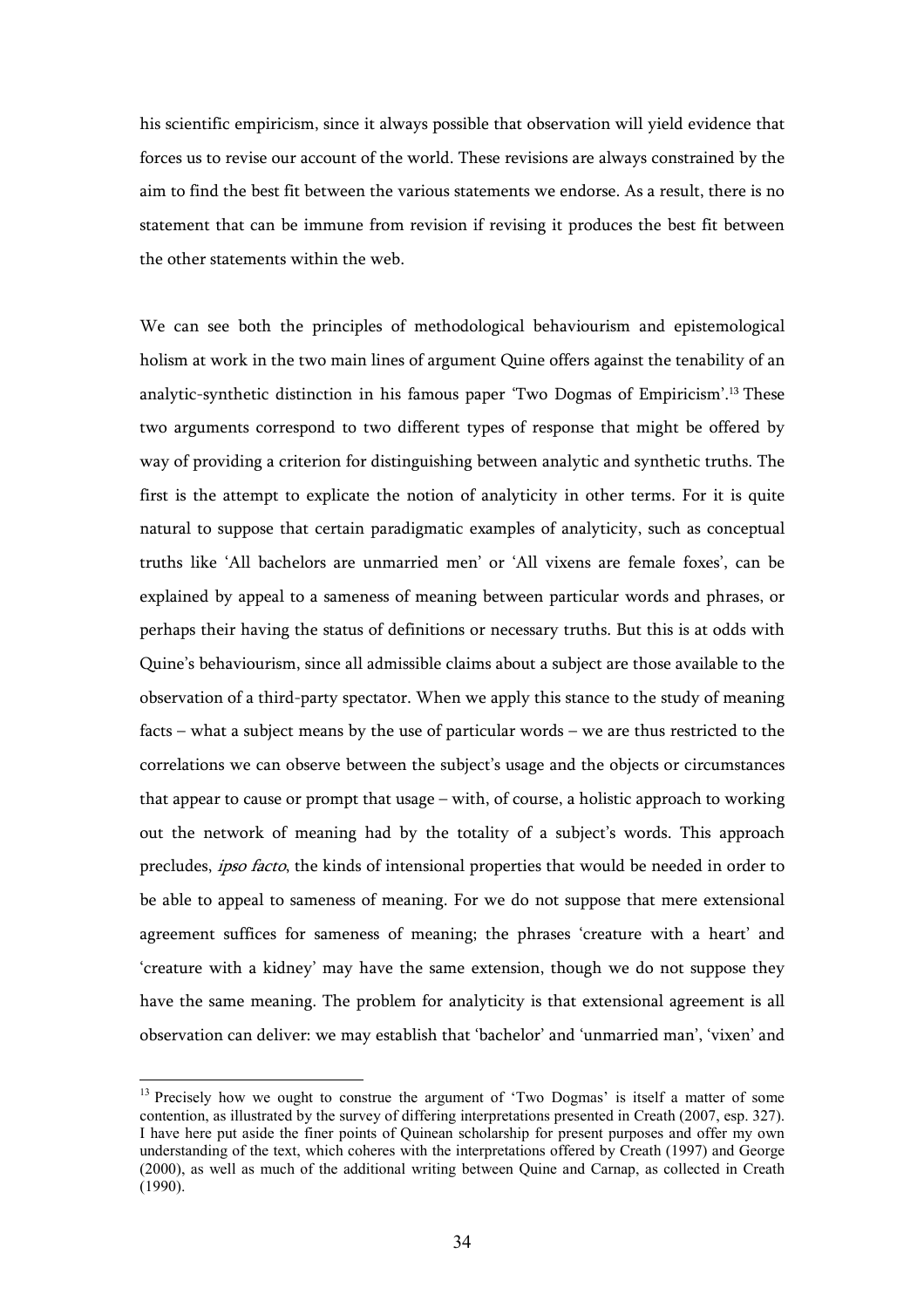'female fox', have the same extension, but this does not show that they have the same meaning.

 $Synonymy$ , then, is unable to ground the notion of analyticity. We might invoke another concept instead. Quine raises several alternatives, including definition, interchangeability, necessity, and semantical rule, arguing that they are all part of the same mutually supporting circle of interrelated concepts. The problems that affect one infect them all. For while Carnap may insist that we know which are the semantical rules of a language (they are those statements we adhere to in forming the meaningful sentences!), this would require that some specification be offered among the rules to the effect that they have this status. But how, asks Quine, can *this* be among the rules if we do not already understand what status *this* is supposed to signify?

The rules tell us that such and such statements, and only those are the analytic statements of L0. Now here the difficulty is simply that the rules contain the word 'analytic', which we do not understand! We understand what expressions the rules attribute analyticity to, but we do not understand what the rules attribute to those expressions. (Quine 1953: 33)

Each of the expressions within the circle is explicable only in terms of another. Appeal to any of them will not enable us to draw a distinction between the analytic and the synthetic.

The second line of argument concerns whether there could be any behavioural evidence adduced in support of the distinction. Given Quine's broader outlook, this would clearly constitute an acceptable form of evidence in favour of a division between the analytic and synthetic statements of a language, were any to be offered. Yet it is not immediately obvious what sort of behavioural evidence would support the distinction. Quine's remarks suggest that it would be only if there were evidence that certain statements of a subject's language had to be held true "come what may", in spite of any experiences perceived as presenting evidence to the contrary. But, of course, there are for Quine no statements that could fall into this category in view of the holistic approach that governs our acceptance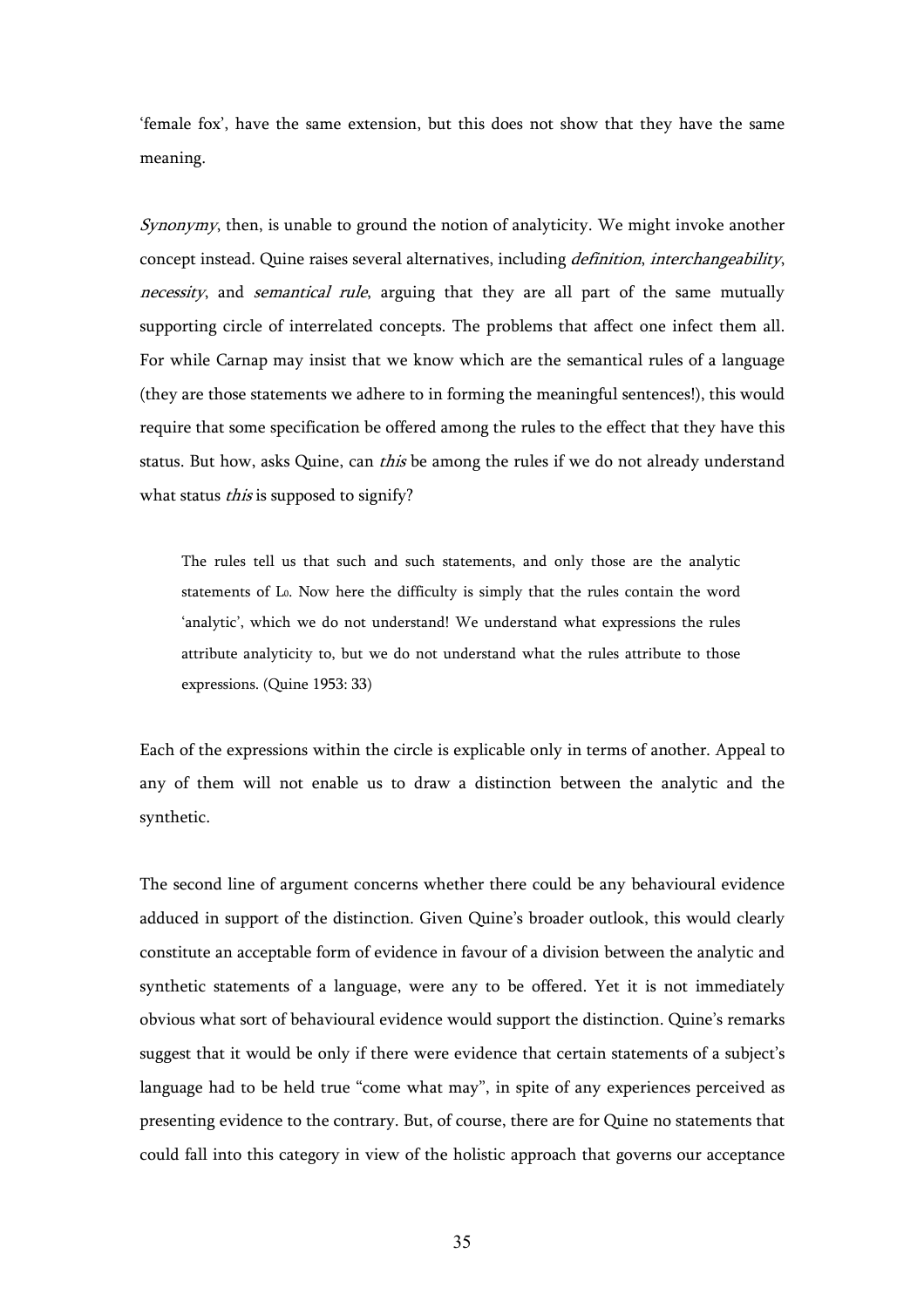of scientific hypotheses. On this approach, he argues, we do not consider evidence on an individual statement-by-statement basis; assessment applies to the collection of statements as a whole, which we may amend any way we require in order to get the best fit. There are, then, no statements that could ever be held come what may – at least, not in a way that would distinguish them from any other statements of the system. It is open for us to maintain any statement of the system, just so long as we are prepared to make the appropriate adjustments in the system; he writes,

Any statement can be held true come what may, if we make drastic enough adjustments elsewhere in the system. Even a statement very close to the periphery can be held true in the face of recalcitrant experience by pleading hallucination or by amending certain statements of the kind called logical laws. Conversely, by the same token, no statement is immune to revision. Revision even of the logical law of the excluded middle has been proposed as a means of simplifying quantum mechanics; and what difference is there in principle between such a shift and the shift whereby Kepler superseded Ptolemy, or Einstein Newton, or Darwin Aristotle? (Quine 1953: 43)

So, no statements are in principle of a kind that requires them to be held true come what may. To the extent that we *can* choose to hold a given statement true, it does not differ in that respect from any other statement, which could equally be held true. There is, therefore, no behavioural evidence that could ground a distinction between the analytic and synthetic statements of a system.

On the face of it, Carnap has fairly straightforward responses to offer the Quinean objections. In reply to the first, he can accept the interdefinability of the relevant expressions, without having to accept that the circularity is vicious. Once we have reason to posit one member of the familial set – such as that of the semantical rule for the kinds of consideration seen the previous section – we have a way into the circle that begins to make sense of them all. Viewed this way, there is no problem with explicating one expression in terms of another. This point is put to Quine by Carnap in his response to 'Carnap and Logical Truth', in which he argues that Quine cannot really be objecting to the circularity here since he has no similar reservation about the concept of *truth*, even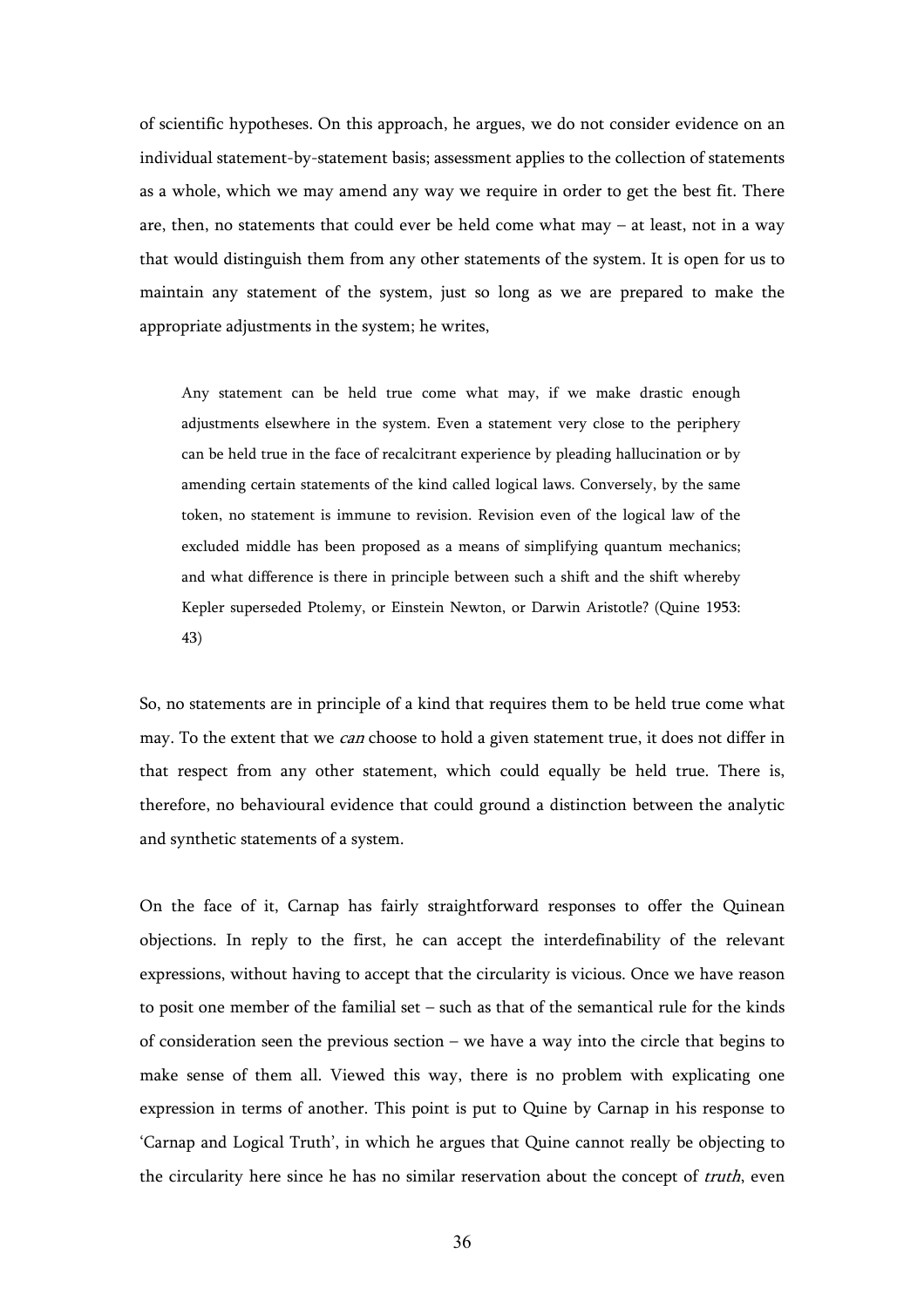though we could only explicate it by appeal to a similar family of interdefinable concepts.14 Carnap says that Quine's objection boils down to the perceived lack of a sufficiently clear explicandum for the concept *analyticity* (in which respect it differs, for Quine, from *truth*), which is the reason that leads Quine to demand an empirical criterion for the notion – which brings us, of course, to Quine's second objection.

Although Carnap holds that there is empirical evidence that can be cited in support of the claim that a particular sentence is analytic in a given language (and outlines the sort of test that might confirm or disconfirm the hypothesis),<sup>15</sup> he does *not* believe that there is empirical evidence to be adduced in support of drawing the distinction between analytic and synthetic truths. Responding to Quine, he writes,

The main point of his criticism seems…to be that the doctrine is "empty" and "without experimental meaning". With this remark I would certainly agree, and I am surprised that Quine deems it necessary to support this view by detailed arguments. In line with Wittgenstein's basic conception, we agreed in Vienna that one of the main tasks of philosophy is clarification and explication. Usually, a philosophical insight does not say anything about the world, but is merely a clearer recognition of meanings or of meaning relations. If an insight of this kind is expressed by a sentence, then this sentence is, although meaningful (as we would maintain in contrast to Wittgenstein's view), not factual but rather analytic. Thus I would interpret, e.g., the principle of verifiability (or of confirmability), or the empiricist principle that there is no synthetic a priori, as consisting of proposals for certain explications (often not stated explicitly) and of certain assertions which, on the basis of these explications, are analytic. (Carnap 1963b: 917)

Carnap's point is to remind us that the original purpose of the logical positivists' appeal to the analytic-synthetic distinction was, in part, to eliminate what they saw as the fruitless questions of metaphysics by dividing the statements of a language into two kinds: those which are empirical claims about the world (and thus subject to empirical confirmation or disconfirmation) and those which reflect the rules governing the meaningful things that

<sup>&</sup>lt;sup>14</sup> Carnap 1963b: 919. He does not actually state the other concepts which he supposes to comprise this particular circle, but presumably he would cite such concepts as *meaning*, *facts*, etc.

<sup>&</sup>lt;sup>15</sup> Carnap 1963b: 920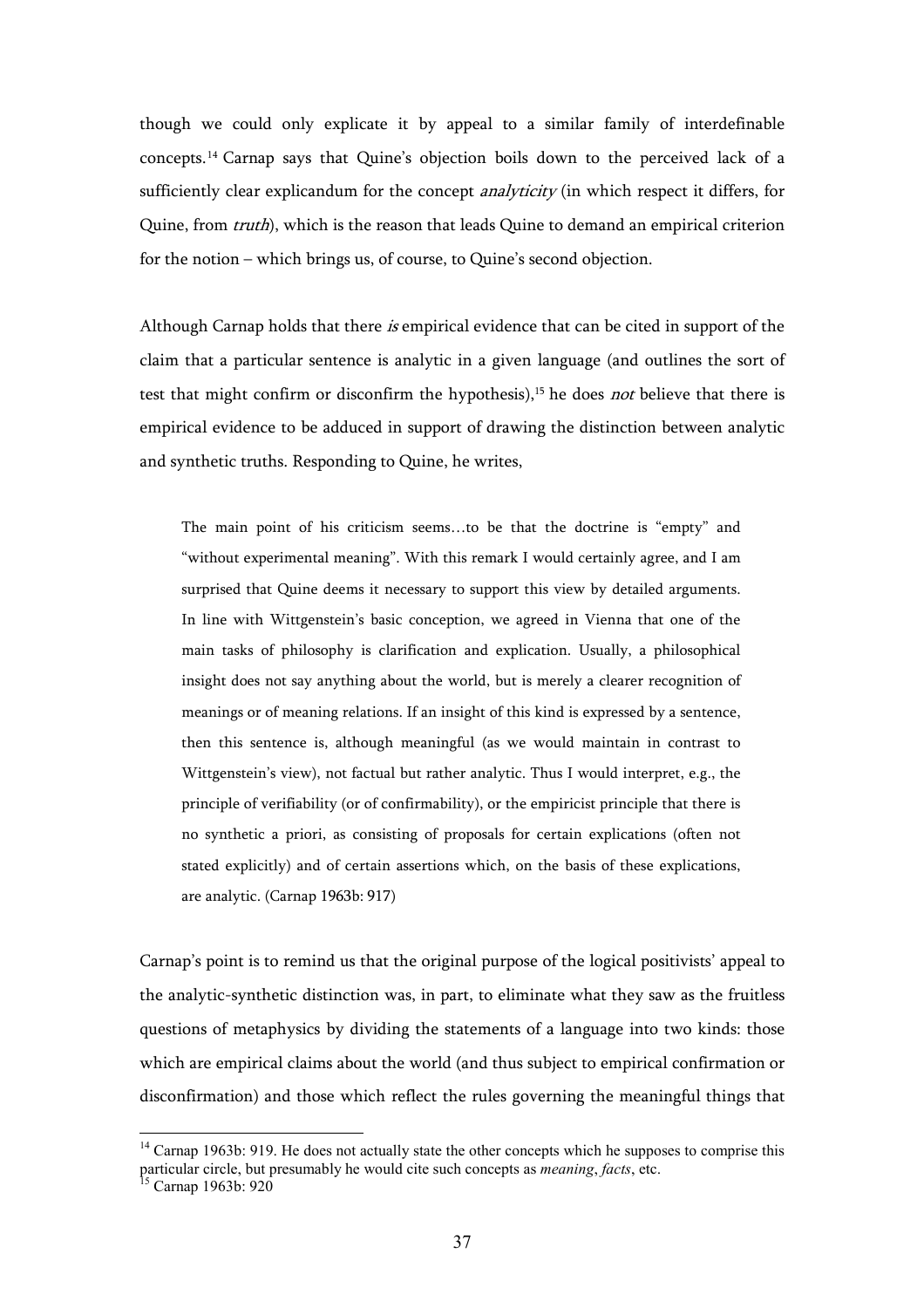can be said, which are not themselves about the world and so not answerable to it by empirical investigation. Philosophy, when it falls into the realm of metaphysics, becomes meaningless, since it falls into neither of these camps; done properly, on the other hand, it serves to clarify the conceptual issues that structure our empirical claims. The claim that there is a division to be drawn between analytic and synthetic statements in a language aims to clarify an aspect of our linguistic practice and is, hence, a philosophical one. It is therefore no surprise that it should have no empirical criterion by which to confirm it – on this view, no philosophical statements do! That we can draw a distinction between analytic and synthetic truths is itself, Carnap seems to want to say, an analytic truth.

We need to be careful about how this point is made. Although I have put Carnap's point this way in order to convey his viewpoint, he does not  $-$  so far as I know  $-$  ever state it quite so explicitly. And there is good reason for this. It is important to remember that, for Carnap, analyticity is always relative to a language. The point of viewing analytic statements as factually empty was that we should be able to adopt a different set as it proved convenient for a language of science, though when we do so we are thereby adopting a different language. The problem with saying 'That there are analytic truths is analytic' is that it can only be analytic relative to some language, which would mean we could always change our language so that it is no longer analytic, whereas Carnap's view is better understood as the idea that it is a language-transcendent, necessary truth that there *must* be analytic truths. But, just as with the bind that prevailed on Wittgenstein's metaphilosophical discourse, this looks like something which – by its own lights – cannot actually be said but must rather be appreciated in silence.

It is tempting for those instinctively sympathetic to the notion of analyticity to see all this as a fairly straightforward vindication of the Carnapian position against Quine's objections. After all, in pointing out the interdefinability of 'analyticity' and related expressions and the absence of an empirical criterion for drawing the analytic-synthetic distinction, Quine appears to have offered nothing which Carnap does not already accept nor any reason why these considerations should tell against the notion of analyticity. However, there is good reason to think that this cannot be a conclusive analysis of the debate. As George points out, we need only reflect upon Quine's basic outlook to recognise his grounds for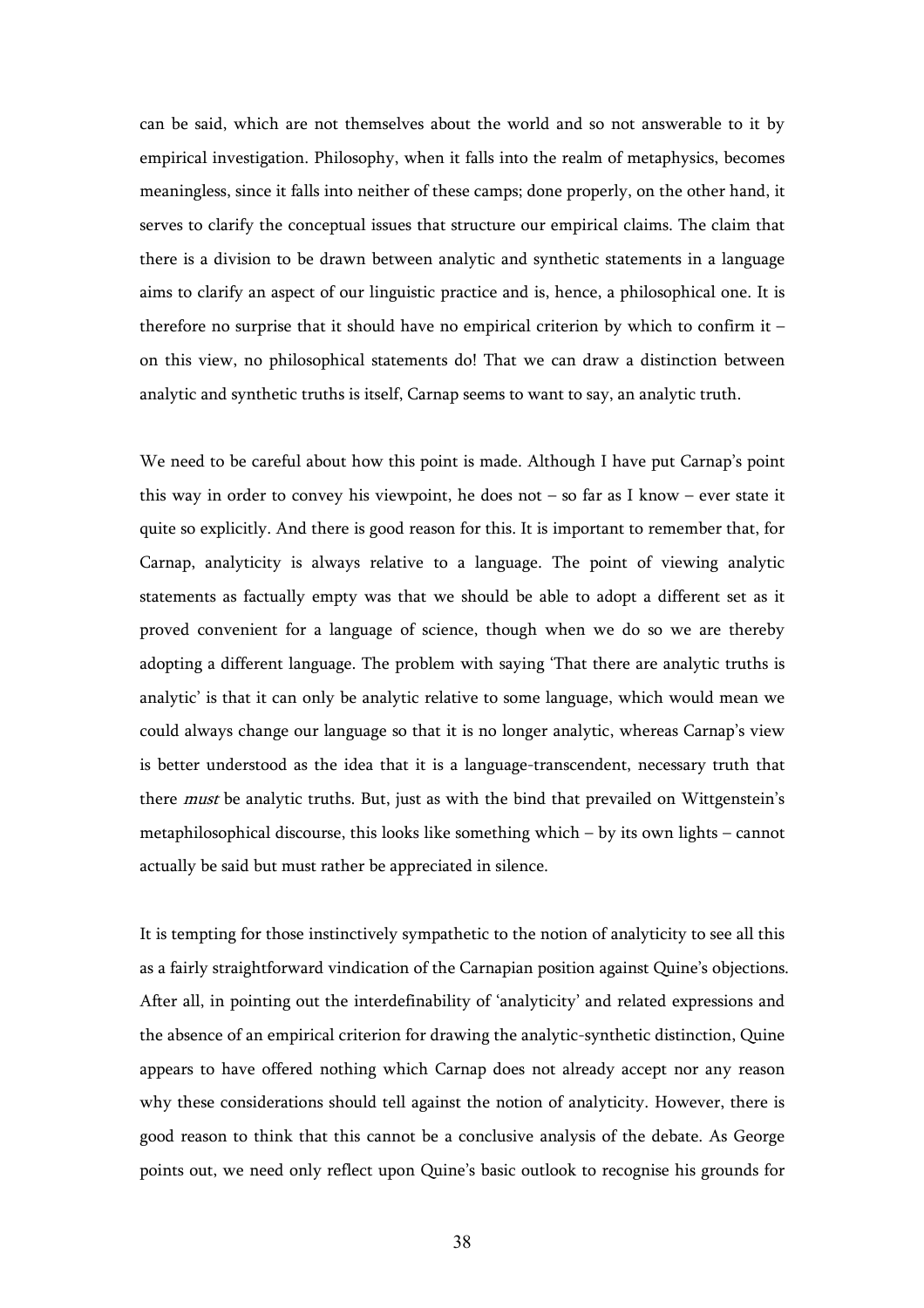being dissatisfied by Carnap's reply.16 Quine regards it as a condition upon a properly scientific approach to philosophy that it be viewed as continuous with the natural sciences and, moreover, that experience should have an essential role for all statements we are prepared to accept as true. Carnap, by contrast, admits a role for philosophy which he supposes to contribute to the scientific enterprise, by clarifying the conceptual issues which structure our empirical claims, but which must be distinguished from the doing of the science itself insofar as it is not subject to empirical investigation. Their disagreement over the tenability of the analytic-synthetic distinction can be traced to these very different starting points. Carnap, we have seen, takes the claim that there are analytic truths to be a philosophical one and, as such, in no need (as well as incapable) of empirical support. For Quine, the admission that the claim is without empirical support is tantamount to saying that there is no reason to suppose it true. This, George argues, is why we find Carnap agreeing with Quine on the points that Quine intends as objections against analyticity:

Quine's arguments…make a point about evidence, namely that the [analyticsynthetic] distinction is an empirically empty one. When conjoined with Quine's other beliefs, this leads to a rejection of the distinction. But when conjoined with Carnap's, the point functions instead as a ratification of his conception of the distinction. (George 2000: 9)

Quine, given his own starting point, sees no reason for Carnap to remain wedded to the notion of analyticity. There is not, he feels, anything to be gained by subscribing to the analytic-synthetic distinction that cannot be accommodated within his own system; so someone like Carnap, who professes to desire a genuinely scientific approach to philosophy, should abandon what Quine supposes can only be a dogma. For his own part, Carnap suggests that there is more agreement between the two than Quine seems able to appreciate, and that if Quine were to reflect upon his own metaphilosophical commitments, he would recognise the common ground which they share. Making the suggestion somewhat elusively in a response to Quine, he says,

<sup>16</sup> George 2000: 7-8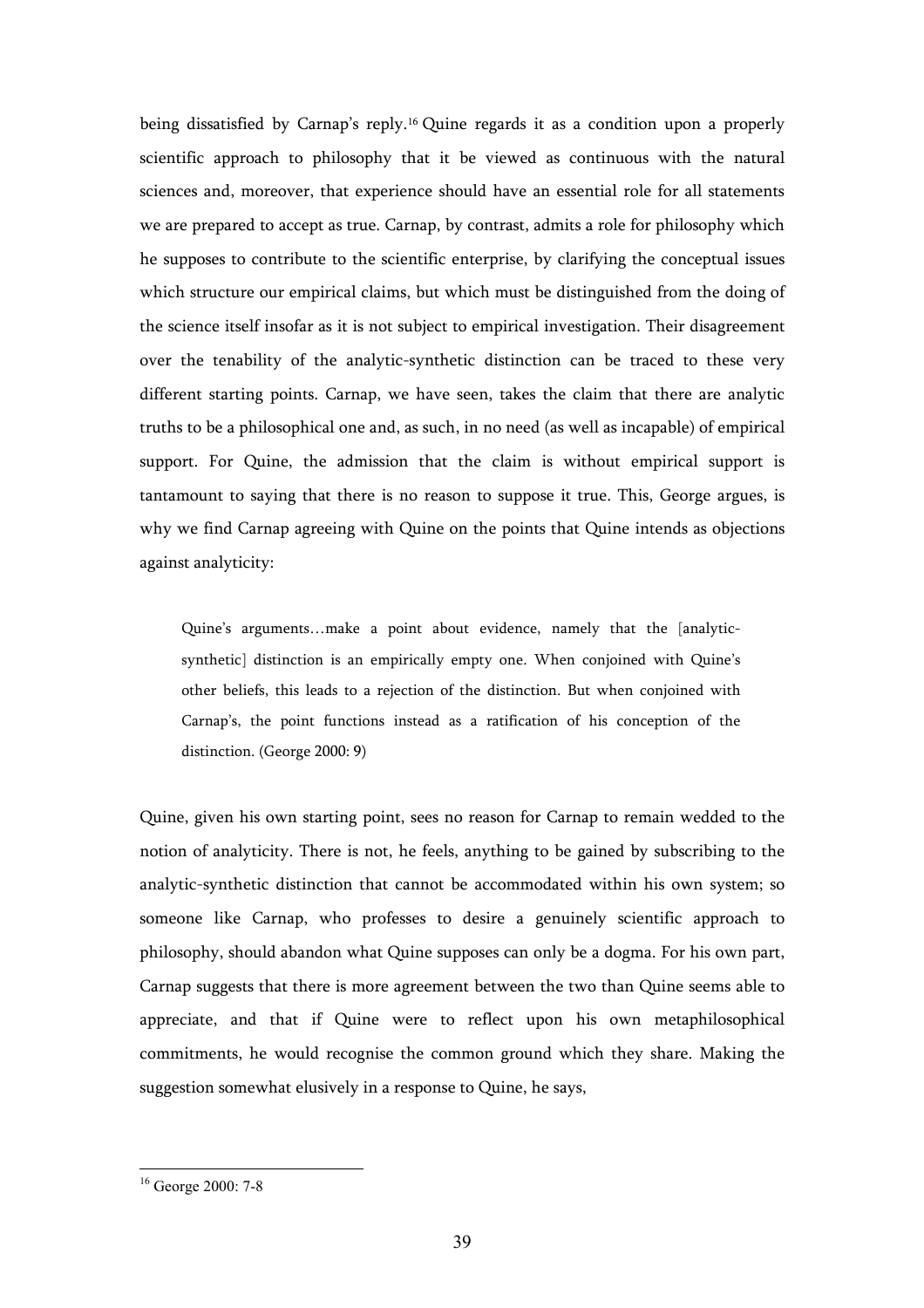I believe that that the distinction between analytic and synthetic statements, expressed in whatever terms, is practically indispensable for methodological and philosophical discussions. This is also indicated by the fact that this distinction is made by a large majority of philosophers, including some of those who do not explicitly acknowledge the distinction in these terms or even reject it. As an example, let me refer to a philosopher whose work I esteem very highly, although I cannot agree in all points with his views. This philosopher once undertook to destroy a certain doctrine, propounded by some other philosophers. He did not mean to assert that the doctrine was false; presumably he regarded it as true. But his criticism concerned its particular kind of truth, namely that the truth of the doctrine was of the analytic kind. To be sure, he did not use the word "analytic", which he did not seem to like very much. Instead, he used other expressions which, nonetheless, clearly seem to have essentially the same meaning as "analytic". What he showed was that various attempts to assign an experimental, empirical meaning to this doctrine remained without success. Finally he came to the conclusion that the doctrine, even though not false, is "empty" and "without experimental significance". (Carnap 1963b: 922)

The idea here, I take it, is driven by Carnap's conviction that every practice comes with a framework, with its own set of rules or principles which cannot be shown within the system to be objectively correct. These rules or principles constrain the statements that can be admitted as true within the practice. Presumably for Quine these would include the idea that philosophy should be continuous with natural science, or that all statements answer to our experience of the world for their truth. Having subscribed to these principles, Quine is unable to admit of any statements that could be held as true without empirical support. But, Carnap implies, Quine should not really regard himself as committed to that stance if were to reflect upon the status that his own principles have within his philosophical system. Quine, for his own part, can deny that his principles are lacking in empirical content in the way Carnap supposes of framework propositions, maintaining instead that they are as much subject to empirical consideration as any other statements we hold true, to be assessed according to the experiential criterion of the fruitfulness with which the resulting methodology yields knowledge about the world.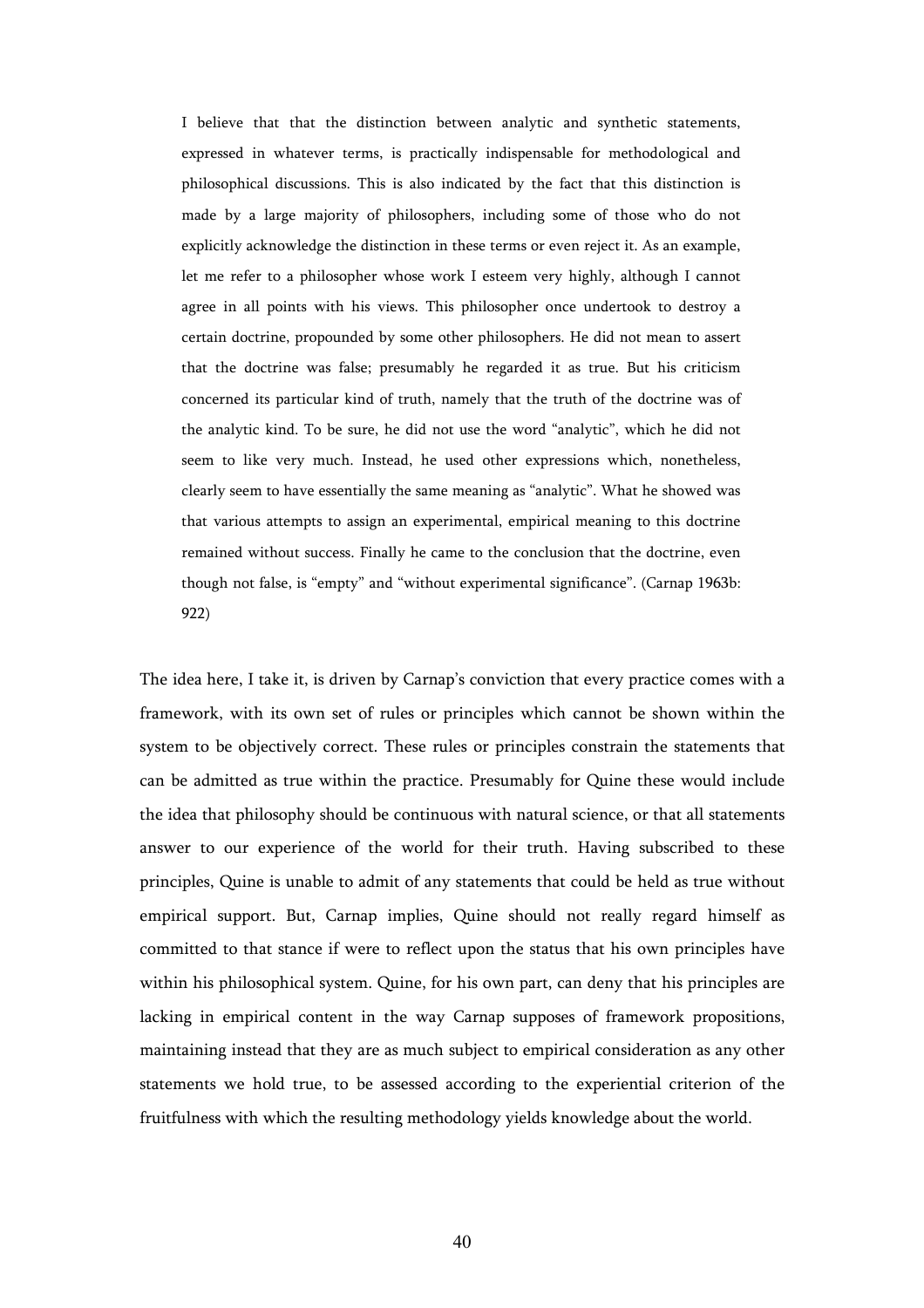How, then, are we to adjudicate on such a debate? The problem is that there seems to be no way to decide on the criterion by which to judge the disagreement that does not presuppose a particular stance within the debate itself. <sup>17</sup> If we think that it is a philosophical question that can be answered without any appeal to our experience, and without any consideration for the needs of scientific practice, we have already adopted a position broadly in sympathy with the Carnapian perspective. If, on the other hand, we suppose that considerations about our experience are necessary here, then we would seem to be disposed to favour the Quinean view.

So, do we have a genuine philosophical impasse? Perhaps, though we would need a more thorough examination of the relevant issues than we have even come close to here in order to establish such a conclusion. Certainly, however, it is difficult to see which resources at the disposal of one theory could be deployed as telling against the other without merely reasserting the differences between them. Yet even the view that there is ultimately little to be said to favour one over the other contains a hint of the Carnapian position, George suggests, given the considerations we have seen to motivate his stance.<sup>18</sup>

Should we regard this as a problem? I do not suppose that many philosophers are inclined to be content with an unresolved stand-off between two accounts that in certain respects are so different from one another. Where there is a truth of matter to be had as to which, if either, is correct, it is natural to desire that we should know what it is. To this extent, we might take the prospect of an impasse to be a problem. Within the much narrower context of the present considerations, however, it may legitimately be regarded as less of a problem. The dialectic, as it has been presented here, is one concerned with the possibility that there could be truths evidentially disconnected from experience. We started from the intuition that there does appear to be such a class of truths and have observed one strategy by which this might be explained. Our interest in the dispute between Carnap and Quine stems from the fact that has been widely viewed as enormously significant, not simply in being a long-standing disagreement between two figureheads of twentieth-century philosophy, but also because many subsequently adjudged Quine to have struck a decisive

 $17$  The point is made by George 2000: 17-19.

<sup>&</sup>lt;sup>18</sup> George 2000: 18-19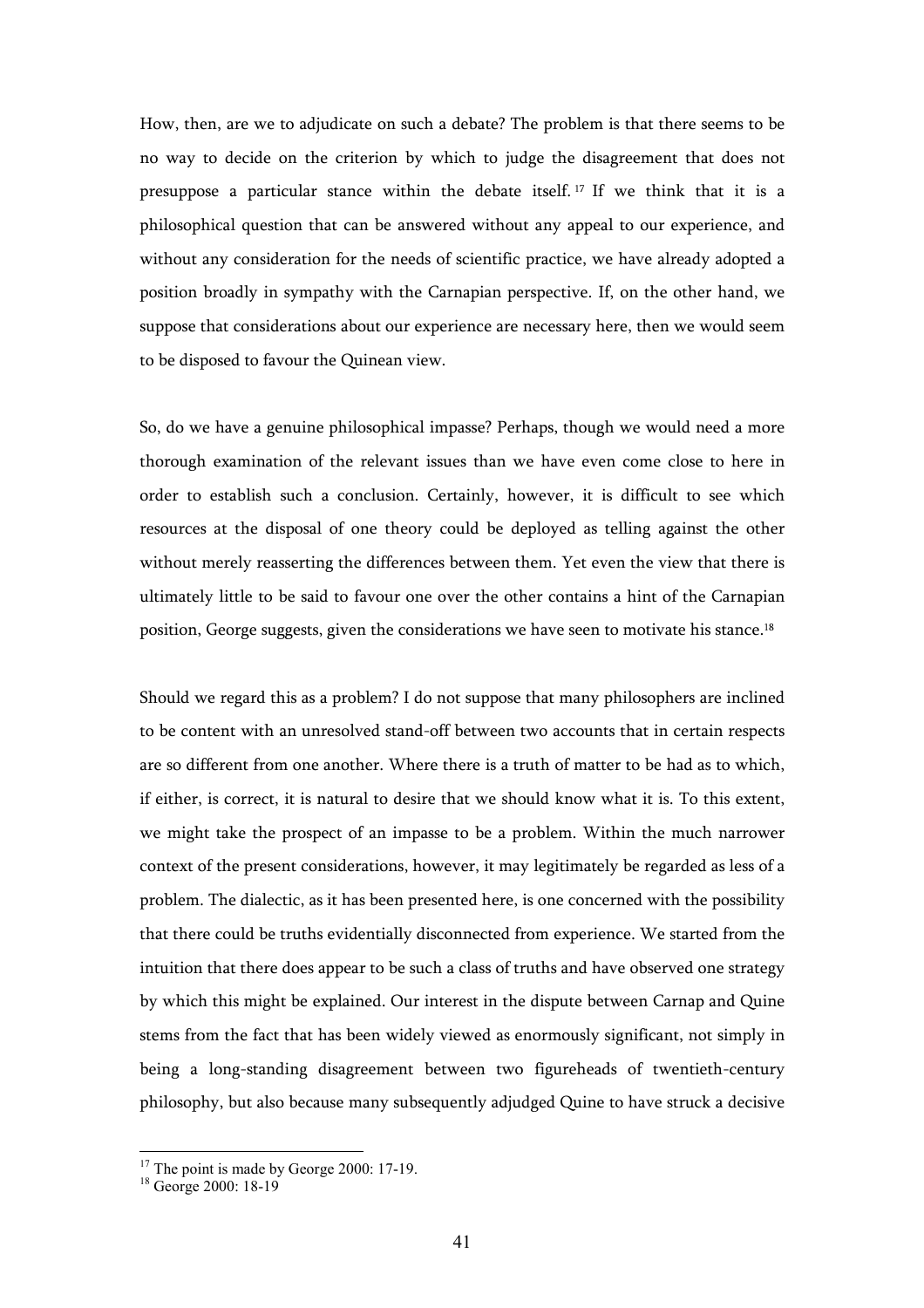blow against Carnap's idea of truth in virtue of meaning and any other analytic explanation of the a priori that might rest upon any similar notion. But this, we can now see, is not a conclusion we need be compelled to accept. It may be that there are aspects of the Quinean outlook that have made it the more attractive for some of a certain philosophical temperament to endorse, but on what we have seen, the arguments themselves are not decisive.

### (iii) Williamson and Benaceraff on semantic uniformity

More recently, Williamson has raised a different line of objection against the attempt to explicate analyticity in terms of truth in virtue of meaning. His strategy, to this end, is to challenge the move from the fact that we can stipulate rules for our expressions, so as to guarantee the truth of certain sentences, to the idea that those sentences are thereby not about the world or answerable to it for their truth. We can make it the case that particular expressions *mean* what they do, but we cannot make it the case that the world is any particular way. To suppose otherwise, he suggests, is to confuse the semantic facts of a language with the metasemantic facts of the language.

The semantic facts are those concerning what the expressions of a language mean, which objects, properties and relations they signify. The metasemantic facts are those concerned with how the expressions of a language come to have the meaning they do; these are nonsemantic facts upon which the semantic facts supervene. For example, that the name 'Dubya' denotes the man who became the forty-third President of the United States is a semantic fact; that it came to do so as a convenient shorthand by which to distinguish references to him from those to his all too similarly named father is a metasemantic fact. Similarly, that 'Hesperus' denotes the same object as 'Phosphorus' is a semantic fact; that it came to do so because the ancients did not recognise the identity of the heavenly body most prominent in the evening with that most prominent in the morning is a metasemantic fact.

The significance of the distinction lies in the fact that insofar as we are interested in the truth of a statement, it is only the semantic facts which are relevant. The metasemantic facts determine how the constituent expressions came to have the meaning they do, but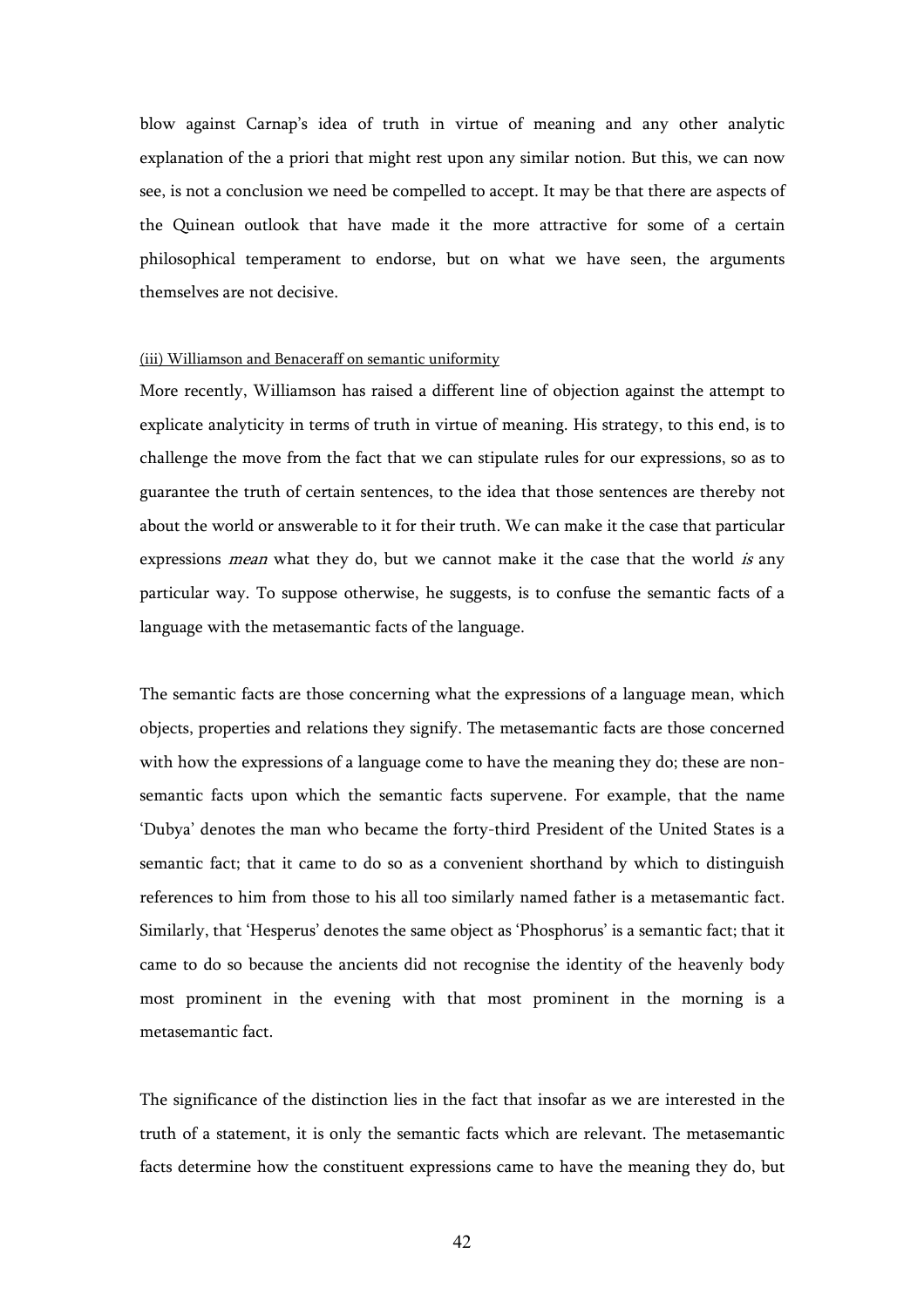once the meanings of the expressions are assigned, a statement is meaningful by virtue of combining them in such a way as to represent the world as being some way or other. And once it does this, we can assess it for truth or falsity according to whether or not the world is as it represented to be.

Williamson illustrates the point by considering the introduction of the expression 'zzz' (pronounced 'buzz') to mean a short sleep. In this instance, that 'zzz' means a short sleep is a semantic fact; that it is introduced by an act of stipulation that it should do so is a metasemantic fact. Williamson writes,

My saying 'A zzz is a short sleep' did not make a zzz be a short sleep, because that would be to make a short sleep be a short sleep, and my saying 'A zzz is a short sleep' certainly did not make a short sleep be a short sleep. In particular, since there were many short sleeps before I was born, there were many zzzes before I was born, independently of my later actions. At best, my saying 'A zzz is a short sleep' made 'zzz' mean a short sleep, and therefore 'A zzz is a short sleep' mean that a short sleep is a short sleep. This is simply the standard semantic contribution of meaning to truth, just as for synthetic truths. (Williamson 2007: 82-3)

So, according to Williamson, stipulating rules for a language does not deliver truth in virtue of meaning of the kind necessary to ground analyticity. We can make pronouncement about what particular expressions are to mean, for example, by deciding at some point that 'vixen' is to mean 'female fox'. And this might have the consequence that certain sentences are guaranteed to express truths, as 'All vixens are female foxes' does since there is no possible world in which the sentence could not be true, given the meanings assigned to the expressions in question. But these expressions are meaningful by virtue of the fact that they denote some way for the world to be, and it is the world's being this way that makes the sentence true, not our stipulations about the meaning of the expressions.

Now, it should be clear that the conception of truth in virtue of meaning against which Williamson takes himself to be arguing is one deeply influenced by the characterisation we saw earlier to be offered by Boghossian. Williamson supposes that the advocate of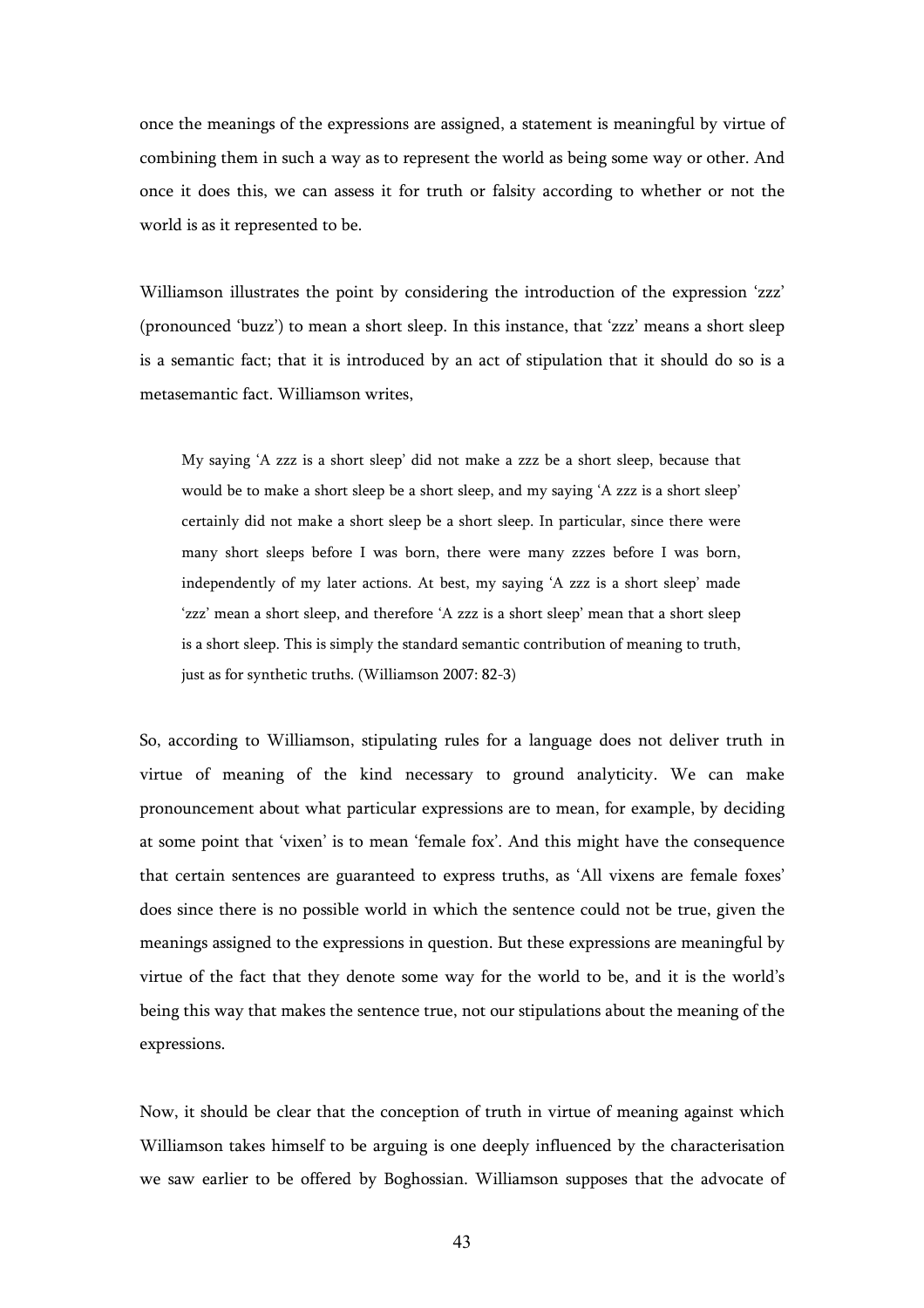truth in virtue of meaning intends to be understood as claiming that our meaning what we do by our words somehow makes it the case that the world is one way or another. This misconception of the strategy leads Williamson to present an argument against it that is simply question-begging. For Williamson argues in effect that 'A zzz is a short sleep' in not true in virtue of meaning on the grounds that it is semantically equivalent to 'A short sleep is a short sleep'; and since it is quite clear, he supposes, that the latter answers to the world for its truth, so must the former also. But the latter is an instance of a logical law of precisely the kind which, advocates of truth in virtue of meaning argue, does not answer to how things are in the world.

Why, then, we might wonder, should any notice be taken of an argument that so badly misconstrues its target view? Because, I want to suggest, it is an argument that exhibits symptoms of a more general concern that one might raise against the idea of truth in virtue of meaning. The strategy we saw in both Wittgenstein and Carnap was to divide the statements of a language into two kinds: those which are meaningful, empirically investigable statements that answer to the world and those which provide the structure within which the aforementioned have meaning and so do not themselves answer to the world. In doing this, they challenged what Coffa describes as the "semantic uniformity" of statements. Expounding upon this claim, Coffa says,

Those before them who had attempted to explain the character and ground of a priori knowledge had considered the fine structure of judgment as well as any distinctions between the semantic tasks performed by different kinds of statements, to be irrelevant. For example, for Kant a priori and posteriori judgments were species of a semantically uniform genus, *judgment*; therefore, everything that "Logic" told us about judgment would, ipso facto, be applicable to the a priori. According to this picture of things, in order to understand the difference between the a priori and everything else we would have to go beyond the study of judgment to a transcendental theory of mental activity; the strategy was to look at how we can know such claims rather than at what it is that they say.

 $(\ldots)$ 

Wittgenstein and Carnap argued that the main difference between a priori statements and the rest lies at the level of what they say. A priori statements, they asserted, do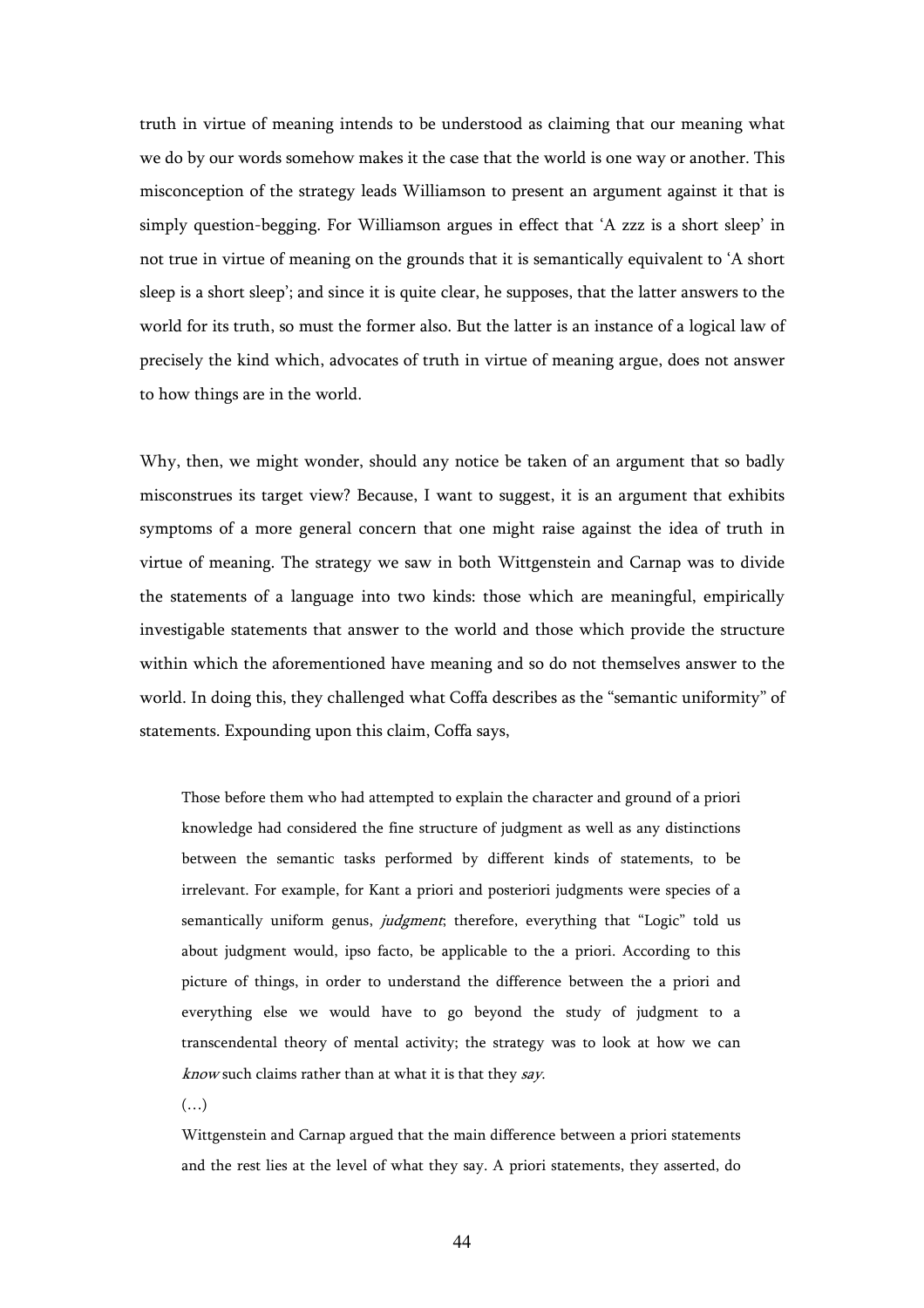not differ from others merely in the strength with which the mind or other things entitle us or force us to believe what they say. It lies rather in the extraordinary role these statements play in the process of making it possible to say anything at all. (Coffa 1991: 259-60, italics in original)

The claim of semantic uniformity is that we treat all statements of a language as on a par in their semantic assessment; there are not, on the one hand, statements we can say are about the objects of the domain and, on the other, statements to which we can assign the status of rules. And something of this claim seems to underpin Williamson's complaint against truth in virtue of meaning. Once the meanings of the individual expressions have been determined, we assess the statements in which they feature equally, that is, according to the criterion of whether the world is as it represented to be.

I take it that the claim, when we consider it, has an obvious appeal. In the opening paragraphs of this chapter, various examples of declarative sentences were listed, some putatively analytic and some quite clearly not. I claimed then that we have a common intuition that they are all equally about the world. We do not "hear" a difference between them that puts some into a group that are simply about the world and some into another group that are rules. So, although neither Wittgenstein nor Carnap are committed to the view that the division they propose should be in any sense obvious or phenomenologically manifest to individual speakers, it is nevertheless a cost to their rejection of semantic uniformity that it should posit such a division where none is apparent – one which must be weighed against the explanatory benefits the strategy offers.

The worry echoes Benaceraff's paper 'Mathematical Truth', in which he argues that in the case of mathematical truth (though with application to the a priori more broadly) there seems to be an unfortunate trade-off between having a reasonable epistemology and a homogenous semantic theory where the semantics of mathematical statements parallel the semantics for the non-mathematical statements of a language. Benaceraff suggests that "almost all accounts of the concept of mathematical truth can be identified with serving one or another of these masters *at the expense of the other.*" (Benaceraff 1973: 661, italics in original) The dilemma he poses is one on which we can have a uniform semantic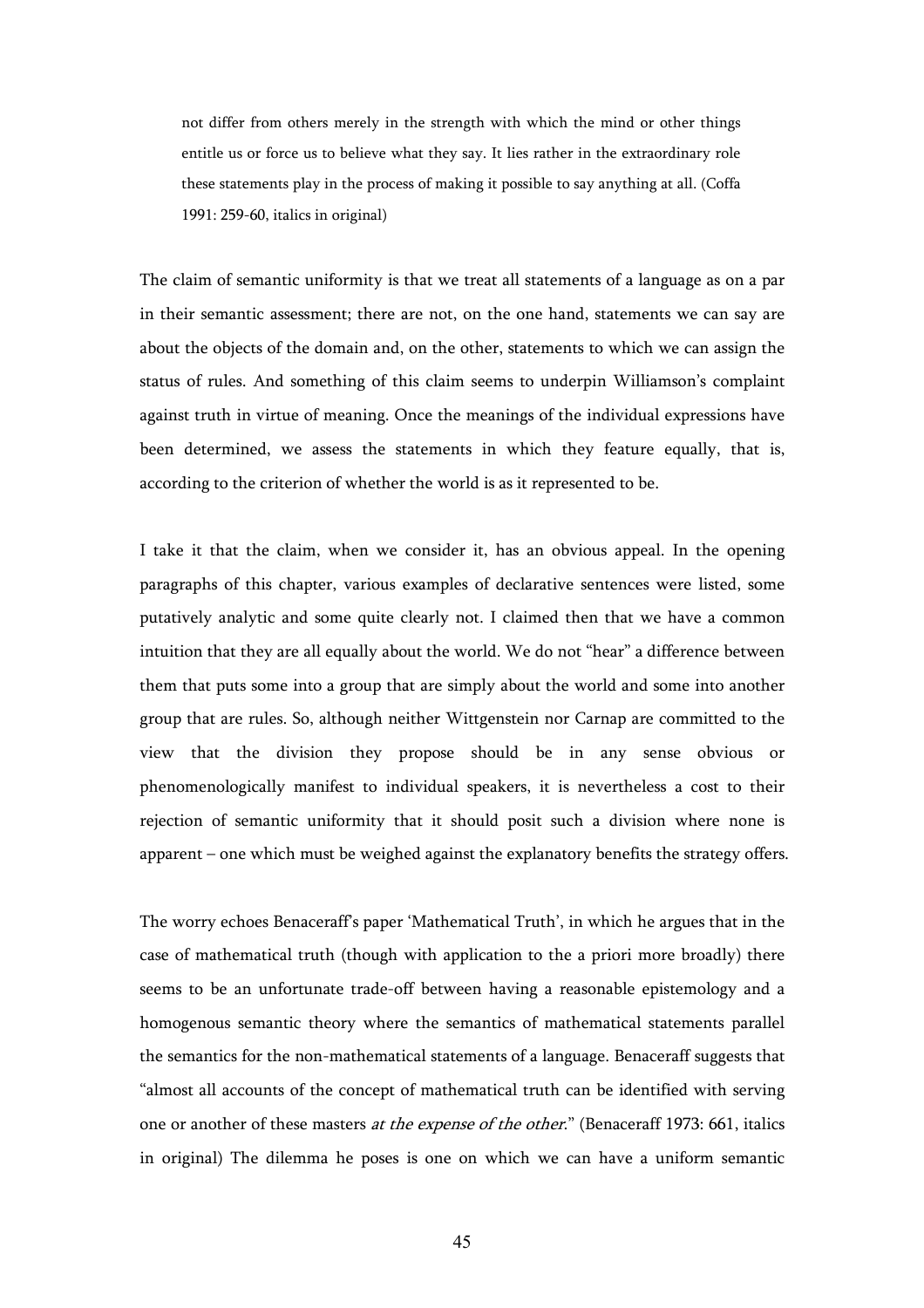analysis of both mathematical and non-mathematical statements, perhaps by treating the objects of mathematical statements as being "out there" just like the objects of ordinary discourse, but consequently struggle to account for how we have knowledge of such objects; or we can have a less extravagant epistemology for mathematical truths, perhaps grounded in human practice or conventions, and settle for a disparate semantic analysis of these statements, since they no longer depend on the satisfaction of a condition upon the world for their truth.

For the defender of truth in virtue of meaning, however, Benaceraff's dilemma is a false one: there is no genuine trade-off to be had because there is no genuine option of preserving semantic uniformity. There is no suggestion in Wittgenstein and Carnap that giving up uniformity is just the unfortunate price to pay for having a palatable epistemological account of the a priori. Rather, we saw it argued that the very notion of a semantical system that allows us to say things about the world presupposes a set of rules by which the expressions have their meaning. The statements that articulate these rules constitute a framework for the system within which meaningful activity can occur. Thus, semantic uniformity is neither accompaniment nor accomplice to one epistemological account or other. It is instead a claim that Wittgenstein and Carnap suppose to conflict with the possibility of there being meaning at all. On this view, then, to forego an analytic explanation of the a priori in favour of a rationalist one for the sake of preserving a thesis of semantic uniformity is the philosophical equivalent of being led further into a desert in pursuit of a mirage.

Yet this claim, that it is simply not possible to provide a unified semantic analysis of all statements in a language, certainly appears open to question. After all, one might argue, surely that is precisely what we offer when we construct semantic theories on which the meaning of sentences in a language are identified with their truth-conditions? We can deploy a disquotational schema of the form 'S is true iff  $p'$  which delivers for any sentence on the left-hand side of the schema a condition upon the world that is to be met in order for the sentence to be true. This appears not to discriminate between those sentences Carnap classifies as factual and those he supposes to be analytic. We can plug in the sentence 'Grass is green' and the disquotational schema tells us that it is true iff grass is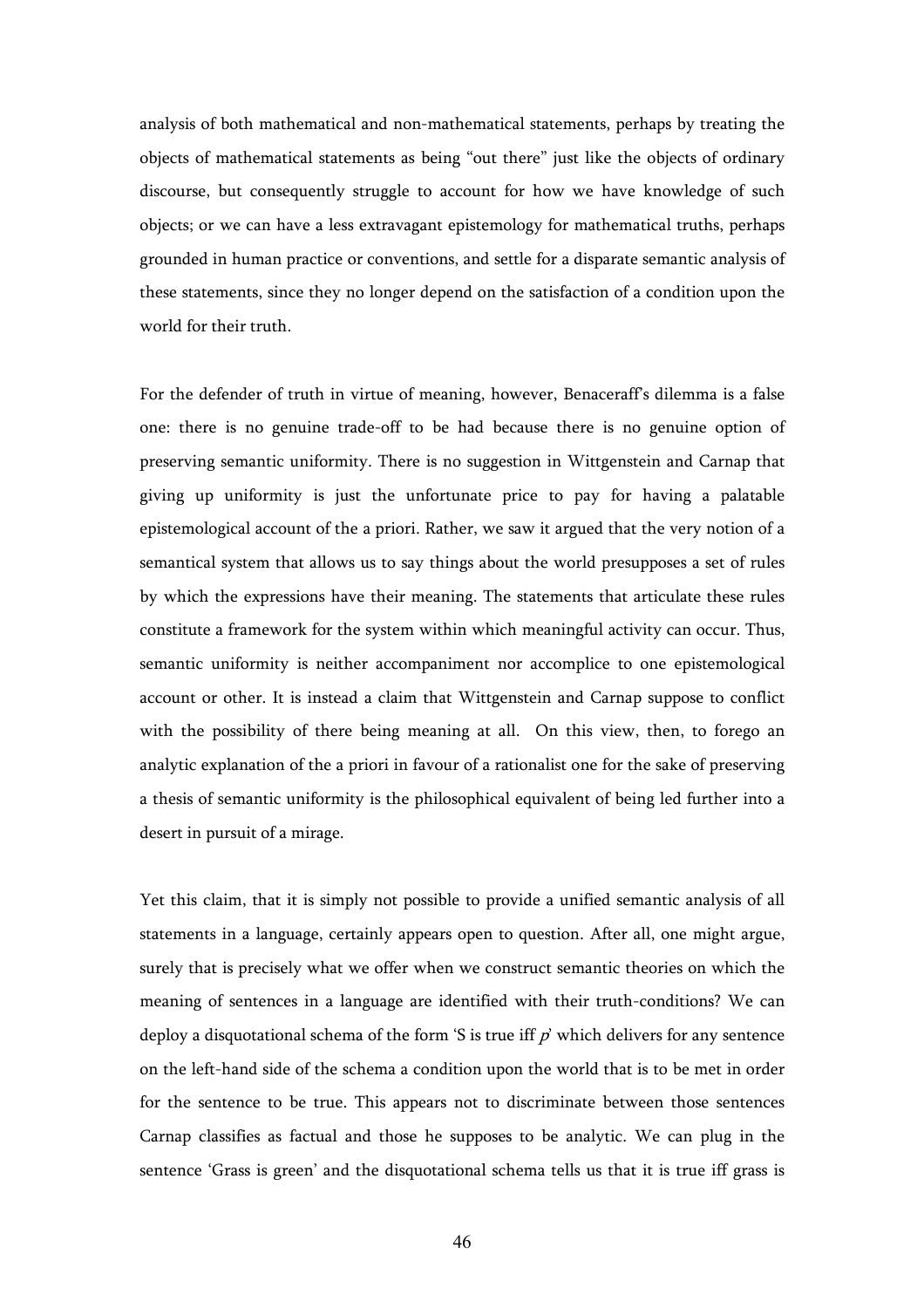green; but equally, we can input a sentence like 'All vixens are female foxes' or 'Everything is self-identical' and be given a condition upon the world to be fulfilled, namely, that all vixens are female foxes and everything is self-identical respectively. It thus appears that a unified semantic treatment is available after all.

The defender of truth in virtue of meaning may point out that both the schema and the appeal to truth-conditions presuppose that the sentences in question impose a condition upon the world that is to be satisfied in order for it to be true. In assuming that the putatively analytic truths answer to the world in this way, this attempt to preserve semantic uniformity merely reasserts what the defender of truth in virtue of meaning denies. But what the advocate of semantic uniformity achieves is to highlight again that we do not hear anything intuitively problematic with saying something like ''All vixens are female foxes' is true iff all vixens are female foxes', just as we might apply the disquotational schema to unarguably empirical claims of the language. We have little difficulty with the thought that it is a truth which is about the world and as having a truth-condition, albeit one that is necessarily satisfied given the meaning of the sentence. We do not hear the contingent, empirical statements as being about the world in a way that the necessary, non-empirical statements are not, with the former as ordinary factual statements and the latter as rules which do not answer to the world. And it is this intuition that the advocate of semantic uniformity can push in opposition to the notion of truth in virtue of meaning.

The defender of truth in virtue of meaning, we have already noted, need not deny that there is an appearance of semantic uniformity; he rather denies that this appearance of uniformity is borne out by the role played by different statements in a language. It seems that this move requires some sort of explanation for why there should be an appearance of semantic uniformity when there really is none. I want to suggest that the defender of truth in virtue of meaning can offer just such an explanation – one which mirrors the treatment of necessity that emerges from Wittgenstein's and Carnap's views.

For Wittgenstein and Carnap, there are no statements that express what we might think of as objectively necessary facts about the world, that is, no statements which are about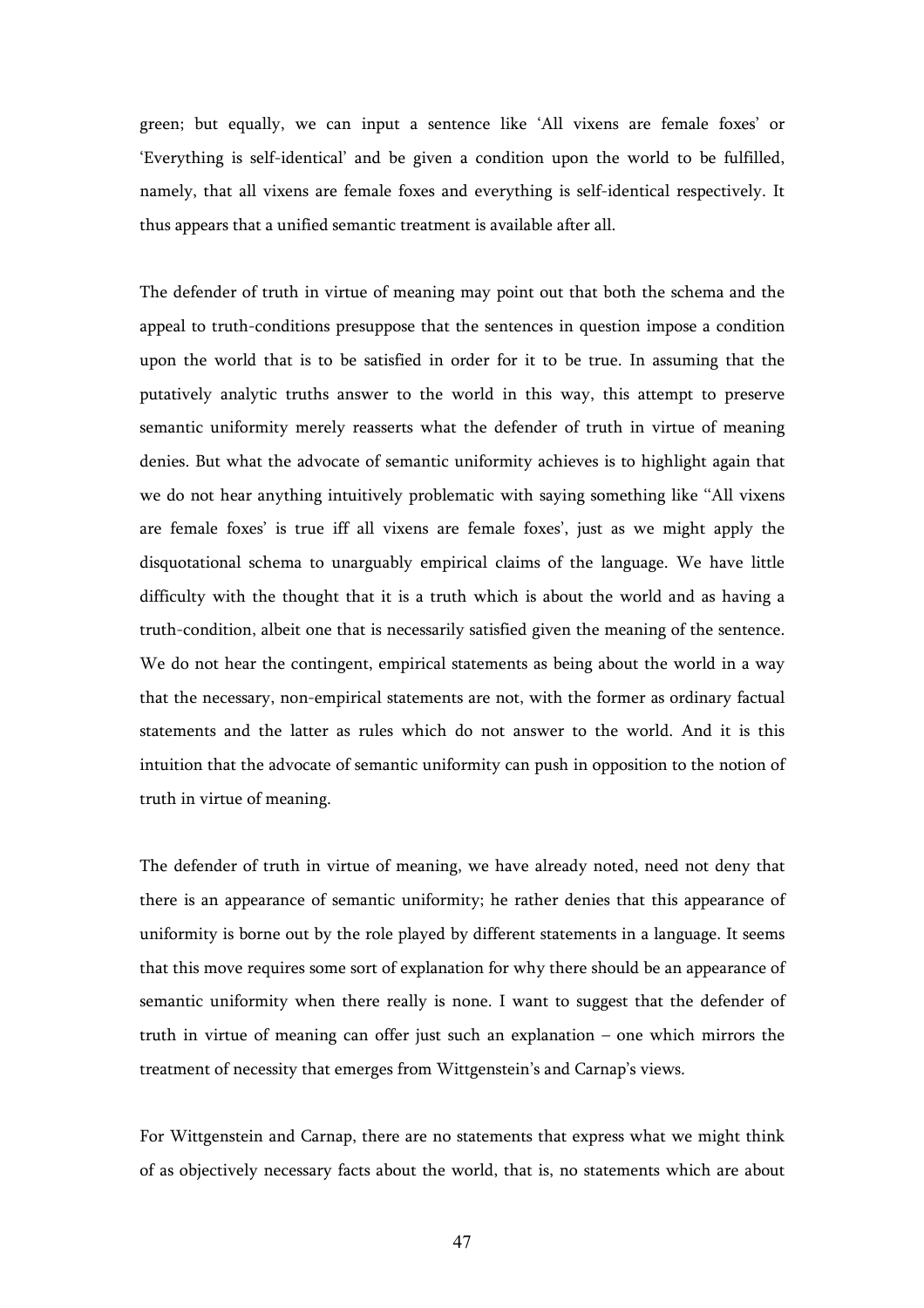the world and which express a fact about it that could be true in all conceivable circumstances independently of what we mean by the constituent expressions. Meaningful, factual statements are confined to saying things about the world that could conceivably be true or false. Yet there remain certain statements that appear to express truths which hold 'by necessity', i.e. the analytic statements. Wittgenstein and Carnap, of course, deny that these have any objective truth; they are merely the boundaries which shape our thought about the world. At the same time, for anyone whose thought about the world is shaped by these statements, they will naturally be regarded as necessary since they define the possibilities we are able to conceive of the world as having. Coffa expresses the position nicely, writing,

what people call necessary is indeed necessary when one looks at it, as it were, from the inside; but in order to understand it fully, one must also look at it from the outside – and what one sees then is that it is conventional. Moreover, one also sees that these conventions were really definitions in disguise; syntactic appearances notwithstanding, these sentences have more to do with identifications of meanings than with the making of claims. The statements that constitute what Carnap would…call a language framework are, within that framework, necessary; that is, to the extent that we are using that system, we cannot deny them. But we can also detach ourselves and see them from afar. (Coffa 1991: 268, italics in original)

Why should this bear on the issue of semantic uniformity? Because the defender of truth in virtue of meaning can draw on this same distinction between how things appear 'from the inside', as it were, and how they really are when viewed from afar in order to resist the force of our intuitions regarding uniformity. From the inside, for the participants of a language, all statements of the language appear to be semantically uniform. They all seem to be about the world and answerable to it, including those which are analytic. This, the defender of truth in virtue of meaning can say, is only natural: these statements belong to the framework that shapes our thought about the world and so *from the inside* seem to be about the world because we conceive of the world as it presented by this framework. We are not immediately aware of the role these statements have in structuring our conception of the world, and so they are accorded equal status as the ordinary factual sentences of the language which they structure. However, upon reflection – considering the matter from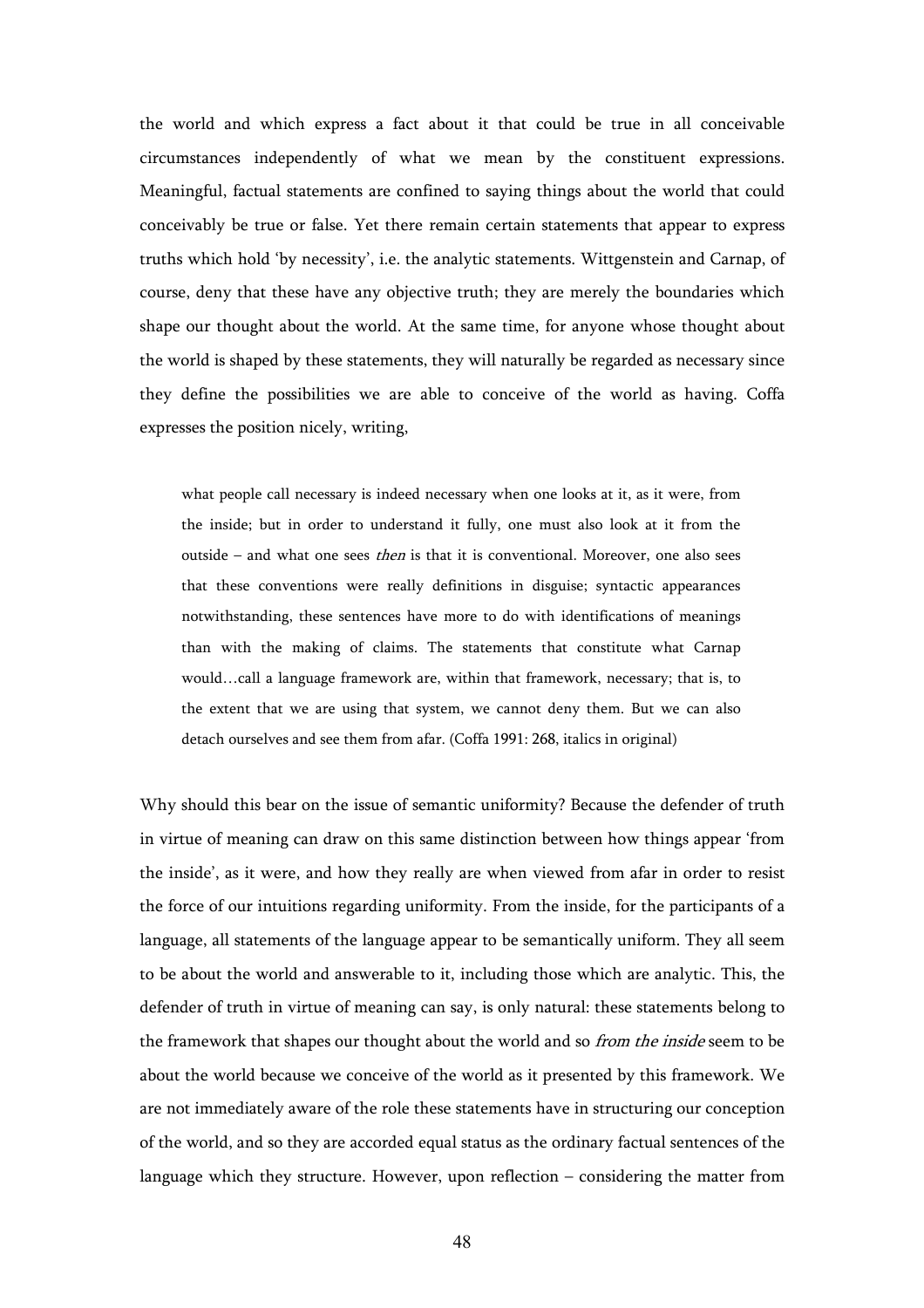the outside, as it were – we are capable of recognising the fundamentally different roles these two kinds of statement play in the system, thereby allowing us to give up the illusion of semantic uniformity. Thus, when we construct our semantic theories like that of the disquotational schema, we do so from the inside perspective without any concern for the perspective outside the system. But in spite of this, it may nevertheless be that, viewed from outside the system, there are these two sets of statements with vastly different roles.

## (iv) Concluding remarks

We began by observing our intuition that we typically suppose that we should accept a declarative sentence as true if and only if the world happens to be as it is represented by the sentence in question. We can now ask: how does the appeal to truth in virtue of meaning square with this intuition? In fact, from what we have seen, the question is harder to answer than we might have expected. On one hand, we might think that the very idea of truth in virtue of meaning clearly – for better or worse – violates the intuition. After all, it holds that there are sentences we are entitled to hold as true without any requirement that we are sensitive to how things are in the world; how the world is does not factor into our decision to endorse it as true. On the other hand, once we appreciate the different semantic roles the advocate of truth in virtue of meaning supposes analytic and synthetic statements to have, it is less clear that there is any violation of the intuition. If an analytic truth does not purport to say anything about the world, it does not demarcate any way for the world to be by which we should assess it – that is to say, it is not really a declarative sentence of the sort we initially took to be governed by the norm concerning our acceptance of sentences.

The proponent of truth in virtue of meaning is in a position to maintain that his strategy for dissolving the puzzle with which we started preserves the core of the initial intuition that our endorsement of a declarative sentence is to be guided by considerations of how the world is. He may grant that if a sentence represents the world as being some way or other, then it is true if and only if the world is that way, but may equally insist that we must be discerning as to whether, in any given instance, the antecedent of this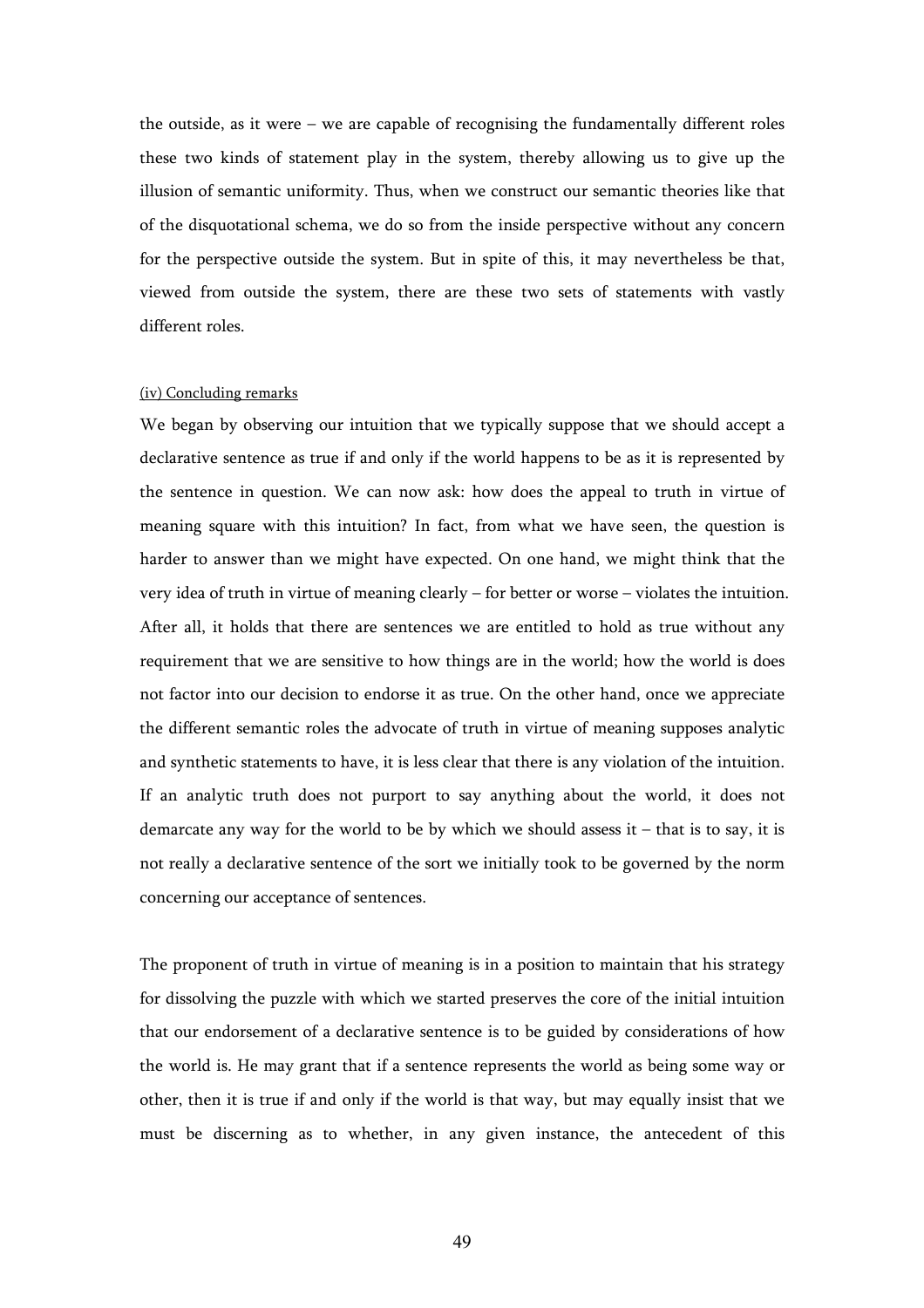conditional is fulfilled. A sentence that does not have the role of genuinely representing the world is not open to assessment in the same way.

It should be clear by now that the suggestions we noted earlier by Arthur Sullivan and Gillian Russell, that attempts to explicate analyticity in terms of truth in virtue of meaning have been adversely affected by more recent developments in the philosophy of language, to be wide of the mark. For although there have been various clarifications and controversies about the philosophical conception of meaning over recent decades, there is little we have seen in the appeal to truth in virtue of meaning that leaves it hostage to the success or failure of any particular conception of meaning. For someone like Carnap, wherever there is a system of language, there are rules about what the expressions of the language are to mean, how they can be formed together into meaningful sentences and transformed by the substitution of one expression for another. So whatever the correct account of meaning, there will be a division to be drawn between those statements of the language that make claims about the objects of the domain and those statements are not themselves about the domain but rather articulate the rules which structure the language, and this division is all that is required for there to be some notion of truth in virtue of meaning.

Now, none of this is supposed to be a complete vindication of the truth in virtue of meaning strategy. The aim here has been rather more defensive, to show that the prevalent consensus that it has been decisively refuted, particularly by the Quinean criticisms of the notion, is misplaced. In the next chapters I consider more recent efforts to defend analyticity in a way that avoids appeal to anything like the idea of truth in virtue of meaning. One of the key issues brought to the fore by these more recent discussions of analyticity is that of how it could be possible for someone to understand an analytic truth and yet fail to know it; that is, if our knowledge of analytic truths is somehow to be rooted in our linguistic or conceptual practice (as, I suggested in the introduction, is what would make it analytic rather than rationally intuited), then how is it possible that we – the language users – could go wrong about them? This is a question to be faced by any account of analyticity, including that which appeals to some idea of truth in virtue of meaning. However, even if the considerations presented here do not amount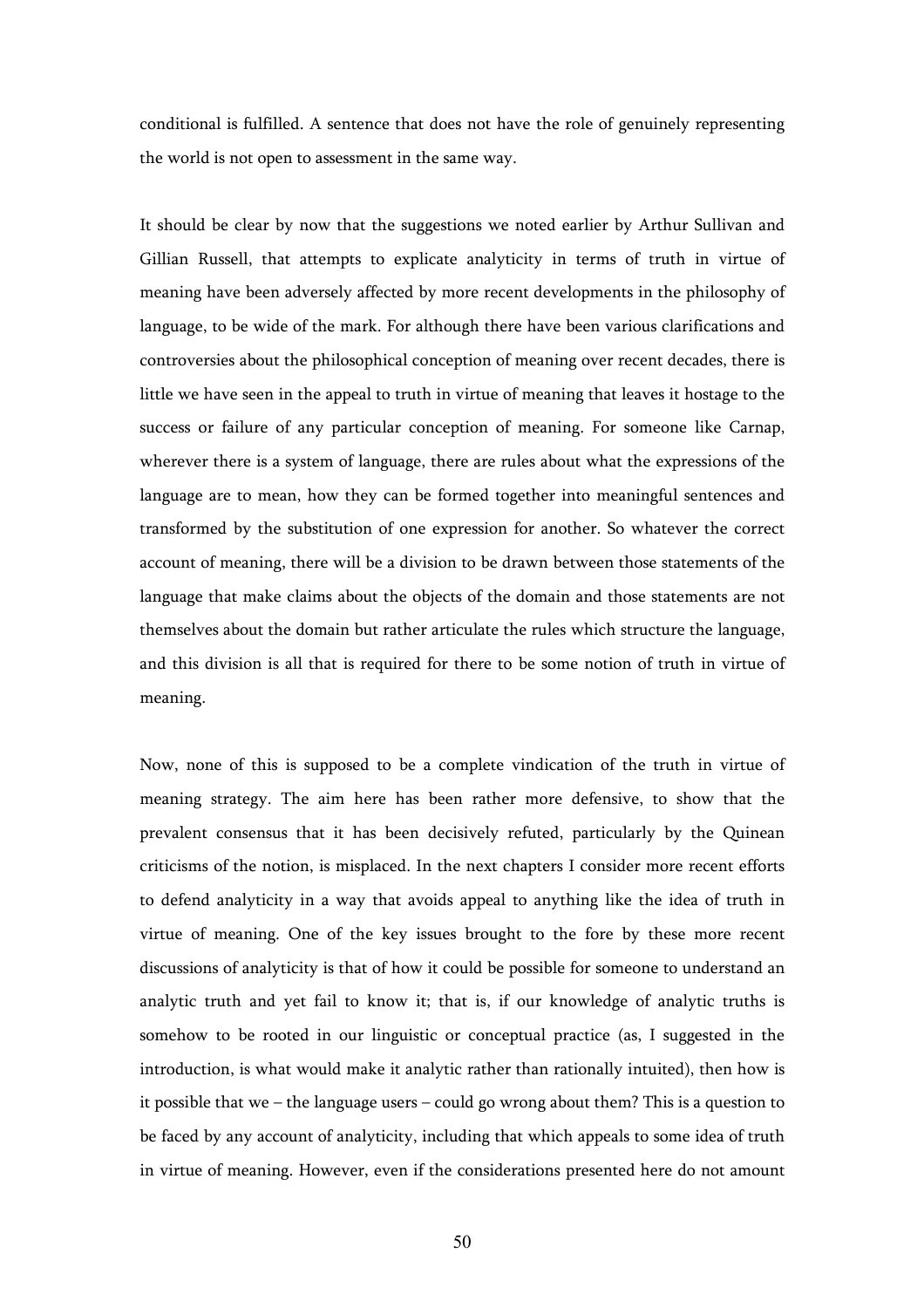to a complete defence of the strategy, they nevertheless suggest that, if not in rude health, it is certainly in sufficiently robust shape as to indicate that the rumours of its demise have been greatly exaggerated.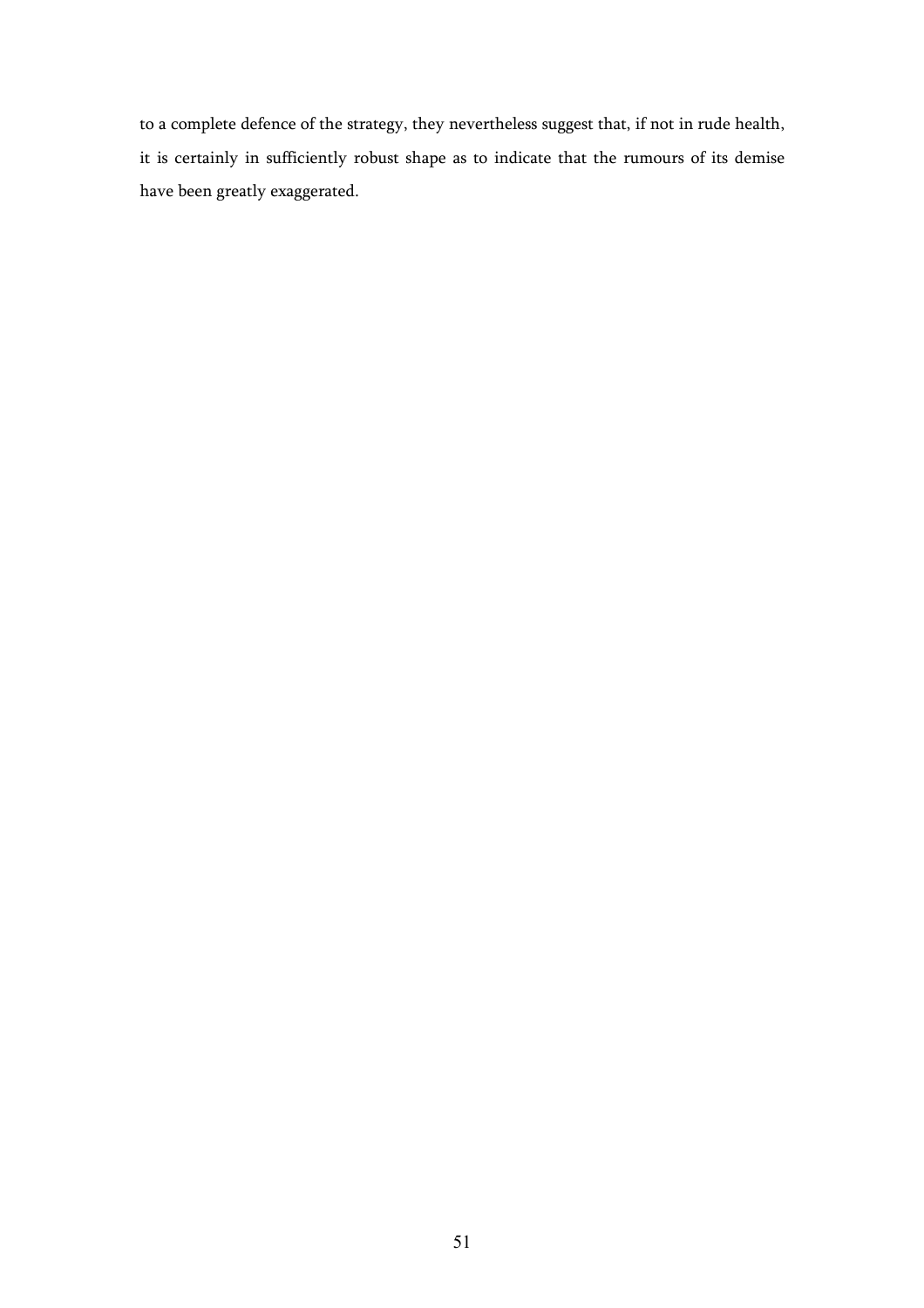# The Epistemological Conception and Williamson's Challenge

2

In the previous chapter we examined the attempt to explicate analyticity in terms of truth in virtue of meaning, the idea that what accounts for the apriority of an analytic truth is that it is not really about the world in the same way as ordinary factual claims are. On this view, analytic truths articulate or embody the rules of a language that enable us to say things about the world but, in doing so, are neither about the world nor answerable to it, hence there is no mystery that we should be able to know them without having to investigate the world.

Criticisms of this strategy divide broadly into two kinds. Some, like Quine, are hostile to the very notion of analyticity *per se*, and oppose the idea of truth in virtue of meaning simply insofar as it a kind of analyticity.<sup>1</sup> Others, however, are sympathetic to analyticity as an explanation of the a priori yet remain unconvinced by the Carnapian strategy. We find in Peacocke, for example, a dissatisfaction with the thought that different statements in a language could have distinct sources of truth, with one answering to how things are in the world and another to the rules of the language.<sup>2</sup> Part of his complaint is that, on the Carnapian view, the choice of rules for a language is matter of convenience and nothing at all to do with truth.<sup>3</sup> Perhaps more importantly, though, Peacocke also means to reject the Wittgensteinian conception of meaning that influenced Carnap. We noted in the previous chapter Wittgenstein's "picture" theory of meaning, according to which a proposition is about the world only if it is genuinely capable of being true or false, with the alleged consequence that one which is true in all possible situations does not represent a genuine possibility at all but rather serves to define "logical space." The same line of thought emerged in Carnap, for whom the fact that a sentence holds in all state-descriptions is indicative that its truth derives from the semantical rules of the language and not from the world. In contrast to this view, Peacocke writes

<sup>1</sup> See also BonJour 1998, particularly chapter 2.

<sup>2</sup> Peacocke 1993: 184

<sup>3</sup> Ibid. 188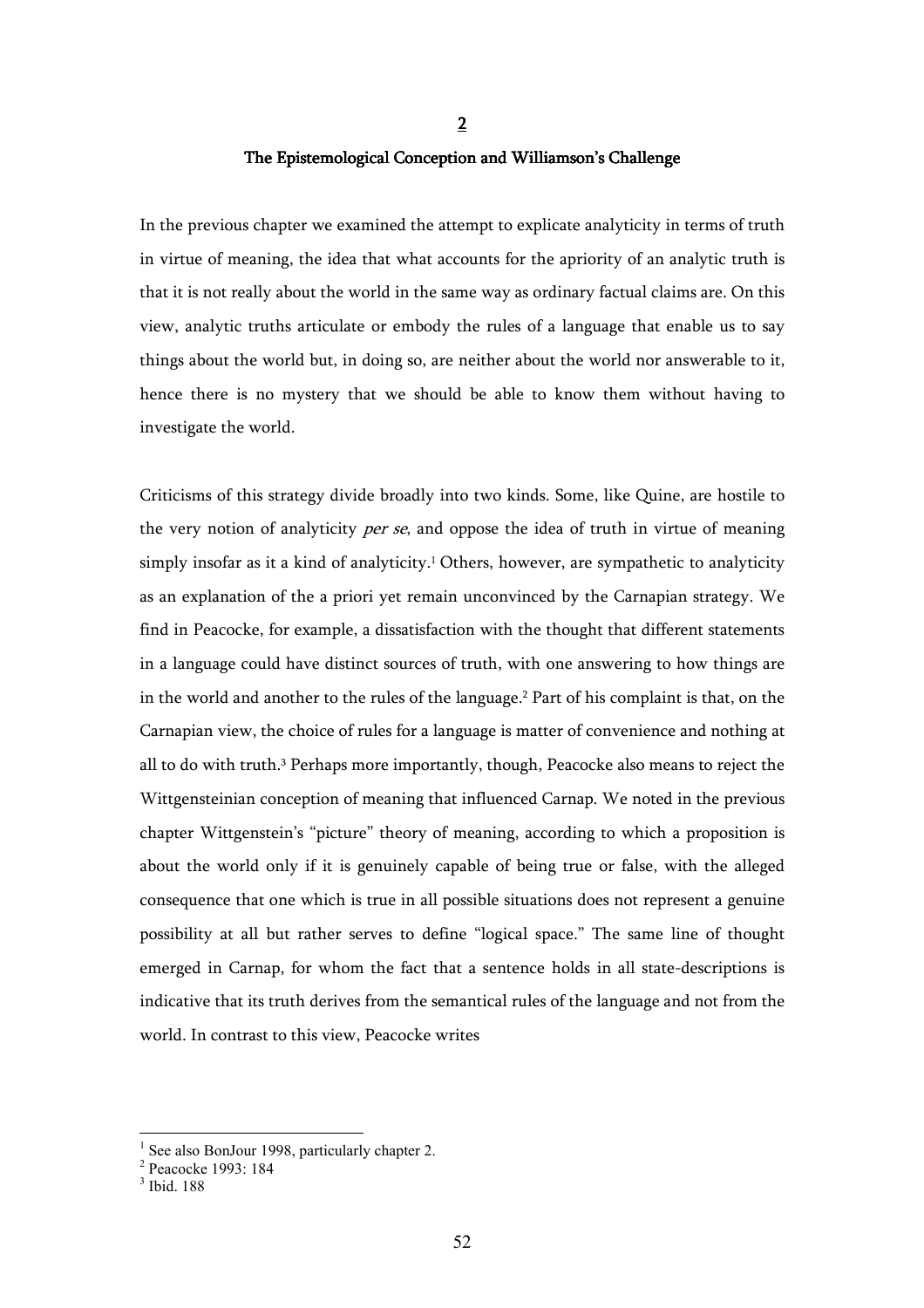These claims of the *Tractatus* [that truth-functional tautologies say nothing and lack sense] are compulsory when it is also held both that 'A proposition is a picture of reality' (4.01) and that 'There are no pictures that are true a priori' (2.225). (…) When the support of the picture theory is removed, the early Wittgenstein's reasons for saying that tautologies say nothing seem rather thin. He wrote that "A tautology has no truth-conditions, since it is unconditionally true" (4.461). What is unconditionally true is true; the tautology has truth-conditions, and they are always fulfilled. (Peacocke 1993: 183-4)

According to Peacocke, then, there are certain facts about the world which are necessary; the propositions that represent these facts have truth-conditions which are necessarily fulfilled. Yet, contra the Wittgensteinian view, that the truth-conditions are necessarily fulfilled does not entail that the proposition in question is not about the world; it is, rather, precisely because the proposition is about the world and the world necessarily fulfils those conditions.

Boghossian expresses a similar sentiment of dissatisfaction with the notion of truth in virtue of meaning when he says

In general, I have no idea what would constitute a better answer to the question: What is responsible for generating the truth of a given class of statements? than something bland like 'the world' or 'the facts'. (Boghossian 1997: 336)

And again he writes,

Intuitively, the statements of logic appear to be fully factual statements, expressing objective truths about the world, even if necessary and (on occasion) obvious ones. (Boghossian 1997: 348)

So, if there are analytic truths (as Boghossian thinks there are), it is not by virtue of there being a set of statements which are somehow spared from answering to the world. Instead, it must be that what analytic truths there are derive their truth from how things are in the world. Boghossian thus proposes that we can separate what he perceives as the bad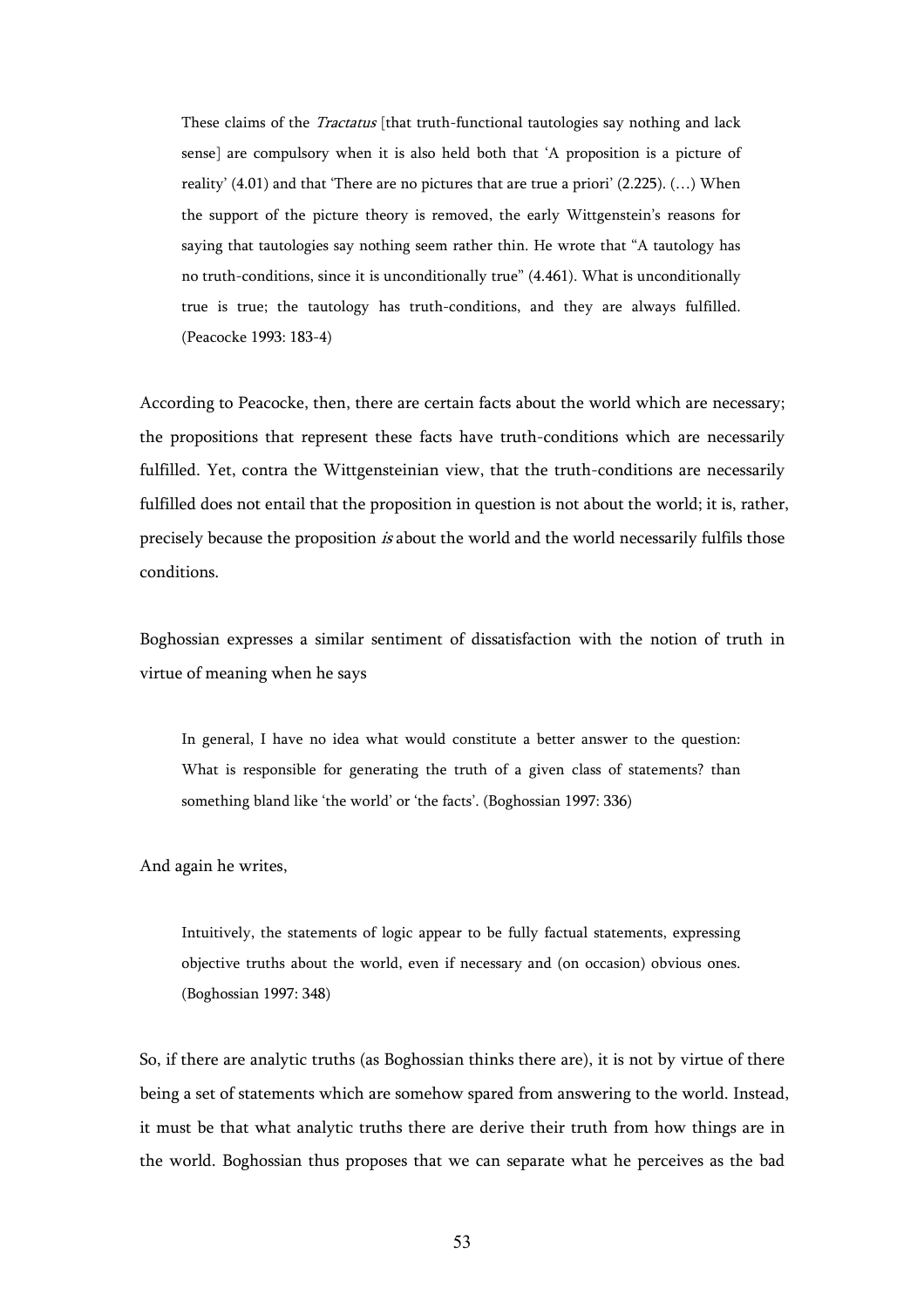metaphysical elements of analyticity, which are concerned with the issue of what makes an analytic statement true, from the respectable epistemological elements concerning how we could know them. In doing so, we can preserve that aspect which prompted our initial interest in analyticity without having to concede that there might be propositions which do not answer to the world for their truth.

The complaints expressed by Peacocke and Boghossian against truth in virtue of meaning are in fact of the same kind as those we saw in the previous chapter to be expressed by Williamson and Benaceraff regarding the strategy's rejection of semantic uniformity. We said then that the defender of truth in virtue of meaning has a comeback to offer against those, albeit that the strategy gives up the more intuitive stance with respect to the issue of semantic uniformity. The proposal that we can retain the epistemological elements of analyticity without the so-called "metaphysical" elements of truth in virtue of meaning is, in effect, an effort to secure a conception of analyticity that does not have to bear the cost of giving up our natural intuitions about semantic uniformity. The difficulty is that it reintroduces the problem of having to account for how there could be truths about the world, and thus answerable to it, which we are capable of knowing without having to investigate how things are in the world.

Both Peacocke and Boghossian defend accounts on which our knowledge of analytic truths is constitutive of our understanding them. It is not simply that our knowledge is explained by our understanding, knowledge of an analytic truth is built-in to the conditions for what it is to understand it; thus, understanding analytic truths is sufficient for us to know them. For Boghossian, the analyticity of certain conceptual truths, such as 'All vixens are female foxes', is explained by the fact that they involve the substitution of synonyms; to understand the constituent expressions is to know that they mean the same thing, thereby reducing the statement in question to a logical truth (for example, 'All vixens are female foxes' is equivalent to 'All vixens are vixens', which is an instance of the general logical truth  $(x)$   $(x = x)$ ). The apriority of logic is explained by the suggestion that certain statements implicitly define the logical constants, and so it is by holding these true that we give them the meanings they have. Anyone who understands the meaning of these logical expressions will thereby recognise that those statements which implicitly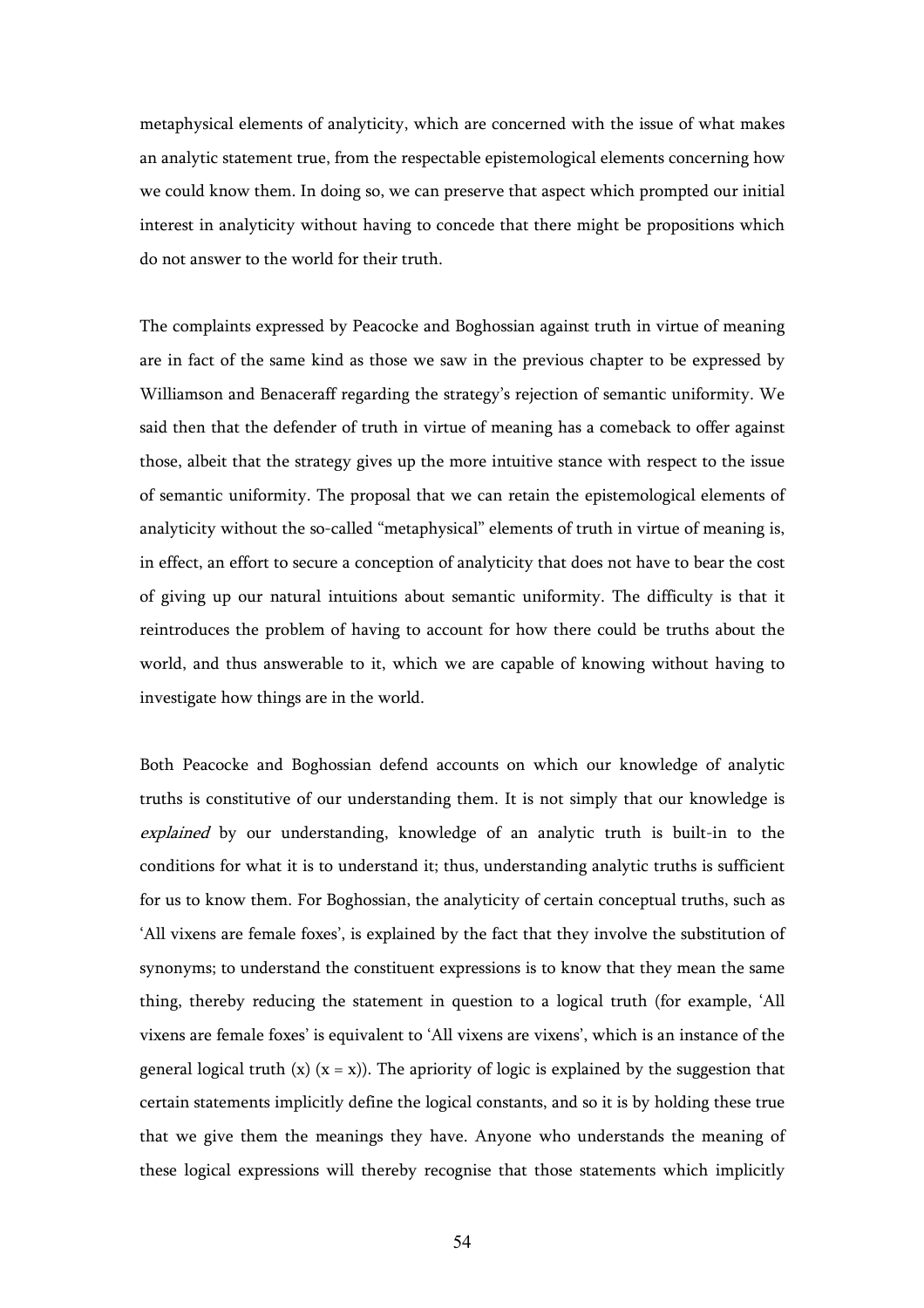define their semantic roles must be true. For example, Boghossian suggests, we might define 'if, then' by the following sentence:

If, if p then q, and p, then q.

The sentence itself uses the expressions 'if, then', but by stipulating that it is to be held true, we define the semantic roles of the expressions – their roles are those which would make the sentence itself true.<sup>4</sup> And so anyone who grasps the meaning of 'if, then' knows that it denotes an inference pattern whose conditions of validity are satisfied by the sentence (and all other sentences of the same general form).

This talk of stipulating the truth of certain sentences in such a way as to give meaning to its constituent expressions can sound like it comes close to the idea that certain statements articulate rules which govern our use of expressions in a language, as on the truth in virtue of meaning strategy. Boghossian, however, insists that Wittgenstein and Carnap were in error to suppose that it follows from the fact that we stipulate the truth of certain sentences that they do not answer to the world for their truth. He appeals to Kripke's example of the introduction of 'meter', in which it is envisaged that someone introduces the expression by stipulating the truth of the sentence

Stick S is a meter long at t.

'Meter' then is defined in such a way as to denote the particular length had by stick S at t. But once it has been defined in this way, Boghossian argues, the sentence can be understood as making a particular claim about how things are in the world, namely, that the stick in question happens to have a certain length. That the stick is guaranteed to be of that length does not alter the fact, as he sees it, that its having that length is responsible for the truth of the sentence.<sup>5</sup> Similarly, our stipulating that certain statements involving the logical constants are true does not make them any less dependent on the world for their truth. (There are serious difficulties with Boghossian's analogy here, in particular,

<sup>4</sup> Boghossian 1997: 351

 $<sup>5</sup>$  Ibid.</sup>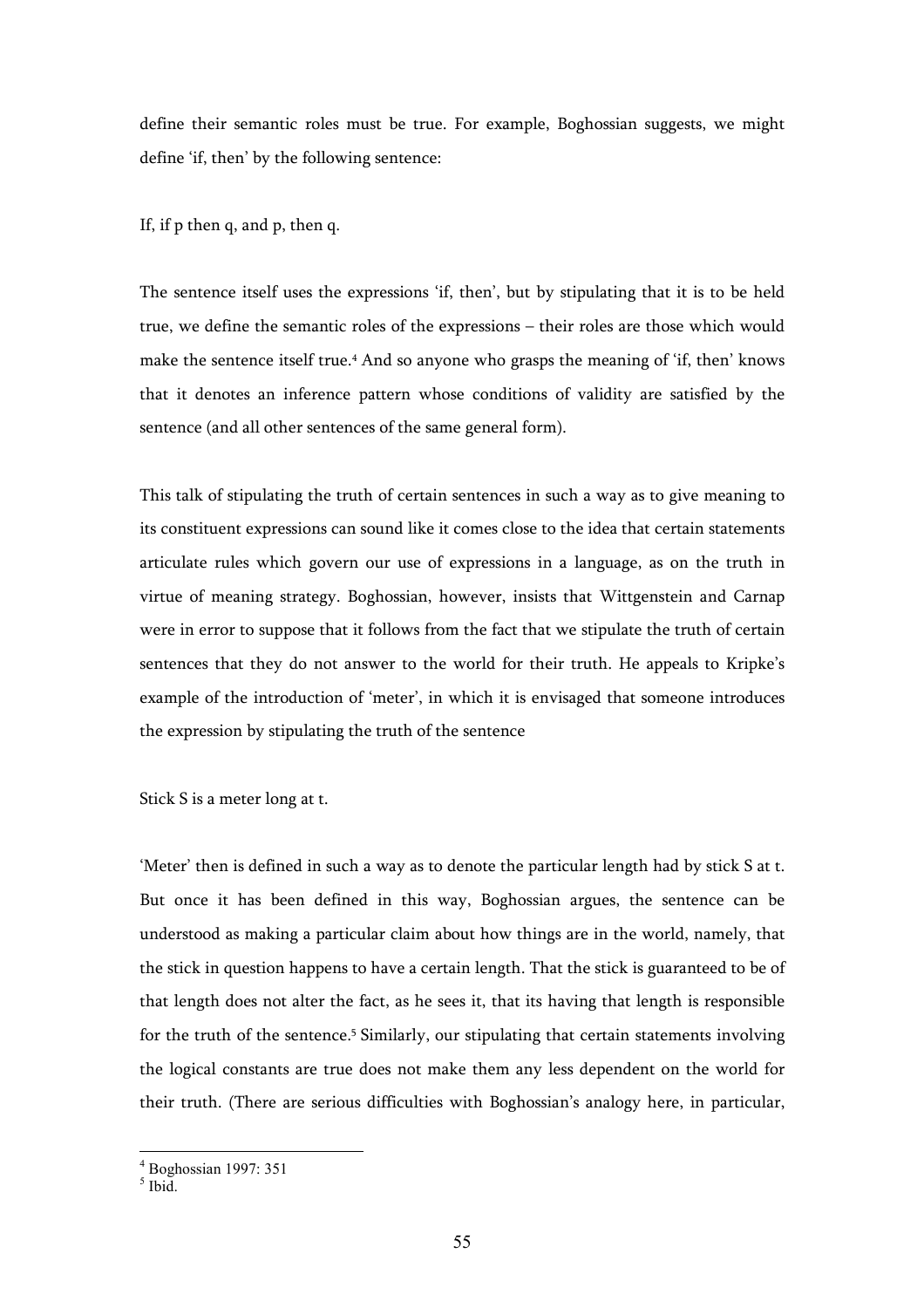that whereas in the 'meter' example there is a quite demonstrable aspect of the world to which we can point in stipulating the truth of the sentence, it is less clear that this exists in the cases where we define the logical constants. This invites the worry that our stipulations are not responsive to anything in the world, thus making it difficult to see how they could be about the world in the sense Boghossian wants to maintain. In later developments of his idea, Boghossian attempts to ensure that his account can be truthpreserving by restricting it to a certain class of concepts from which our epistemic entitlements genuinely flow.<sup>6</sup> These issues, though interesting, are extraneous to the present discussion and so are set aside here.)

Peacocke offers an account that is broadly similar to Boghossian's in important respects.<sup>7</sup> On his view, a concept is individuated according to some condition of what is required of a subject in order to possess the concept. This possession condition for a concept specifies a role within a subject's "cognitive economy", where fulfilling that role is constitutive of the concept in question. Since there is a particular role that a concept must play in order for a subject to count as possessing the concept, there are, accordingly, certain propositions which contain the concept that a subject must accept. That is, acceptance of those propositions is constitutive of a subject's grasp of the relevant concept; one could not fail to accept those propositions without having failed to grasp some constituent concept. What ensures the truth of these propositions is that each possession condition is part of a relation where the other relatum is some entity that serves as the semantic content of the concept individuated by that particular possession condition. This relation between the possession condition for a concept and the entity that serves as its semantic content ensures that there is some feature of the world to which the concept – and the propositions that contain it – answers.

<sup>6</sup> See Boghossian 2003a and 2003b.

<sup>&</sup>lt;sup>7</sup> Boghossian himself seems to acknowledge this when he says that he and Peacocke share a commitment to a Meaning-Entitlement Connection (MEC), according to which "any inferential transition built into the possession conditions for a concept are *eo ipso* prima facie entitling." The main difference between their accounts, he suggests, is that whereas Boghossian tries to overcome the problems faced by MEC by restricting the thesis to a certain class of concepts (see top of the present page), Peacocke instead views it as applicable to all concepts but thinks we must therefore restrict what we count as a genuine concept. (Boghossian 2003b: 11, page number refers to the copy of this paper available on Paul Boghossian's webpage.)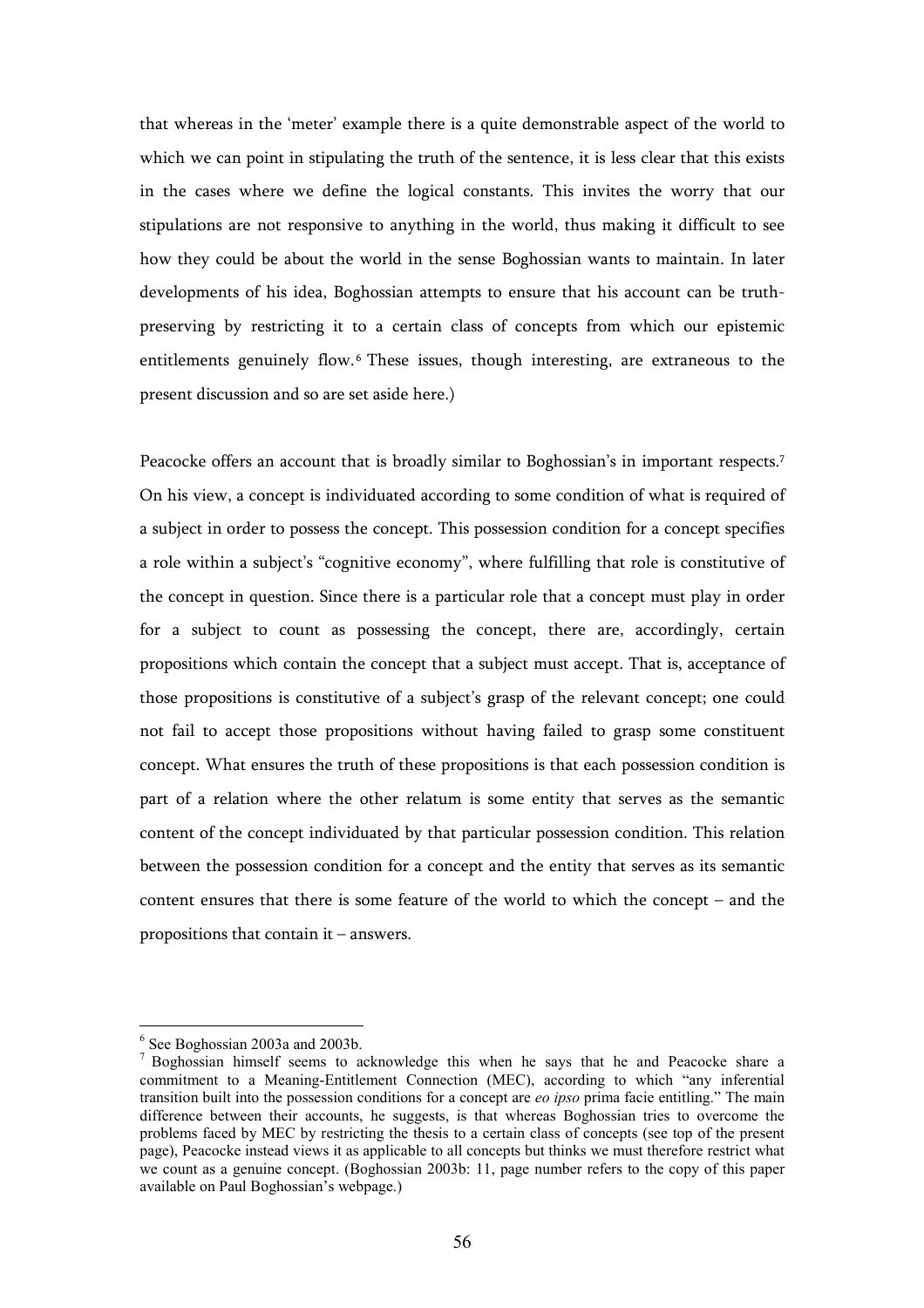What is the relation between the Carnapian, metaphysical conception of analyticity and the epistemological conceptions defended by Peacocke and Boghossian? One could be forgiven for inferring from some of Boghossian's remarks that he intends the separation of their claims to be a schism rather than the evolution of a continued epistemological tradition. He writes,

I want to register my wholehearted agreement with Quine, that the metaphysical notion is of dubious explanatory value, and possibly also of dubious coherence. I believe that Quine's discrediting of this idea constitutes one of his most enduring contributions to philosophy. Fortunately for the analytic theory of the a priori, it can be shown that it need have nothing to do with the discredited idea. (Boghossian 1997: 335)

And again,

these two notions of analyticity are distinct, and…the analytic theory of the a priori needs only the epistemological notion and has no use whatsoever for the metaphysical one. (Boghossian 1997: 337)

However, it is important that the perceived need to draw the division does not obscure the commonalities between the two conceptions. On both, a subject's knowledge of an analytic truth derives from a sensitivity to the fact that its truth is a product of the rules governing the application of the constituent concepts or expressions. That is, analytic truths are those which are known by anyone who counts as understanding the relevant concepts or expressions. To fail to know an analytic truth, then, is to have in some way failed to grasp the meaning of at least one of the components. This heritage that the epistemological conception receives from its metaphysical predecessor is recognised by Peacocke, who argues that the common thread running through invocations of analyticity is the idea that there are certain propositions our acceptance of which is so intimately bound up with our grasp of them that we do not first entertain them and wonder as to their truth before choosing to accept them; rather, our decision to endorse them is to be explained simply by the fact that we grasp them. Referring to his own view, outlined above, as the 'metasemantic account', Peacocke writes,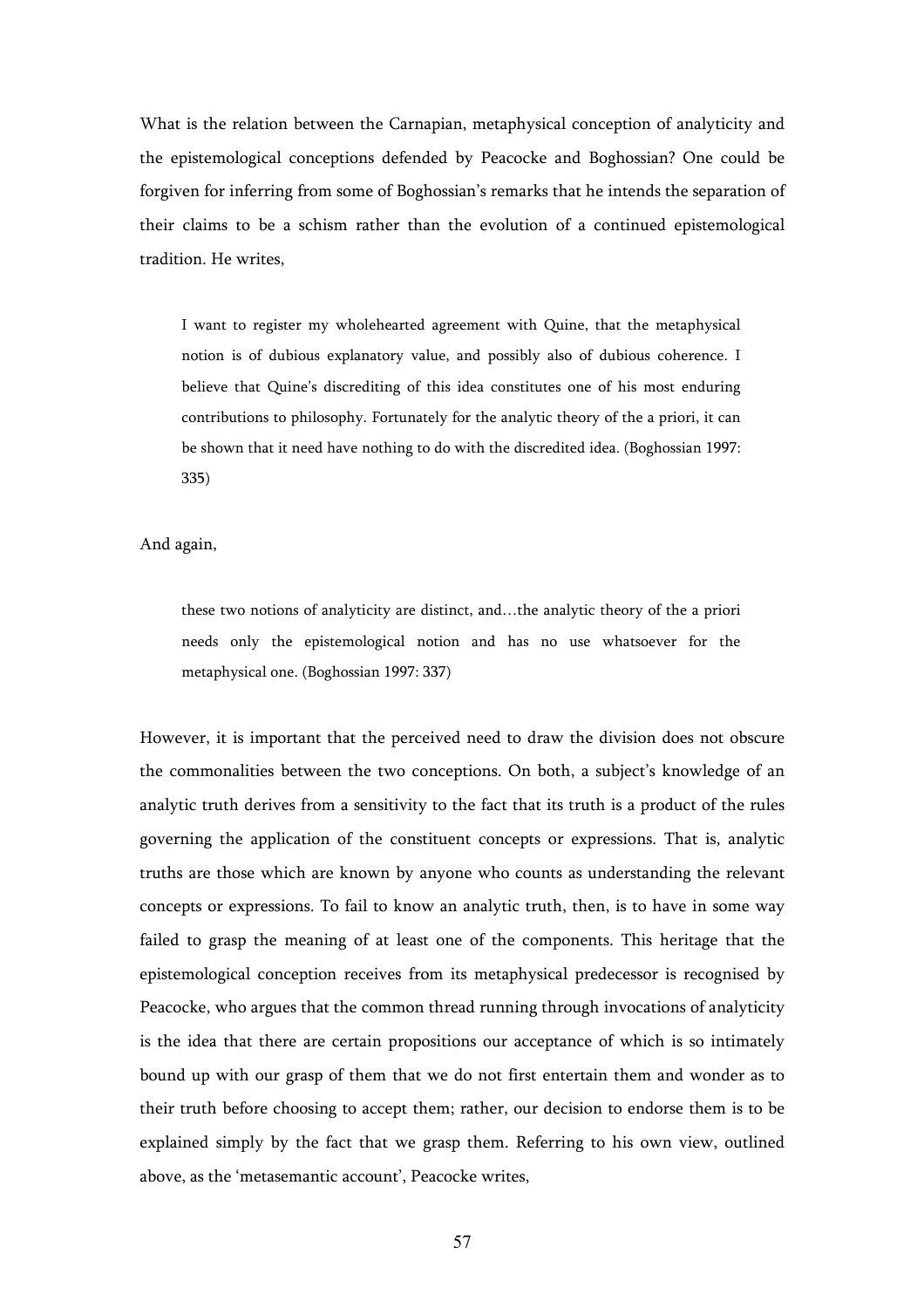There is one point on which the metasemantic theorist agrees with both Carnap and Quine, and indeed with the view of Wittgenstein from the 1930s onwards. A point of agreement between all these four views is their explicit or implicit rejection of a conception of meaning on which a thinker can first fully grasp the meaning of an expression and then, for any a priori proposition involving it, somehow or other move rationally from this prior grasp of meaning to the conclusion that the proposition is correct. The nature of this prior grasp is quite obscure, as is equally the nature of the alleged transition from it to an a priori proposition. It would have to be a transition which, in the nature of the case, cannot consist in any kind of inference. This point of agreement is one reason that the metasemantic account…should be seen as building on the thought of those grappling with these earlier problems in the 1930s, rather than as simply a reversion to some earlier view. (Peacocke 1993: 188)

The idea is that once a subject counts as having grasped an analytic truth, there is nothing more that can be done by way of acquiring further reason to endorse it. Crucially, there is no transitional or inferential step to be had between first grasping such a proposition and having the epistemic means by which to know it. Having grasped it, there is nothing more for a subject to do but endorse it. There is certainly something quite intuitive about this idea; our decision to endorse paradigmatic instances of analyticity seems to follow so immediately from entertaining them that it almost seems strange to think of it as a decision we take consciously at all. I do not, for example, first entertain the proposition that all vixens are female foxes and wonder as to its truth before then  $-$  as a separate step, as it were – deciding that it seems to be a reasonable enough claim to endorse. Instead, my acceptance of the proposition seems to be instantaneous with my grasping it precisely because its truth appears to me to be guaranteed by the meaning of the relevant expressions.

We might worry that this feature of some instances of analyticity does not extend, as Peacocke intends, to cover all those in which its advocates have been interested. The result of an even moderately complex mathematical proof, for example, would be claimed as analytic, and yet a subject's decision to affirm it may be entirely dependent on the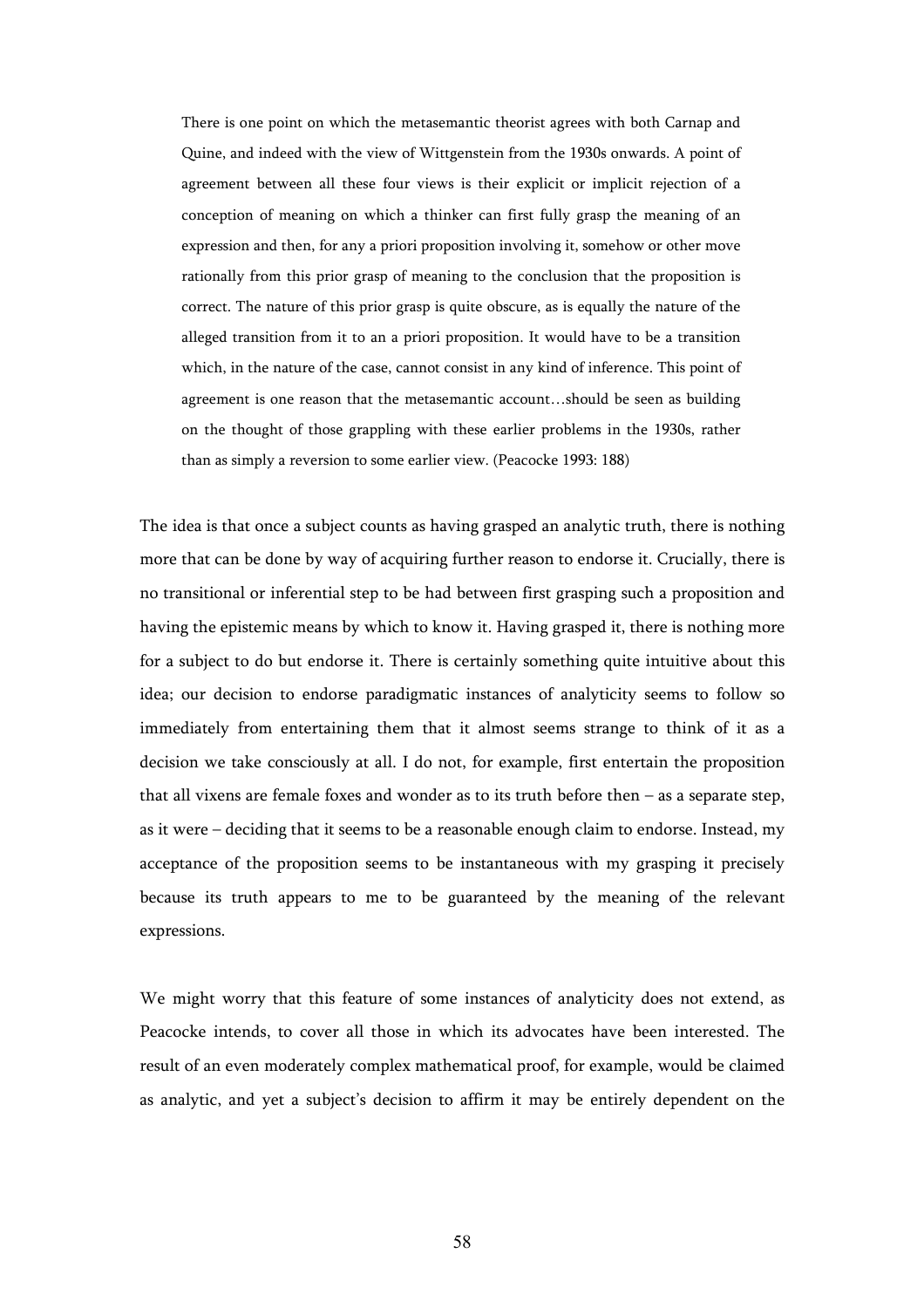chain of reasoning by which it is derived from other mathematical truths.<sup>8</sup> A subject may even question its truth, or whether it follows from the previous steps in the inferential process, so that even if the subject eventually has confidence in its truth, it would not be with the immediacy that is perhaps characteristic of the more paradigmatic instances of analyticity.

I am nevertheless inclined to think that there is something fundamentally right about the underlying point of Peacocke's analysis concerning invocations of analyticity, that they share the common notion that those instances in which a subject knows an analytic truth are ultimately rooted in the subject's grasp of the semantic role of the relevant expressions. In many cases, particularly those involving conceptual truths, there is no inferential or transitional step to be had from the subject's grasp of the proposition to the decision to endorse it; in such cases, we are sensitive to the fact that the proposition is one which articulates some aspect of the semantic role of the constituent concepts. Yet even where knowledge of an analytic truth is based on the kind of inferential process envisaged in the case of a mathematical proof, the process of deriving the truth can be seen to rest on the same non-inferential grasp of propositions as we find in the case of conceptual truths. For the inferential process can get off the ground only by presupposing the initial premises from which the result is derived as well as the rules of inference deployed in the process; on pain of regress, these cannot themselves be inferentially justified. For the proponent of analyticity, the warrant for the presupposition is supplied by the subject's grasp of the semantic roles of the relevant expressions. A subject who grasps the initial premises and the rules of inference may, by dint of this understanding, be capable of acquiring knowledge of the truths that can be derived from these. But to the extent that the inferential propositions are consequences of these more basic, non-inferential propositions, a subject's knowledge of these will ultimately be explained by the grasp of the semantic roles of the expressions involved.<sup>9</sup>

This idea, that a subject's knowledge of an analytic truth can be explained in terms of grasping the semantic roles of the relevant expressions, is what – for ease of presentation –

<sup>&</sup>lt;sup>8</sup> I owe this point to Quassim Cassam, who brought it to my attention in response to a paper presented at the MindGrad conference at the University of Warwick. 9 I am grateful to Marcus Giaquinto for comments that influenced my thinking about this point.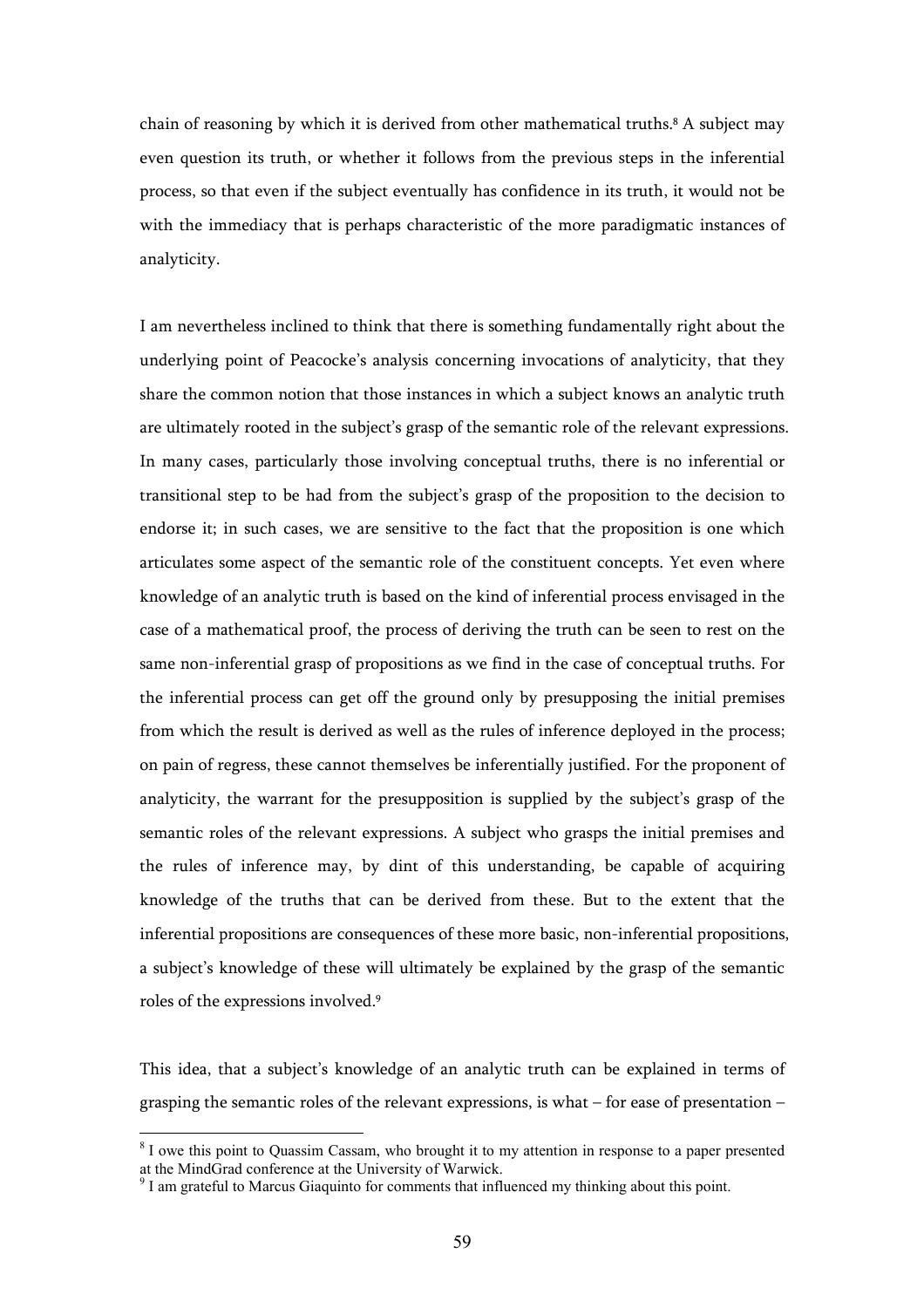I shall call the *principle of epistemic sufficiency*. This is intended to capture the thought, common to the metaphysical and epistemological conceptions of analyticity, that the epistemic resources required to know an analytic truth are supplied entirely by a subject's grasp of the semantic roles of the relevant expressions. A subject who recognises a particular analytic statement as one that articulates some aspect of the semantic role of its constituent expressions is ipso facto entitled to endorse it; there is nothing more for the subject to do in order to be able to know it. If we are right to follow Peacocke in holding that something like this is a feature which defenders of analyticity have sought to respect as a central characteristic of their position, then it would seem that we could make the following claim: if there are such things as analytic truths, they must satisfy the principle of epistemic sufficiency; and, if there are no truths which can be said to satisfy the principle of epistemic sufficiency, there are no analytic truths.

Viewing matters this way can help illuminate the challenge posed by recent arguments against the notion of analyticity. Williamson in particular has argued repeatedly in recent writings that there are no truths our understanding of which could be sufficient to explain our knowledge of them since it is always possible for a subject to grasp a proposition – even a seemingly obvious one – and yet judge that it is not true. Mere grasp of a putatively analytic proposition cannot, then, be sufficient for knowing it, so in those cases where a subject does know such a truth, there must be something more that a subject does than simply grasp it. In this way, Williamson can be seen to challenge the principle of epistemic sufficiency: since there are no truths knowledge of which requires nothing more from a subject than mere understanding, there are none which satisfy the principle of epistemic sufficiency, and thus there are no analytic truths.

Williamson illustrates the point by considering what he takes to be a paradigmatic example of a putatively analytic truth, that all vixens are female foxes, presenting the cases of his deviant logicians Peter and Stephen. Peter has formed the considered view that the universal quantifier is existentially committing, believing that any sentence of the form 'All Fs are Gs' entails that there is at least one F. Being something of a sucker for conspiracy theories, he has also bought into the idea, propagated by a random website, that there are no such things as foxes, with all evidence to the contrary having been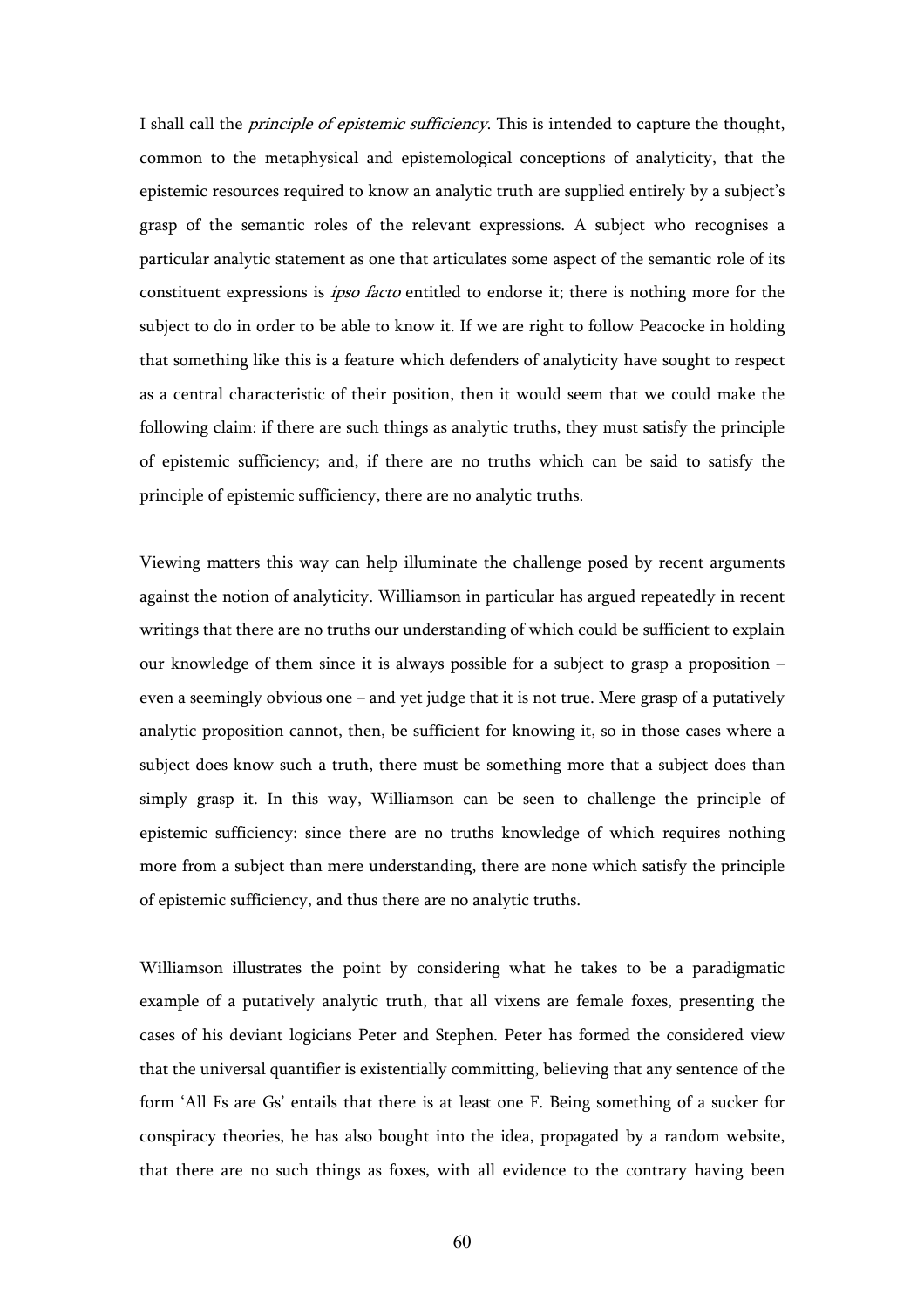planted by a government determined to make the morality of fox-hunting a political issue in order to deflect attention from concern about a potentially illegal invasion of another country. So Peter does not believe that all vixens are female foxes since, for him, to do so would commit him to the existence of foxes, which he rejects. Stephen, on the other hand, is a truth-value gap theorist who believes that borderline cases for vague terms produce circumstances in which sentences involving the vague term do not express determinate propositions capable of being true or false. Stephen also believes that there are female evolutionary ancestors of foxes which constitute borderline cases for application of the term 'vixen'. Since Stephen believes a sentence of the form 'All Fs are Gs' to be true only if the conditional 'x is  $F \rightarrow x$  is G' is true for all values of x, he believes the sentence 'All vixens are female foxes' to be false on the grounds that instances of the evolutionary ancestor constitute cases in which 'x is a vixen' is neither true nor false.

Do Peter and Stephen count as understanding the claim that all vixens are female foxes? It can be tempting to block Williamson's argument from the off by denying that they do; we might argue that there is a sense in which Peter, for example, in believing that the universal quantifier comes with existential import, is confused about the semantic role of our expressions 'all' and 'every'. We do not use them in that way, so to the extent that Peter believes that we do, he fails to understand the expressions and the sentences in which they feature. However, this response is a lot less appealing when we consider reallife analogues of the cases of Peter and Stephen, where there is genuine philosophical disagreement about the commitments of our logical vocabulary. Vann McGee, for instance, has argued that *modus ponens* is not truth preserving; Graham Priest has argued that one and the same proposition can be both true and false. Some of their opponents might want to insist that these views are simply the result of having failed to understand 'if' or 'not', but taking this line seems only to trivialize disagreement about substantive issues. If a subject genuinely misunderstands something, we can explain to them what we mean and help them correct their error; a misunderstanding is not the kind of thing in defence of which one can offer reasons. (One can, of course, offer an explanation – which we might call a reason – for how the misunderstanding arose, but that is not to defend the misunderstanding.) By contrast, McGee and Priest offer their conclusions as the results of considered philosophical arguments. It would not help resolve any disagreement we have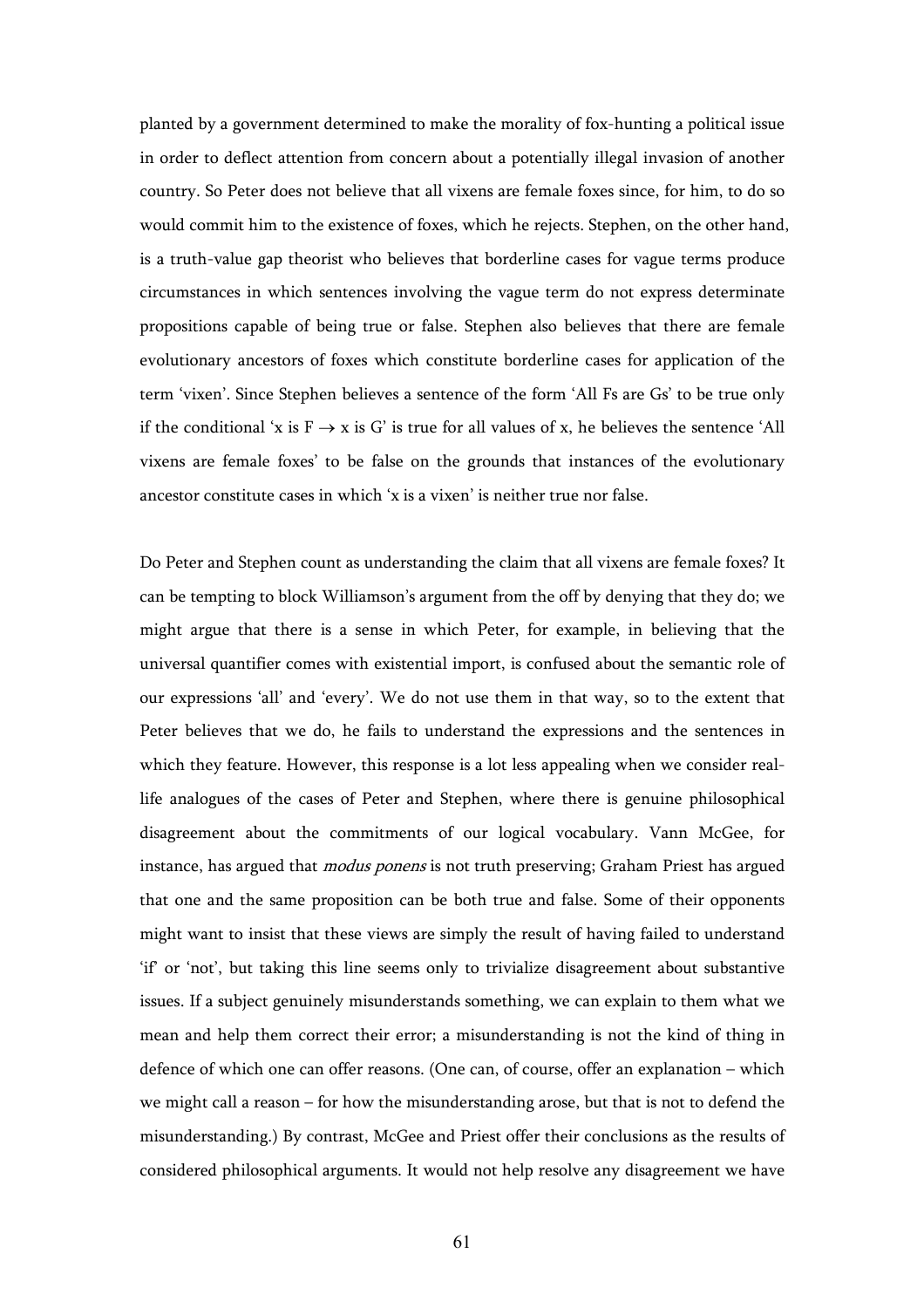with them to simply reiterate what we mean by our uses of 'if' or 'not' – they know what we mean and they know what we suppose our commitments to be, yet having understood these things they nevertheless perceive there to be a problem with our view.10 To wave away their dissent, chalking it up to mere misunderstanding, therefore seems to miss the significance of their disagreement.

So it is, Williamson insists, in the cases of Peter and Stephen. In ordinary conversation they use the relevant expressions just as capably as anyone else; whatever idiosyncrasies they have as a result of their peculiar beliefs would remain indiscernible to the casual observer, unless conversation happens to impinge directly on topics relating to their pet theories in which case they are prone to sounding rather pedantic, though in this respect they are hardly different from many academics. They may be professors of philosophy, deferring to no-one in their logical abilities and having defended their views in the top journals. They understand what we mean by our use of the expressions and what we suppose our commitments to be – they just find there to be something problematic about the majority view. They are, Williamson says, no doubt wrong, but their errors are errors about logic and do not stem from any failure to grasp the proposition in question.

There can little doubt as to the significance of Williamson's examples for attempts to defend the notion of analyticity. If there is no rejoinder to be had but to insist that Peter and Stephen simply do not understand the proposition that all vixens are female foxes, Williamson would have shown that analyticity requires a very narrow conception of what it is to count as understanding a proposition, one which lies well outside our ordinary attributions of understanding (for the reasons mentioned in connection with McGee and Priest) and so reduces considerably the explanatory virtues of claiming that our knowledge of a priori truths is explained by our understanding them. On the other hand, if the defender of analyticity concedes that Peter and Stephen understand the proposition, some account is required of how they could understand it and yet fail to know it. After all, if our knowledge of analytic truths is to be explained by grasp of the relevant concepts or

<sup>&</sup>lt;sup>10</sup> There are interesting questions to be addressed concerning what we are disagreeing about, but the present discussion does not require that we resolve these here. I defer offering an answer to these questions until chapter five.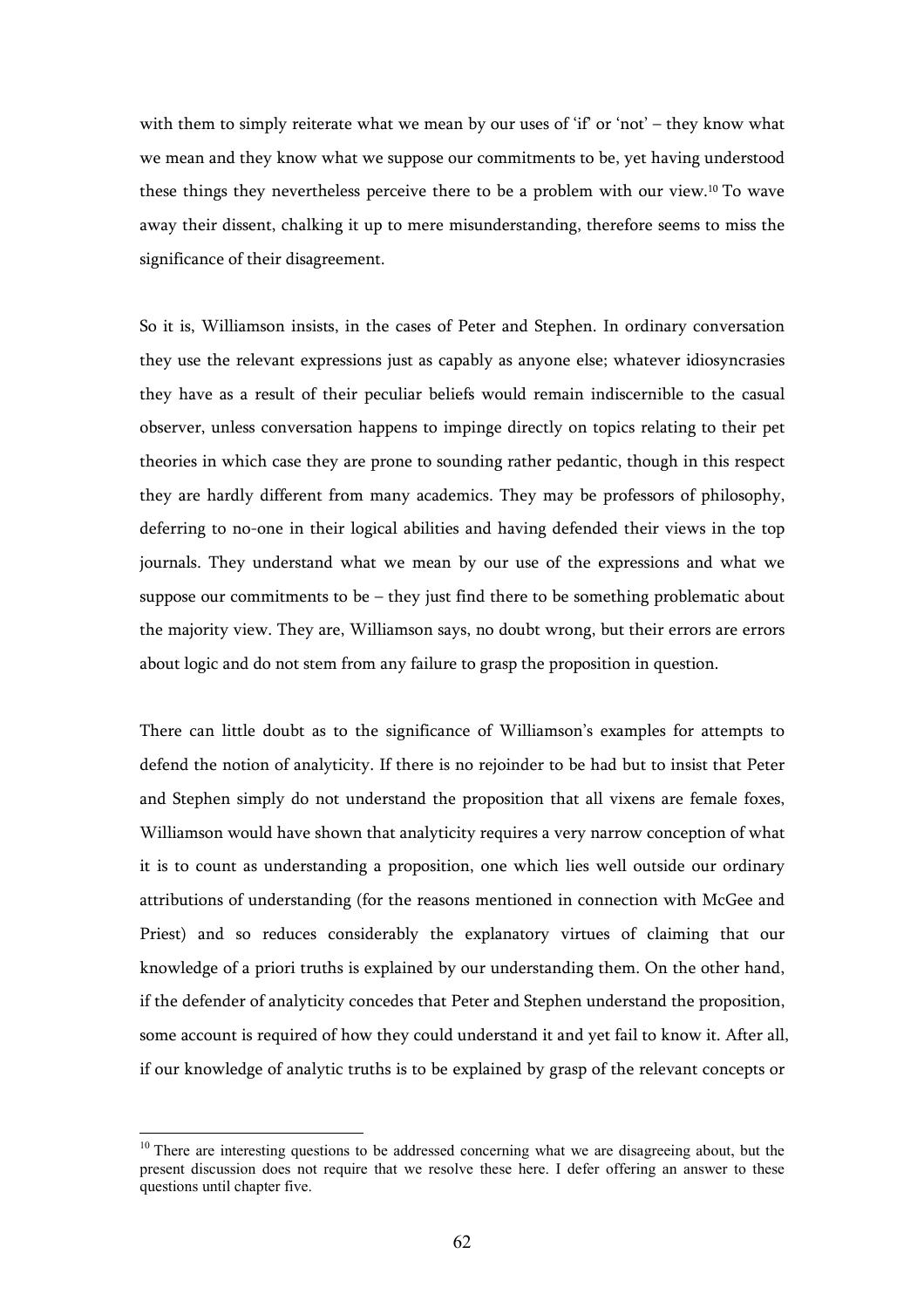expressions, then how is it possible that we – the users of the language – can go wrong about them?

The challenge is to identify an epistemically significant state that is common to all subjects who understand a given analytic truth but which allows for the satisfaction of the principle of epistemic sufficiency. If Peter and Stephen understand the proposition that all vixens are female foxes, any state they fail to be in with respect to the proposition is not one with which we may elucidate the notion of analyticity, since it would not be a state in which a subject is placed simply by virtue of understanding an analytic truth. But any state they *are* in would seem to undermine the principle of epistemic sufficiency, because although Peter and Stephen understand the proposition, they clearly do not know it. Consequently, it seems that something more than merely understanding the proposition must be required in order for a subject to know it, thus our knowledge cannot be explained by appeal to understanding alone and the principle of epistemic sufficiency is unsatisfied.

The problem generalises. It is always possible, for any candidate analytic truth, to construct cases like those of Peter and Stephen where a subject understands the relevant proposition but has some reason to refrain from endorsing it. Williamson takes this to show that there can be no truths our knowledge of which is explained by the fact that we understand them, since there must always be something more that a subject must do in addition to understanding a proposition in order to know it. So, on this view, there are no truths which satisfy the principle of epistemic sufficiency and hence no analytic truths.

However, the fact that a subject might understand an analytic truth but fail to know it does not tell against the possibility that in those cases where a subject *does* know the proposition, this knowledge is explained by the subject's understanding it. If we think about analyticity in terms of our entitlement to hold certain propositions as true just by virtue of understanding them, the fact that some people might not utilise their entitlement does not show that they had no entitlement to begin with. "They have blinded themselves," Williamson writes of Peter and Stephen, "but the upshot is still that they cannot see;" (Williamson 2006: 27) yet, to continue the metaphor, the light still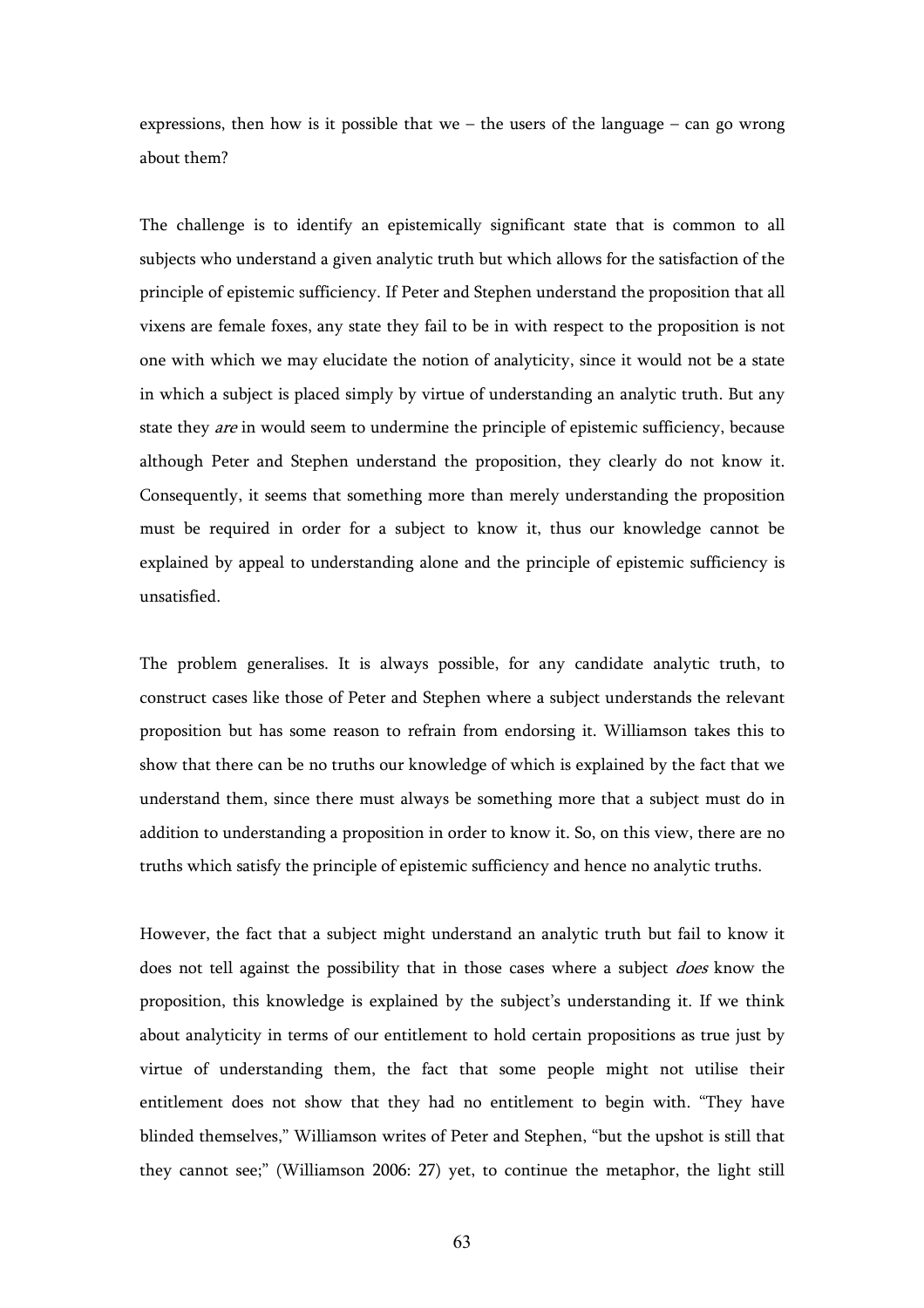shines for the rest of us. Entitlements can be thrown away, but it does not mean they were never there. Nor does it mean they are thrown away at a cost to everyone else's as well.

What is required, then, is an account that preserves the idea that there are truths our knowledge of which is explained by our understanding them, while also making room for Williamson's point that it is possible for a subject to understand such a proposition and yet fail to know it. I want to suggest that such an account is afforded us by the notion of *being* in a position to know. For to speak of someone using the locution to 'being in a position to Φ' is to indicate that the requisite resources for Φ-ing are available to that person, either in being already at their disposal or within reach (literal or metaphorical) in such a way that a reasonable amount of effort would equip them with those resources. Moreover, to say of someone that they are in a position to  $\Phi$  leaves open the issue of whether they in fact Φ, since it is consistent with being in a position to Φ that one does not realise the potential to Φ at one's disposal.

Applied to the case of analyticity, the claim is that an analytic truth is one the grasp of which is sufficient to place a subject in a position to know it. If a subject's knowledge of a proposition were to be explained by the mere grasp of the proposition, then it would seem that anyone who likewise grasps it would thereby have the resources to know it at their disposal; that is, the entitlement utilised by the knowing subject would also be available to anyone else who grasped it. As the examples of Peter and Stephen highlight, this itself would not ensure that all those who grasp the proposition would know it. But we can say this: a subject in this situation who failed to know would not do so for want of any additional justification for the proposition; the justification available to them would be the same as that available to those who know it. And in having justification sufficient for knowledge at their disposal in this way, we can describe such a subject as being in a position to know the proposition, even though they in fact do not know it.

The suggestion immediately raises two important questions: what is it to be in a position to know in the sense that is relevant to our proposal?; and, how could understanding an analytic truth place a subject in a position to know it? A large part of the chapters that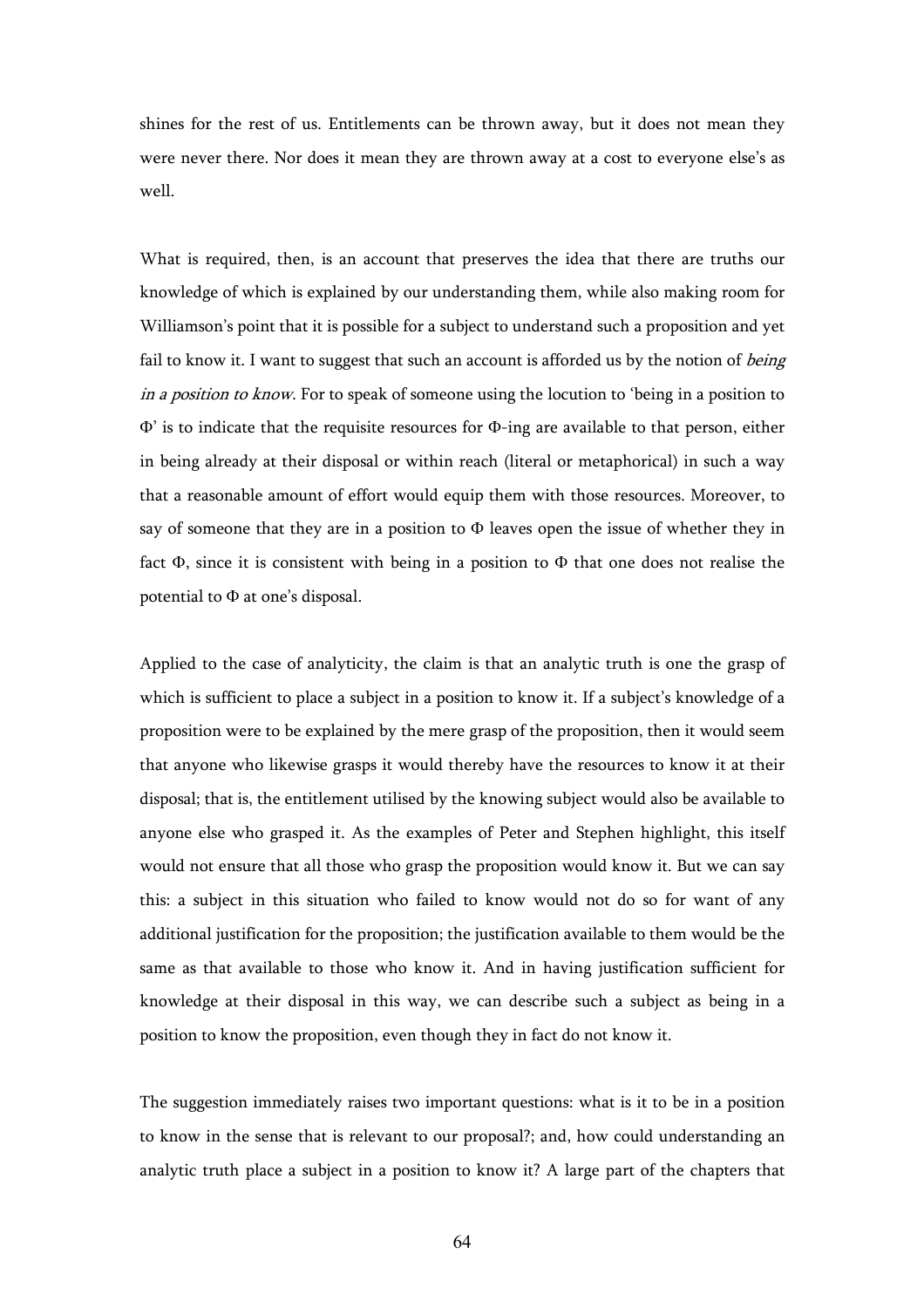follow is organised around providing answers to these questions. In this and the next two chapters I address the first; in chapter five I provide the basis for an answer to the second.

What has been said already provides a basic idea of what it is for a subject to be in a position to know in the relevant sense. A first approximation might be this: a subject S is in a position to know some proposition  $p$  if the justification for  $p$  at S's disposal could be sufficient for someone to know that  $p$ . This is not as precise as it might be since there are issues surrounding what should count as a situation in which the justification is at a subject's disposal (I am inclined to think that the answers to such questions will vary between different modes of knowledge and so elude much further precision in this most general form). But irrespective of its defects, this initial formulation captures the intuitive idea that if there is a subject who knows that  $p$  on the basis of some justification, then if the same justification is at some other subject's disposal, then even if this latter subject does not know that  $p$ , there must nevertheless be a sense in which they are in a position to know that  $p$ . Moreover, the fact that a subject is in a position to know that  $p$  constrains the reasons for which  $p$  fails to be known. It cannot be because  $p$  is false because the notion of *being in a position to know* 'piggybacks', as it were, on the factivity of *knows*;<sup>11</sup> nor can it be for want of further justification on the part of the subject because, by hypothesis, the subject already has justification sufficient for knowledge at their disposal. Given this, the failure to know must be either by virtue of the subject being oblivious to the justification at their disposal, or – as in the cases of Peter and Stephen – by virtue of the subject having some false belief that undercuts the justification at their disposal. The idea of 'undercutting' here is that introduced by Pollock, according to which a proposition  $p$  is undercut by  $q$  in those cases where  $q$  does not directly rebut  $p$  but rather undermines the justification for  $p$  in such a way that were a subject to accept  $q$ , it would preclude utilising the justification for  $p^{12}$  In cases where a subject is in a position to know, so that the proposition is true and the justification to hand sufficient for knowledge, it seems that if the subject were to give up the undercutting belief – without acquiring any new one – we should expect them to utilise the justification at their disposal and thus know that  $p$ .

 $11$  For discussion of the factivity of knowledge, see Williamson 2000: 6 and 21.

<sup>12</sup> Pollock 1987: 38-9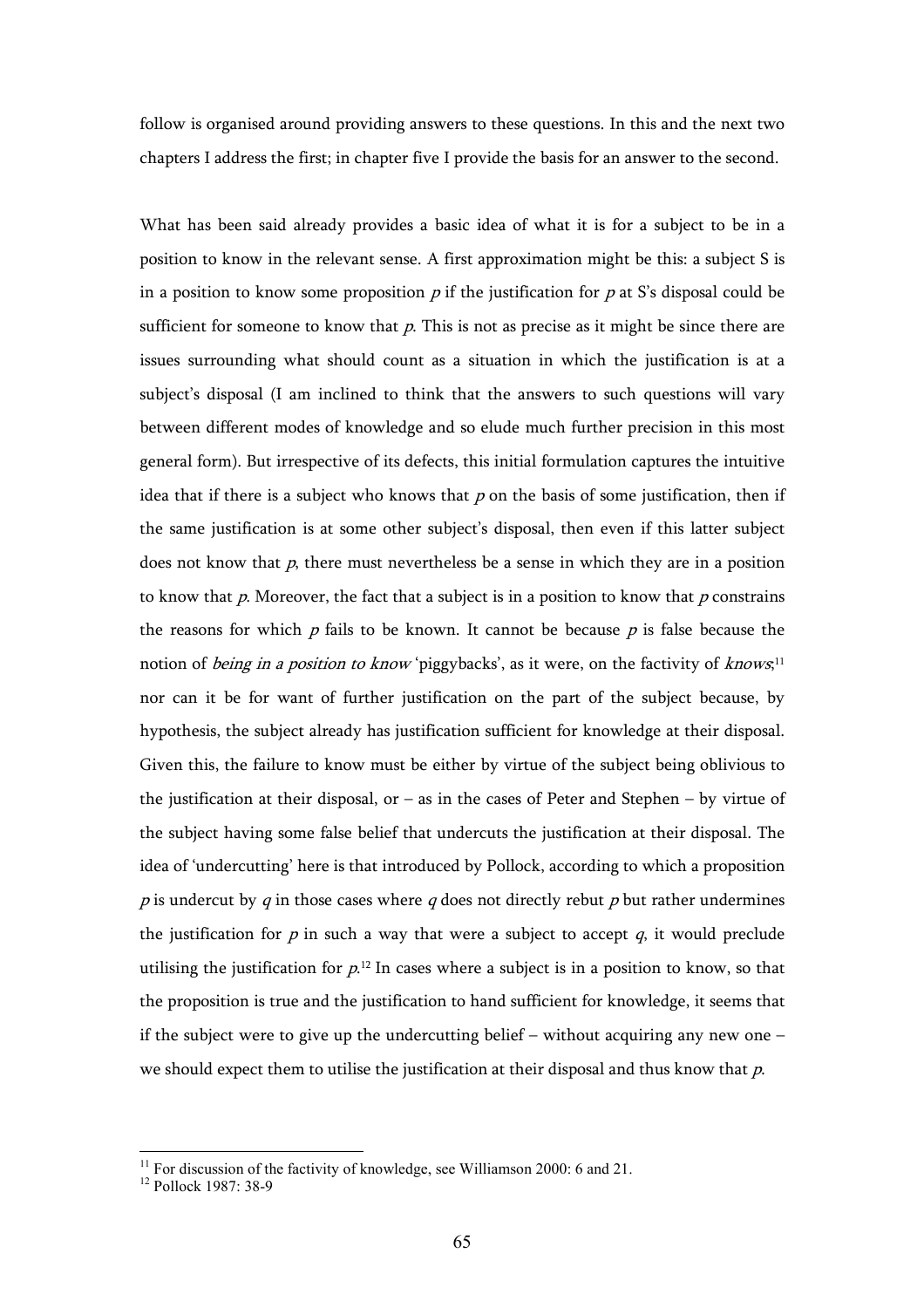We should be able to see, then, the difference between what it is for a subject to be in a position to know in the sense intended to be relevant to our discussion of analyticity and other occasions where we might find it natural to adopt the locution of 'being in a position to  $\Phi'$ , or even other senses of 'being in a position to know'. The sense of the phrase as it applies to our discussion of analyticity is not the same as that I might use in claiming to be in a position to know where the Prime Minister will be tomorrow or to know which bands are playing locally at the weekend. Since many of the non-sensitive events in the Prime Minister's diary are a matter of public record, there may be a way of contacting his secretary or accessing a website in order to obtain the information. Similarly, I could pick up a local newspaper or enquire at the local concert hall to find out which bands are scheduled to make a performance over the coming days. In both of these cases there is a sense in which I am in a position to know insofar as there is something I can do in order to acquire the desired information. But this is not the sense in which we intend to speak of Peter and Stephen being in a position to know that all vixens are female foxes; there is nothing that Peter and Stephen need do in order to acquire the justification sufficient for knowledge of the proposition. The point of saying that they are in a position to know it is that they already have everything they need in order to know it.

Nor is the relevant sense of 'being in a position to know' akin to the sense in which it might be true of most adults that they are in a position to waggle their ears. Apparently, human bodies typically have muscles around the ears that would allow people to waggle their ears independently of other body parts; however, because these muscles are typically not exercised in the early years of a person's life, the ability to move one's ears in this way is often lost. Nonetheless, insofar as we have this capacity, we might suppose that there is a sense in which people are in a position to waggle their ears. And if so, then unlike my being in a position to know where the Prime Minister will be tomorrow, this would seem to be a case where everything needed is already at our disposal. Yet, still, the sense in which we might speak of 'being in a position to Φ' does not seem to capture the situations of Peter and Stephen with respect to the proposition that all vixens are female foxes. The reason for this is that there is very little that many of us can do by the time we are adults about being able to move our ear muscles in this way. Even once a person is told that they are in a position to waggle their ears and the situation is explained to them, there is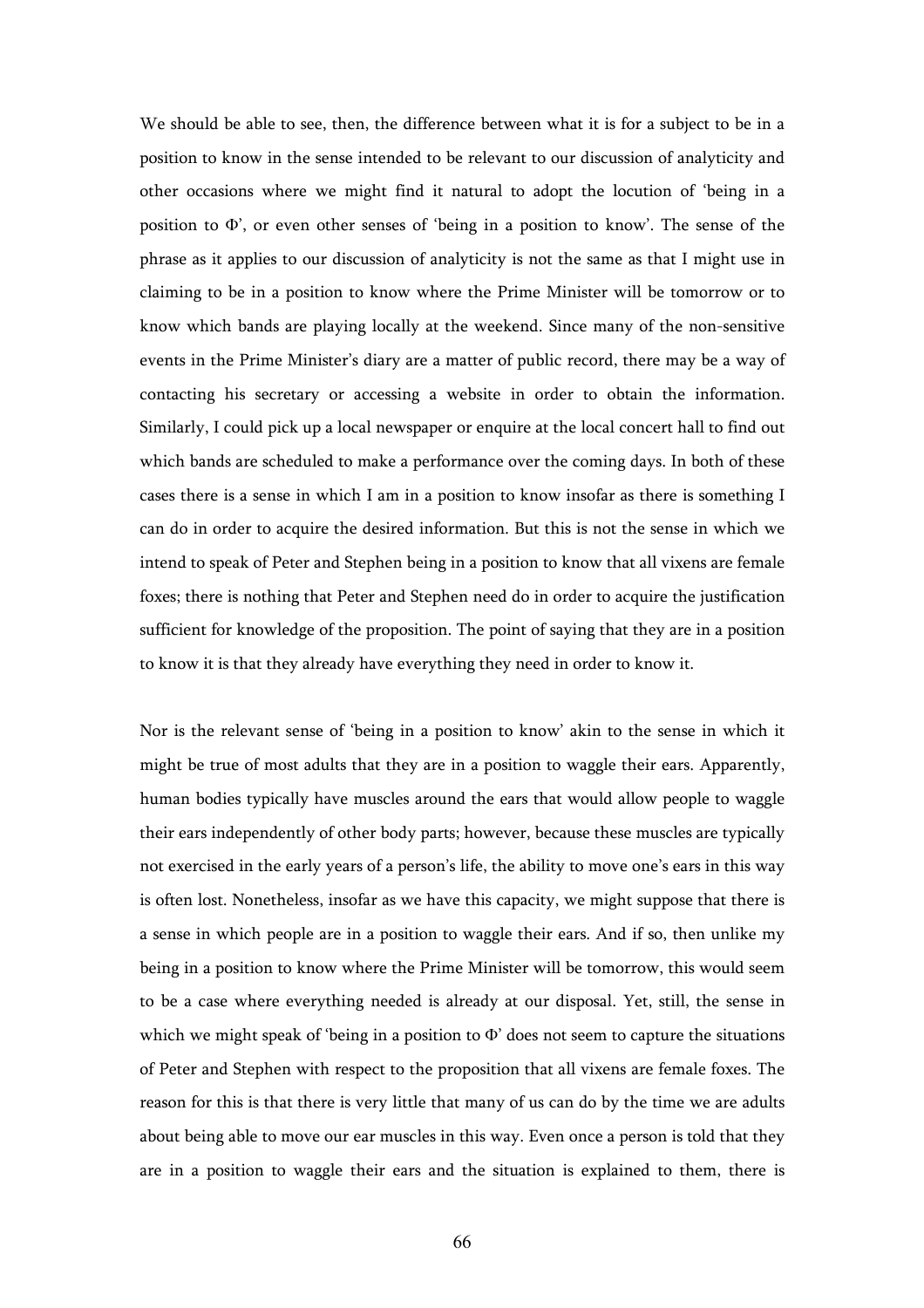generally nothing they can do to go from being merely in a position to move their ears to actually doing so. In this respect there is a significant difference with the cases of Peter and Stephen since there is something within their power that can be done in order for them to know that all vixens are female foxes, namely, give up their respective erroneous logical commitments that undercut their justification for the proposition. This is not to suggest that such a thing would be easy to do; they are, after all, supposed to be deeply entrenched commitments of people who have given a great deal of thought to their views. But the point is that it is something that is within their power to  $do$  – people who have thought hard about something can change their minds, however considered those views happen to be. The sense in which Peter and Stephen are in a position to know is one in which there is a genuine possibility that they could actualise that which they have the potential to do; were they to give up their peculiar logical commitments, then (provided they avoid some further pitfall) we should expect them to take advantage of their positive epistemic standing with respect to the proposition that all vixens are female foxes and know it.

These considerations motivate the idea that there does seem to be a distinct sense of 'being in a position to know' that not only represents the situations of Williamson's deviant logicians but which is important in elucidating the role that understanding plays in our knowledge of analytic truths. A subject who understands an analytic truth is thereby in a position to know it in the sense that there is nothing more for the subject to do by way of acquiring the justification required in order to know it. Yet this leaves open the issue of whether the justification bestowed in understanding it is utilised by the subject or whether it faces, as in the cases of the deviant logicians, some sort of undercutting defeat that prevents the subject from knowing it.

Two issues confront the effort to defend analyticity in this way. First, Williamson himself foresees the appeal to *being in a position to know*, arguing that an account of analyticity elucidated in these terms remains susceptible to the problems presented by the cases of the deviant logicians. Second, it would be suspect if analyticity could be defended only by appeal to a notion whose application was itself limited to being deployed in defence of analyticity. And the distinct sense of 'being in a position to know', differing from other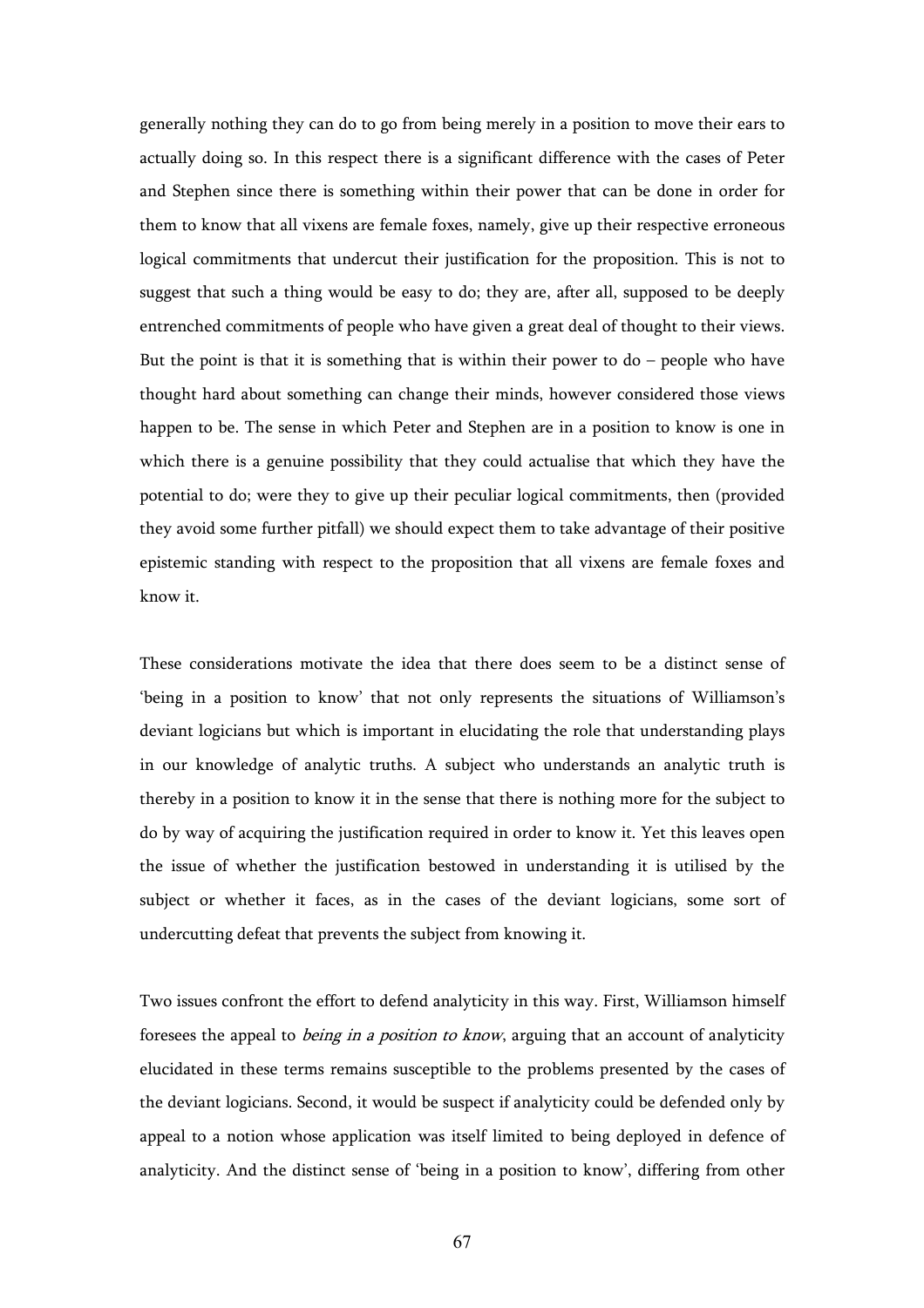ways we might use the locution of 'being in a position to Φ', might increase the suspicion that some such special pleading is going on here. The next two chapters address these issues. The next chapter considers the idea of being in a position to know as it applies to cases of perceptual knowledge; I argue that these cases provide clear support for a similar sense of 'being in a position to know' as that required to elucidate analyticity. Moreover, I argue in the subsequent chapter, the parallel with cases of perceptual knowledge helps to illuminate the problem with Williamson's attempt to resist the strategy of defending analyticity by appeal to *being in a position to know*.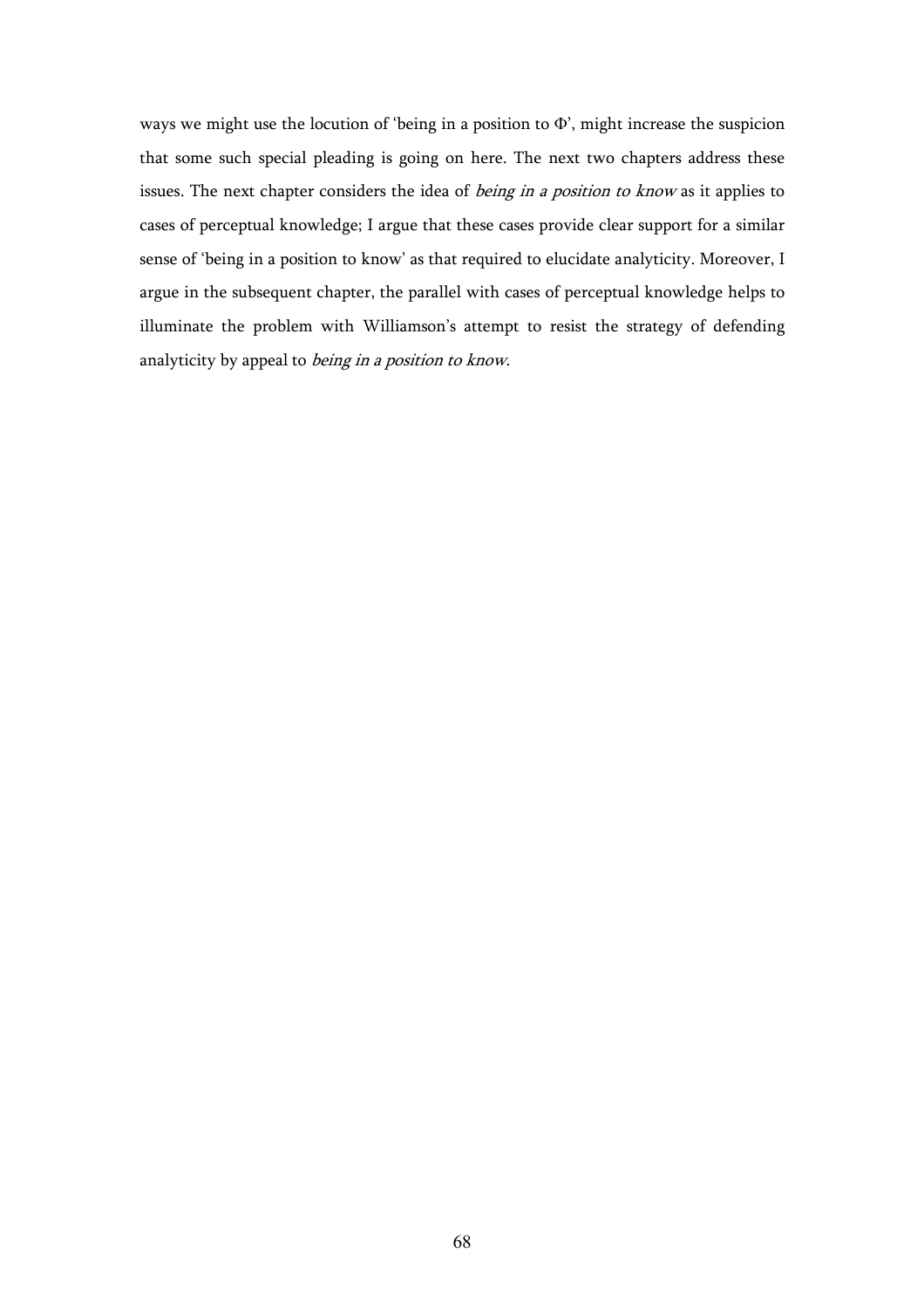# 3 Perceptual Knowledge and Being in a Position to Know

In this chapter I further explore the idea of *being in a position to know* introduced in response to Williamson's argument against the possibility of accommodating cases of disagreement about analytic truths. In particular, I argue that far from being an *ad hoc* manoeuvre deployed solely in defence of analyticity, the same sense of *being in a position* to know has a role to play in describing certain features of our perceptual knowledge. In section (i) I sketch an initial motivation for this view drawing on an exchange between Brewer and Martin in which the latter attributes to *being in a position to know* a place within McDowell's account of perceptual knowledge. In section (ii) I consider a potential problem for applying the notion in perceptual cases, observing that fake barn-style scenarios look like paradigmatic instances where it should apply. If, however, subjects in these cases do not have knowledge (as many suppose) then neither are they in a position to know. This might suggest that there is an inherent instability in the idea of being in a position to know.

I argue that the apparent problem arises from the competing influences of fallibilist and infallibilist approaches to perceptual entitlement. Neither of these by themselves is at odds with the notion of being in a position to know, but we need to be careful about separating their respective commitments. In section (iii) I outline an infallibilist approach to perceptual entitlement as advocated by McDowell, arguing that there is evidence within McDowell's own writing that he views subjects in fake barn cases as not only being in a position to know but also as actually knowing the proposition in question. In section (iv) I outline a fallibilist account of entitlement, arguing that although there is room on this view for a subject being in a position to know, the fallibilist can maintain that the conditions for being so are not realised in fake barn-style cases; so subjects in these scenarios neither know nor are they in a position to know. In this way, I argue, there is a place to be had for *being in a position to know* on our accounts of perceptual knowledge, irrespective of whether we endorse fallibilism or infallibilism about perceptual entitlement.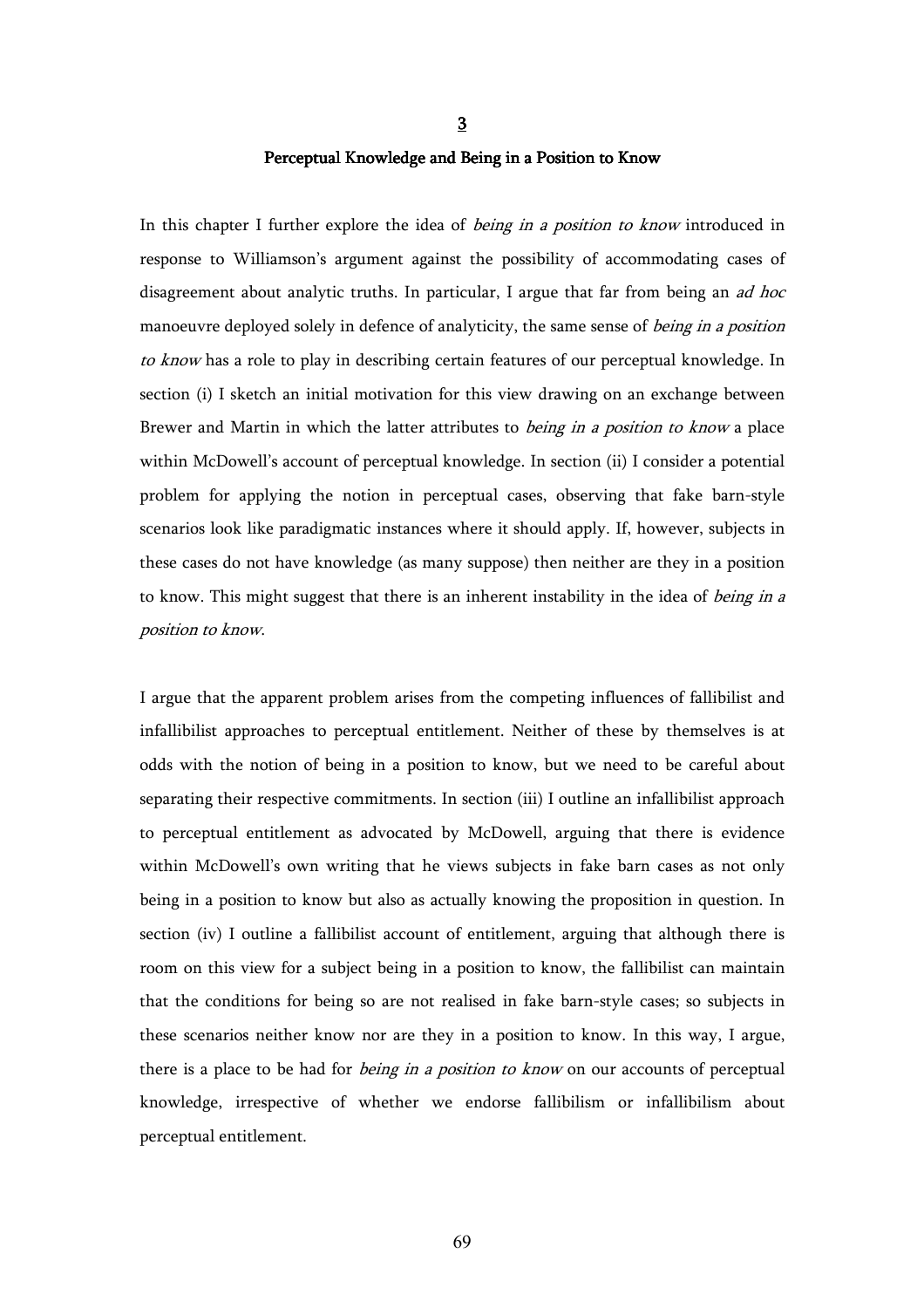#### (i) Accommodating perceptual defeasibility

We typically suppose that our perceptual experiences provide us with knowledge about the world. Such experiences represent to us the world's being some particular way; in many instances we take our experience at face value, accepting the world to be as it is represented to us. In believing that at least some of these instances yield knowledge of the world, we suppose that experience is capable of supplying a warrant for our judgement that things are as they appear. Successful cases of perception, in which the world is as it is represented and we are appropriately related to the world's being that way, provide us with an entitlement to the beliefs we form about the world when we take experience at face value. Although there may be occasions when circumstances conspire as to prevent a subject from utilising the warrant provided by even a veridical experience, in favourable circumstances the entitlements supplied by these experiences enable the beliefs we form in response to be instances of knowledge.

We may note that cases of perceptual knowledge appear to conform to an analogue of the principle of epistemic sufficiency we saw in the previous chapter to be characteristic of analyticity. When a subject has a perceptual experience, there is nothing more to be done by way of acquiring further reason to endorse its content. Nothing about the experience as it is presented to the subject will guarantee that it is not deceptive, so those cases in which a subject knows that the world is as it is represented require that the subject take things at face value. In this respect, there is a clear asymmetry with those cases where a subject fails to know on the basis of a veridical experience. Suppose I am presented with a tiled wall which appears to me to be blue, and suppose further that it is. I might be inclined to judge on the basis of my experience that the tiles before me are blue before noticing that everything in the room has a blue hue because the room is lit by a fluorescent light above. In such a scenario I would have a reason to abstain from my initial inclination to judge that the tiles before me are blue. Moreover, there would in this situation be a transitional step from first noticing the way things are presented in experience to then deciding not to endorse appearances, namely, noticing that there is a fluorescent light tinting the whole room, which undermines my initial reason for supposing the wall tiles to be blue. However, in cases where the subject endorses appearances, there is no positive evidence that can be adduced on the basis of the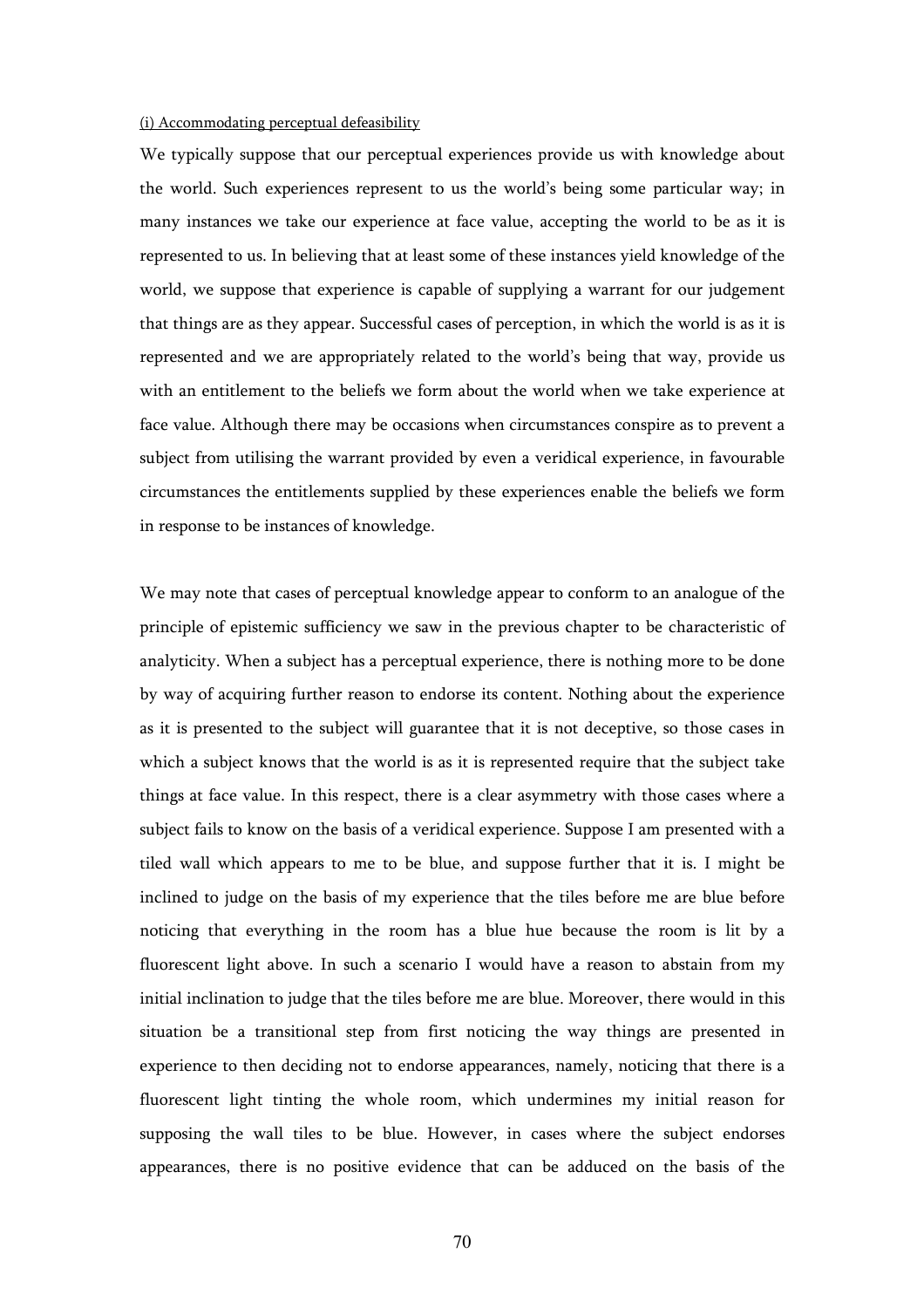experience that would establish its veridicality. Nor does there seem to be any inferential route from the mere phenomenology of experience to the knowledge we ordinarily suppose perceptual experience to provide.<sup>1</sup> Instances of perceptual knowledge, then, have no transitional step by which a subject can acquire warrant for the move from grasping the content of an experience to accepting that things are as they appear. Rather, the warrant for a subject's judgement stems directly from the experience itself; a subject who in favourable circumstances takes at face value how things are presented by a veridical experience is entitled to endorse that things are as they appear.

With this picture of our perceptual experience in the foreground, one question to arise is: why should the experience of the world's being a certain way entitle us to endorse that it is so? Brewer, in his *Perception and Reason*, offers one proposal of how we might answer this question: that a subject's very grasp of the content presented by a veridical experience is sufficient to warrant endorsing that content. Starting from the idea that, in perceptual experience, objects are presented as determinately located relative to the subject-centric perspective of the perceiver, Brewer argues that the identifying knowledge necessary for referring to particular objects is provided by the subject's standing in certain "perceptualattentional" relations to those objects. Possessing a sufficiently discriminating conception of an object involves exploiting the way experience displays the location of the object in space; since no two objects (at least of the same sort) can occupy the very same spatiotemporal location, the location in which an object is presented relative to the subjectcentric perspective provides a means of uniquely identifying the object and thus of being able to entertain singular thoughts about it. A subject's perceptual judgement of some object *a* that *a* is F is, on this account, a judgement that *that* object – presented to the subject as being  $there$  – is F. In this way, Brewer argues, judgements formed on the basis of perceptual experience contain an irreducible demonstrative component.

That the content of a perceptual demonstrative of this sort should be recognised by a subject to be a particular mind-independent object is, Brewer suggests, the upshot of a relational egocentric identification of a location "in a world of places and things which are quite independent of [the subject's] actual experiences of them." (Brewer 1999: 190) This

 1 On this point, see McDowell 1998c: 396-399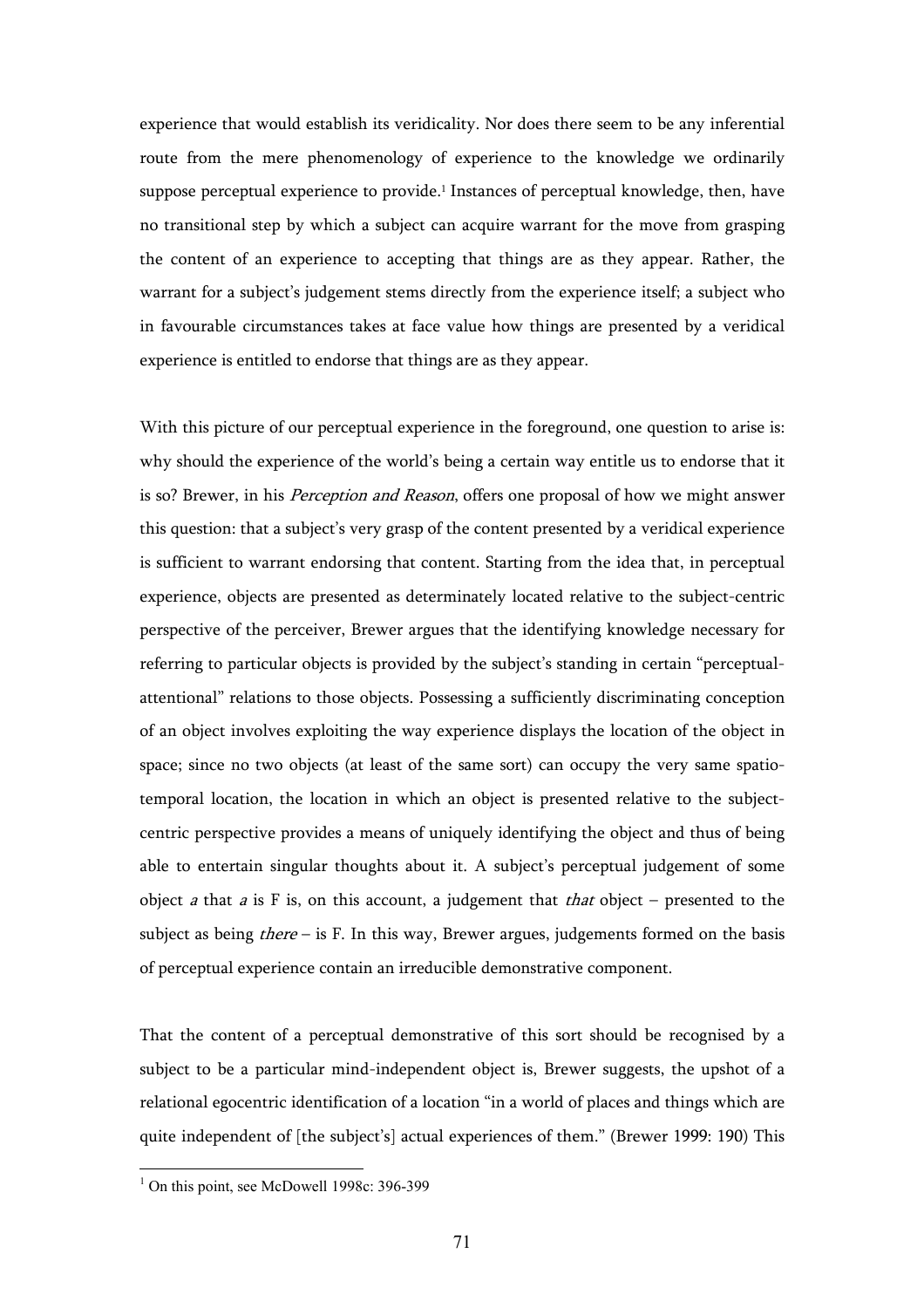enables the subject to appreciate that how things are presented in experience is jointly dependent on how the objects in question are distributed in the world around him together with his contemporaneous location amongst them, thereby allowing the subject to make sense of the possibility that "the thing in question, *at just that location*, might have been displayed as differently located – relative to him – from elsewhere." (Brewer 1999: 197, italics in original) This, Brewer supposes, is crucial because

successful reference to a persisting *mind-independent* thing depends on more than there happening to be such a thing at the end of his pointing finger when he thinks 'that is F', say. He must have some appreciation of the fact that his thought is the joint upshot of the way that thing is and his meeting some further, independent enabling conditions upon recognising this – being in the right place, looking in the right direction, with sufficient illumination and so on. For it is precisely his grasp of the possibility that these further, independent conditions might fail to obtain which enables him to make sense of the possibility that that very thing might have been just as it is without his recognising it; and this, in turn, is essential to his understanding of the demonstrative by which he identifies the relevant object as making reference to a mind-independent thing whose existence is quite independent of his awareness of it. (Brewer 2000: 430, italics in original)

Why should we care about the subject's awareness of the objects of perceptual reference as things which are mind-independent? The significance, according to Brewer, lies in a subject's appreciation that things as they are presented in experience might have been otherwise, either because things as they are in the world might have been different or because the subject might not have stood in the particular perceptual-attentional relation to the objects of experience. In appreciating this, the subject is able to recognise that the content of an experience – that *that (there)* is  $F -$  is one that could be entertained only if things are as the experience presents them as being, thereby providing the entitlement for the subject to judge that they are so. Brewer writes,

For, simply in virtue of entertaining perceptual demonstrative contents of this kind, he recognises that it is that thing, there in relation to him, say, if determinacy of singular reference is secured by grasp of spatial location, and mind-independently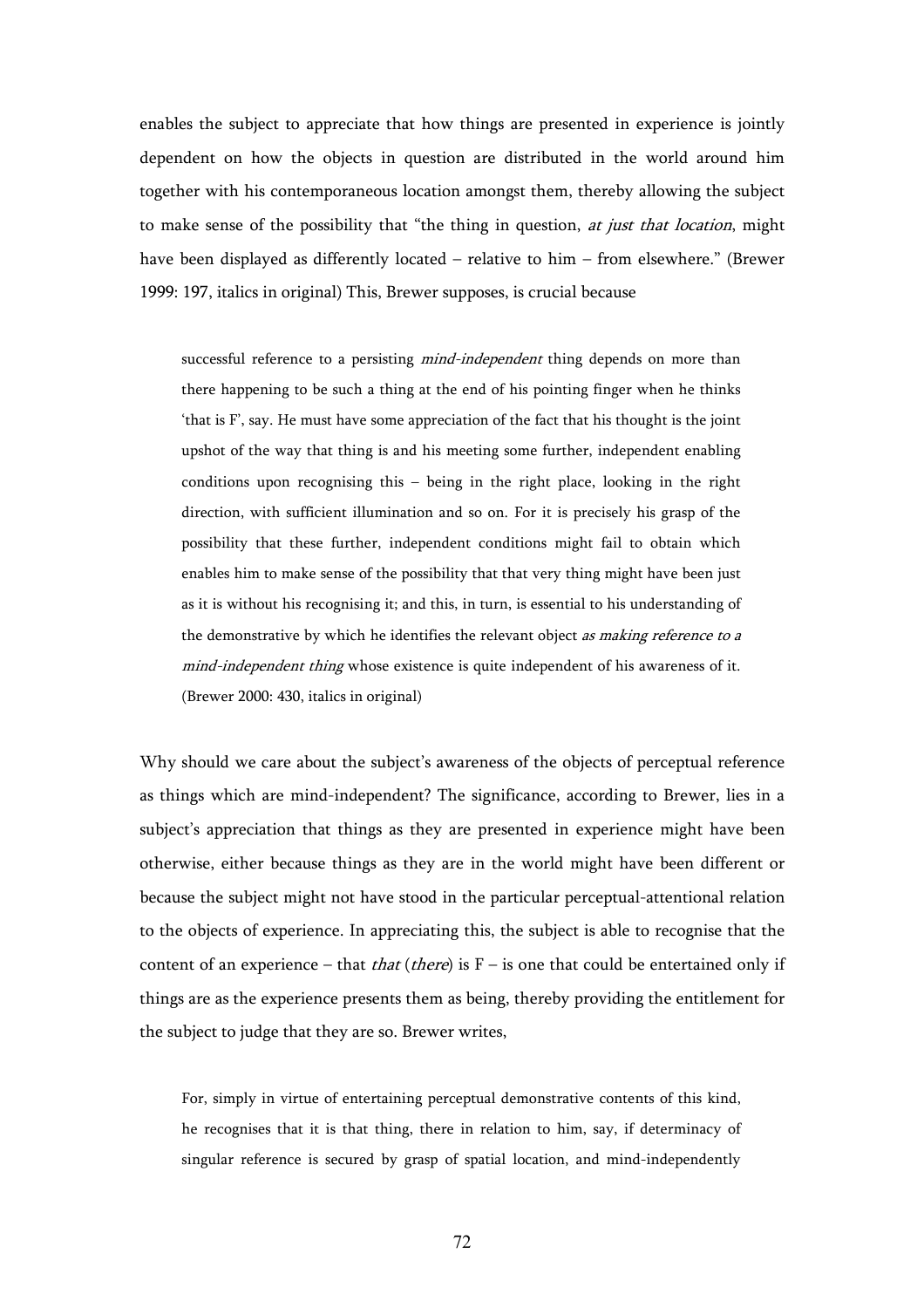thus, which is currently displayed…. That is to say, he understands that his current apprehension that things are thus and so is in part due to the very fact that they are. His grasping the content that that is thus is in part due to the fact that that is thus. He therefore recognises the relevant content as his apprehension of the facts, his epistemic openness to the way things mind-independently are out there. (Brewer 1999: 204, italics in original)

There are, as Brewer himself notes, parallels between his account of perceptual knowledge and the accounts of analyticity offered by the likes of Peacocke and Boghossian.<sup>2</sup> Both are guided by the effort to preserve the seeming immediacy with which a subject is able to take advantage of the warrant supplied by their respective sources of knowledge. Both, as a result of this, propose that we view a subject's knowledge of a proposition as constitutive of grasping it, so that a subject's knowledge is simply a consequence of grasping the proposition. We saw in the previous chapter that, in the case of analyticity, this proposal is susceptible to the objection raised by Williamson that a subject might understand an analytic truth and yet fail to know it. And Brewer's account of perceptual knowledge is open to a similar line of response.

Martin points out that the subject of a veridical perceptual experience might grasp its content and nevertheless refrain from endorsing that things are as they appear to be. He illustrates the point by considering a case in which a machine is developed capable of causing people to see perfect hallucinations of oranges, perhaps brought out from time to time by a professor to demonstrate the phenomenal indistinguishability of veridical and hallucinatory perceptual experience. Suppose that a subject who knows of the machine and is aware of its capabilities agrees to undergo the experience. However, unbeknown to the subject, the machine is broken and unable to cause any hallucinations. So if it appears to the subject that he is seeing an orange, it can in these circumstances only be because there is an orange in front of him and he is seeing it. In such a scenario the subject may still entertain the proposition that there is an orange in front of him, and because the experience is a veridical one there is no question but that any demonstrative component of the thought would successfully refer. Yet despite grasping this content, it is not only

 2 Brewer 2000: 430-31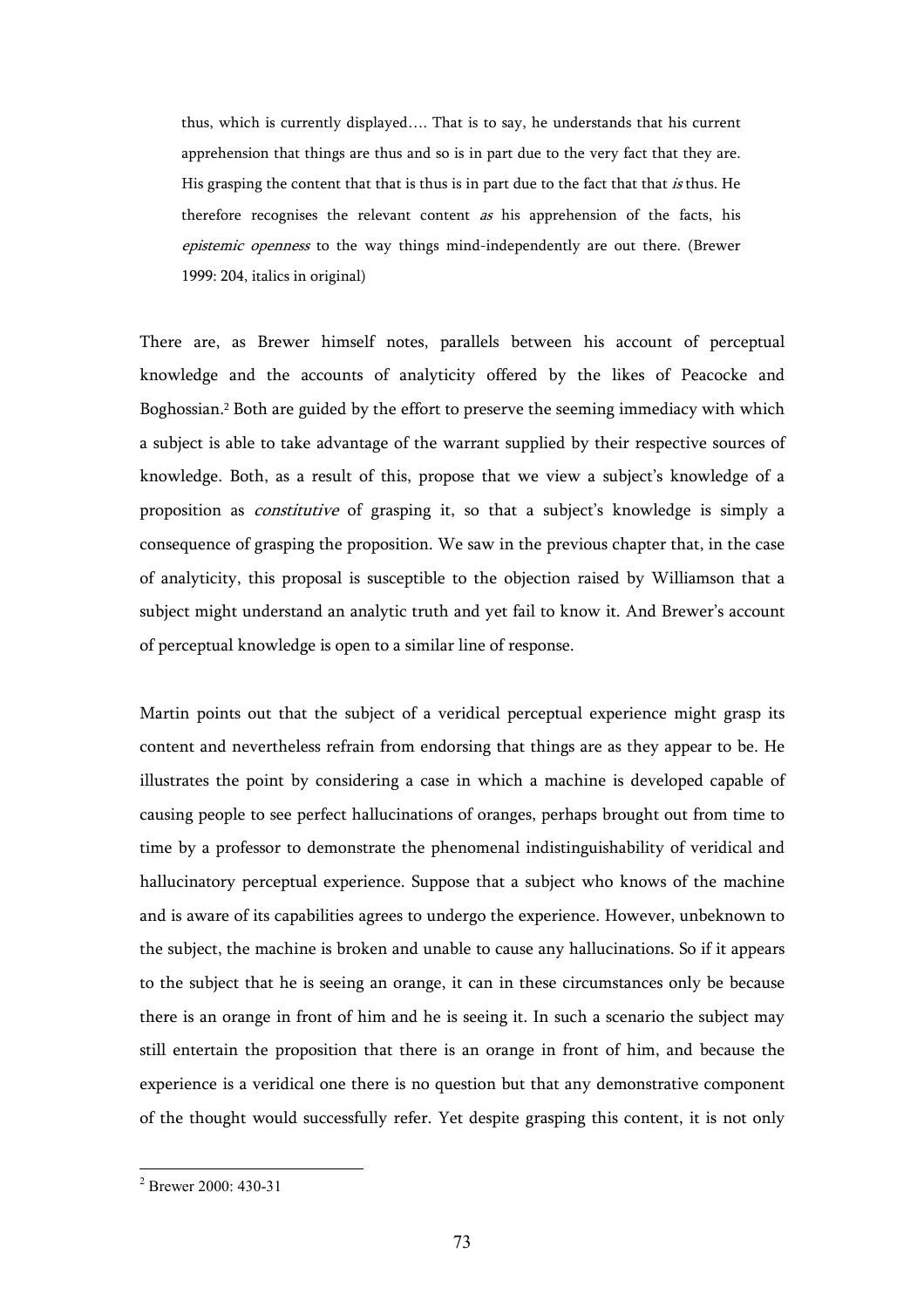natural but also appropriate that the subject in this situation should refrain from endorsing that things are in fact as they are presented as being in experience. That is, in addition to the experiential content of seeing that there is an orange in front of him, the subject also has reason to think that the judgement he would typically be inclined to make is one to which he may not be entitled since he considers it a live possibility that he is a victim of the machine's deceptive capabilities. The presence of such a doubt renders the subject unable to utilise whatever warrant the experience, in normal circumstances, might have provided for judging that there is an orange in front of him.

Martin's point is not (as Williamson's with analyticity) that there is therefore no knowledge of the relevant sort to be had. His point is rather that there must be a looser relation between the grasp of a perceptual content and the knowledge of it than on Brewer's account: knowledge of a perceptual content cannot be constitutive of a subject's grasping it, even in veridical cases, since a subject might grasp such a content and yet fail to know it; so even if we want to hold on to the idea that a subject's perceptual experience can be sufficient to warrant the beliefs formed in response, we must nevertheless make room for this possibility.

Martin suggests that Brewer is able to accommodate defeasibility of this sort within the general account of perceptual knowledge he otherwise wants to offer. Central to this account, he observes, is the idea that what entitles a subject to the perceptual judgement that things are as they represented in experience is the fact that it is formed on the basis of his "epistemic openness" to the world, as displayed by the object-dependence of the demonstrative component of a perceptual judgement that *that* (*there*) is thus. Behind this lies an infallibilist conception of warrant, according to which a subject's experience in cases of veridical perception provides warrant for a judgement that is absent in cases of illusion or hallucination. According to Brewer, a subject has warrant for the judgement that *that (there)* is thus because it is a content that could be entertained by the subject only if he is appropriately related to the objects in question, that is, only if things are as they appear to him. There are, notes Martin, two corollaries to such a conception of warrant: first, a subject who is the unwitting victim of an illusion would suppose that he is warranted in the judgement he is inclined to make even though, in such a case, he is not;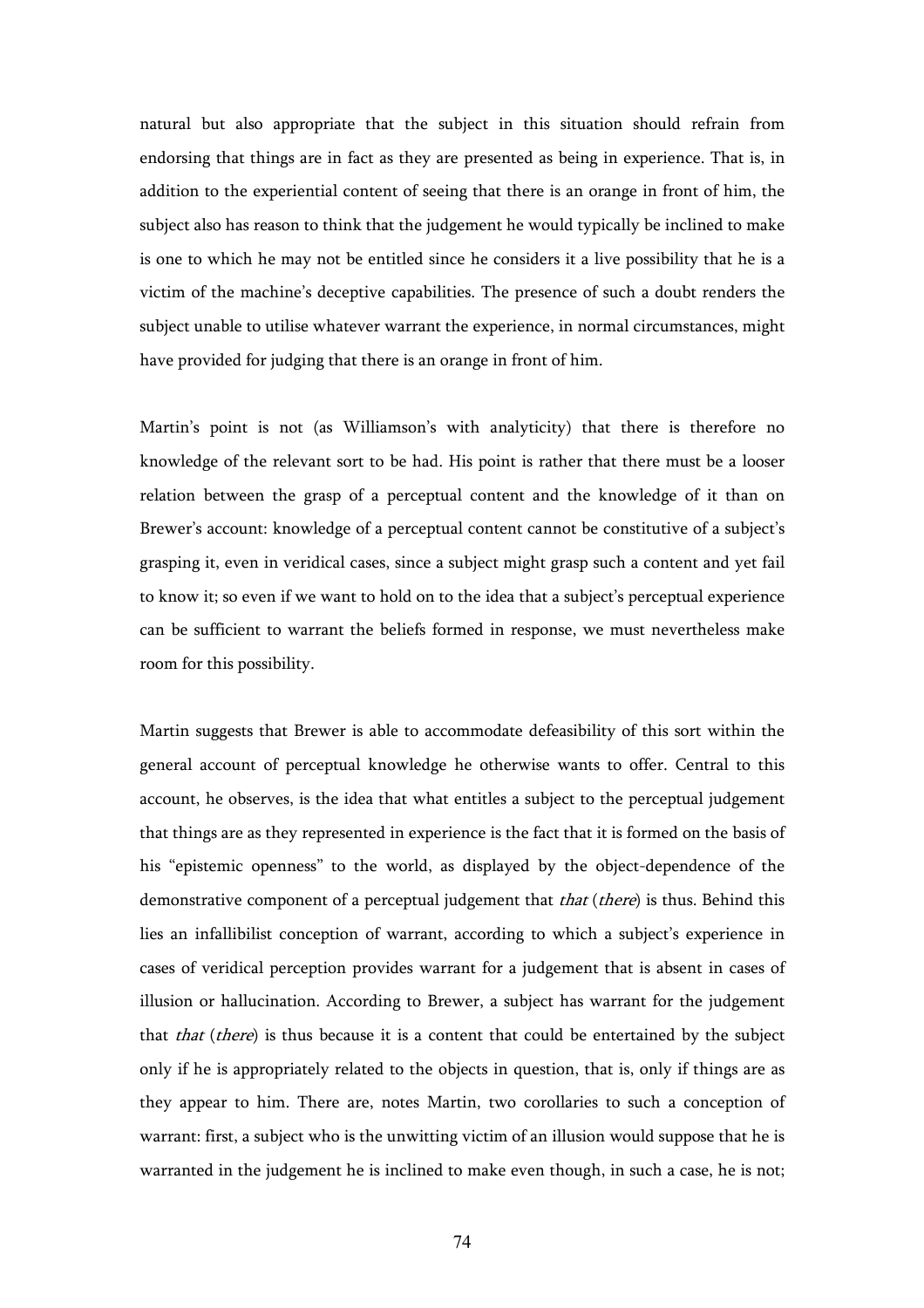secondly, for a subject to have defeating reasons for the warrant a veridical experience otherwise supplies is for him to think it possible that he is in a situation with no reason at all for the demonstrative judgement he is inclined to make. 3 He goes on to write,

Following John McDowell, who endorses both of these features of perceptual justification,…one might simply claim that perceiving that something is the case puts one in a position to know that that is so. What is distinctive of perception is that it is an openness to the world, that how things are in one's environment make themselves manifest to one. Having things so manifest puts one in a privileged epistemic position such that one can then come to have knowledge about how one's environment is. There are situations – cases of illusion or hallucination – when one is not so epistemically privileged; the world fails to be manifest to one, even though from the inside, reflecting on one's situation, one would not be able to tell that the situation is so. Someone who is alive to a genuine possibility of illusion or hallucination will allow doubts about whether they really are perceiving to constrain the judgements he or she makes. Even if a subject is in the privileged situation, the presence of doubts can put him or her in a position where he or she cannot responsibly exploit the privilege that they have. And it is in this way that collateral information can defeat the justificatory role that otherwise perception would play. (Martin 2001: 447)

Martin's invocation of the idea of *being in a position to know* here is slightly elusive since he neither goes on to explicate the sense of the phrase he takes to be relevant (even though, as we noted in the previous chapter, there are various ways we find it natural to speak of someone being in a position to  $\Phi$ ), nor is it made clear precisely how the McDowellian features of justification should lend support to the idea (the phrase 'being in a position to know' is not one that, so far as I can tell, appears in the locus of McDowell's epistemological writings).<sup>4</sup> But Martin's remarks do suggest the idea found in McDowell of veridical experience as that which presents a subject with, as it were, a direct contact with some fact about the world, which in turn makes the knowledge of that fact available to the subject.<sup>5</sup> The privileged position in which a subject is placed by this relation to the

<sup>3</sup> Martin 2001: 447

<sup>&</sup>lt;sup>4</sup> The obvious sources here are his (1998c), (1998d) and (1998e). It has been pointed out to me by Craig French that McDowell has used the phrase in work written subsequent to Martin's remark in his (2008).

<sup>5</sup> See McDowell 1998d: 386-7 and 1998e: 417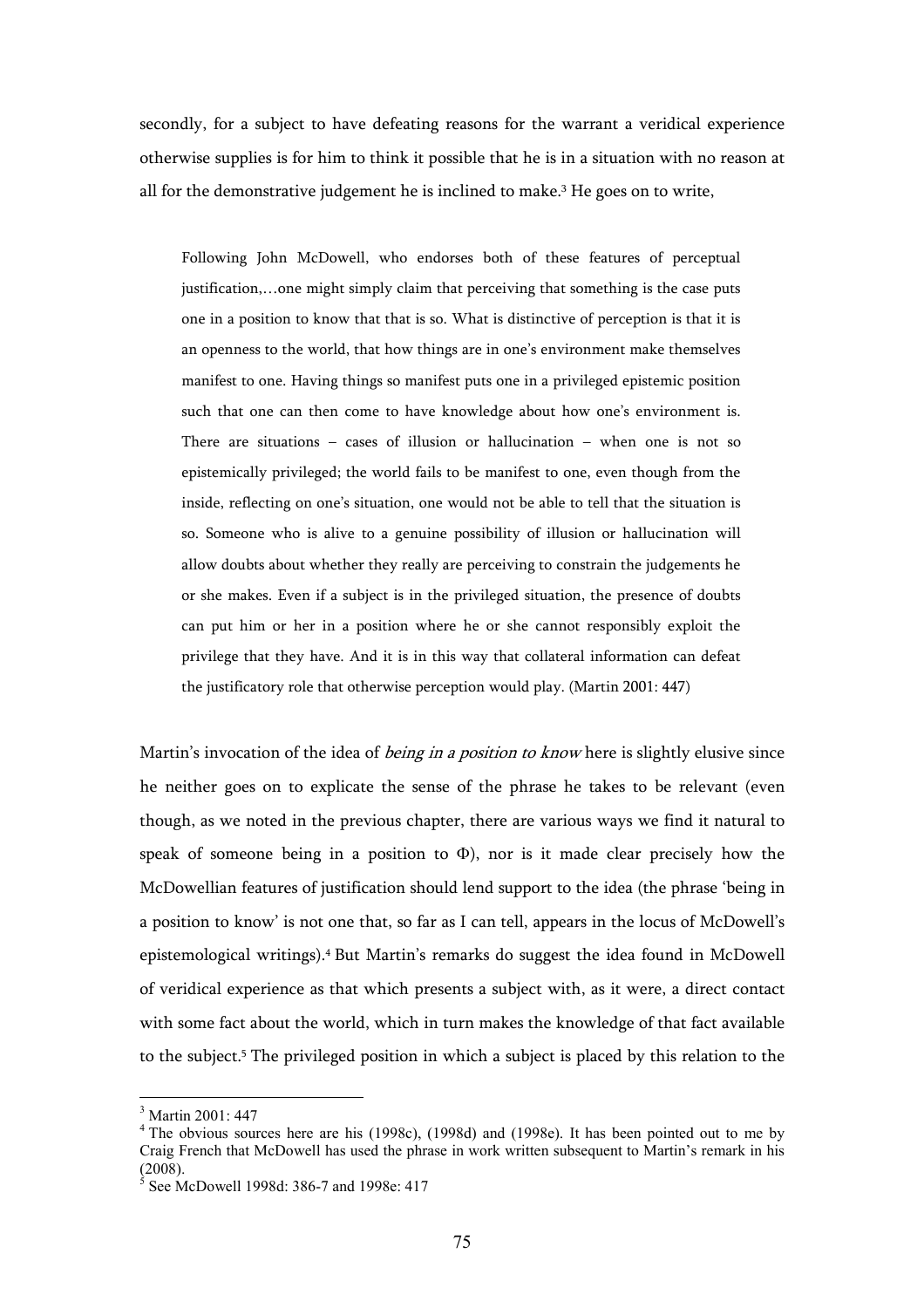world can be exploited so long as the subject is not hindered by having reason to think that he is not entitled to take appearances at face value. McDowell's clearest statement of this general view is in his 'Knowledge by Hearsay' in discussing knowledge acquired through testimony, his account of which parallels his treatment of perceptual knowledge. He writes that "if a knower gives intelligible expression to his knowledge, he puts it into the public domain, where it can be picked up by those who understand the expression, as long as the opportunity is not closed to them because it would be doxastically irresponsible to believe the speaker." (McDowell 1998e: 438) The idea is that when someone articulates something they know, a fact about the world is made directly available to those who hear it, enabling those entitled to take things at face value to know the fact in question.<sup>6</sup> And it is the parallel view of perceptual knowledge that Martin supposes to be amenable to the kind of defeasibility relevant to the case of the subject who worries about being the victim of a machine-induced hallucination.

I take it that the point of Martin's suggestion that we might understand perceiving something to be the case as putting one in a position to know it is that, on the McDowellian view he presents, although a subject's experience may be one which directly relates him to some fact about the world, the mere availability of the fact is no guarantee that the subject will be able to exploit the privileged position in which he stands. If a subject has reason to suppose that things as they are presented should not be taken at face value, then it will not be appropriate to judge on the basis of experience that things are as they appear. Yet a subject in this situation might nevertheless stand in the same warrant-conferring relation to the world as someone who is capable of exploiting their position and of thus knowing how things are on the basis of their experience. In this sense, the respective situations of these subjects might both be characterised as one of

<sup>&</sup>lt;sup>6</sup> McDowell's only qualification to this picture is to point out that this does not mean that doxastic responsibility in addition to things being as they are presented are jointly sufficient for knowledge, since there may be cases in which an apparent perception is not a genuine perception for lack of the appropriate relation between the fact and the experience. (McDowell 1998e: 431-2) I assume that the kinds of case he has in mind are those such as veridical hallucination, where an object might be causally responsible for a hallucinatory experience that happens to represent things as they actually are. In these kinds of cases, there may be nothing about the constraints of doxastic responsibility that should prevent a subject from taking things at face value, but they would not be instances of knowledge given that it is not the fact about the world to which the subject's judgement is responsive. There may be parallel cases involving testimony in which there is no doxastic irresponsibility in accepting someone's word, and what is said is true but not an expression of knowledge.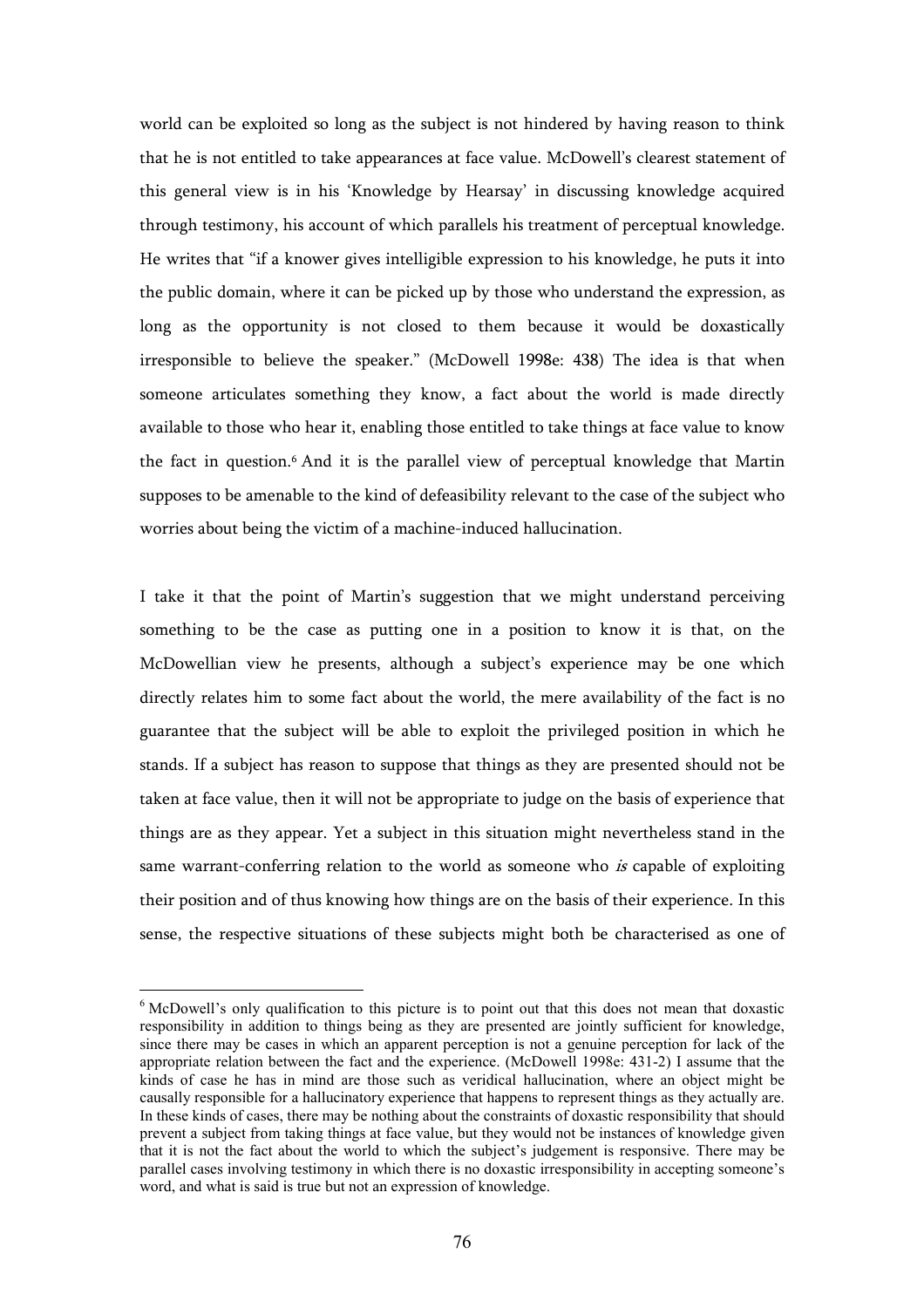being in a position to know, even though only one in fact knows while one does not. Moreover, we might suppose that were we to correct the false, defeating belief that undermined the subject's ability to take things at face value, the subject would then be able to judge on the basis of experience that things are as they appear. For example, were someone to inform the subject worried by the prospect of being the victim of a machineinduced hallucination that the machine is broken and incapable of creating any experience as of an orange in front of him, then so long as he did not immediately acquire some new defeating belief, he should come to know on the basis of his experience that there is an orange in front of him.

## (ii) Fake barn-style cases

It should be clear, then, that the idea of *being in a position to know* that Martin takes to be relevant to the accounts of Brewer and McDowell mirrors in crucial respects the notion we suggested in the previous chapter to be relevant to analyticity. So we have prima facie evidence to suggest that it is an idea with genuine epistemological import independent of its deployment in defence of analyticity. However, we may yet worry that there is an instability inherent in the notion that threatens to undermine the independent support offered by cases of perceptual knowledge, since we seem to be able to run an argument to show that the sense of 'being in a position to know' discussed up to this point runs contrary to a powerful and common intuition that proved influential in discussions of perceptual and testimonial knowledge. To see this, let us consider the following cases.

#### Fake Barns 7

 $\overline{a}$ 

Henry is driving through the countryside, paying careful attention to the scenery as he goes along. Each object he sees is fully in view and exhibits features characteristic of its type. Henry sees what appears to him to be a barn and judges that it is so. He is right; the object in question is a barn. Unbeknown to Henry, however, he happens to be driving through an area where there are numerous fake barns which are indistinguishable in appearance from the real barn – models that are good imitations but unable to be used as barns. Henry just happens to have picked out the one real barn in his view.

 $7$  The example is from Goldman 1988, though often attributed to Carl Ginet.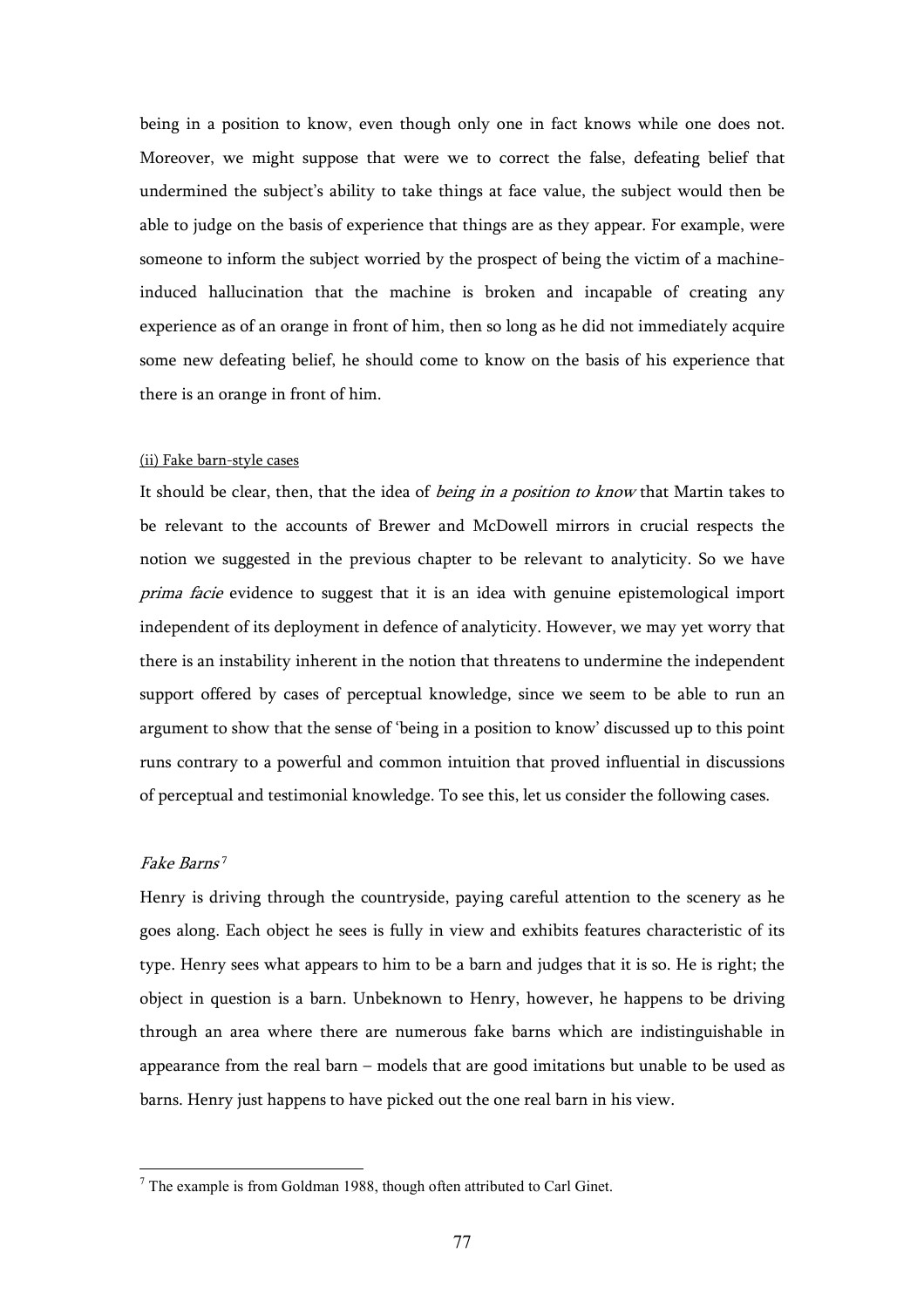### Censored Newspapers 8

A businessman arrives from abroad at an airport in a country governed by a dictatorship. He goes to the newsstand and picks up the nearest newspaper to hand, believing the information he reads. Unbeknown to him, although all the newspaper journalists in the country are reliable and honest, the government regularly censors and revises the content of the country's newspapers. However, the department responsible for carrying out these revisions is under-staffed and is able to amend some, but not all, of the newspapers on any given day. Those that go unrevised invariably print the truth. On this particular day, the newspaper the businessman picks up has evaded revision.

These cases are designed to elicit the intuition that although Henry and the businessman each form true beliefs on the basis of the respective perceptual and testimonial experiences, the beliefs they form are not instances of knowledge. The underlying thought in these cases is similar to our reasons for supposing that a subject who has reason to think he might be the victim of a machine-induced hallucination is thereby unable to judge that things are as they appear, even when his is a genuine perceptual experience. Faced with the disjunction that either things are as they appear or the experience is merely hallucinatory, a subject should recognise that he lacks the ability to discriminate between the two possibilities to be able to judge that it is one rather than the other that obtains. Even if the subject were to flagrantly disregard the epistemic peril of the situation by deciding to press on and believe that things are as they appear, we would not count this as an instance of knowledge on the grounds that it would be merely a matter of luck that he happened to opt for the true disjunct rather than the false one when he had no reason to choose between them.

Similarly, although neither Henry nor the businessman are aware of the pitfalls in their respective situations, their true beliefs have the same flavour of luck as the subject who is alive to the possibility of deception. They too lack the ability to discriminate between the veridical experience they each happen to have and a deceptive experience which in the described circumstances represents a very close possibility. Were they to have employed the same belief-forming method in the close possible worlds where they alight on the

<sup>&</sup>lt;sup>8</sup> The example is from Peacocke 1986.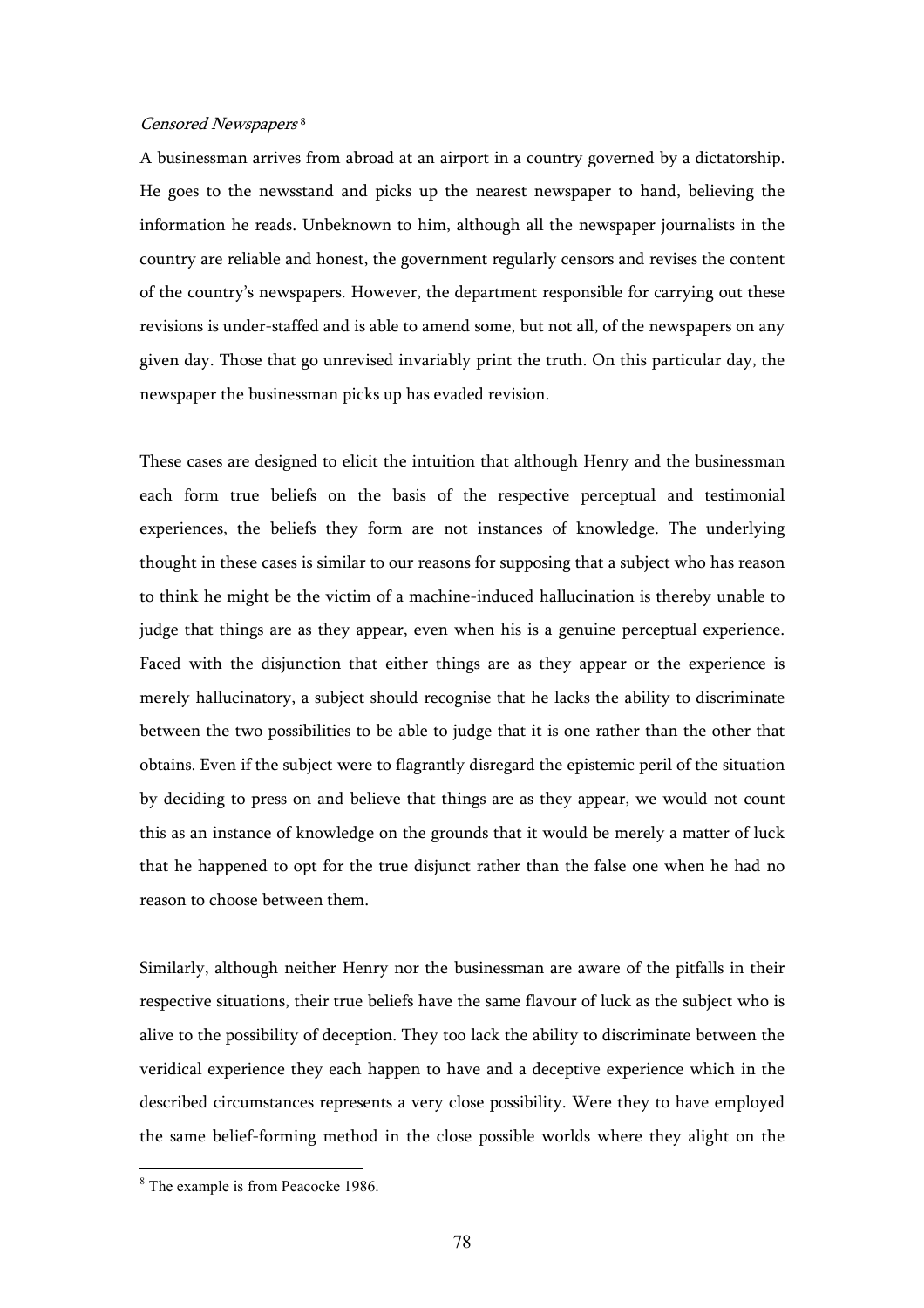'wrong' object (seeing one of the fake barns in Henry's case, picking up a different, revised newspaper in the businessman's), the resultant beliefs formed in response to those experiences would have been false. So, again, we have the same sense that the true beliefs they happen to form are merely accidental in a way that precludes them being instances of knowledge. Or, to make the point in a slightly different way, it seems clear that if Henry or the businessman were to be made aware of the presence of fake barns in the vicinity or that the government is prone to altering the content of its national newspapers, we would naturally expect them to refrain from judging that things are as they appear. We should expect that a person in their situation would realise that they could not possibly tell whether the content of their experience is veridical or whether it is the result of some deception. And as with the previous case, even if they were to carry on regardless and judge things to be as they appear, we would not count this belief as knowledge since they would have no basis that one or other situation obtains. Given that if they were to be aware of their circumstances, they would not know that things are as they appear, it seems counterintuitive to suppose that they could know when they lack this additional information; as Jason Stanley puts it, "It does not seem correct that adding a little ignorance increases knowledge." (Stanley 2005: 7)<sup>9</sup>

We might express the general thought that unifies the responses to these cases in following way:

(K) If the experience on which basis a subject forms a belief leaves open that things are other than as they appear, so that the subject would have the same belief in close possible worlds in which it is false, then the subject's belief cannot be knowledge.<sup>10</sup>

This seems to handle both kinds of the relevant cases. In those where the subject is aware that there is a real possibility of deception, there should be the accompanying realisation

<sup>&</sup>lt;sup>9</sup> Stanley's remark is made in the context of speaking about the way in which practical interest may have a role in whether it is appropriate to attribute knowledge to a subject, rather than being made in direct reference to fake barn-style cases, but his point is an intuitive one that seems to have equal application here.

 $10$ <sup>This</sup> is a close variation on Peacocke's slightly modified version of the third condition in Nozick's analysis of knowledge. Peacocke's claim is that "a belief is knowledge only if it is reached by a total method such that use of any of its proper or improper initial submethods yields in the actual and in nearby possible worlds a belief true in the world in which it is used." (Peacocke 1986: 134)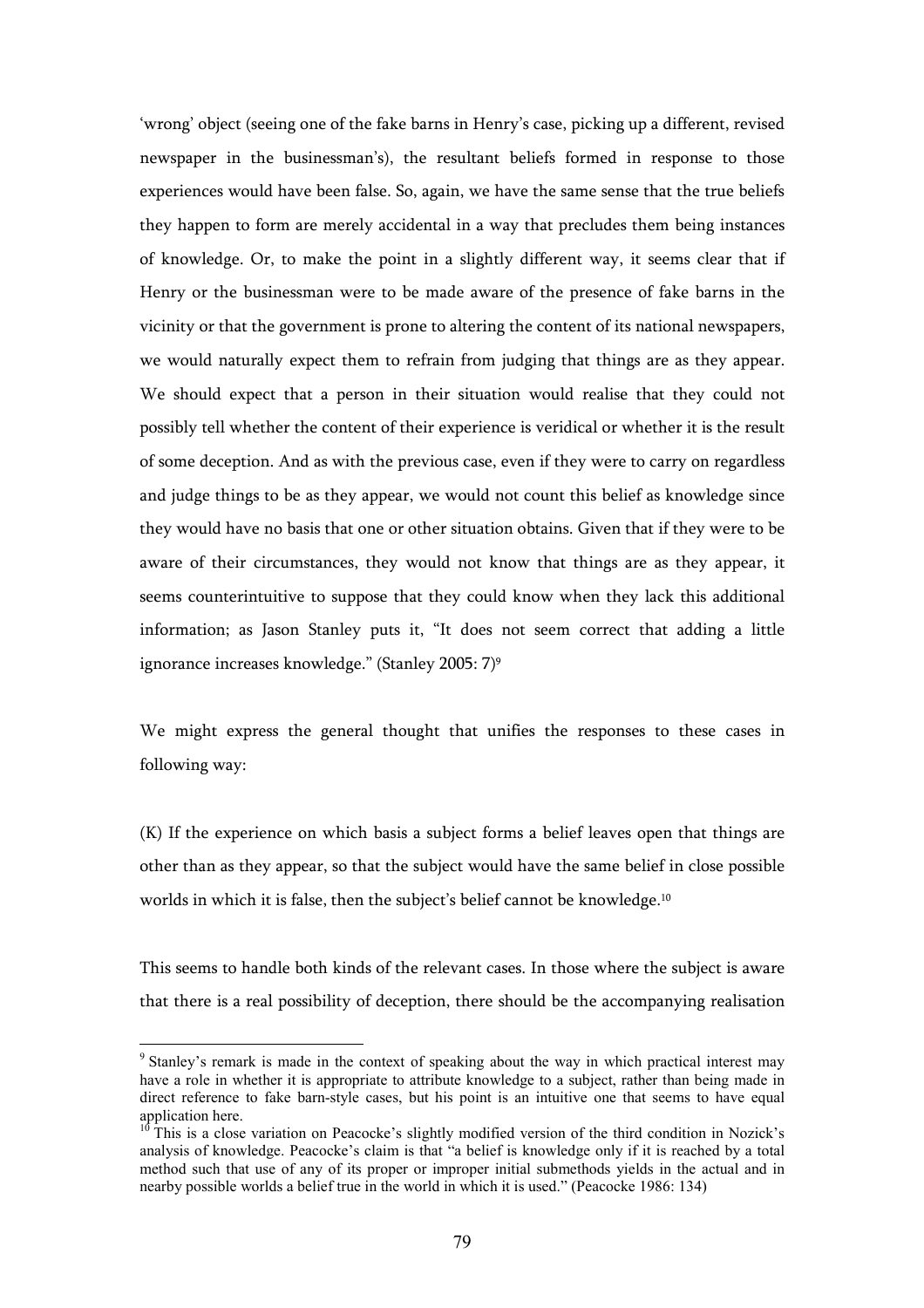that the judgement he is instinctively inclined to make on the basis of his experience is one he would also be inclined to make if he were being deceived. The subject's inclination to judge that things are a certain way is therefore not responsive to how they in fact are, since he lacks the discriminatory capacity to discern on the basis of the experience whether things are as they appear or whether he is deceived, hence it is doxastically irresponsible for him to judge that things are as they appear. In fake barn-style scenarios, the subject is not aware of the possibility of deception, yet we still suppose that if it is merely a matter of luck that he forms the true judgement on the basis of an experience that could just as easily have lead him astray, then the belief is not one so appropriately related to the fact as to be knowledge.

Here, then, is the problem we might raise for the appeal to *being in a position to know* in cases of perceptual knowledge. The significance of the notion lay in the ability to preserve the idea that a subject who has a veridical perceptual experience is entitled to judge that things are a certain way, so that, if circumstances are favourable, he can know that it is so. Of equal importance to the notion is the idea that a subject who has the same warrantconferring experience as one who knows, yet finding himself in unfavourable circumstances that prevent him from knowing the content of the experience, can nevertheless be described as being in a position to know it in the sense that he has an experience that in other circumstances would allow him to know its content. From this, we might suppose that if Henry has the veridical experience of seeing a barn, he should either know that there is a barn or, at the very least, count as being in a position to know that there is a barn, since his experience is one that in favourable circumstances would allow him to know that there is a barn. But it seems that if Henry fails to know that there is a barn then neither can he be said to be in a position to know that there is a barn. For the notion of *being in a position to know* shares its normative features – the epistemic conditions a subject must meet – with those of our more commonplace notion of knowledge, while leaving open whether or not a subject utilises the position he is in by virtue of meeting those conditions. So, if the kind of luck enjoyed by Henry in fake barn country is deemed incompatible with his knowing that there is a barn, then luck of this sort would seem also to be incompatible with him being in a position to know that there is a barn. And this appears to be borne out when we consider the idea of 'correcting' the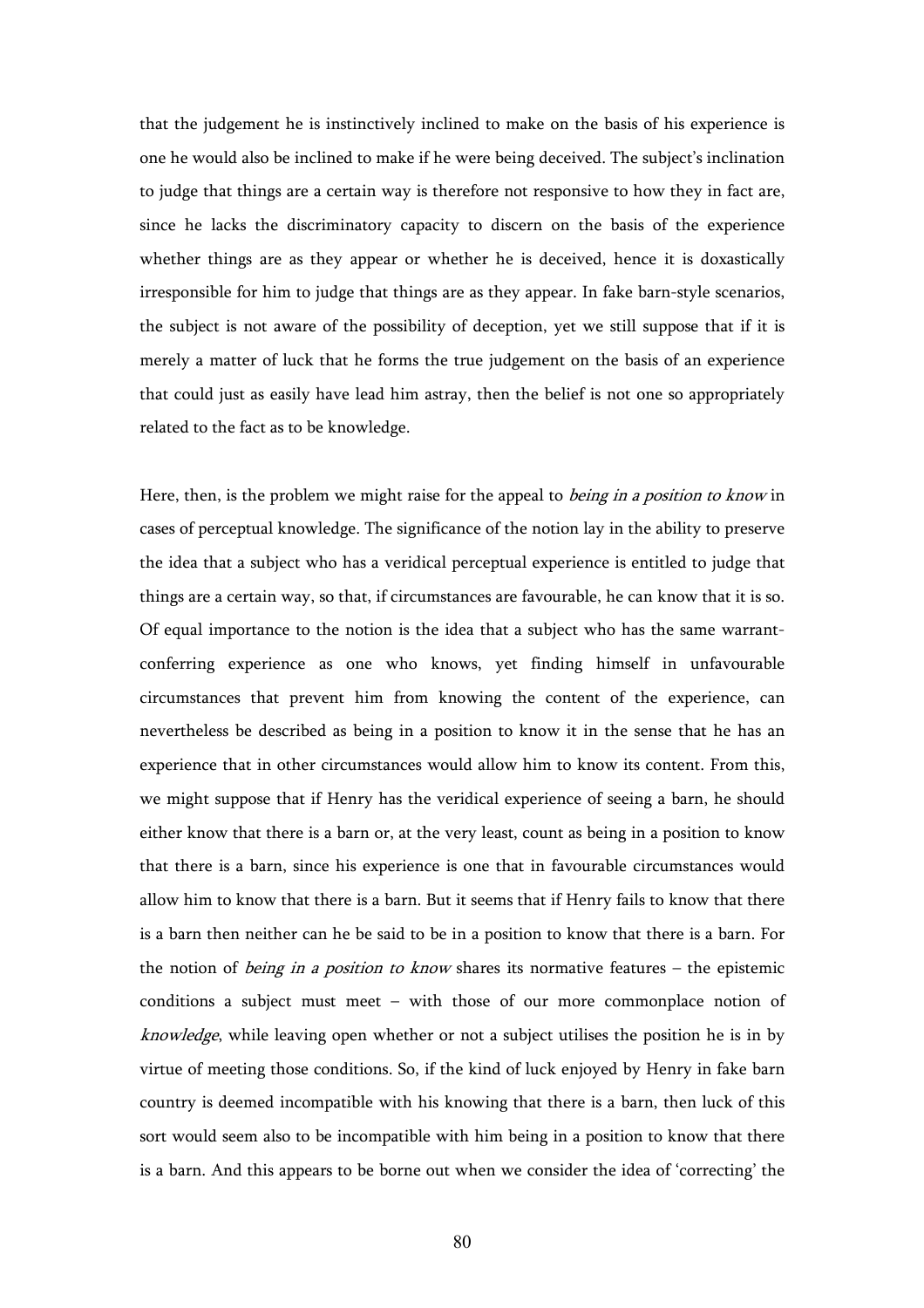subject's faulty belief. We have said that if a subject is in a position to know, but does not know due to some undercutting, false belief, then if that belief were corrected, the subject would – all other things being equal – know that which he was in a position to know. In Henry's case, however, the relevant false belief is that he is in a normal perceptual environment where there are numerous barns in the vicinity. As we have already noted, if Henry were to be made aware of the details concerning his situation, he would not thereby be able to know that he sees a barn; rather, considerations of doxastic responsibility should prevent him from judging that he sees a barn. In this respect also, Henry's epistemic situation does not seem to be one of being in a position to know.

So, on the one hand, Henry's situation looks like it is ideally suited for the idea of being in a position to know insofar as he has a veridical experience that, in different circumstances, would enable him to know that things are as they appear to him. On the other hand, we have reason to think that if Henry does not know that there is barn then neither is he in a position to know that there is a barn. We might worry that this seeming tension is the product of an instability inherent in the idea of *being in a position to know*, at least as it might apply in cases of perceptual knowledge, though even that qualification would bring with it a dialectical concern. For the purpose of showing that *being in a position to know* has application in cases of perceptual knowledge was to provide independent support for drawing on the notion in defending analyticity from Williamson's objection. The envisaged concession concerning the stability of the notion in cases of perceptual knowledge would remove any such support, perhaps giving rise to the worry that the move in defence of analyticity is undermotivated or *ad hoc*, leaving us ill-placed for responding to Williamson.

I want to suggest that the tension brought out by the foregoing concern arises not out of any internal instability in the notion of *being in a position to know* but rather out of conflating two much broader approaches to the issue of perceptual entitlement, specifically an infallibilist conception of entitlement according to which veridical experience provides a subject with a warrant that is absent in non-veridical experience and a *fallibilist* conception according to which the warrant available to a subject in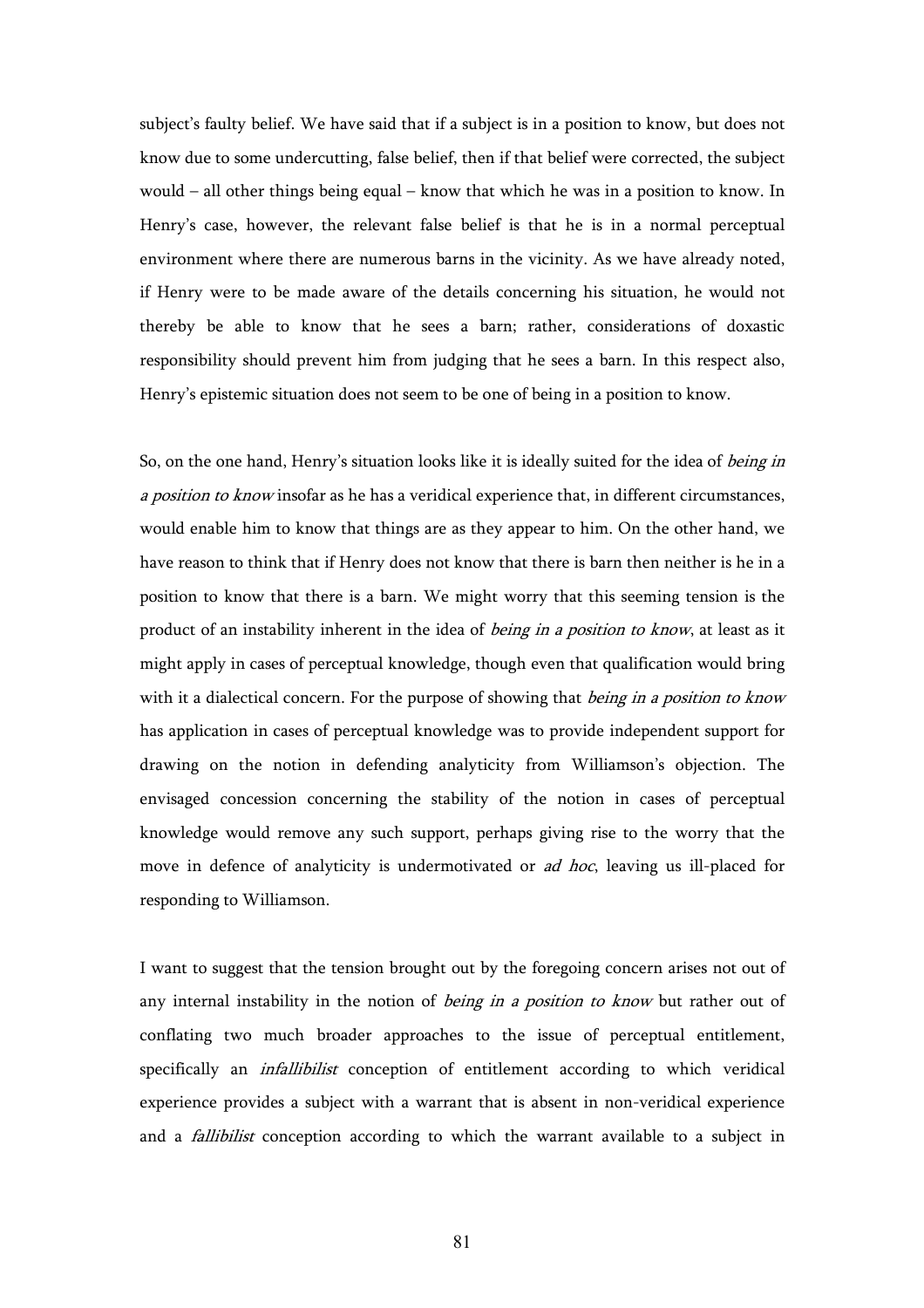veridical experience may also be available in non-veridical experience.11 Advocates of these different approaches have adopted very different stances over what to say about fake barn-style cases, and if we are not careful to distinguish their competing influences, we may be liable to diagnose the resultant tensions as inherent to the idea of *being in a* position to know. My aim here is not to adjudicate between these views, but rather to show that *being in a position to know* is precluded by neither. On an infallibilist conception of perceptual entitlement, there is reason to think that the subject in fake barn country is not only in a position to know that there is barn but even  $-$  as I think McDowell is inclined to claim – that he may know that there is a barn, whereas on a fallibilist conception the conditions for being in a position to know simply fail to be realised in fake barn-style cases. So, while both can accommodate the idea of being in a position to know, they have different conditions for when a subject counts as being in such a state, delivering conflicting verdicts about what should be said in tricky cases such as that presented by the subject in fake barn country.

### (iii) Infallibilism about perceptual entitlement

 $\overline{a}$ 

Let us start with the infallibilist view, the view that the warrant bestowed upon a subject who has a veridical experience is one that would not be similarly available if the subject were having a perfectly matching non-veridical experience. First of all, what reason would anyone have for believing that? For someone like McDowell – whom I shall take as representative of the view – the motivation is bound up with the effort to secure a conception of knowledge capable of preserving the idea that it is something fundamentally different from merely accidental true belief, which in turn is crucial if we are to preserve the many ordinary things we take ourselves to know about the world in the face of sceptical challenges to those beliefs. Scepticism gets its foothold by pressing the case that experience provides no reason to judge that things are as they appear to us to be rather than as the upshot of some widespread deception: 'How do you know that there's

<sup>&</sup>lt;sup>11</sup> The labels 'fallibilism' and infallibilism' are sometimes used in quite different ways by epistemologists. Fallibilism, as I have introduced it into the present discussion, is to be distinguished from (though not necessarily wholly unrelated to) the idea that any of our beliefs about the world could be false, and *mutatis mutandis* for infallibilism and the idea that there are truths about the world we can know with certainty beyond reproach. I am unaware of there being many detailed discussion of the distinction, as I have drawn it, in the literature, though Pryor (2000) and Wright (2002) provide some, while McDowell (1998c, 1998d, 1998e) and Burge (2003) offer paradigmatic versions of the infallibilist and fallibilist positions respectively. My own appreciation of the distinction owes much to conversations about the topic with Mike Martin and Marcus Giaquinto.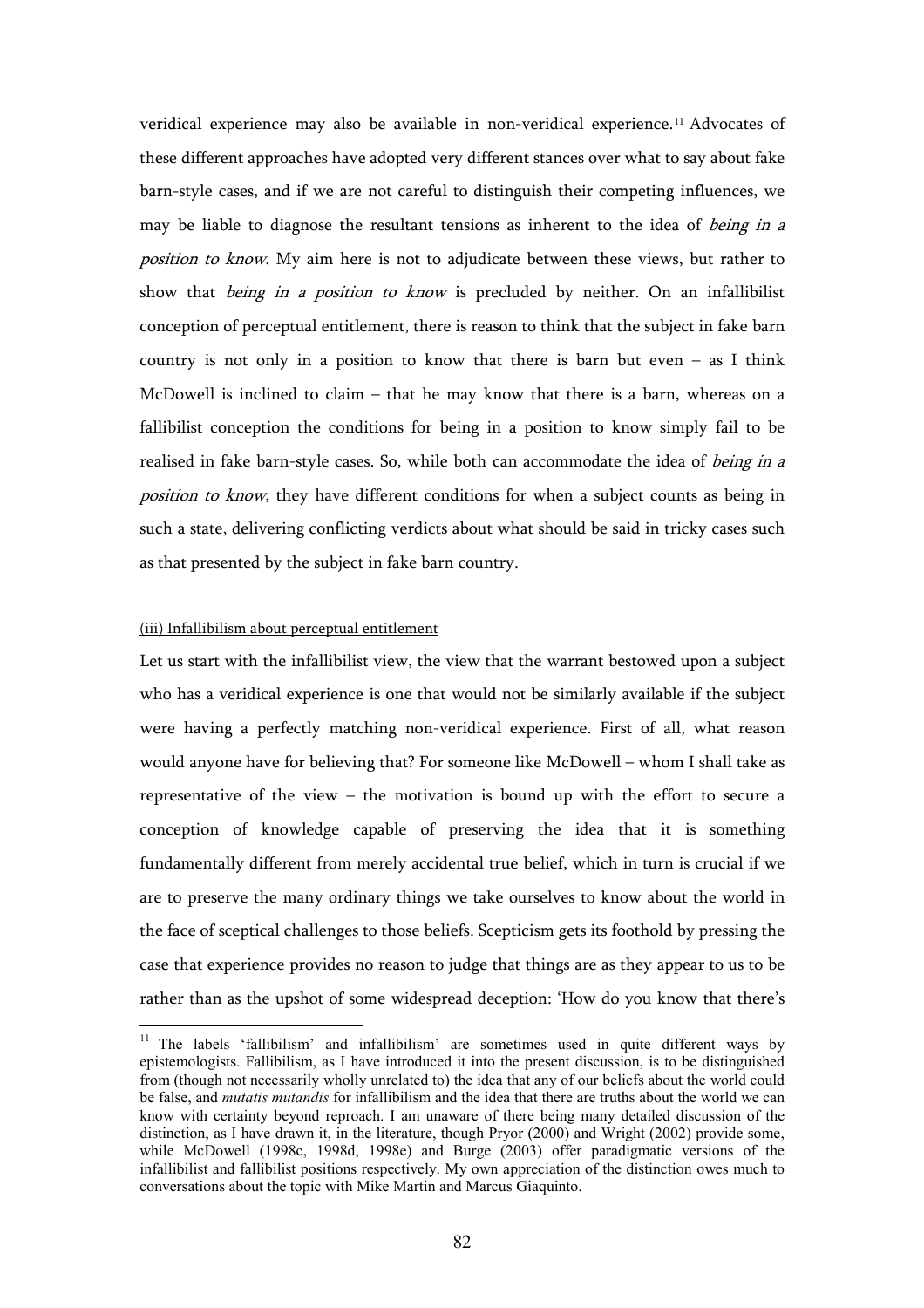an external world?', asks the sceptic; 'Because I see that I have a hand, which entails the existence of an external world', we might reply; 'But surely one could have that same experience if one were deceived by an evil demon', the sceptic responds, 'so how can you rule out that possibility in such a way as to have reason for your belief that there is an external world?' The worry is that if we have nothing to offer by way of response to this question, then even if our beliefs happen to be true – there is an external world and we do see our hands – it would be only a matter of good fortune rather than because experience itself provides us with conclusive reason to think them true.

Now, McDowell does not suggest that we should feel imperilled by a sceptical threat of this kind; nevertheless, he argues that non-sceptical epistemologies on which the world itself is not a constitutive feature of veridical experience leave themselves open to precisely the problem to which the sceptic points. He argues that if the world is not a constitutive feature of veridical experience, then for all a subject knows on the basis of experience, there is always the possibility that things are other than as they appear. By hypothesis, the "experiential intake" is the same in veridical and non-veridical cases, so if non-veridical experience does not relate a subject to some fact about the world, then neither is a subject related to any fact about the world in veridical experience. Thus, McDowell writes, "when this capacity [to tell by looking, on the basis of one's experiential intake] does yield knowledge, we have to conceive the basis as a *highest common factor* of what is available to experience in the deceptive and non-deceptive cases alike, and hence as something that is at best a defeasible ground for the knowledge." (McDowell 1998d: 386, italics in original) The problem with this, he argues, is that since for all that is presented to the subject in experience, things could be other than as they appear. Even if we could establish somehow that, over the course of experience, it is on any given occasion more likely that we are not deceived than that we are, this would still leave the truth of any particular judgement made on the basis of experience a hostage to fortune in a way we would not typically suppose knowledge to be. McDowell offers a scenario in which someone plays the roulette wheel: assuming the game is not fixed, we would not suppose that the person who correctly calls the colour on which the ball will land knew that it would land that way since it could equally have gone the other way; yet even if there were a thousand slots, nine hundred and ninety-nine one colour and only one of the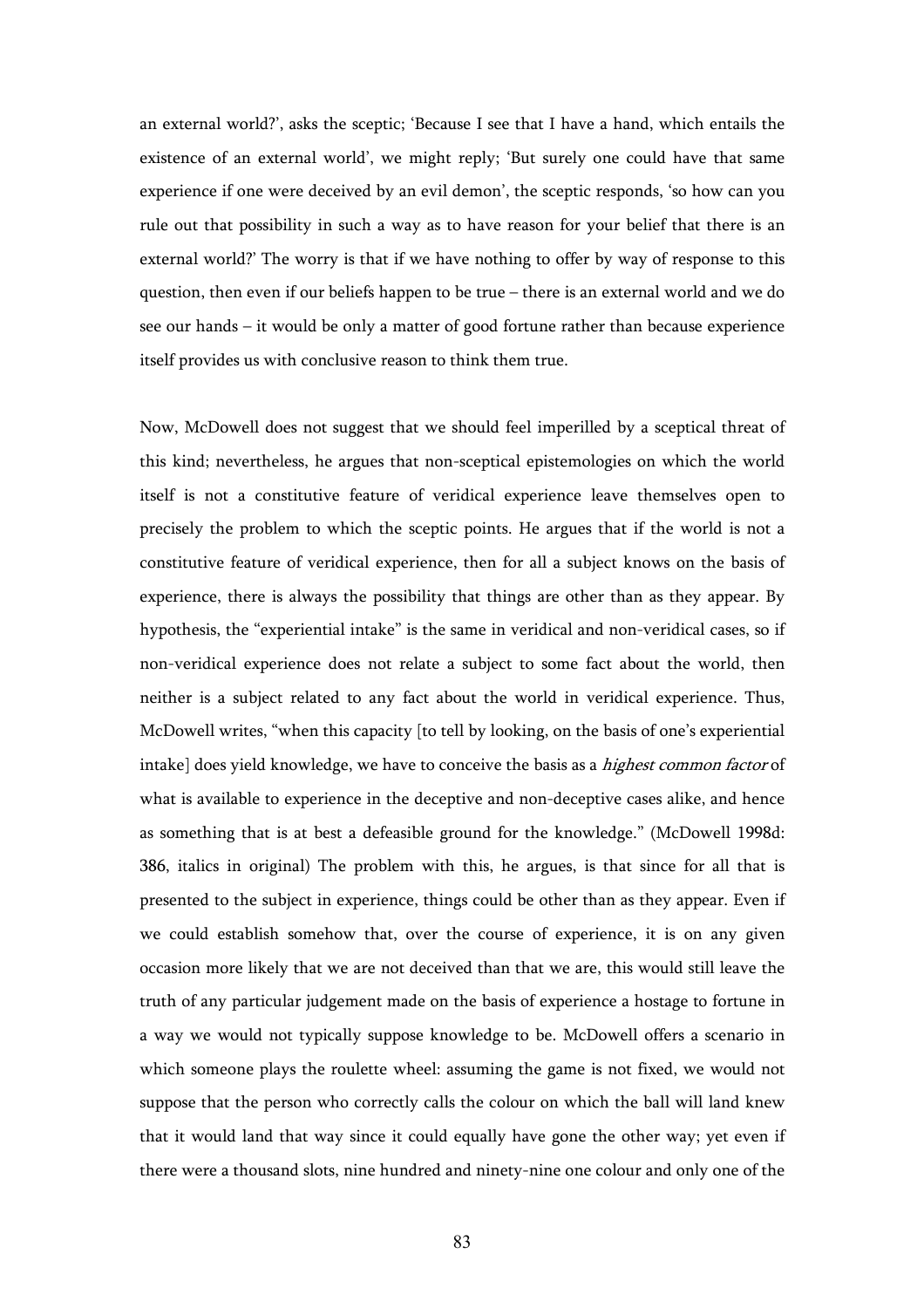other, we should still refrain from supposing that the roulette player knew what the outcome would be, since for all he knew before the wheel was spun, things might have defied the odds and turned out otherwise. <sup>12</sup> And so it is, McDowell argues, with perceptual knowledge: if a subject makes a judgement on the basis of an experience that leaves open the possibility that things could be other than as they appear, then even if correct it is a matter of luck that is thereby precluded from being knowledge.<sup>13</sup>

McDowell's proposal is that we should understand perceptual experience as a direct openness to the world, where the world itself is constitutive of a subject's experience. (This is the idea to which we saw Martin appeal in recommending what he took to be the McDowellian notion of *being in a position to know* in order to accommodate the defeasibility supposed to be problematic for Brewer.) The experience had by a subject when in this direct relation to the world is one that would be unavailable were things to be other than as they appear, since in a case of the latter sort the world itself is not a feature of the experience. On this view, then, McDowell writes,

statements of such forms [as 'I see that…'] are proper moves in the game of giving reasons, and their truth fully vindicates entitlement to the embedded propositions. (…) Someone who can truly make a claim of that form has an entitlement, incompatible with any possibility of falsehood, to a claim whose content is given by the embedded proposition. The entitlement consists in the visual availability to her of the fact she would affirm in making that claim. (McDowell 2002: 98, italics added)

So whereas the sceptical worry gains traction if we grant that one may have the same experience in perceptual and deceptive cases alike, a subject who can truly assert 'I see that I have hands' has conclusive reason to reject the overtures of the sceptic, since the evidence cited is an experience that would not be available were the sceptical hypothesis to be realised, namely, the experience of seeing that there is a hand.14 Such a judgement is

<sup>&</sup>lt;sup>12</sup> McDowell 1998e: 422

<sup>13</sup> McDowell 1998c: 403-405

<sup>&</sup>lt;sup>14</sup> There are interesting issues here about whether the subject in this situation could really be entitled to draw on evidence of this kind to rule out the sceptical possibilities, or whether the warrant the subject has for believing that there is a hand fails to transmit to a conclusion of this kind (see Wright (2002) for a discussion of this issue as it relates directly to McDowell's account). Since the main purpose of the present discussion is to show that the notion of being in a position to know is compatible with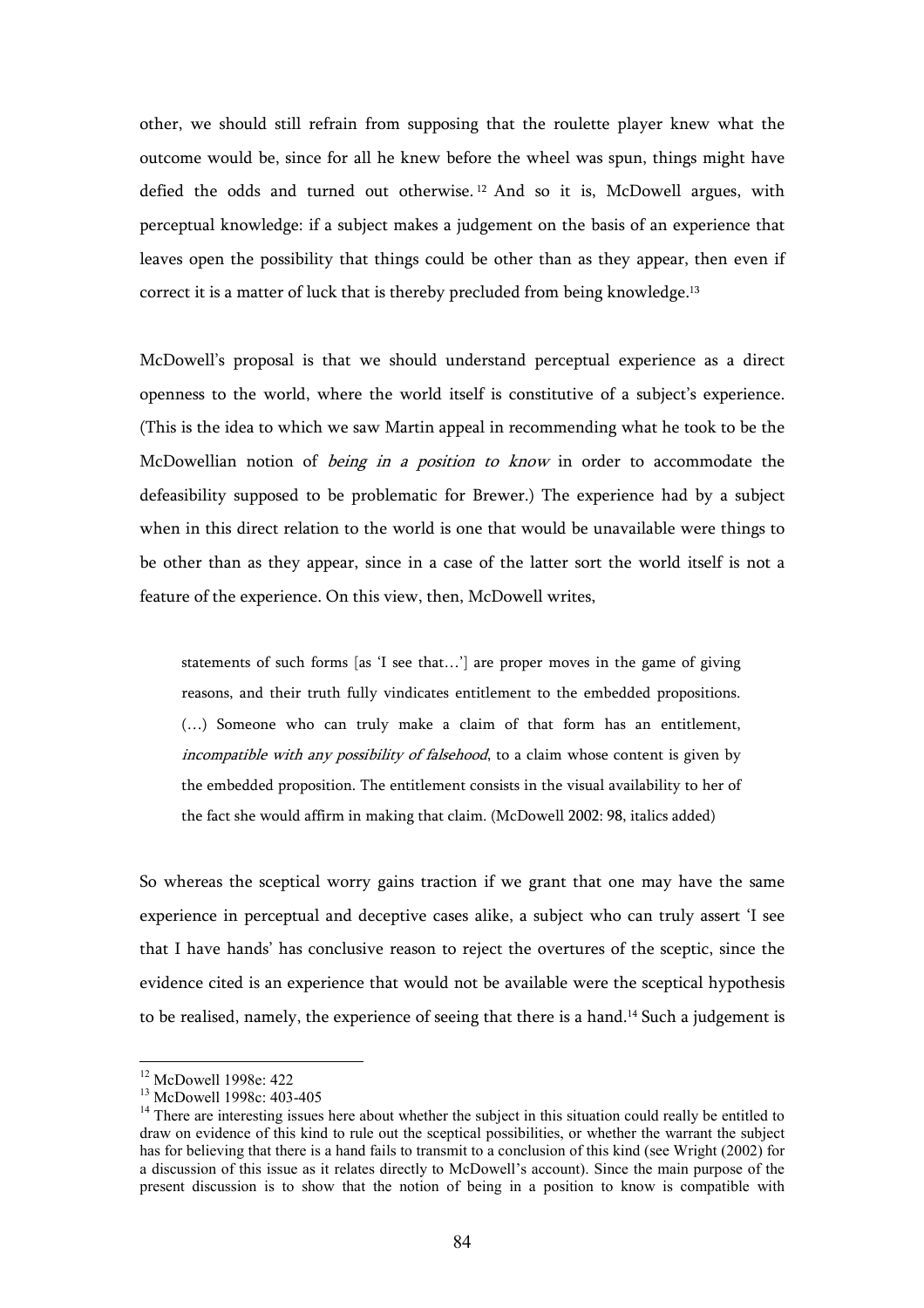the result of a subject's openness to the world and the absence of any defeating considerations that prevent the subject from exploiting the privileged position in which he is placed by this direct relation to the world.

The relevance of all this to fake barn-style cases is the bearing it has on the issue of what it is for a subject to be lucky in a way that precludes knowledge. McDowell distinguishes between two different kinds of luck a perceiver might enjoy. There is, on the one hand, the rather basic sort of luck we have whenever the world turns out to be as it is presented in experience. Since there is no way by which we can establish whether a particular experience is veridical or otherwise, we are always hostage to the world being presented to us other than as it really is; McDowell writes, "we are vulnerable to the world's playing us false; and when the world does not play us false we are indebted to it." (1998c: 407) On the other hand, there is the luck one enjoys when, for all one knows on the basis of the evidence at one's disposal, things might be other than as one supposes, yet one nevertheless happens to be right. This is the luck exhibited by the roulette player who calls the colour correctly in advance of the spin; for all he knows, the ball could just as easily have landed on a different colour. The difference between these two kinds of luck is significant: the former is not only compatible with knowledge but is an inescapable element of knowledge – we are always reliant on the world doing us the favour of being the way it appears;15 the latter, by contrast, is incompatible with knowledge because the evidence on which basis the judgement is formed is not sufficient to determine that things will turn out to be one way rather than another.

With this distinction in mind, we can revisit the case of Henry in fake barn country. The prevalent response, which the case is designed to elicit, is that Henry does not know on the basis of his experience that there is a barn because  $-$  so the thought goes  $-$  it is a matter of luck that his gaze happens to alight on the one genuine barn in the vicinity when he forms his judgement. But we can now see that this is problematic not if he is lucky *per se* but only if the luck he enjoys is of certain kind that is incompatible with

infallibilist and fallibilist accounts, rather than showing either of these to be right, it is not integral that these issued are pursued further here. That said, I am not inclined to think that there is a problem for the McDowellian view for reasons much along the same lines as those offered by Beebee in her (2001). <sup>15</sup> McDowell 1998c: 405-408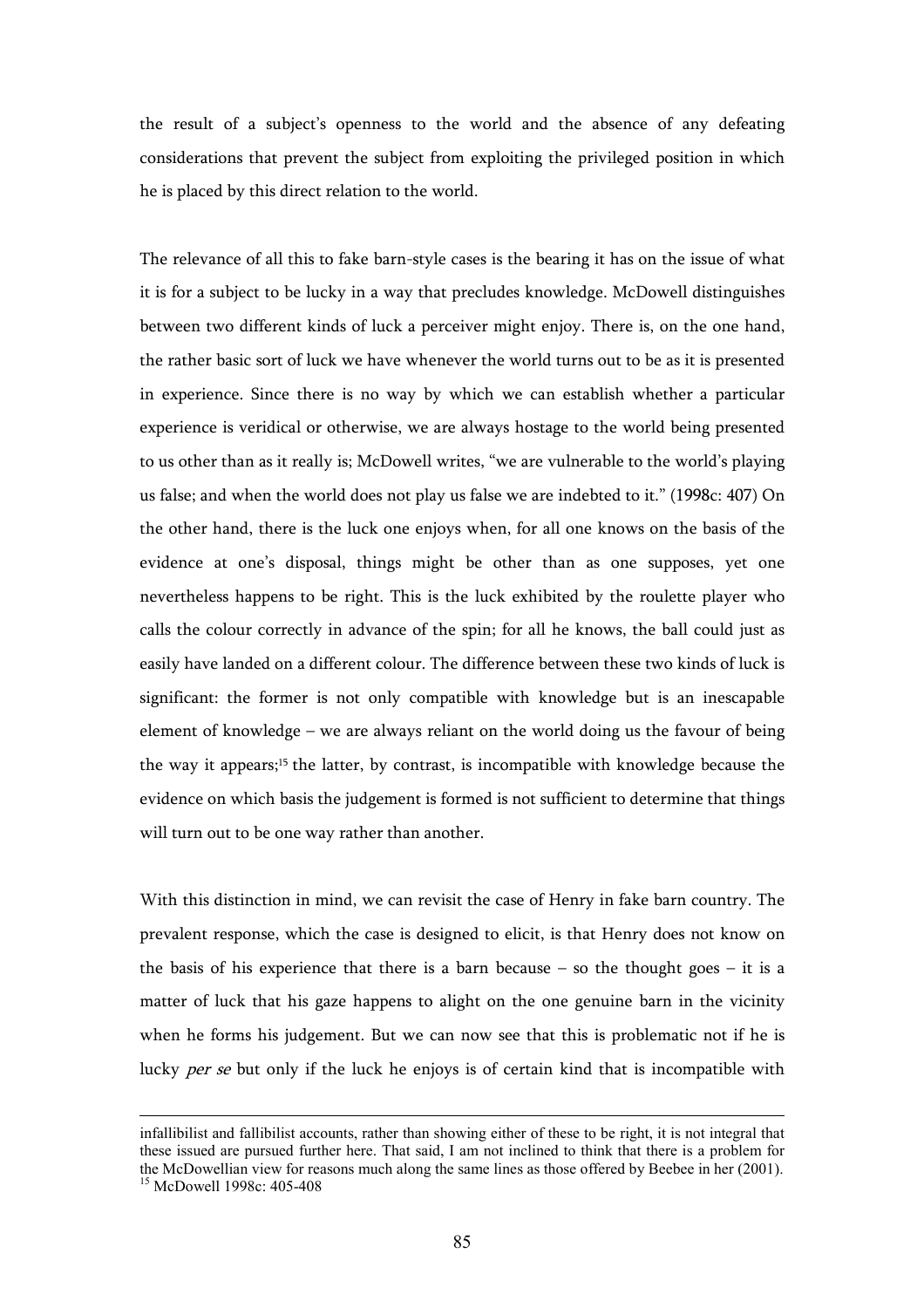knowledge. In this case, however, the common intuition is that the luck is of this kind. We earlier articulated the principle behind the intuitions in cases of this sort as

(K) If the experience on which basis a subject forms a belief leaves open that things are other than as they appear, so that the subject would have the same belief in close possible worlds in which it is false, then the subject's belief cannot be knowledge.

The problem for Henry, then, is that there seem to be very close possible worlds in which his gaze happens to alight upon one of the numerous fake barns in the area that would have been indistinguishable for him from the genuine barn he happens to see. Since Henry lacks the ability to discriminate between the genuine barns and the fakes, then he would have made a judgement of the same type if his experience had been of a fake barn. In such a scenario, his judgement would be false; so if there is nothing about his epistemic situation that differs from this other than the fact that his judgement happens to be true – that is, if for all he knows on the basis of his experience, things might just have turned out otherwise – then his getting hold of the truth is little more than an accident of the kind that we typically regard as incompatible with knowledge.

Yet, on McDowell's view, it would be mistaken to suppose that Henry is lucky in this way, for in having alighted upon the genuine barn, Henry's judgement is made on the basis of an experience that would not have been available to him had he been looking at a fake barn. Henry's experience is one of standing in a genuine perceptual relation to an object of a certain kind and seeing the world as it is; standing in this relation to the world affords Henry an entitlement – "incompatible with any possibility of falsehood" – to judge that things are as they are presented in experience. If Henry were to have looked upon one of the nearby fakes, it would appear to him as though there is a barn even though there is not; no fact of the relevant kind would be made available to him in a way that would entitle him to judge that things are as they appear. So in those close possible worlds, Henry would judge that there is a barn, but – crucially, for McDowell – he would not do so on the same experiential basis as when he has a genuine perceptual experience of a barn.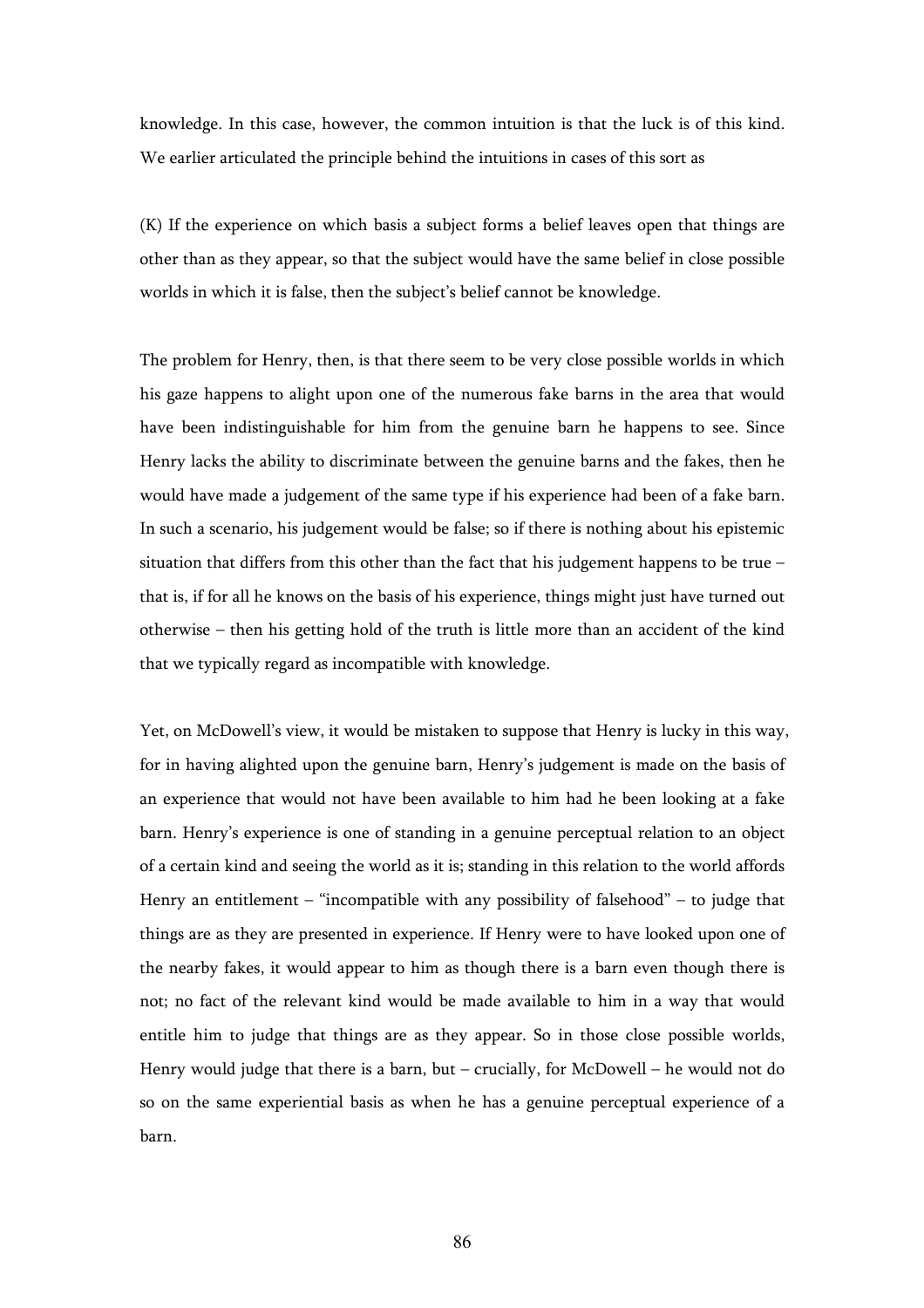We noted earlier McDowell's view that knowledge is made available to a subject if they are related by experience to some fact about the world, a position they are capable of exploiting in the absence of defeating considerations that would make it doxastically irresponsible for them to judge that things are as they appear. Since Henry's is a genuine perceptual experience in circumstances where it is not doxastically irresponsible for him to take appearances at face value, then if he is not adjudged to be lucky in a way that precludes knowledge, it seems that he should know that there is a barn. This is in keeping with McDowell's verdict about a structurally identical case involving testimonial knowledge.16 In a twist on the tale of the boy who cries 'Wolf' until the townspeople no longer believe him, McDowell considers the situation of a stranger who, having never visited the locale before, happens to hear the boy's cry the one time there really is a wolf nearby. The scenario is the same as fake barn-style cases in the relevant respects. There are numerous other cries of 'Wolf' which the stranger might equally have heard, though only the cry he happens to hear is truthful. The townspeople who have heard the boy's previous cries and found them to be false are in a position where it is impossible for them to responsibly believe that the boy is alerting them to the presence of a wolf, though the stranger has no knowledge of these previous falsehoods. And, of course, he lacks any information or capacity that would enable him to discriminate between a true or false cry from the boy. It is therefore reasonable to suppose that had the stranger been present on any of the previous occasions, he would have been equally inclined to believe that there is a wolf nearby. Does the stranger know on the basis of his testimonial experience that there is a wolf? McDowell's verdict is that he does; he writes,

The apparatus I am recommending allows us to entertain the idea that the stranger might acquire knowledge from the boy…. I do not find such a possibility obviously offensive to intuition. The case would be one in which something that might otherwise be an opportunity for the acquisition of knowledge is closed to those who know too much. (McDowell 1998e: 436)

In this case, McDowell considers the epistemic situation of the townspeople to be akin to that of the subject in Martin's example who is wary of being deceived by a machine-

<sup>&</sup>lt;sup>16</sup> I am grateful to Craig French, who reminded me of this significant passage and of its relevance for the McDowellian view in which I am interested here.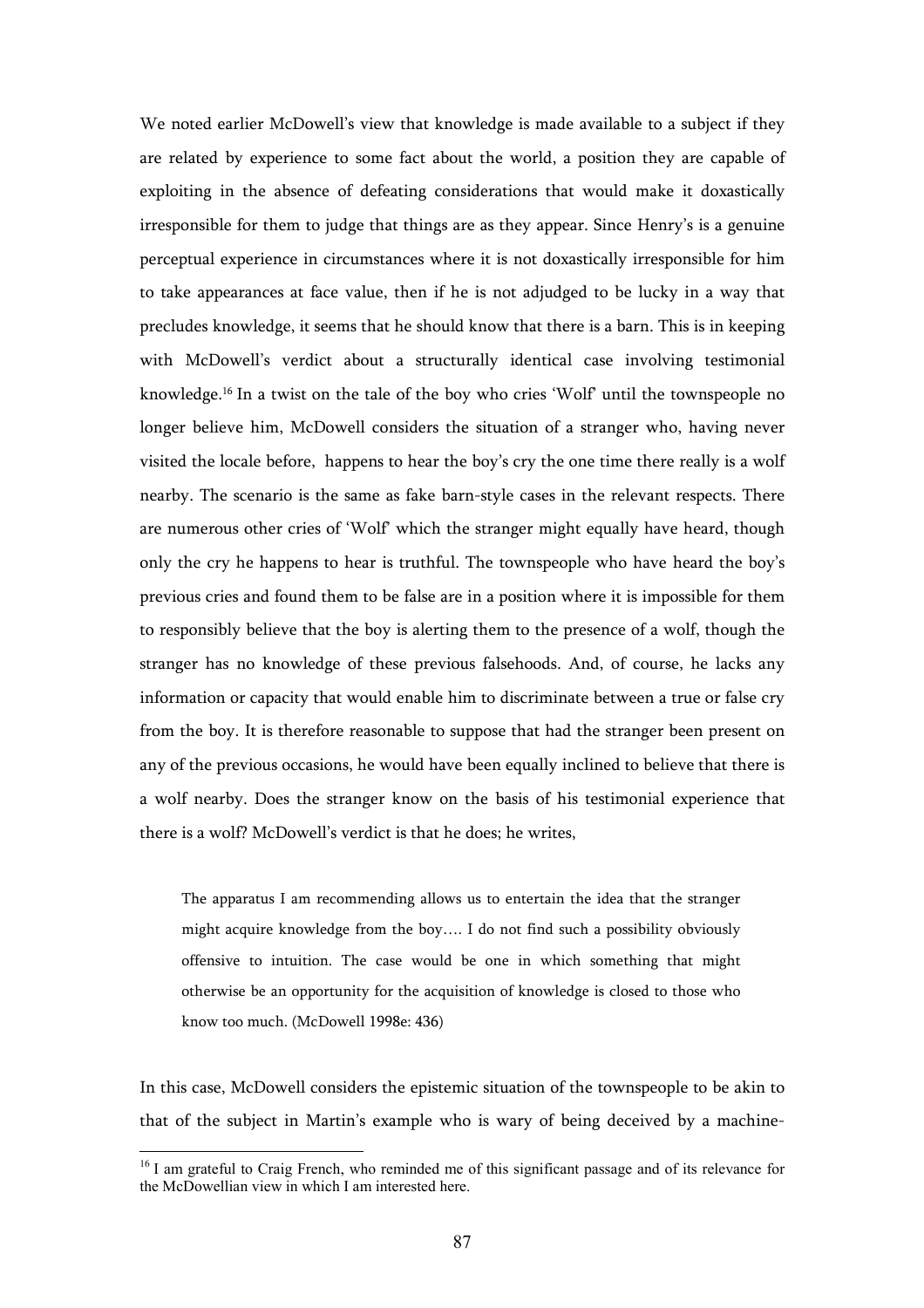induced hallucination. They, like him, have an experience which presents them with a fact about the world, viz. the presence of a wolf, which in normal circumstances would enable them to know that this fact obtains. However, they have information regarding the reliability of the boy – just as the subject in Martin's example has information regarding the capabilities of the machine – that makes it doxastically irresponsible for them to believe that things are as their experience presents them to be, thus rendering them unable to exploit the privileged position in which their experience places them. But to the extent that they stand in this relation to the relevant fact, they are in a position to know it. By contrast, neither the stranger in McDowell's example nor Henry in fake barn country have information concerning the potential for error in the judgements they are respectively inclined to make. They likewise stand in a relation to some fact about the world. Their ignorance of those factors that might otherwise defeat their belief enables them to exploit the position in which they are placed by their experiences.

The conception of knowledge around which the foregoing account is centred is not one averse to the idea that, as Stanley put it, "a little ignorance increases knowledge." For knowledge acquired through experience is not the product of our gathering as much information as we can about our situation, piecing the various bits together and forming the beliefs that achieve the best fit. It is rather the result of being able to exploit the position in which we are placed when we are directly related to a fact about the world by experience. Our ability to accept that we are so related is partly a matter of doxastic responsibility. There may be circumstances when we are related to some fact in this way yet the possession of certain information about our situation undermines our ability to exploit our epistemic position, although the absence of this information would have left the ability to exploit our position intact.

# (iv) Fallibilism about perceptual entitlement

It would perhaps be inaccurate to suggest that anyone inclined towards infallibilism about perceptual entitlement need be committed to following this McDowellian view about fake barn-style cases. There is, we may suppose, room for someone to subscribe to the infallibilist thesis that a subject's veridical experience provides an entitlement that would be unavailable in the case of a perfectly matching non-veridical experience while also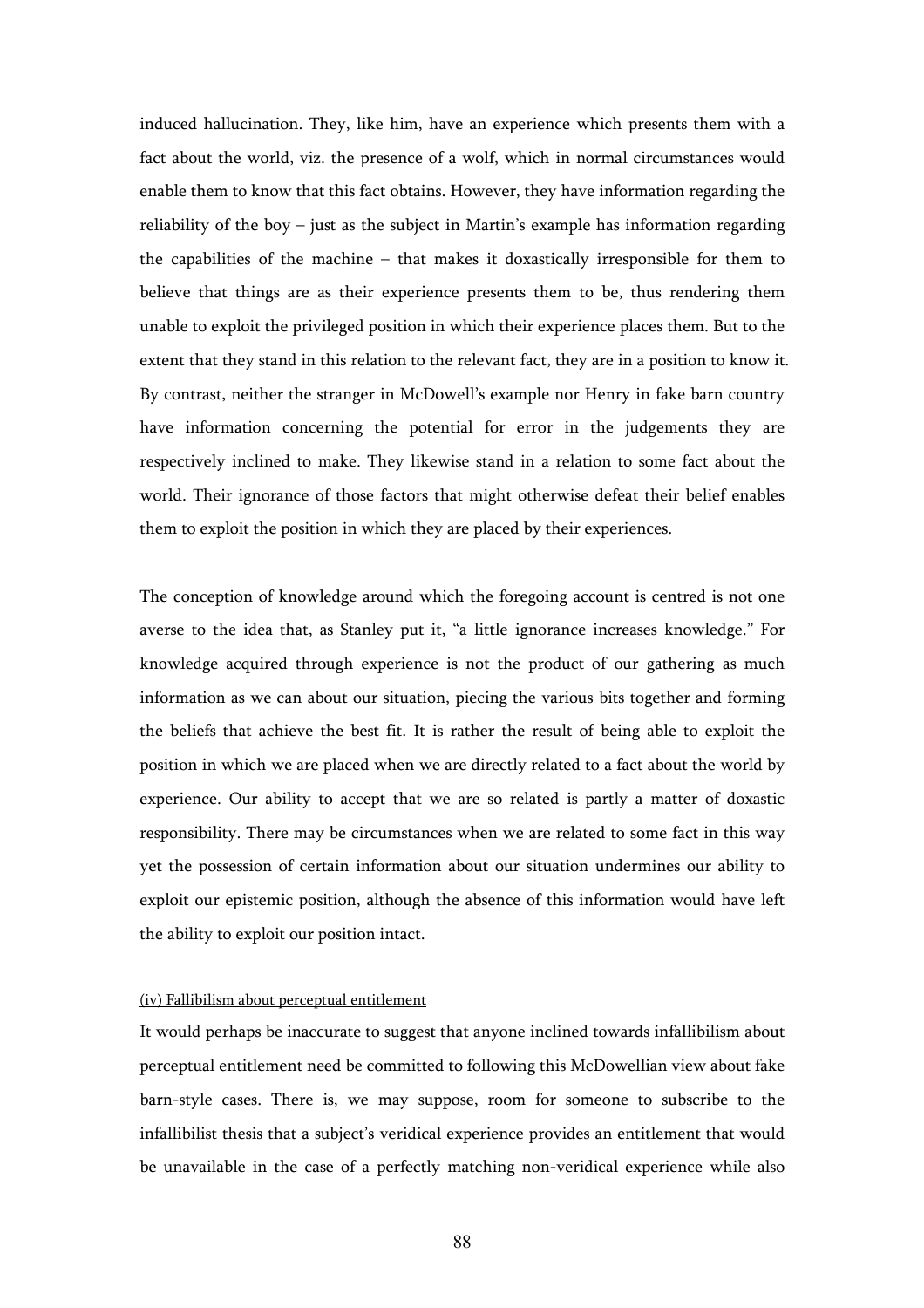maintaining that the entitlement bestowed by a veridical experience can, in unfavourable circumstances, be undermined in such a way as to render the subject unable to know that things are as they are presented in experience. Such a view would deliver a similar verdict to that offered by the fallibilist about perceptual entitlement about fake barn cases. The fallibilist holds that the entitlement bestowed upon a subject by a veridical experience may also be available in non-veridical cases. This is perhaps the more common view to be found in the literature, even if rarely aired explicitly as a thesis.17 For someone like Burge, who does articulate and defend the view, fallibilism follows from the idea that the warrant for a perceptual belief derives from the well-functioning of the system by which it is produced. Burge argues that an epistemic good, such as warrant, is to be understood and assessed relative to its contribution to achieving the fundamental good of any representational system, namely, truth. So the perceptual beliefs generated by a system are warranted if the system itself is a good route by which one may acquire knowledge of the environment. This imposes a condition of reliability that a perceptual system must meet if the beliefs it generates are to be warranted: such a system must be reliable in accurately representing the environment in which it normally operates in a way that generates true beliefs about that environment. A subject whose perceptual system meets this condition is thereby entitled to the beliefs formed on the basis of his experience. Burge writes,

it is built into the nature of the competence associated with the formation of a reliable perceptual state that the state make a non-accidental, explanatory, positive contribution to true belief and knowledge…. Being in a reliable perceptual state in itself makes a positive contribution to a believer's having a prima facie entitlement to form an appropriately conceptualized perceptual belief from it. (Burge 2003: 530)

On this view, then, perceptual entitlement is compatible with the possibility of falsehood. A subject may be entitled to a particular perceptual belief by virtue of having a reliable perceptual system prone to generating true beliefs in its normal operating environment even though, on this particular occasion, things are not as they appear. Perceptual entitlement is compatible with what Burge calls "brute error – error that does not reflect

<sup>&</sup>lt;sup>17</sup> Cf. Pryor 2000: 518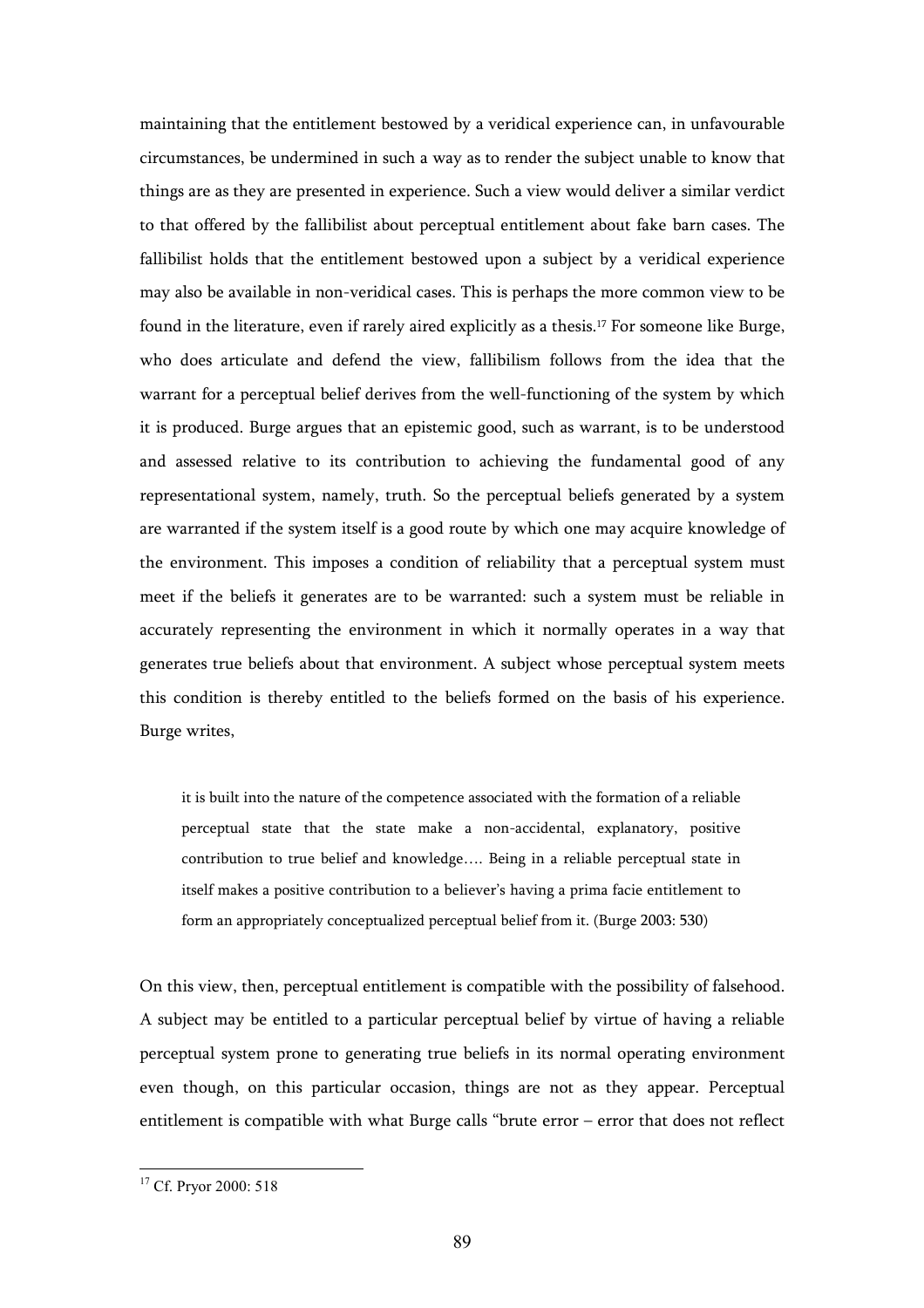badly on the functioning or use of the individual's representational systems, relative to the function of representing veridically." (Burge 2003: 507) Entitlement is also compatible with "brute truth," that is, cases where the generation of a true belief is accidental relative to the good use and functioning of a subject's perceptual system. Such cases are not instances of knowledge since, by hypothesis, the subject's use of the perceptual system is not a reliable route to veridicality, thus making the truth of beliefs generated in these cases a matter of luck in a way that precludes their being knowledge.

Fake barn-style cases would seem to be of this latter sort. In fake barn country, Henry's presumably otherwise reliable perceptual system is removed from its normal operating environment, since normally there are not indistinguishable fakes of any variety in the vicinity. In this new environment his perceptual system is no longer a reliable route to true belief, at least concerning the presence of barns. Were Henry's gaze to have alighted upon one of the fake barns, his experience would have been of the same sort as when he sees the genuine barn, on which basis he is inclined to judge that there is barn. Since in this environment his perceptual system is liable to mislead him, generating false beliefs rather than true ones, it is a matter of good fortune and not by any virtue of the means by which Henry's perceptual beliefs are formed that he happens to judge truly that there is a barn. Moreover, even taking into account the different kinds of luck we noted in connection with McDowell's view, the good fortune here would seem to be of a kind that is incompatible with knowledge. For in contrast with someone like McDowell, the fallibilist treats veridical and non-veridical experience as of the same fundamental kind, hence the fact that a subject can be entitled to the perceptual beliefs formed on the basis of either. So, on a fallibilist account of the situation, for all Henry knows on the basis of his experience, he could have equally been looking at a fake barn. So there are very close possible worlds in which Henry would have the same experience yet in which his judgement would be false.

Henry therefore does not know there is a barn. Nor, then, is he in a position to know that there is a barn. For the point of saying that someone is in a position to know, in the sense relevant to our discussion here, is that the subject has at his disposal the epistemic resources required for knowledge of a proposition while leaving open the issue of whether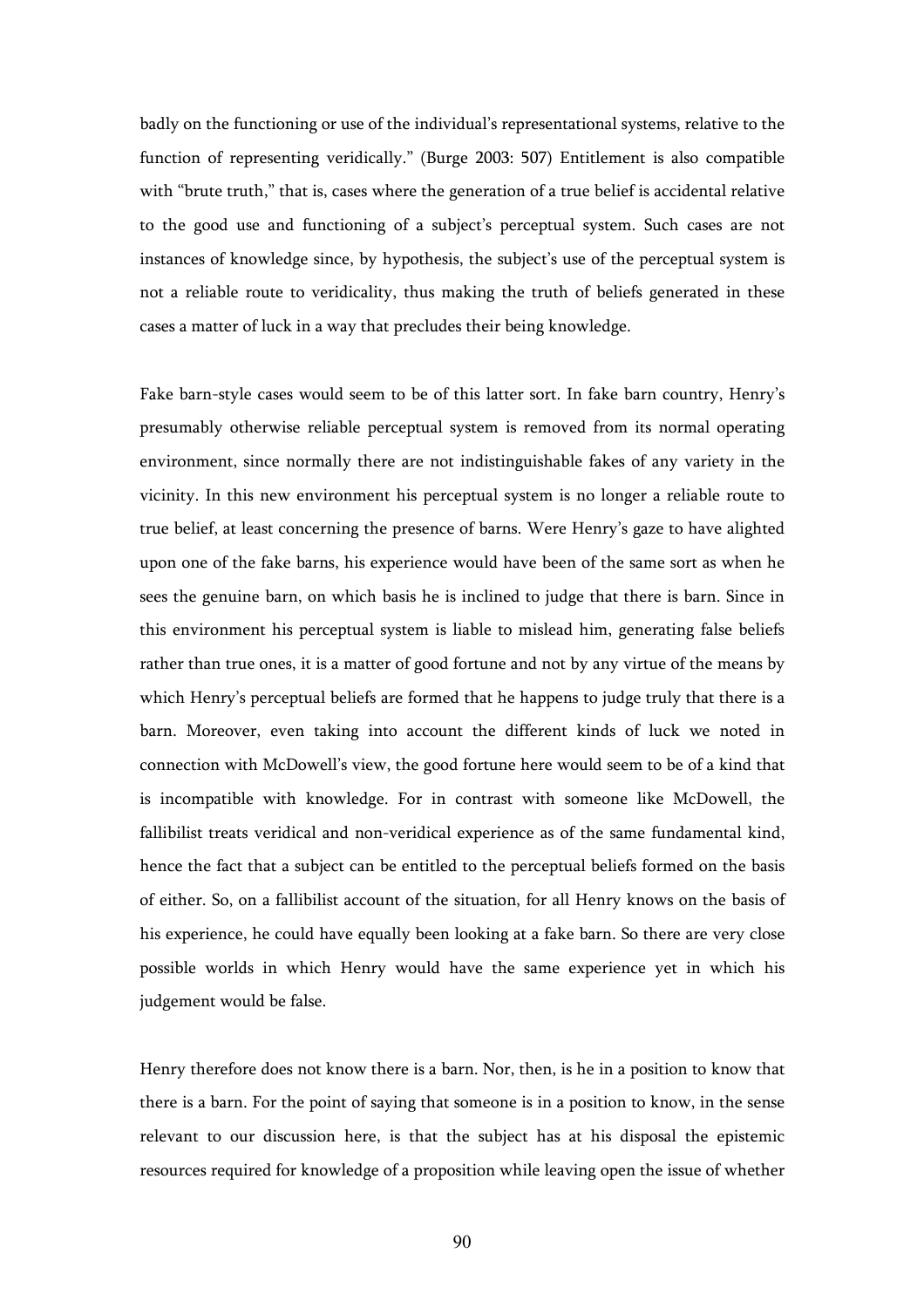the subject takes advantage of this. According to the fallibilist, the possibility of knowledge that there is a barn is closed off to Henry due to the contextual unreliability of his perceptual system, making it a matter of luck that he has the true belief that there is a barn. If we accept this verdict, then Henry cannot be said to be in a position to know in this situation either since there is a crucial epistemic resource required for knowledge which he lacks, viz. a contextually reliable perceptual system that makes a non-accidental contribution to the judgements he is inclined to make in that environment. The presence of fake barns undermines the possibility that a subject could come to know on the basis of perceptual experience that there is a barn; and if the possibility of knowledge is closed off in this way, then a subject in such circumstances cannot be in a position to know either.

This is not to suggest, of course, that there is no room on a fallibilist conception of perceptual entitlement for the notion of *being in a position to know*. But in the same way that the fallibilist disagrees with the infallibilist stance regarding the source and nature of perceptual entitlement, so will this be mirrored by a disagreement about the conditions required for a subject to be in a position to know. In many cases the differences between them may be immaterial to the verdict they deliver. For both, the subject in Martin's example has the resources required for knowledge at his disposal, though their explanations for this diverge – for the infallibilist it is explained by the subject's openness to the world in having an experience that would not be available were he not seeing the world as it is; for the fallibilist it is explained by the subject's veridical experience that results from a reliable perceptual system. And both can accommodate the idea that the subject's belief concerning the possibility of machine-induced hallucination undermines the warrant otherwise available to be exploited. Thus, for both there is a clear sense in which the subject can be said to be in a position to know. However, the differing conceptions of perceptual entitlement may in certain cases lead to conflicting verdicts being delivered as to whether a subject in a given situation should count as being in a position to know, and this is what we see in fake barn-style cases.

# (v) Concluding remarks

We can now see that the competing intuitions concerning what we should say about fake barn cases arise not from any tension inherent in the notion of *being in a position to*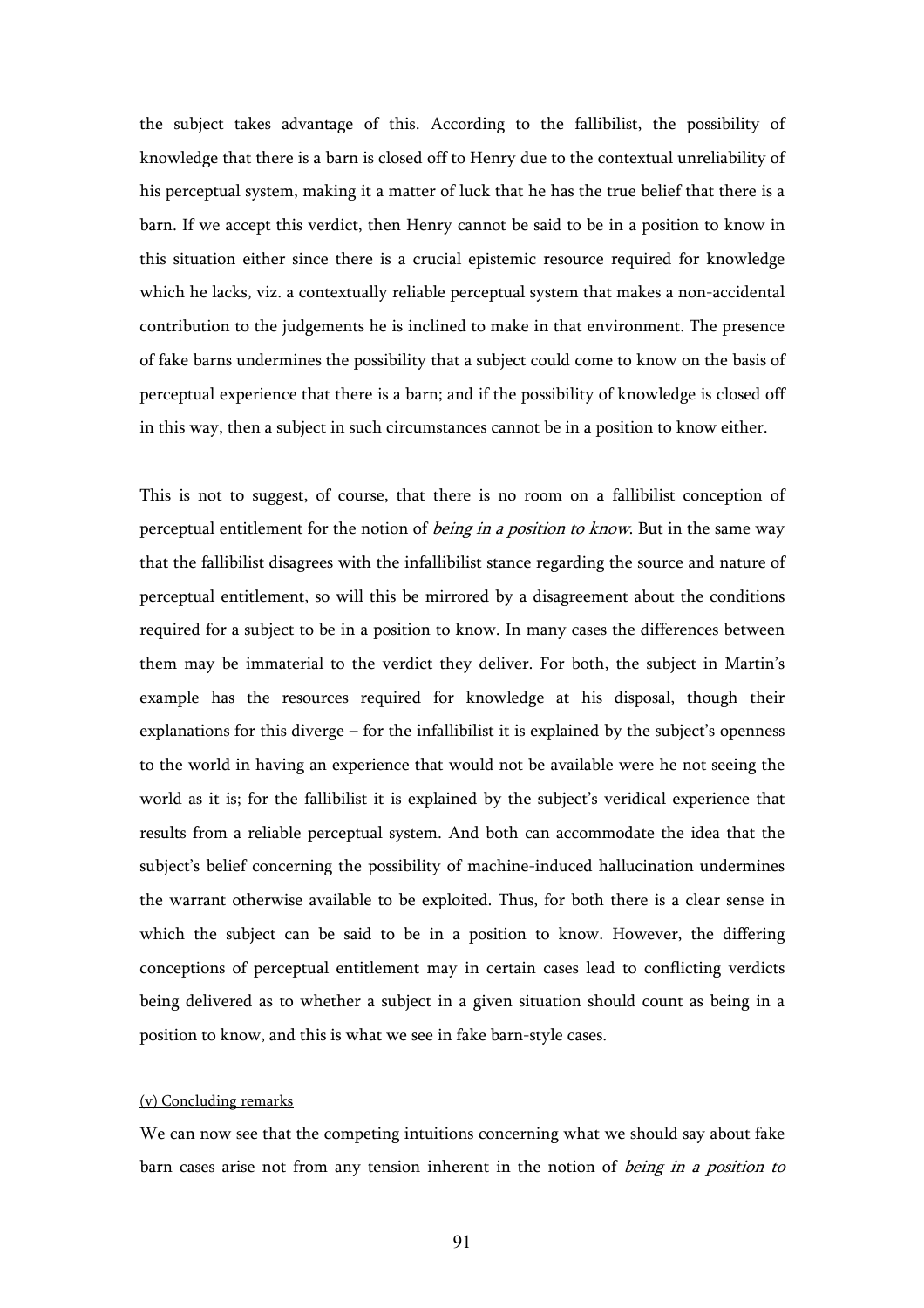know but rather due to the pressures of these two different conceptions of perceptual entitlement. It is perhaps tempting, given the infallibilist picture in connection with which Martin discusses the idea of *being in a position to know*, to suppose that the notion ought to have application in fake barn-style cases where the subject has a veridical experience of a kind an infallibilist may take to be incompatible with the luck identified by (K). And for all that has been argued here, this may be right. But it is not a stance that is imposed upon us by the notion of *being in a position to know per se*. For we have seen that being in a position to know can equally be accommodated within a fallibilist approach to perceptual entitlement which is capable of explaining why the notion need have no application in fake barn cases.

The upshot is that *being in a position to know* appears to signify an epistemic state that has application with respect to features of our perceptual knowledge, irrespective of whether we are inclined to adopt a fallibilist or infallibilist stance about perceptual entitlement. This offers some support for the suggestion that we can draw upon the notion in the effort to elucidate analyticity in a way that addresses the challenge we saw to be laid down by Williamson in the previous chapter. The support, however, is defeasible: admitting a place for being in a position to know in an account of our perceptual knowledge does not entail that one must accept that it is capable of underwriting an account of analyticity. Williamson argues that an account based along these lines is equally afflicted by the challenge of accommodating the kind of disagreement he envisages. I turn to these arguments in the next chapter.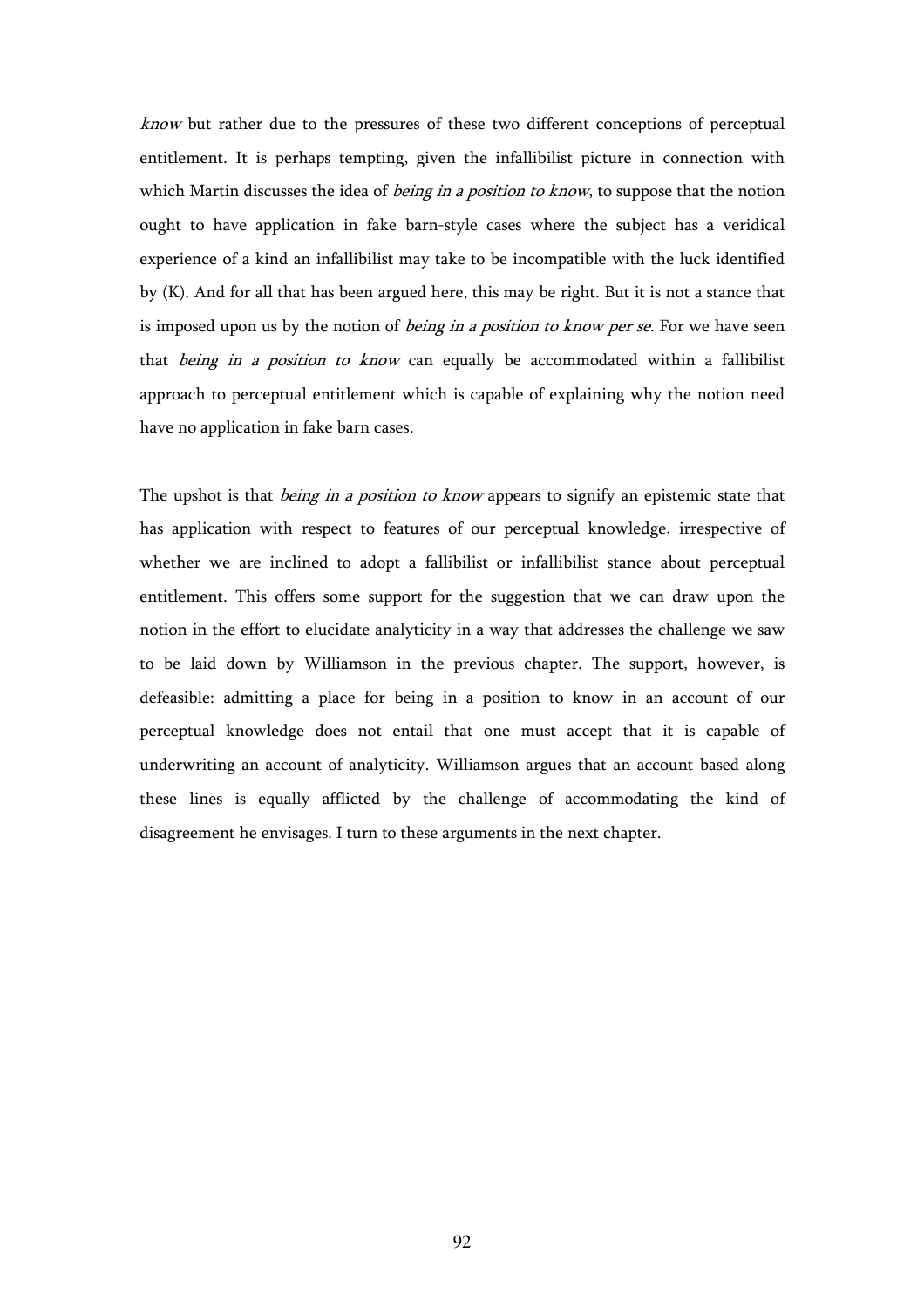### Analyticity, Understanding and Being in a Position to Know

4

We have seen that Williamson rejects an understanding-based account of our knowledge of truths such as *All vixens are female foxes* on the grounds that it is always possible to understand what such a claim expresses and yet not know it. Since there is this possibility for any candidate analytic truth that a subject may understand it and not know it, Williamson argues, it cannot be that those who do know it do so by virtue of understanding alone. However, as I have already argued, it does not follow from the fact that one might understand an analytic truth and not know it that in those cases where a subject does know it, that knowledge should not be explained in terms of the subject's understanding. In the previous two chapters I have suggested that the notion of *being in a* position to know offers a viable description of an epistemic state to which we can appeal in elucidating the phenomenon of analyticity. This enables us to accommodate the kind of disagreement that Williamson envisages while preserving the idea that there can be truths our knowledge of which is explained by our understanding them.

A move of this sort is anticipated by Williamson, who thinks it unable to underwrite an account of analyticity that is not equally susceptible to the difficulties introduced by cases in which a subject counts as genuinely understanding a putatively analytic truth without having any inclination to endorse it. His remarks have at times suggested that the problem lies with the idea of *being in a position to know*, though the line of criticism he pursues appears to target the wrong sense of this phrase. Across the breadth of his writing on analyticity, however, Williamson's primary target is the conception of understanding he takes to be required in order to support an account of analyticity. The challenge in this respect is to find some picture of understanding that, on one hand, is sufficiently weak as to allow that one can always understand an analytic truth without endorsing it while, on the other hand, is sufficiently strong to explain our knowledge of analytic truths. Williamson's claim is that a conception of understanding that is weak enough to accommodate cases like those of his deviant logicians is too weak to be capable of the epistemic work required for analyticity.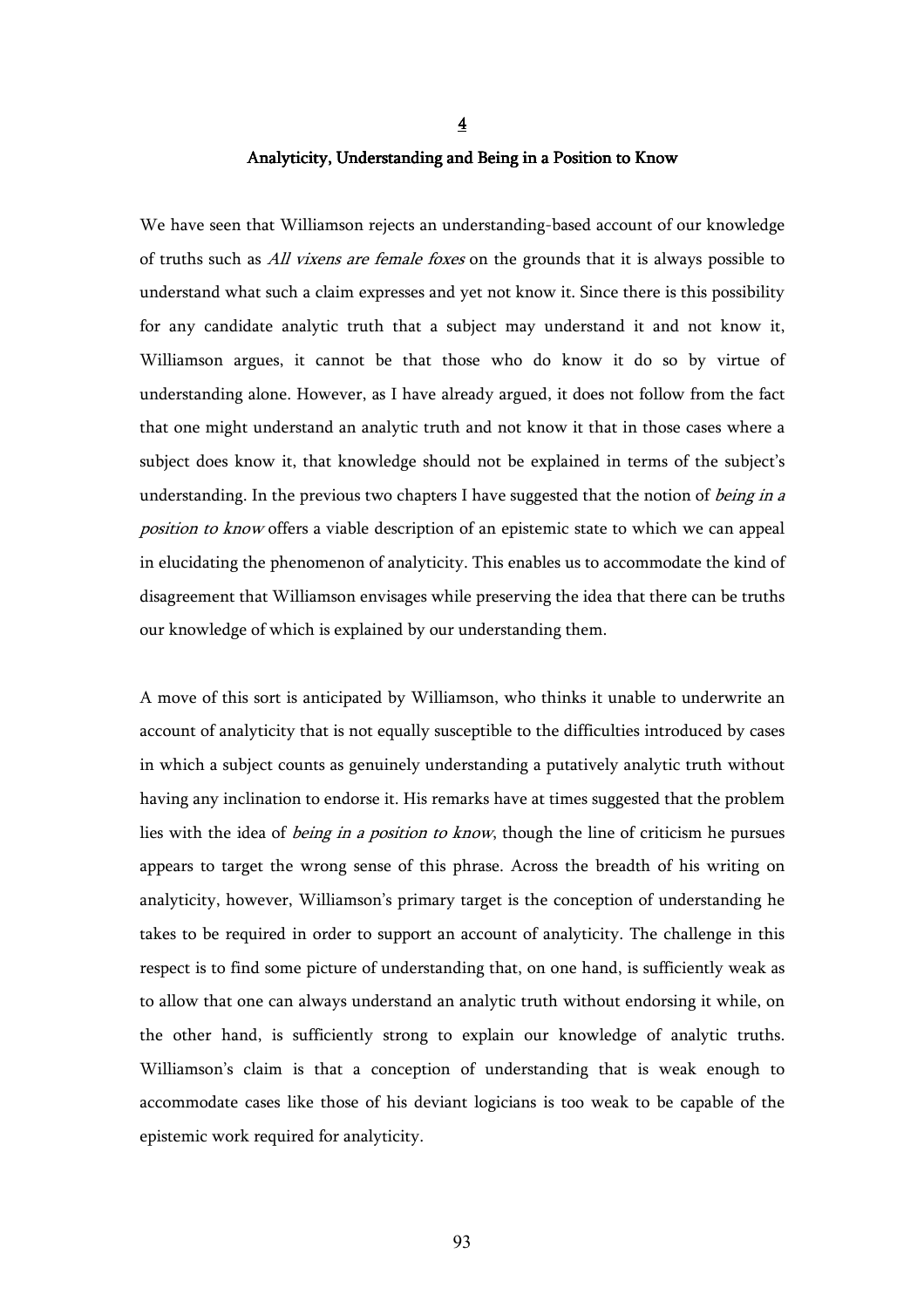In this chapter I examine the arguments offered by Williamson to support this pessimism about the idea that understanding an analytic truth could place a subject in a position to know it. In section (i) I consider an objection he raises against the viability of the appeal to being in a position to know. I argue that by drawing on the parallel with perceptual knowledge in the previous chapter, we can see that the argument misidentifies the sense of the phrase relevant to the defence of analyticity. In section (ii) I present Williamson's concern that understanding cannot do the epistemic work analyticity requires, outlining the conception of understanding he supposes we must accept in order to accommodate cases like those of the deviant logicians. According to this view, all there is to understanding a language is the ability to interact with other speakers; since this presupposes nothing about what a subject must accept in order to count as understanding, there is no truth a subject could count as knowing just by virtue of understanding it. In (iii) I argue that the ability to interact with others, while important, does not exhaust the available senses of what it is to count as understanding. Understanding an utterance involves grasping the mutual significance of the expressions used by speakers in a linguistic community, thereby knowing which thought is expressed by a speaker's utterance using those expressions. This offers a stronger conception of understanding than that presented by Williamson. In (iv) I show that people like the deviant logicians still count as understanding even on this stronger account. Thus, we can resist Williamson's claim that the need to accommodate cases of disagreement forces us to accept the weak conception of understanding he presents.

## (i) Distinguishing the psychological and the epistemic

In his paper 'Conceptual Truth', where Williamson initially considers the response that understanding an analytic truth might put a subject in a position to know it, Williamson writes that

The intended point of the phrase 'in a position to' here is that the knowledge is readily available, not merely that some non-observational psychological route of unspecified complexity leads ultimately to the knowledge in question, for the latter reading [would be] too weak to be of much interest. (Williamson 2006: 26)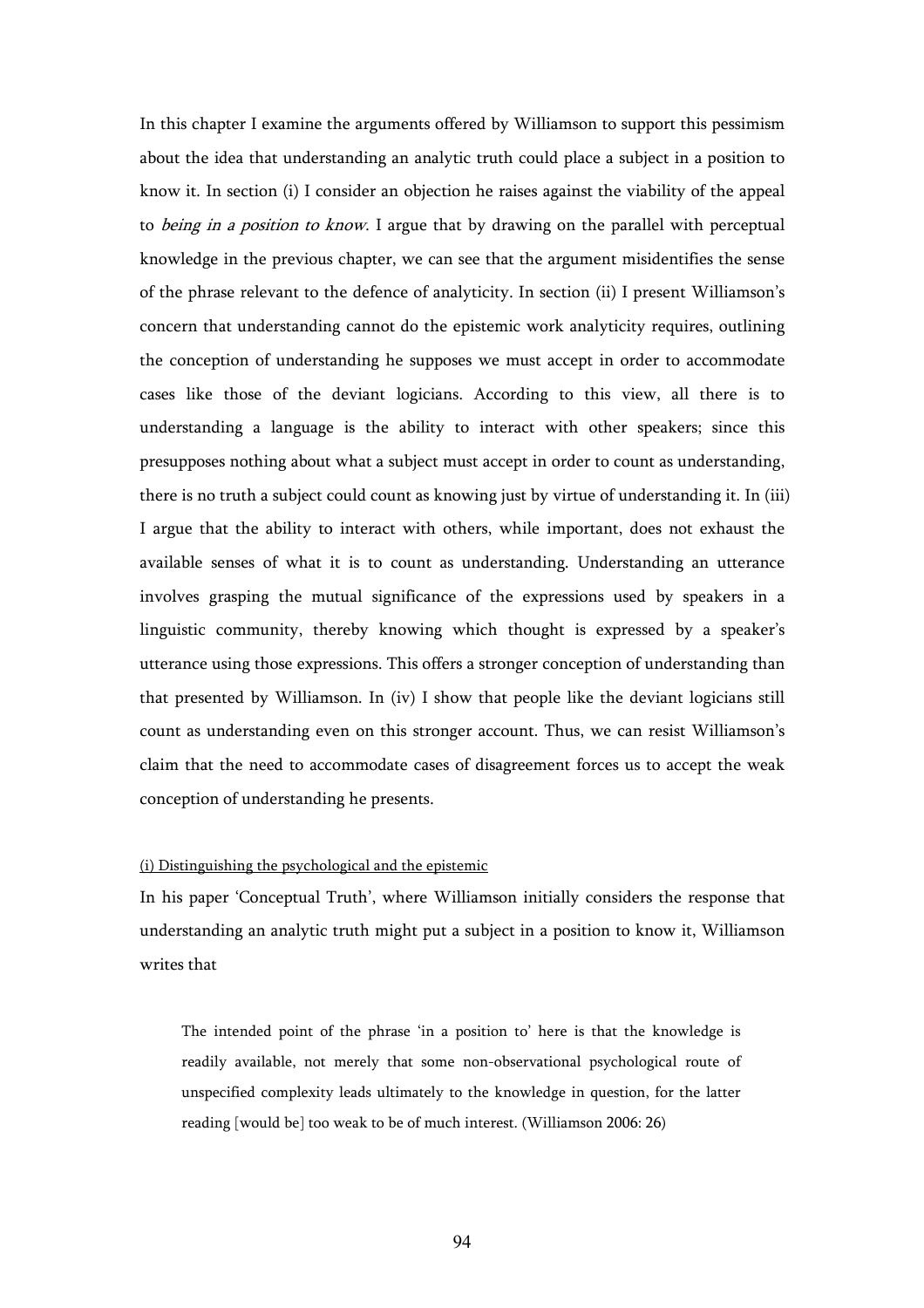It is perhaps not entirely clear what Williamson envisages by the latter option here, though I take it that he is, at least in part, concerned to rule out the idea that if there exists an a priori argument establishing some truth, the mere existence of such an argument is not enough for one to be in a position to know its conclusion; to say of someone that they are in a position to know a given proposition is to indicate a much closer connection than that it is merely possible that they *could* come to know it by some means – it indicates a sense in which the necessary epistemic work has already been done, making knowledge of the proposition (to re-use Williamson's phrase) "readily available". But this phrase introduces its own difficulties. The sense Williamson supposes to be relevant seems to be the same he has in mind in Knowledge and Its Limits, where he writes: "If one is in a position to know  $p$ , and one has done what one is in a position to do to decide whether  $p$  is true, then one does know  $p$ . The fact is open to one's view, unhidden even if one does not yet see it." (Williamson 2000: 95) In this sense, the knowledge that all vixens are female foxes is not readily available to Williamson's deviant logicians Peter and Stephen. They have done what they are in a position to do to decide whether the claim is true. Yet their deviant logical beliefs are so deeply entrenched that, psychologically, they are incapable of giving up their respective commitments. Moreover, Williamson argues, even if they were capable of pressing ahead and believing the proposition, they would be behaving in a way so deeply irrational to themselves that their doubts would surely defeat whatever warrant their belief might otherwise have had. Accordingly, Peter and Stephen fail not only to know the proposition but also to be in a position to know it.

The problem is that Williamson's argument appears to turn on a conception of what it is to be in a position to know which differs from that previously identified as relevant to the defence of analyticity. For even when we accept the constraint that to be in a position to know the knowledge must in some sense be readily available, we can draw a distinction between a subject's possession of the epistemic resources required in order to know some proposition and that subject's psychological capability of exploiting those resources in such a way as to realise their potential. Williamson's argument clearly supposes that the ready availability required to be in a position to know is one on which these epistemic and psychological aspects coincide. Yet, from what we have seen in the previous chapters,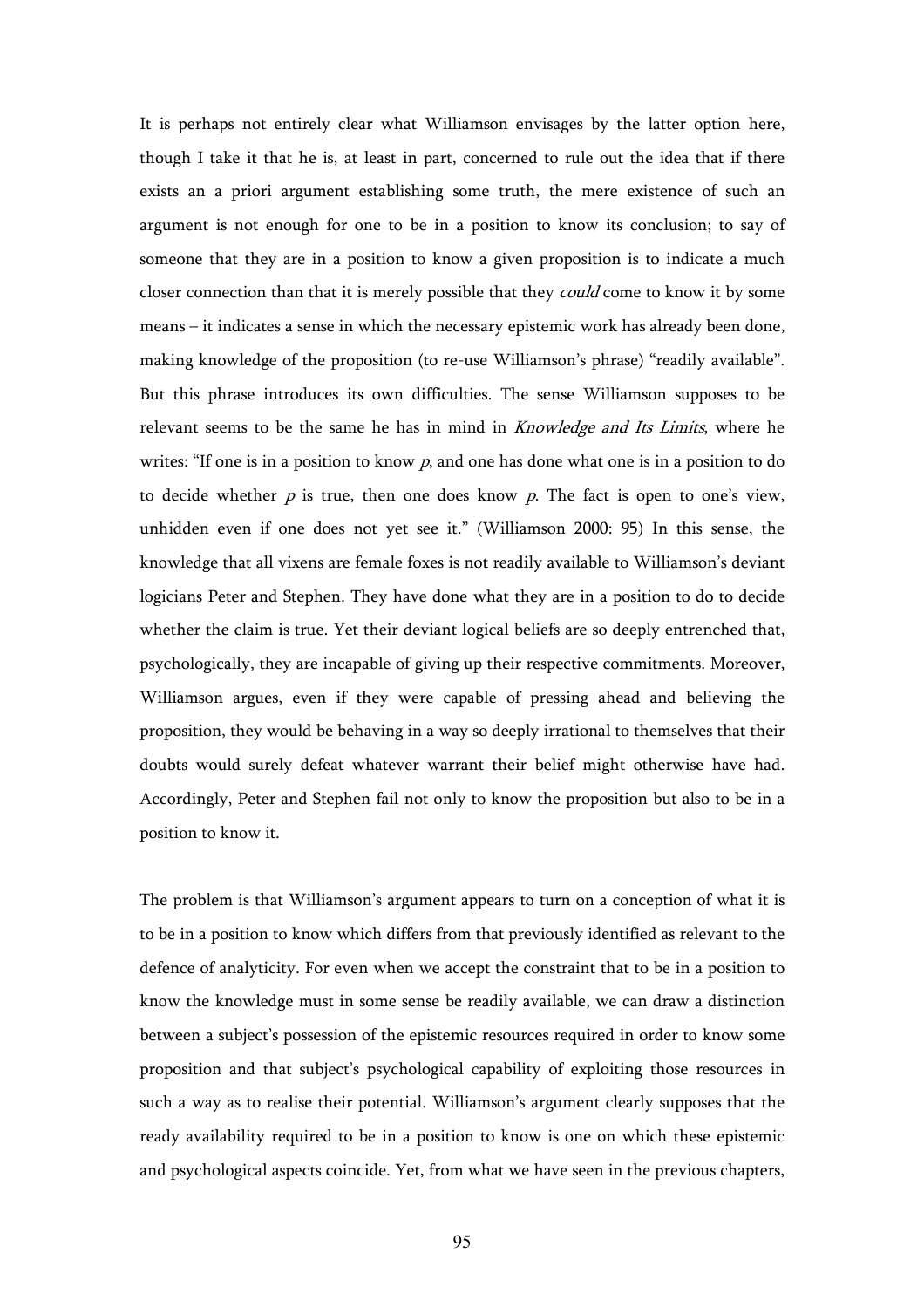there is room for a conception of *being in a position to know* on which a subject might have the epistemic resources necessary for knowledge of a given proposition while nevertheless being psychologically incapable of exploiting that privileged epistemic position. It is helpful here to consider again the analogy with cases of perceptual knowledge. The subject who has a veridical perceptual experience of an object but has reason to worry that the experience is a machine-induced hallucination has the epistemic resources required to know that there is an object of a particular sort before him. Like the deviant logicians, if the subject were to disregard the threat of deception and press ahead with the belief that things are as they appear, he would be behaving in such a way as to defeat whatever warrant his experience might otherwise have been capable of providing. Thus, in this situation the subject cannot exploit the position in which he is placed by the experience. Nevertheless, we may incline towards the view that the subject's possession of epistemic resources that would (but for his belief about the heightened possibility of deception) allow him to know the proposition in question makes it appropriate to describe his situation as one of being in a position to know.

If this is right, the relevant sense of *being in a position to know* is one on which the epistemic aspect concerning the warrant at the subject's disposal and the psychological aspect concerning the subject's ability to exploit his epistemic position do not coincide: the subject has the epistemic resources necessary for knowledge but, in the circumstances in which he finds himself, lacks the capability to exploit them. And so it is, the defender of analyticity can insist, in the cases of Williamson's deviant logicians. Insofar as their understanding of the proposition that all vixens are female foxes provides the epistemic resources necessary for knowing it, thereby making the knowledge "readily available", Peter and Stephen are in a position to know it. However, due to the erroneous logical commitments with which they have allowed themselves to become saddled, they are rendered incapable of taking advantage of their epistemic position.

The issue here is not merely a terminological dispute about how we ought to use the phrase 'being in a position to know'. Williamson's argument requires that there be no sense in which it is appropriate to describe the epistemic state in which we are placed by understanding a putatively analytic truth as one of being in a position to know; that is,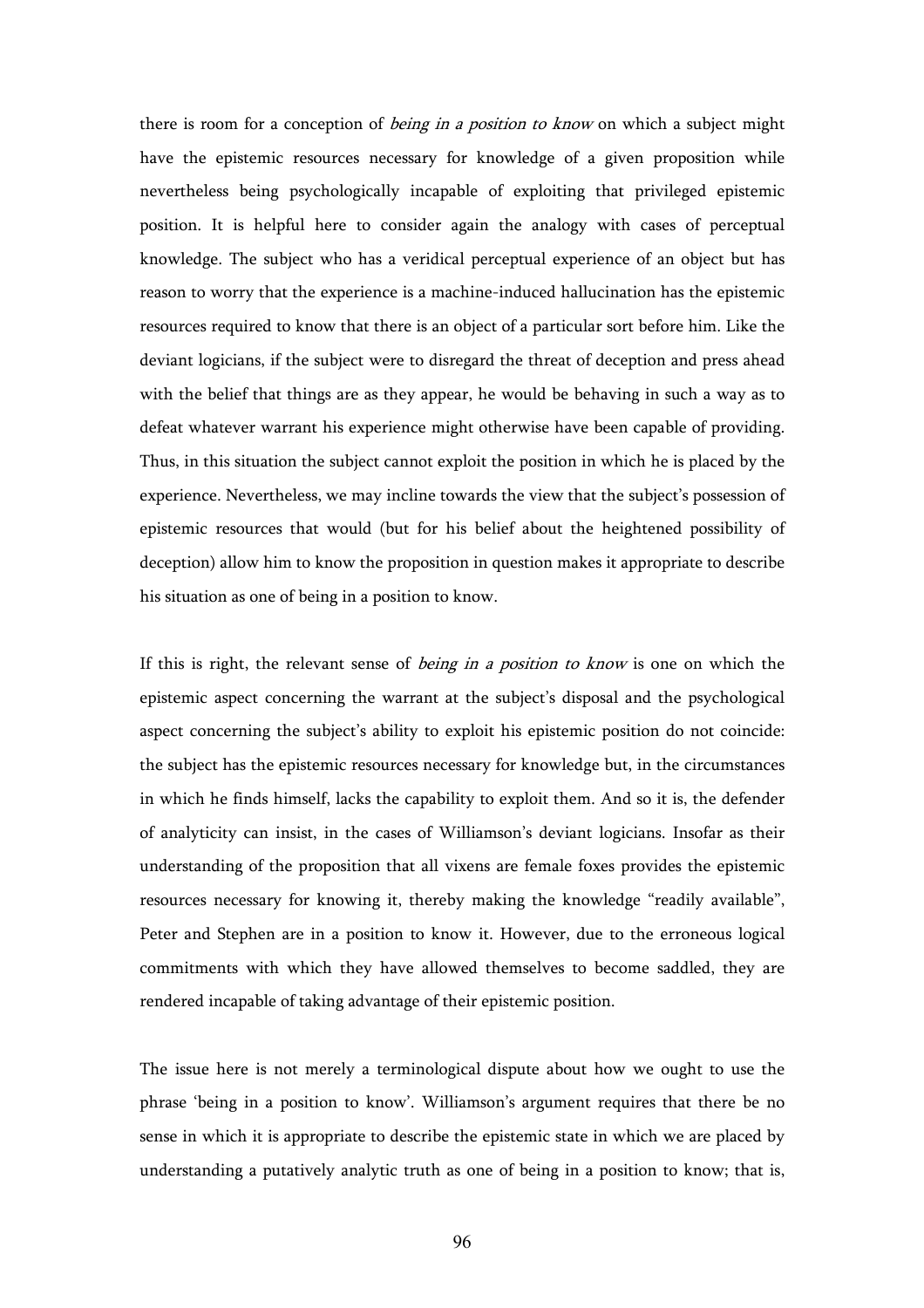whatever viable conception of *being in a position to know* we might propose, Williamson claims that the deviant logicians fail to be in that state. The problem is that Williamson's argument for this claim rests on the fact that, from a psychological perspective, Peter and Stephen are incapable of relinquishing the commitments that leave them unable to know that all vixens are female foxes. We can see, however, that if we are careful to distinguish between the epistemic and the psychological aspects concerning a subject's being in a position to know, we can make sense of the idea that a subject might have the epistemic resources but be unable to exploit them. So the fact that a subject may be incapable of utilising the epistemic resources available to them fails to show that the subject is not in a position to know.

### (ii) Williamson's conception of understanding

 $\overline{a}$ 

In The Philosophy of Philosophy, Williamson attempts to block the kind of move made in the previous section in defence of analyticity, arguing that the picture of understanding required to support analyticity is untenable. At the core of his argument is the idea that once we make room for cases like those of the deviant logicians – conceding that, for any truth, one could understand it and yet fail to know it – we are committed to a conception of understanding so weak as to be incapable of doing the epistemic work necessary for analyticity.

Williamson considers a defence of analyticity that construes the relevant knowledgeunderstanding connection in the following way:

(KU) Whoever knows "Every vixen is a vixen" in the normal way does so simply on the basis of their understanding of the sentence.<sup>1</sup>

A formulation along these lines would seem to be amenable to the suggestion pursued in the preceding chapters that understanding an analytic truth puts a subject in a position to know it, since it posits a subject's understanding as the relevant explanation for the

<sup>&</sup>lt;sup>1</sup> This construal of the relevant knowledge-understanding connection is presented by Williamson as a weaker alternative to the stronger connections that represent the stances of proponents of analyticity like Boghossian or Peacocke, such as "Necessarily, whoever understands the sentence "Every vixen is a female fox" knows "Every vixen is a female fox"." (Williamson 2007: 77) or even "Necessarily, whoever understands the sentence "Every vixen is a vixen" has a disposition to assent to it" (Ibid: 100).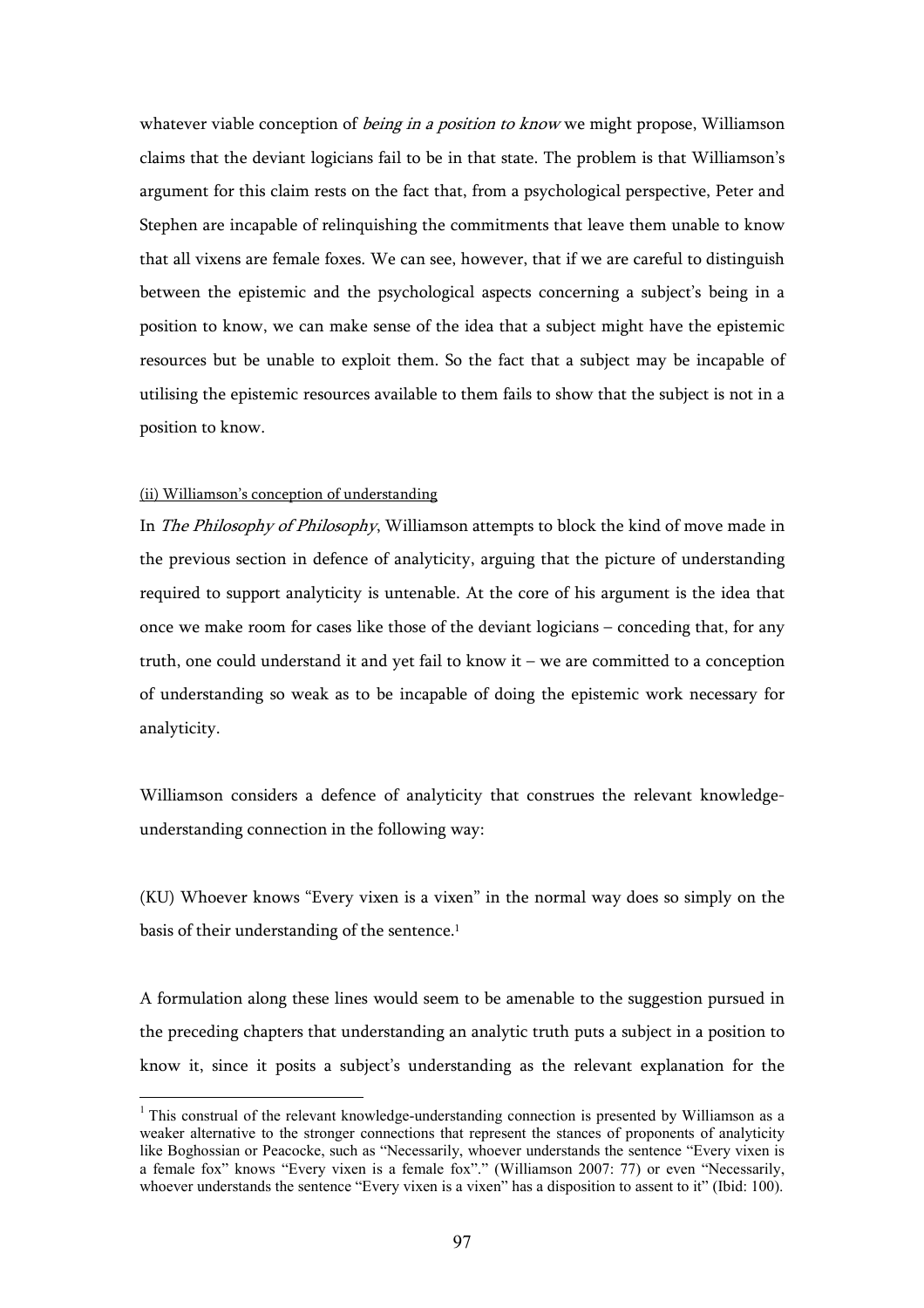knowledge in question while leaving open the possibility that a subject might understand the sentence and yet not know it. But, Williamson argues, despite its initial plausibility, there is no conception of understanding available that would serve to make (KU) true. We can highlight the problem, he suggests, by reflecting on what is denoted by the definite description "their understanding of the sentence", dividing possible interpretations into thick and thin candidates. The thin candidates are the mere fact that they understand the sentence and so are exactly the same for any two people who count as understanding it. The thick candidates are the underlying facts that constitute the respective thin candidates, "the facts that realize this particular subject's understanding at this particular time" (Williamson 2007: 131), and as such may differ between any two people who understand the sentence since there may be different underlying facts that constitute their respective states of understanding.

By dividing the candidates in this way, Williamson argues, we can see that neither yields a conception of understanding suitable as a basis for analyticity. Suppose "their understanding of the sentence denotes the thick candidates. These are the facts that constitute a particular subject's understanding of a sentence, including various cognitive capacities that are not in general necessary for understanding the sentence, but which serve to make up that subject's competence with it. So, Williamson says, the facts that constitute Peter's understanding of 'Every vixen is a female fox' include his logical capacities, while Stephen's understanding of the same sentence is constituted by facts which include his rather different logical capacities. But since the various cognitive capacities we might cite from person to person will involve things that are not required per se to understand the sentence, it is not clear how we could expect to offer a general explanation of our knowledge in terms of these. The thick candidates are thus too thick to do the work required for analyticity, since they involve cognitive capacities that are not semantic in any relevant sense.

Apparently, the thin candidates do not fare any better. These are the mere fact that a subject understands a sentence and, Williamson claims, imply no specific logical capacity at all as Peter and Stephen, with their different (and erroneous) logical commitments, demonstrate. If a subject can understand the sentence and not know it, then, so the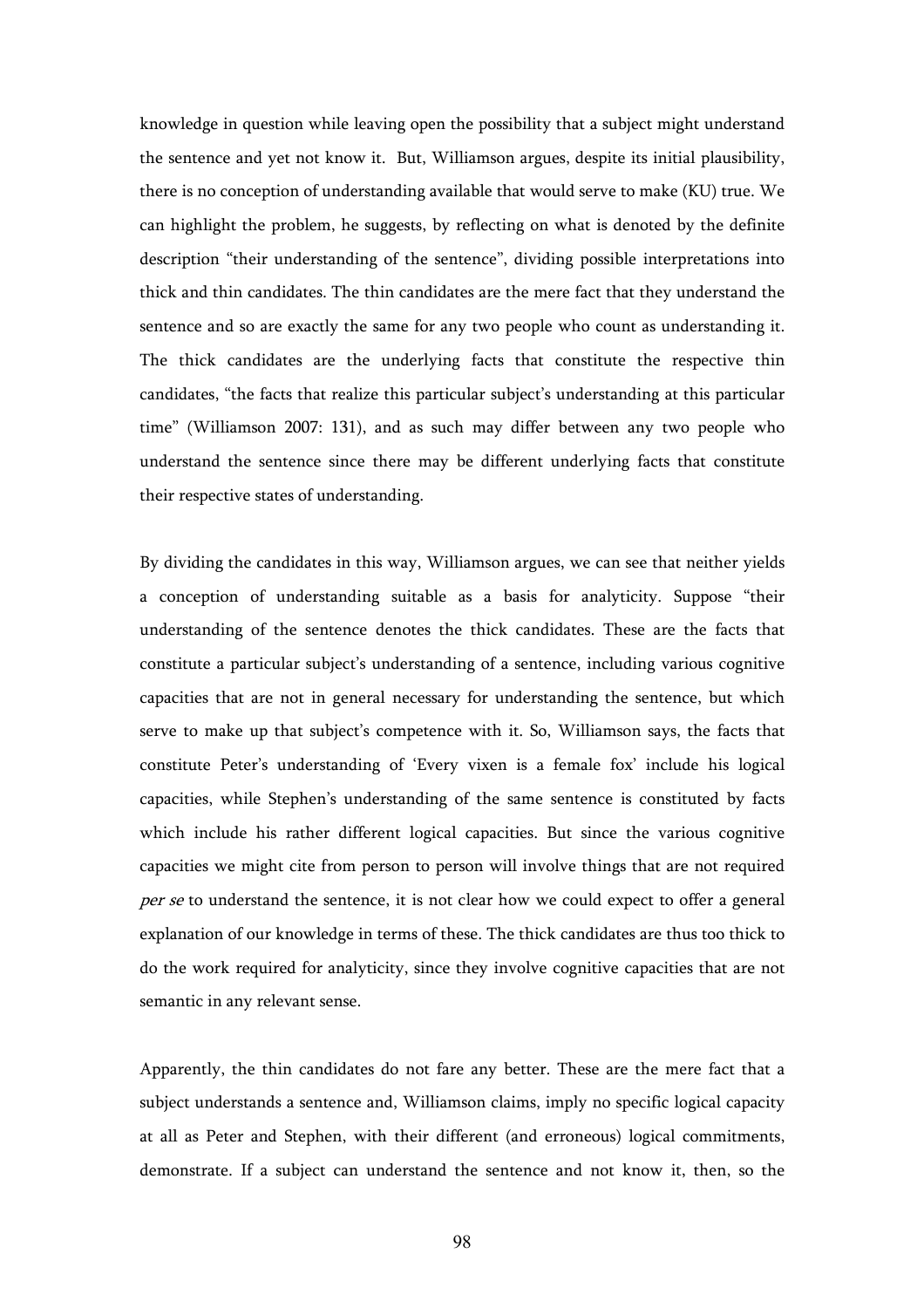argument goes, there is no particular capacity that is presupposed by a subject's semantic competence with a sentence. And since there is nothing presupposed by the fact that a subject is semantically competent with a sentence, the mere fact that a subject understands a sentence is by itself insufficient to place a subject in any particular epistemic state with respect to that proposition. Thus, the thin candidates present too thin a conception of understanding to provide the kind of knowledge-understanding connection supposed by (KU).

Williamson concludes that "the attempt to base the epistemology of obvious truths such as ['Every vixen is a vixen' or 'All vixens are female foxes'] on preconditions for understanding them rests on a false conception of understanding." (Williamson 2007: 133) This naturally raises a question about what kind of conception of understanding Williamson would have us endorse and, moreover, why this conception should be viewed as so unfavourable to the notion of analyticity. His answer to the former is constructed around the need to have conditions for understanding sufficiently weak to accommodate cases like those of Peter and Stephen. The fullest statements are presented in the following two passages:

Understanding words in a natural language has much to do with the ability to use them in ways that facilitate smooth and fruitful interaction with other members of the community. That ability can be realized in indefinitely various forms. Speakers can compensate for their deviance on one point by their orthodoxy on others, their ability to predict the reactions of non-deviant speakers, their willingness in the long run to have their utterances evaluated by public standards. (…) [S]uch compensation is often possible when the deviance results from localized interference in the normal practice of using a word by high-level theoretical concerns. Thus there is no litmus test for understanding. Whatever local test is proposed, someone could fail it and still do well enough elsewhere with the word to count as understanding it. (Williamson 2007: 97)

Each individual uses words as words of a public language; their meanings are constitutively determined not individually but socially, through the spectrum of linguistic activity across the community as a whole. The social determination of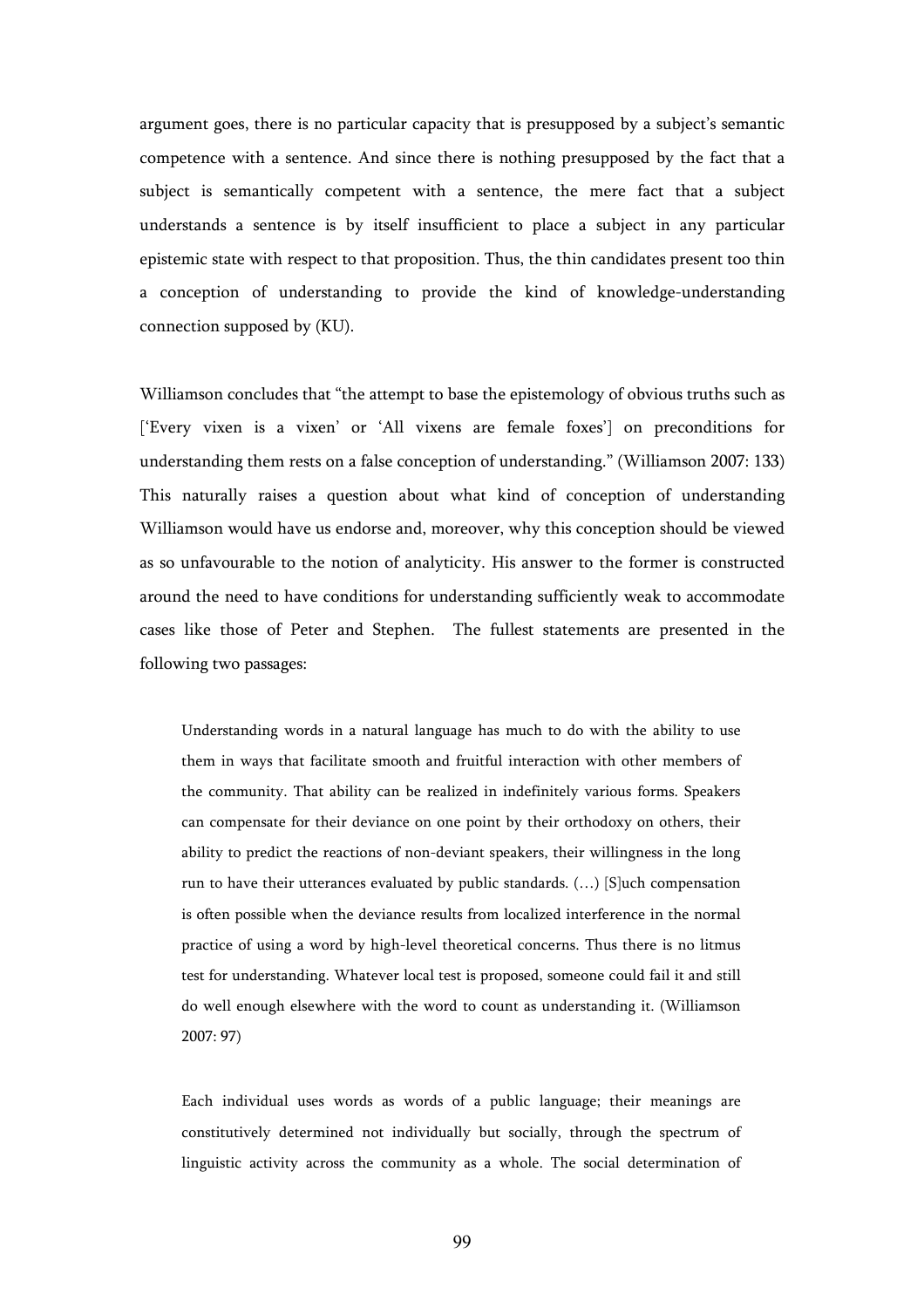meaning requires nothing like an exact match in use between different individuals; it requires only enough connection in use between them to form a social practice. Full participation in that practice constitutes full understanding. That is why there is no litmus test for understanding. (Williamson 2007: 98)

The picture Williamson offers here is hardly so unusual as to load the argument in his favour. We may note that the view finds a parallel in that defended by Wiggins in his paper 'Languages as Social Objects', where he argues that "a language like English or Polish is a social object, a public thing with attributes irreducible to the individual psychology of speakers." (Wiggins 1997: 499) There, Wiggins appears to endorse a similar conception of understanding to that offered by Williamson, writing that "Knowing a language is simply being able to hear well enough, to interpret well enough and to speak well enough and aptly enough some sufficiency of the sentences that have currency or acceptance in that language." (Wiggins 1997: 508) The emphasis here is on the ability to interact successfully with other speakers of the language; understanding is achieved so long as a subject is able to hear and speak the language "well enough" to facilitate communication. So a subject may deviate from other speakers of the language in the use of an expression and still count as understanding, provided this deviancy does not interfere with the overarching goal of interactive success.

In fact, we may construe a line of reasoning by Gillian Russell as suggesting that the conception of understanding presented by Williamson is actually a natural consequence of the major work in the philosophy of language in recent decades. She notes that it has been a major theme of post-Quinean philosophy of language that relatively little is demanded of us in order to count as semantically competent. <sup>2</sup> Putnam's work on natural kind expressions and Kripke's on proper names share the idea that what it takes to be competent with these expressions is that one use them in such a way as to defer to the communal practice, intending to use them as other members of the linguistic community use them. <sup>3</sup> Little is demanded by way of knowledge or discriminating information concerning the extension of an expression in order to count as competent with it. A subject may even have a number of false beliefs about an object, such as to cause him to

 2 Russell 2010: 190

<sup>3</sup> Putnam (1975), Kripke (1980)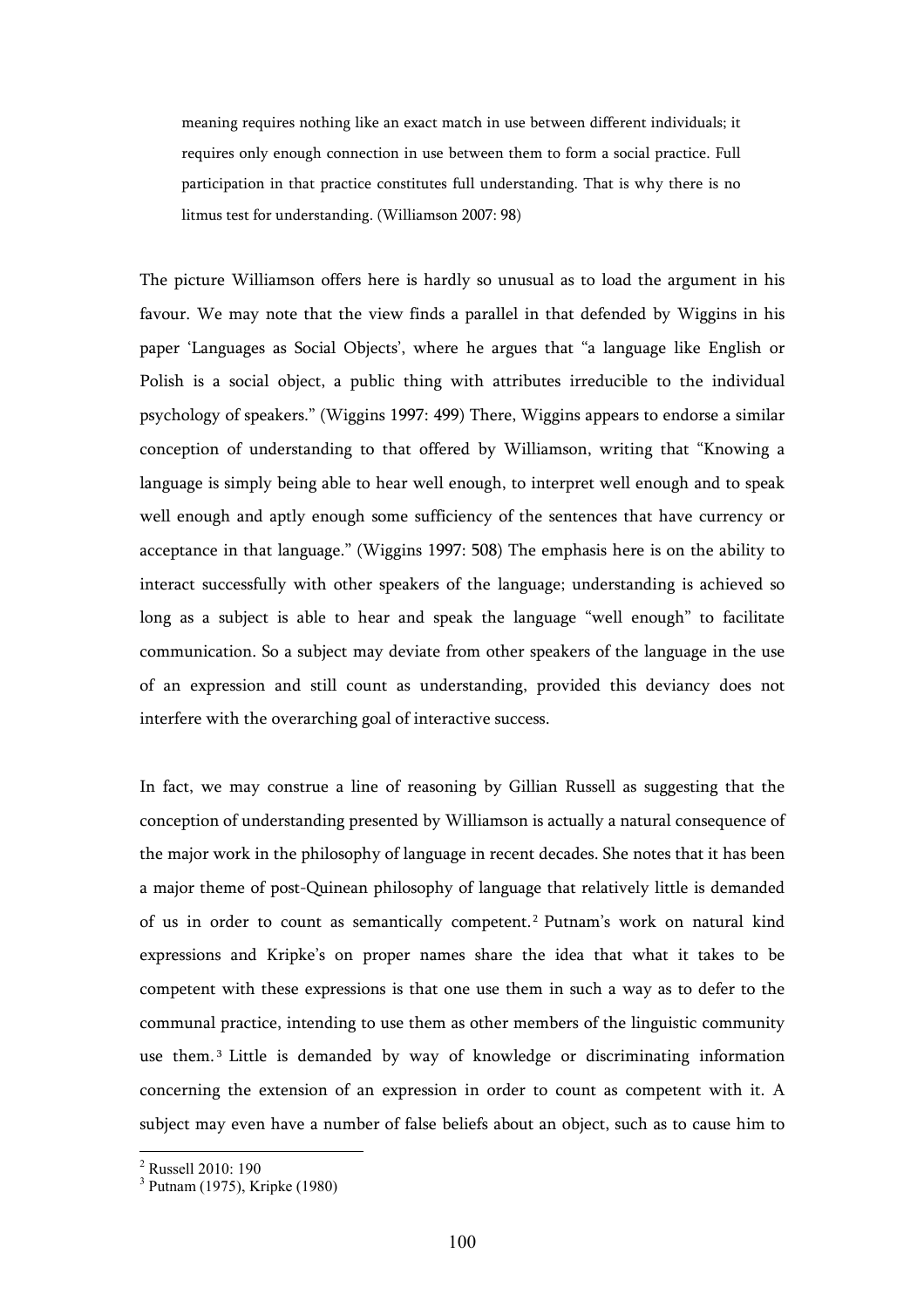withhold assent from certain basic truths about it, and yet nevertheless count as being competent with the expression by which he refers to it.

This, as we have seen, poses a problem for a view of analyticity on which a subject's assent is supposed to be a precondition for understanding a sentence. For if the conditions for understanding are sufficiently weak, it can no longer be claimed that a subject's failure to assent to a seemingly obvious truth – perhaps known by most familiar with the constituent expressions – must be the result of a failure to understand it. Russell articulates the threat neatly, writing,

The ideas of reference via causal-historical chains, division of linguistic labour, and semantic deference provide models of language on which users of an expression need not have knowledge of anything (far less a meaning) that would uniquely determine the extension of the expression, and so they tend to allow for very minimal requirements on semantic competence…. (…) This lowering of the standards for semantic competence threatens to erode the epistemic import of analyticity. If all analytic truths can be known on the basis of what you have to know to be semantically competent, then…the less you have to know to be semantically competent, then fewer truths will be analytic. (Russell 2010: 190)

One way for us to understand Williamson's concern about analyticity, then, is as the idea that if we take seriously this lowering of the standards for semantic competence and follow it through to its natural conclusion, there can be no truths our knowledge of which can be explained merely in terms of our competence with the relevant expressions. For if there is nothing more to understanding than the ability to interact with fellow participants in a linguistic community, so that counting as competent is consistent with holding various false beliefs about the meaning of an expression, then for any given expression there is no particular claim to which a subject need assent in order to count as understanding that expression. That is, for any expression  $e$  and any sentence  $S(e)$  in which it features, it is always possible that a subject may dissent from  $S(e)$  and yet count as understanding  $e$  in virtue of his more general ability to use the expression in interacting with other speakers. Consequently, there can be no sentence assent to which is licensed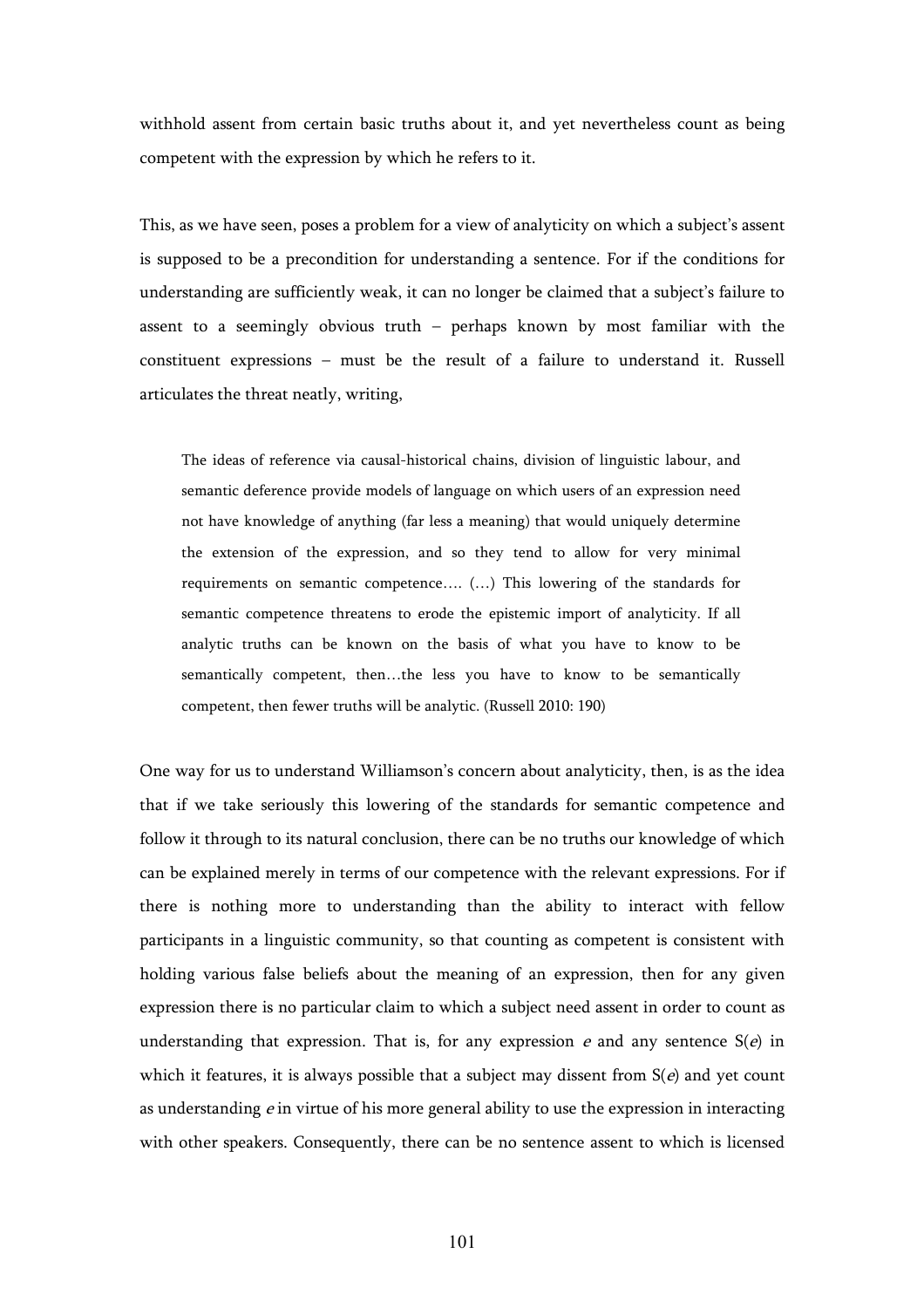by understanding alone, since one could just as easily withhold assent and still equally count as understanding it.

Understanding cannot do the epistemic work required by analyticity because, on Williamson's view, it is not a matter of one's preparedness to assent to any particular sentence or set of sentences – it is much more holistic than that, determined by one's overall practice of using an expression to interact with other speakers. This weakens the conditions for understanding to a point that it becomes difficult to see how mere understanding alone could explain a subject's acceptance of any given truth, since dissent is quite compatible with a subject's competence. So it is not, as the above quotation from Russell suggests, that there are simply fewer analytic truths than we might have supposed: there are none.

#### (iii) Understanding and knowledge

The problem for the defender of analyticity is that there is much that is attractive about the picture Williamson presents. It is a central fact about language that it is a means by which we communicate with others, so it seems natural that we might evaluate someone's linguistic competence by the success with which they communicate, and it is a merit of Williamson's account that this feature is given such a central place in the view he outlines. Moreover, assuming  $-$  as we suggested  $-$  that Williamson's view is a natural extension of externalist developments in the philosophy of language over recent decades, it would be disappointing for the defender of analyticity to find that this otherwise attractive picture had to be denied in order to resist Williamson's objections against analyticity.

A better response, I want to suggest, is to accept that Williamson articulates a perfectly good sense in which we might want to count people as understanding while denying that this sense exhausts those available to which the defender of analyticity can appeal. Williamson's argument, as with that concerning *being in a position to know* in section (i), turns on there being no sense of what it is to understand a language that can do the work required for analyticity; if we can show this not to be so, we leave open the possibility that a defence of analyticity can be provided. What we require, then, is some conception of understanding stronger than that invoked by Williamson, capable of underwriting an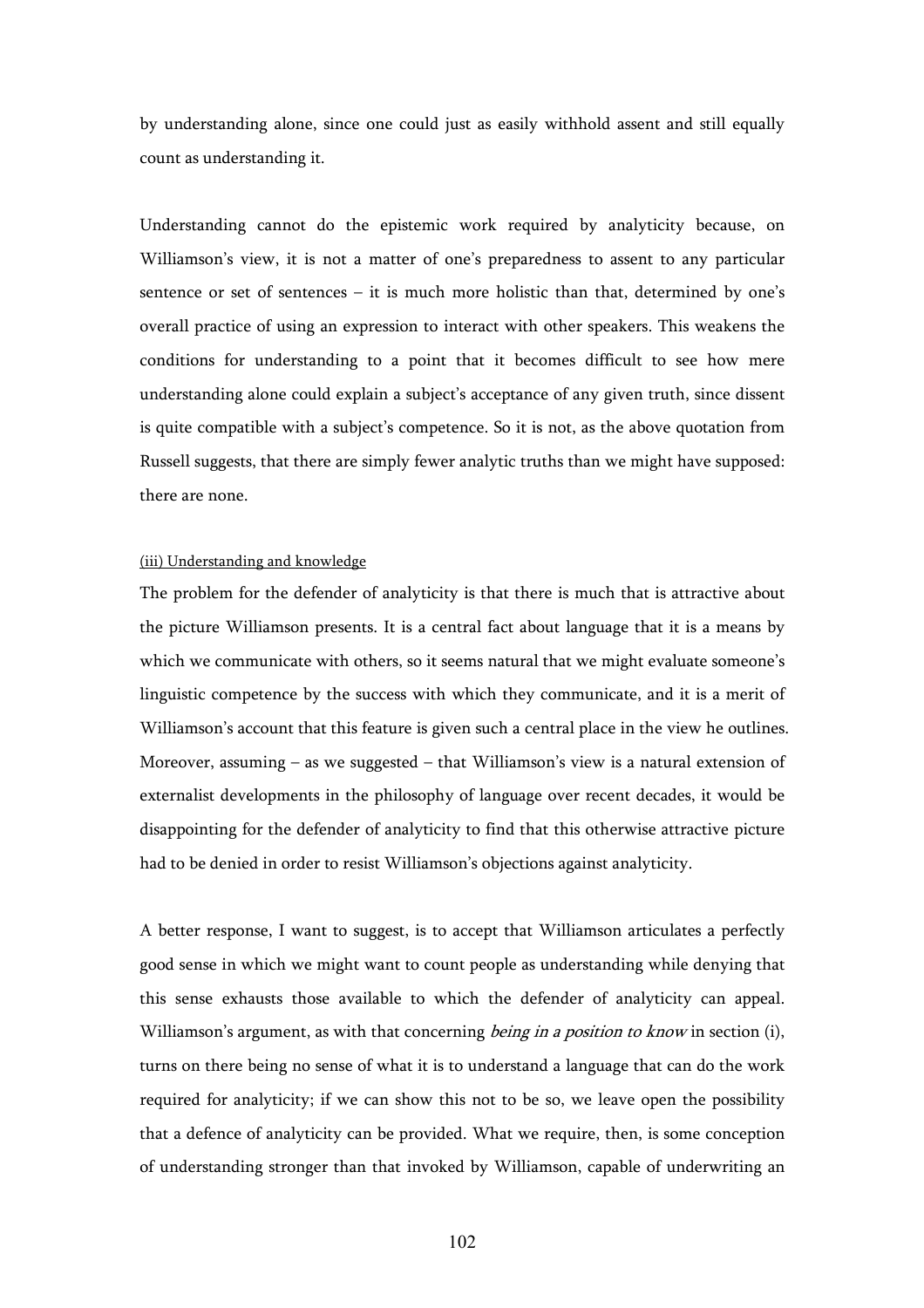account of analyticity. Yet, ideally, we should also desire that even on this stronger account of understanding, people like the deviant logicians still count as meeting the standards for semantic competence. The reason for this is the same as that offered for initially granting to Williamson that they understand (see p. 61). Examples like these do not appear to be simple cases of misunderstanding, particularly when we consider real-life analogues involving disagreement about logic: it just doesn't ring true to say, for example, that Vann McGee fails to understand what we mean by 'if' or Graham Priest what we mean by 'not'. Their views may be incorrect, but they certainly know what we take ourselves to mean by the relevant expressions, and it would not enlighten them to simply reiterate our stance in contrast to theirs. The challenge, therefore, is to identify some stronger conception of understanding that is nevertheless capable of accommodating Williamson's insight that there is always the possibility that, for any truth, a subject might understand without assenting to it.

We can begin to motivate a different picture to that offered by Williamson by reflecting on the mutual demands that are placed on one another by meaning and understanding. Language is a means of communicating with others, by which we make our thoughts manifest to them. For an expression or a sentence to have meaning in this linguistic sense is for it to have shared significance among the members of a linguistic community in a way which facilitates the communicative exchange. To understand an expression or a sentence is to grasp the significance it has within the communicative exchange between the members of the linguistic community. McDowell speaks of this relation between meaning and understanding as being "contractual", in the sense that to understand an expression or a sentence is to come under an obligation to use it – "to judge and speak" – in certain determinate ways if one is to continue in the practice of using it with the same meaning.<sup>4</sup> This introduces something that a would-be participant must latch on to in order to count as successfully integrated within the practice. McDowell writes, "If we regard an individual as aiming to speak a communal language, we take account of the possibility that he may go out of step with his fellows; thus we make room for an application of the notion of error, and so of right and wrong." (McDowell 1998f: 225) If a subject chooses to engage in the practice of a community, he thereby chooses to be

 4 McDowell 1998f: 221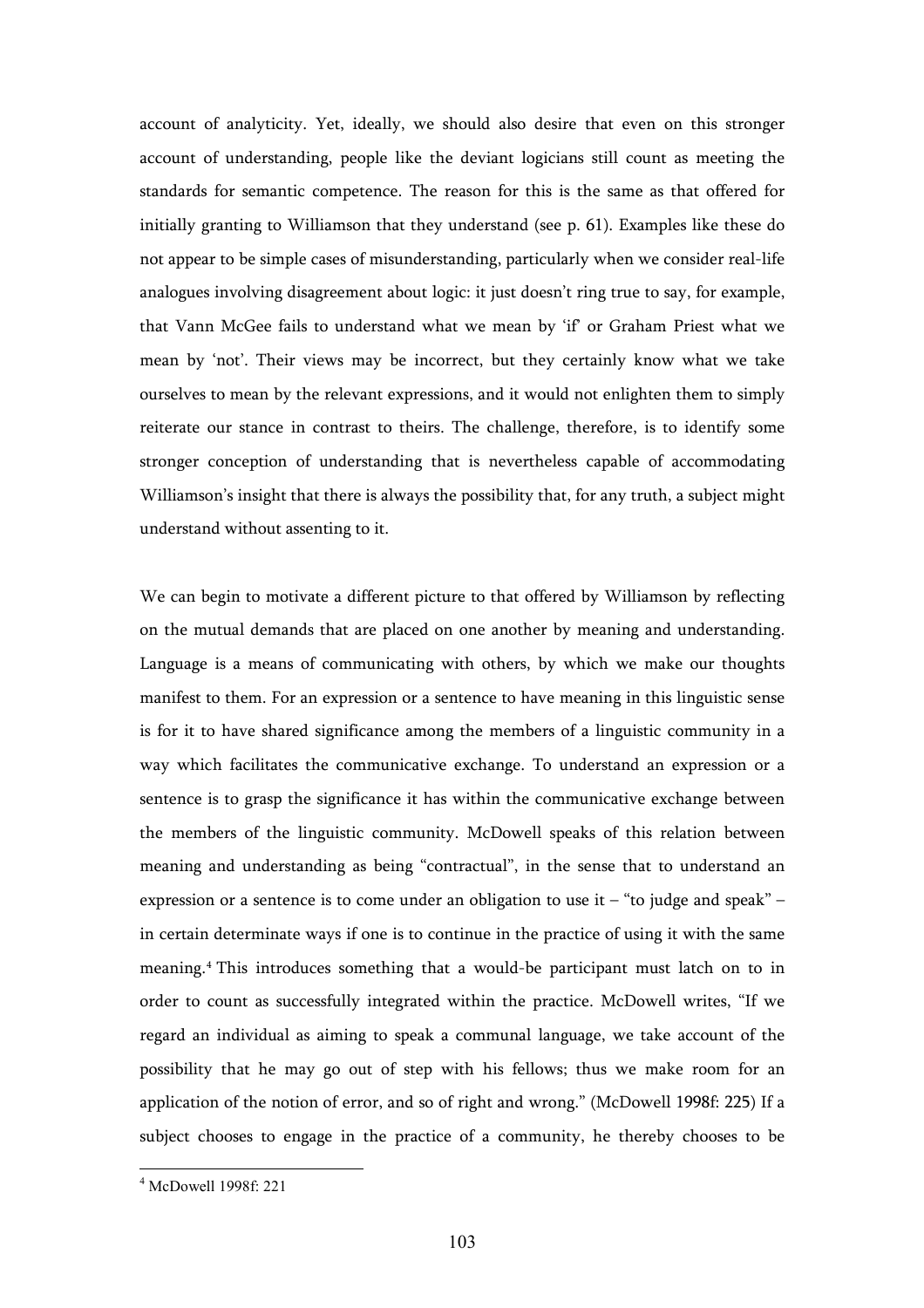assessed by the norms that govern the practice. What counts as getting it right, then, is the ability to use the words in a way that accords with the dictates of the practice.

Understanding does not, on this picture, reduce to a subject's ability to interact with the members of a linguistic community, since someone might give the appearance of engaging in a communal linguistic practice even though they are in fact disposed to use the expressions of the community in a way that deviates in crucial respects from the members of the community. And even though these differences may elude detection in ordinary conversational circumstances, there would still be a clear sense in which such a person had not latched on to the correct practice of using those expressions, as defined by the norms of the community, and so failed to understand their meanings. I take it that this is one way of construing the intuition behind the famous Wittgensteinian concern about rule-following.<sup>5</sup> Suppose we were to encounter a subject whose observable behaviour gave every indication that he understood the sense of 'add' that we denote by the '+' sign. Presented with a situation in which he has to add 12 and 7, he acknowledges the total to be 19; in a situation where he has to add 57 and 63, he offers 120 as the answer, and so on and so forth. To all intents and purposes, so far as any interaction with the subject is concerned, he appears to use the word 'add' correctly. But if we were to learn that once this subject encountered numbers greater than 10,000, which perhaps arise less frequently as numbers to be added in everyday contexts, he consistently used 'add' to denote a calculation on which 6 is deducted from the proper total (and it not simply that he miscalculates by getting his numbers mixed up; he quite deliberately goes through the process of subtracting 6)<sup>6</sup> we would judge that 'add' as he uses it has a different meaning to that which it has for us, since we denote by 'add' a calculation which functions in a uniform manner irrespective of the values involved. To the extent that such a person sought to assimilate the practice of the linguistic community, to use expressions in the

<sup>&</sup>lt;sup>5</sup> Wittgenstein 1953 §185-201. For discussion of the concern and an interpretation that connects it to the idea of linguistic practice as I have used it here, see McDowell (1984).

<sup>&</sup>lt;sup>6</sup> In this respect, the subject's situation is supposed to mirror that envisaged by Wittgenstein, in which a subject learning to continue a series of +2 gets beyond 1000 and then starts counting 1000,1004, 1008, 1012, and so on, not because of any computational failure on his part but because that is what he thinks the rule is supposed to be. Wittgenstein writes, "We say to him: "Look what you've done!" —He doesn't understand. We say: "You were meant to add two: look how you began the series!"—He answers: "Yes, isn't it right? I thought that was how I was meant to do it."—Or suppose he pointed to the series and said: But I went on in the same way." Wittgenstein 1953 §185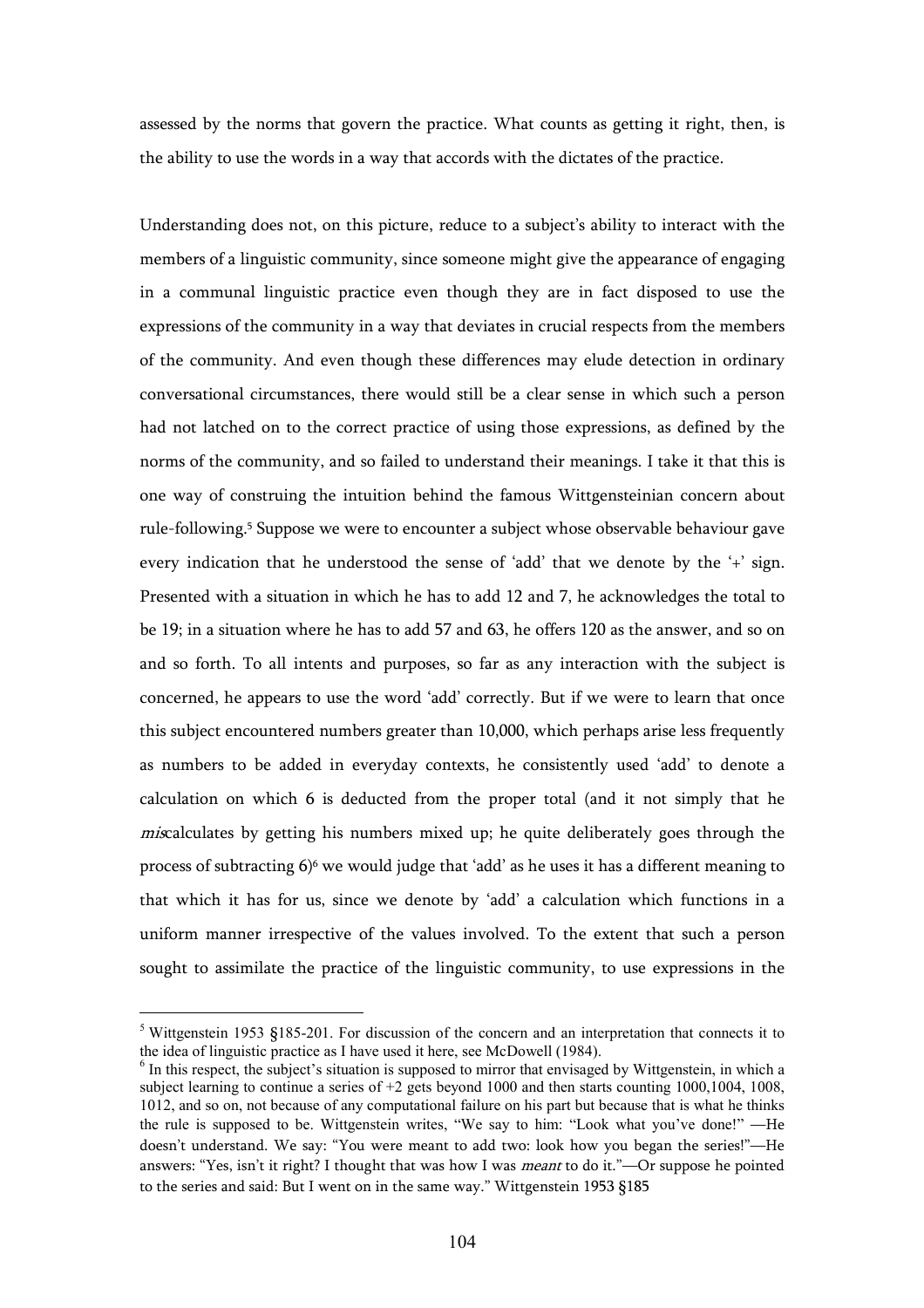same way as other speakers and to be assessed by the norms that guide their practice, there is a clear sense in which we should say that that subject has failed to understand the meaning of the expression. In the relevant sense of understanding, the fact that the crucial deviancy eludes detection in ordinary conversational circumstances does not make it any less the case that the subject has not latched on to the correct meaning of the expression.

While it is certainly true that we who succeed in understanding one another may sometimes have discrepancies in the way we use certain words and yet, in spite of this, find ourselves able to enjoy some sort of successful interaction, we should perhaps resist the temptation to build our conception of understanding around such cases. For on this alternative picture, as we have already noted, to understand is to know the significance that an expression or a sentence has for the members of a linguistic practice. If we think of this in terms of language as a means by which speakers make manifest their thoughts to others, then understanding would seem to involve knowledge of which thought is expressed by a speaker's utterance. It is this sense of understanding we find in the following passages by Evans and Fricker:

Let us suppose that a speaker utters a sentence containing an expression which has a conventionally recognized information-invoking role, and it is clear that such a use is intended.... The audience must proceed beyond this, to the *right* (i.e. intended) interpretation. And if he is to be credited with understanding, he must know that it is the right interpretation. (Evans 1982: 310, italics in original)

When a human speaker-hearer of a language hears and understands an utterance by another speaker of a sentence of their shared language, she typically comes to know, or comes to be in a position to know, what speech act was effected in the utterance. (Fricker 2003: 325)

Understanding, in this sense, then, is intimately connected to knowledge. If this is right, then cases in which speakers interact with each other despite having crucial discrepancies in the meanings they attach to expressions cannot be the norm by which we illuminate our conception of understanding. To see this, consider a scenario where the circumstances of the deviant logicians or the deviant adder are much more widespread, so that it is no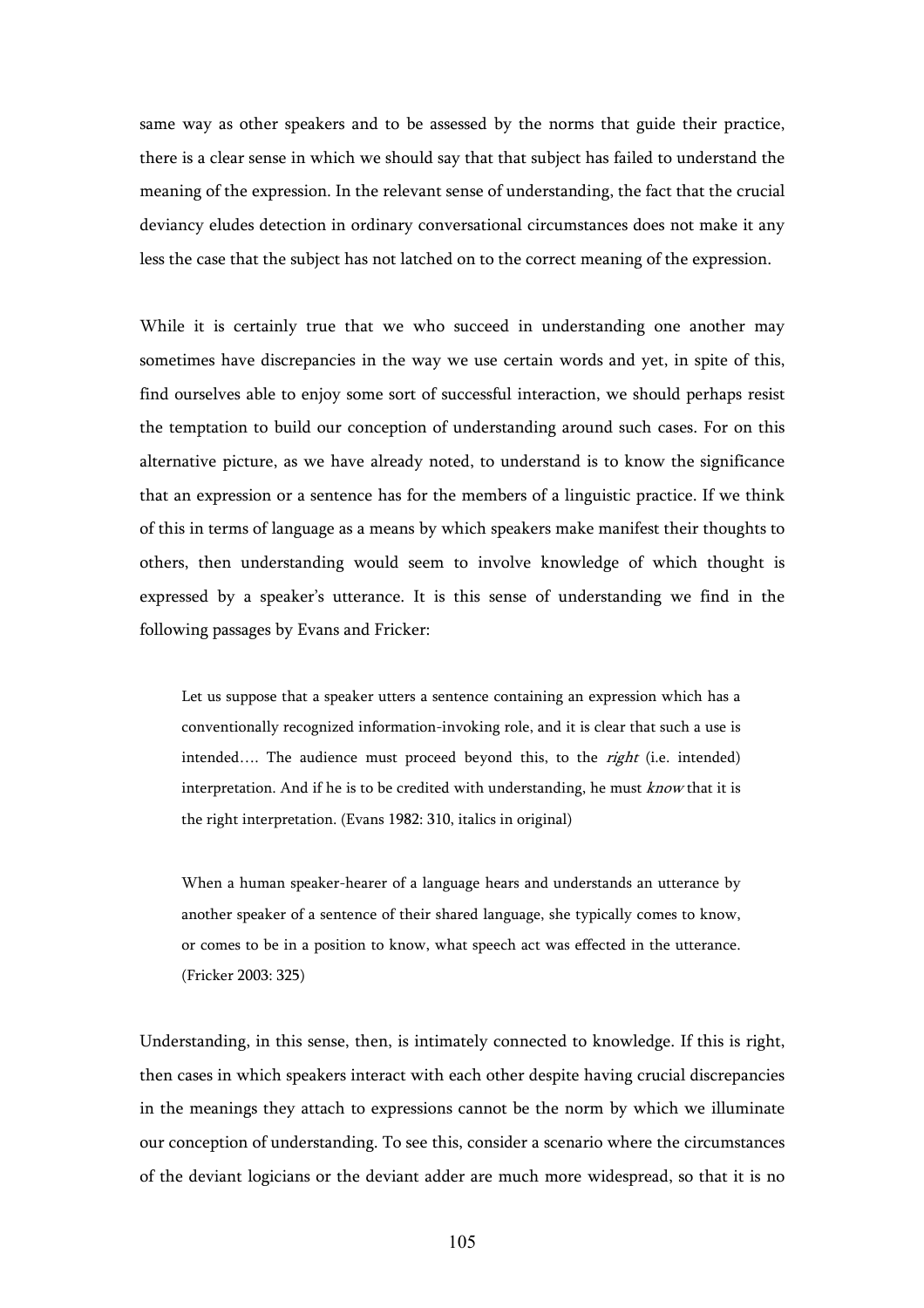longer just a couple of logicians with fairly academic concerns about one or two expressions of a language – rather, in this situation, large numbers of people who interact with each other have adopted idiosyncratic beliefs affecting their patterns of usage with respect to a considerable number of the words they use in their interactions. We might suppose that, as with the deviant logicians, these idiosyncrasies are far enough removed from the concerns of ordinary conversational discourse that they rarely  $-$  if ever  $-$  have cause to surface, so that interactions take place without the underlying discrepancies coming to the fore. There may be a sense in which we want to count what occurs between these speakers as understanding, since they are able to navigate their way through their everyday affairs without the differences in their meanings causing interference enough to be a stumbling block. However, to suppose that this sense of understanding could be exhaustive of those available would be to abandon the otherwise intuitive idea that understanding must be closely connected to knowledge of which thought is expressed by a speaker's utterance.

If a speaker gives expression to a thought, it is made available to be known by an audience who grasp the significance the speaker intends the words to have. An audience for whom the words have meanings crucially discrepant from that of the speaker cannot know (on the basis of the speaker's utterance) which thought the utterance was intended to express. The obvious obstacle lies in the audience's ability to get hold of the precise thought the speaker intended to communicate, since the words signify something different for the parties involved at either end of the communicative exchange. But even if it should turn out that the audience somehow latched on to the right thought, it seems counterintuitive to suppose that they have knowledge of which thought the speaker expressed. For, given that they assign different meanings to their words, the fact that they happen to get hold of the thought expressed by the speaker would seem be little more than a fortuitous accident of the sort we ordinarily take to be incompatible with knowledge. Heck, writing about a different problem, seems to make a similar point when he says,

If the content one speaker forms in reaction to an assertion bears no particular relationship to the content of the belief the latter was expressing, then, even if her newly formed belief were true, she should merely have been lucky. Again, if the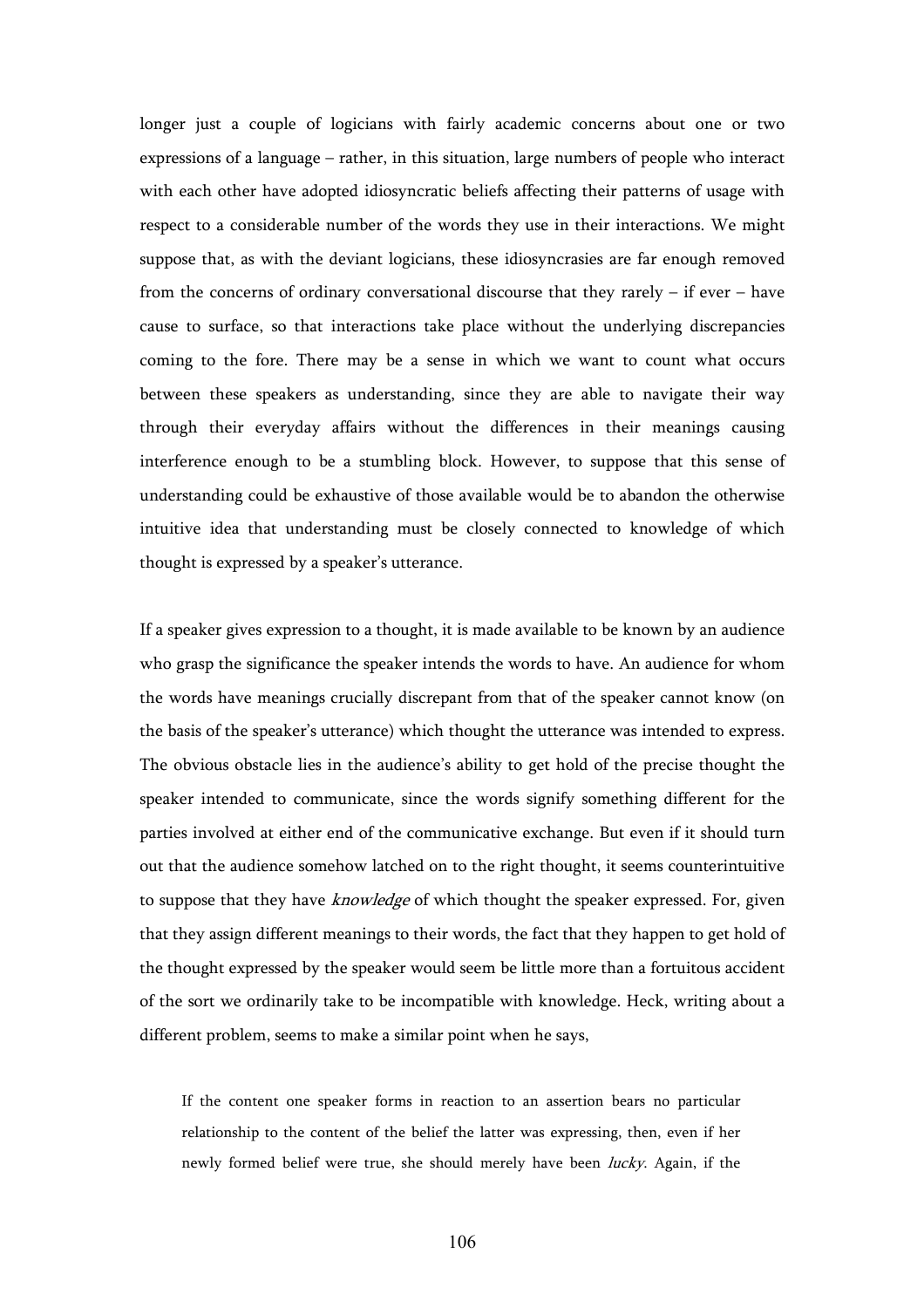beliefs we form in reaction to sentences asserted by others bears no close relationship to the meanings of those sentences, then, even if those beliefs are true, we would not, in ordinary cases, know them to be true. We would not even have acquired justified beliefs. (Heck 1995: 91, italics in original)

Heck's remark is made in the context of discussing an audience's capacity to know that the content expressed by a speaker is true. But it seems to have equal application to an audience's ability to know which content or thought is expressed by a speaker. If a subject is to know that some specific thought is the one to which a speaker has given expression, then it cannot be by mere accident that the subject gets hold of the right thought. Given this, if we are to preserve the connection between understanding and knowledge, then cases where there are significant discrepancies in the ways speakers use words cannot be the norm by which we illuminate our conception of understanding.

The issue here is whether there is something we presuppose a subject to have achieved – something we expect the subject to have latched on to – when we attribute understanding of an expression or a sentence. Williamson, we have seen, argues that there is not and that understanding is therefore unable to perform the epistemic role necessary to support an account of analyticity. However, if we are to make room for the idea of language as a genuinely public phenomenon that enables the members of a linguistic community to share in the exchange of thoughts by exploiting the mutual significance of expressions and sentences, then we should be dissatisfied with the suggestion that the picture presented by Williamson exhausts what it is to understand a language. For part of what it is to understand, on this alternative picture, is to grasp the significance that expressions and sentences of the language have for members of the practice. For example, a speaker who uses an indicative sentence gives expression to a thought about the world and its being a certain way. It seems that we should count a subject as having understood the speaker only if the subject knows (on the basis of the speaker's utterance) which thought the speaker expressed, that is, if he knows how the speaker represented the world to be.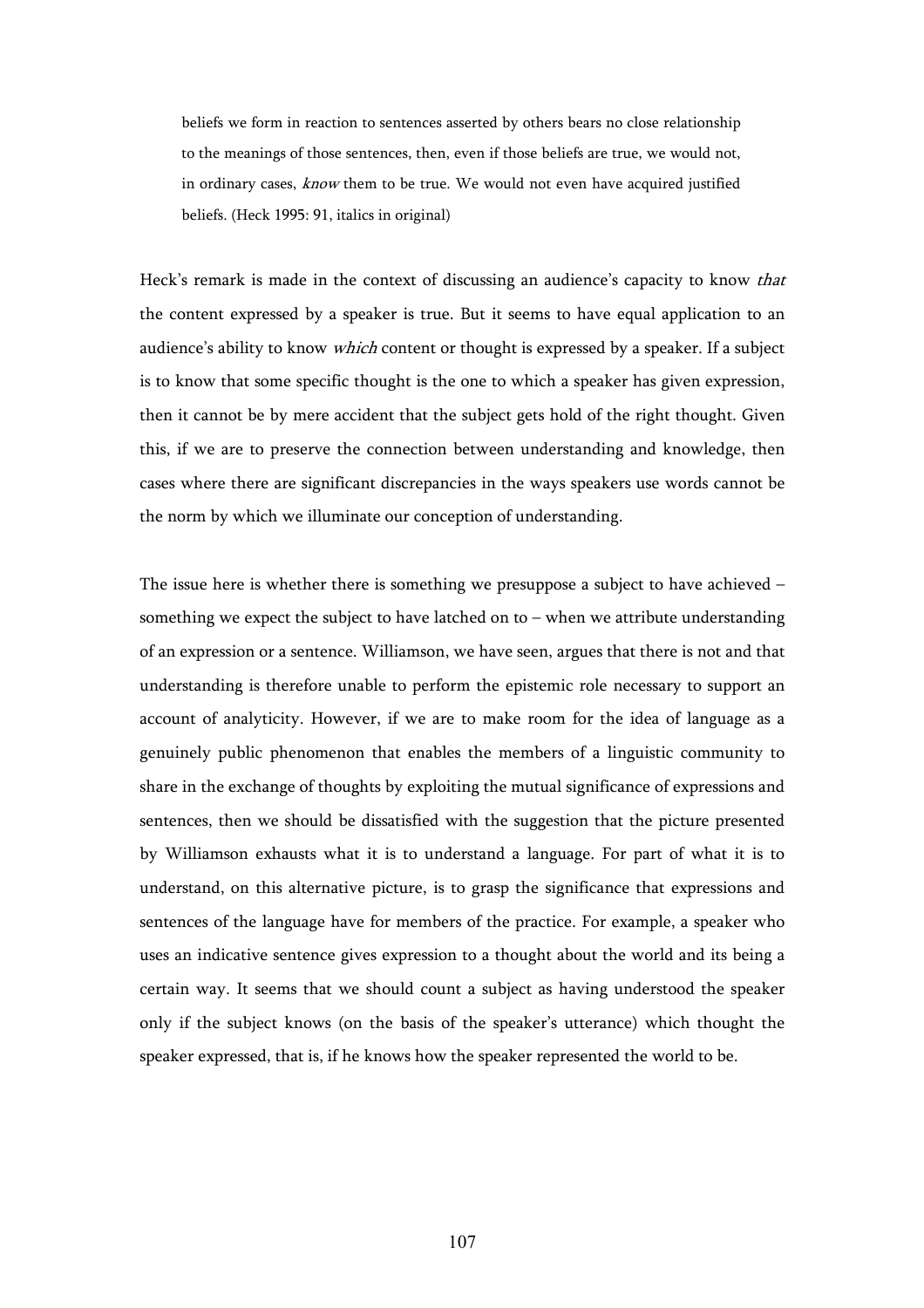### (iv) High-level theoretical concerns and disagreement

Does the foregoing preclude counting Williamson's deviant logicians as understanding 'All vixens are female foxes'? If it does, the worry would be that all we have achieved is to redefine what it is to understand in a way that reinstates the stronger constitutive link between understanding an analytic truth and knowing it in order to circumvent Williamson's concern. If, on the other hand, the deviant logicians count as understanding in the sense outlined in the previous section, then we would seem to have identified a sense of understanding stronger than that presented by Williamson – and therefore at least potentially capable of shouldering the epistemic work required for analyticity – while accommodating his insistence that it is always possible for a subject to understand a putatively analytic truth and yet fail to know it.

It is helpful to consider the difference between those who deviate from the norm of the linguistic community in their use of an expression in cases like that of the deviant adder, discussed in the previous section, and those who do so in cases like those of Peter and Stephen. A case such as that of the adder looks like a clear case of a failure to understand. There is a pattern of behaviour to which the adder regards himself as trying to conform; he attempts to assimilate the norm that guides the practice of others in the linguistic community. However, his behaviour in attempting to add values greater than 10,000 betrays the fact that he has failed in the effort to be guided in the way that other users of 'add' are. There is a mismatch between what he supposes the practice of the community to be and the practice as it really is.

It is not clear that there is a mismatch of this kind in the cases of the deviant logicians. As Williamson describes them, Peter and Stephen may be professors of philosophy who have defended their peculiar logical views in leading refereed journals.<sup>7</sup> The point of this background story is that there is nothing one could say to them to simply help clarify or correct our practice of using the relevant logical expressions. Whereas it may illuminate the deviant adder to point out that his use of 'add' does not accord with the norm, it would not, for example, be illuminating to Peter to be told that we do not use the universal quantifier in such a way as for it to be existentially committing. In having

 7 Williamson 2006: 12 and 2007: 89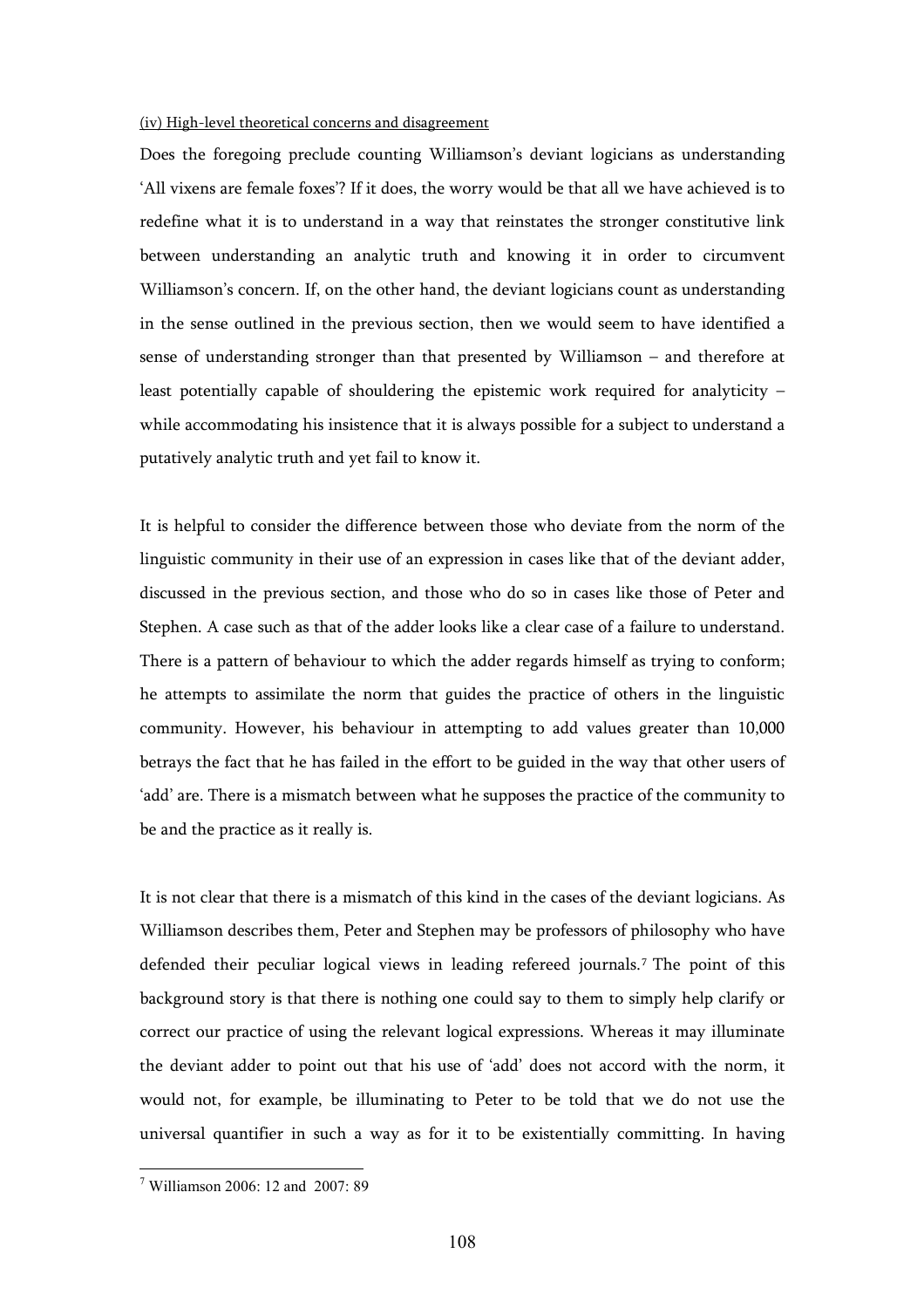defended their views, they must already appreciate the way in which they diverge from common practice. That is, they know what the common practice is in relation to the relevant expressions but have some reason for adopting a difference pattern of use. This is crucial in assessing their understanding. On the stronger conception of understanding outlined above, it is a condition of counting an audience as having understood a speaker that the audience knows which thought the speaker has intended to communicate – how, in the case of an indicative sentence, the world has been represented to be by the utterance. Peter and Stephen certainly seem to satisfy this condition. For their ability to defend the unorthodoxy of their views presupposes knowledge of what the prevailing orthodoxy is. So, when a speaker who does not share their pet theories gives expression to a thought using the relevant logical expressions, Peter and Stephen are nevertheless able to know what the speaker sought to communicate by the utterance and thus live up their part in the communicative exchange. There is therefore no mismatch between what they suppose the practice of the linguistic community to be and the practice as it really is, since they know how other people use the relevant logical expressions, although they believe there to be a defect in the prevalent practice that motivates using the expressions as they do. (I say more about what we should understand them to be advocating in relation to the practice in the next chapter.) This suggests that they should count as understanding the sentence 'All vixens are female foxes'.

One might worry that there must be a sense in which Peter and Stephen fail to understand on the grounds that a thought is the kind of thing that has objective truthconditions yet, in the case of the thought expressed by 'All vixens are female foxes', Peter and Stephen fail to know them (since they assign different truth-conditions to the sentence).<sup>8</sup> But this does not follow. Suppose I have a friend who I know to be prone to getting confused about the difference between the meanings of 'immoral' and 'amoral', so that he sometimes uses one when he clearly means the other. If, in the context of discussing the impermissibility of uneven wealth distribution, my friend were to assert 'Capitalism is amoral', I may take him to have fallen prey to his confusion and interpret him instead to have been expressing a different thought, namely, that capitalism is immoral. My prior knowledge of his susceptibility to confusion (together, of course, with

<sup>&</sup>lt;sup>8</sup> A version of this line of argument was put to me by Marcus Giaquinto.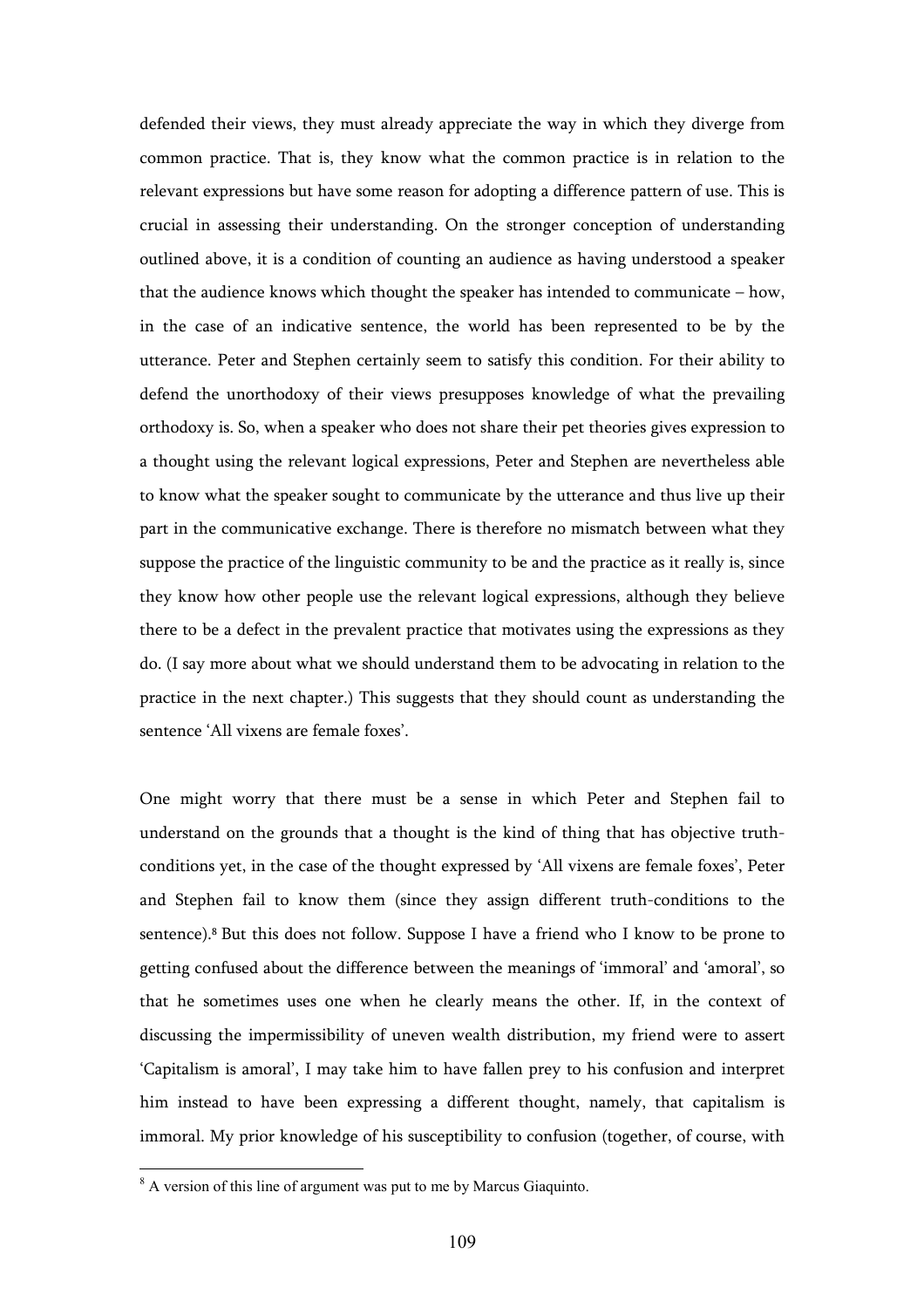help from the conversational context) means that despite my friend's misuse of the word, I am nevertheless able to know which thought he intended to express by his utterance. So it is for Peter and Stephen. In their eyes, there is something defective about our practice of using the relevant logical expressions, so that the meaning we attach to the sentence 'All vixens are female foxes' is in some way incorrect. Although the truth-conditions they assign to the sentence are different to those we take ourselves to express, their prior knowledge of our "error" means that they are nevertheless able to know which thought we intend to express by our use of the sentence.

This situation where a subject has full knowledge of what the ordinary practice is but has qualms about the correctness of that practice would seem to characterise what Williamson in one of the quoted passages above refers to as "high-level theoretical concerns." They are theoretical insofar as they are sufficiently far removed from everyday concerns as not to interfere with the practicality of people like Peter and Stephen being able to engage with other speakers, high-level insofar as they are founded upon a prior knowledge of the existing practice together with an appreciation of how and why they deviate from this. Thus, to have a high-level theoretical concern entails that a subject has an understanding of that about which he has a concern.

In his most recent writing on the matter, Williamson goes further than this, suggesting that what is true of the deviant logicians may be extended to ordinary speakers who dissent from a truth such as 'All vixens are female foxes' without possessing the kind of theoretical concerns exhibited by Peter and Stephen. He writes,

We can also imagine untheoretical native speakers whose unreflective patterns of assent and dissent to non-metalinguistic sentences are those which Peter [and] Stephen…respectively recommend, although they lack the reflective capacity to rationalize those patterns by appeal to formal semantic theories. They too would be able to fit in well enough with the rest of the linguistic community, to engage smoothly in useful communication and adjust to their differences with other speakers in order not to attract too much attention. (…) Once we concede that Peter [and] Stephen…are competent speakers, we can hardly refuse the same classification to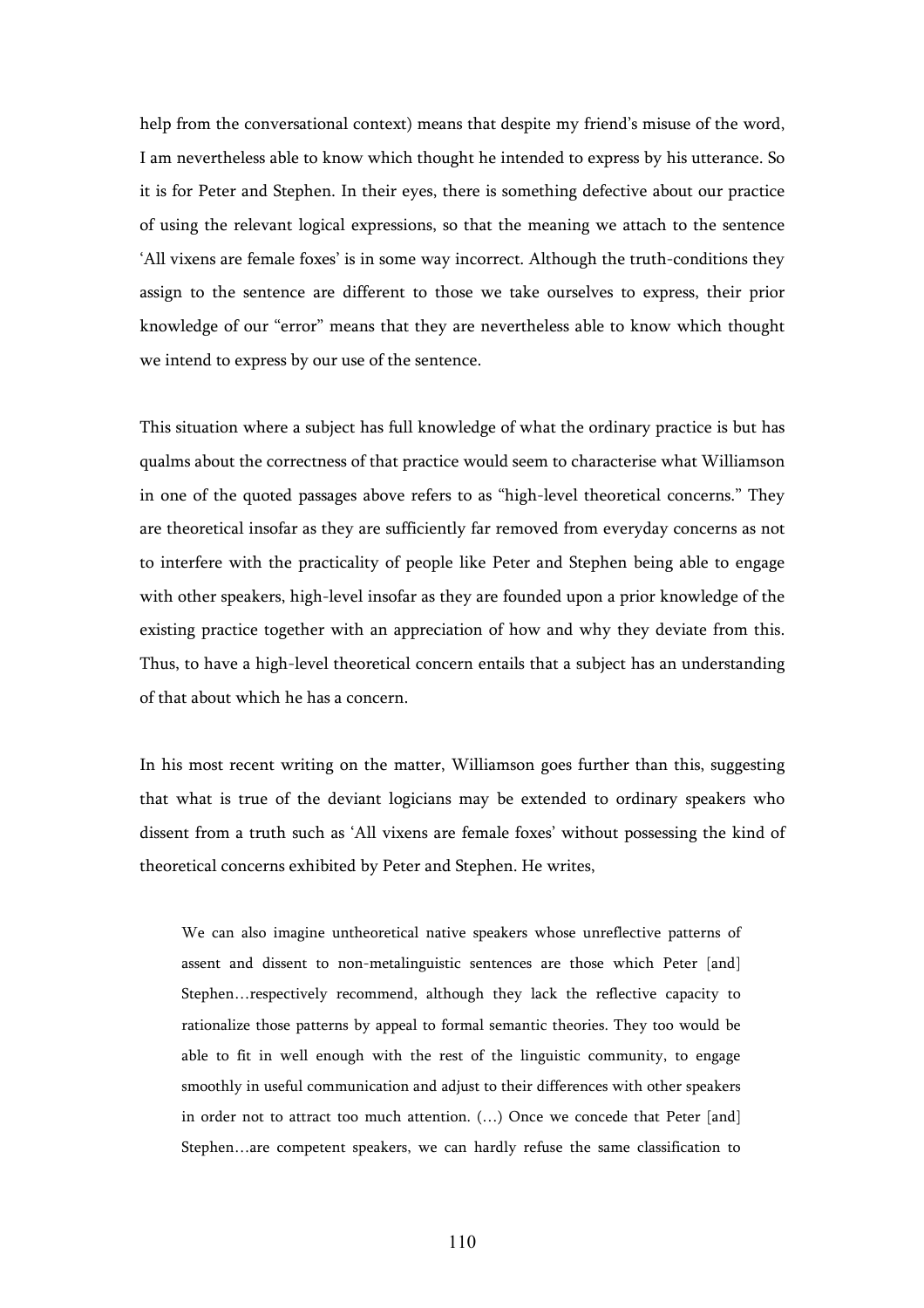other speakers merely on grounds on their unacquaintance with formal semantics. (Williamson 2007: 99)

Here I think we may draw a line and simply deny Williamson his claim. For the question that becomes pressing for this view is: what is the difference between those who, on the one hand, dissent from such a truth and still count as understanding it and, on the other, those who dissent through a failure to have understood one or more of the constituent expressions? Williamson's answer to this, as can be seen from the above passage, is that the difference consists in the ability of those who understand to successfully interact with the rest of the linguistic community. However, once we acknowledge that a subject might enjoy smooth interaction with other speakers while failing to count as understanding in a fuller sense, the question regains its bite.

If we accept the argument of the previous sections, the difference between those who dissent from something like 'All vixens are female foxes' despite understanding it and those who dissent precisely because they fail to understand it lies in the ability of the former group to know which thought non-dissenting, ordinary speakers take themselves to express by their use of the sentence. In these instances, a subject should know what is the common practice of using the expressions and in what respect they deviate from that practice. This is not, as Williamson insinuates, to demand that anyone who chooses to dissent must be acquainted with formal semantics. It is, however, to insist that dissent is incompatible with understanding if it stems from a simple failure to grasp the communal practice of using the expressions. Once understanding in this sense in achieved, a subject's dissent will then reflect something approaching a "high-level theoretical concern," even though the concern itself need not be especially theoretical or born out of any preoccupation with the finer points of formal semantics – it may be theoretical only insofar as it does not interfere with the practicality of communication. But it must accompany a recognition both of what the accepted practice is and in what way the subject's own usage deviates from that norm. Since we have reason to suppose that Peter's and Stephen's dissent is of this kind, we may count them as understanding 'All vixens are female foxes', even on this stronger picture of understanding.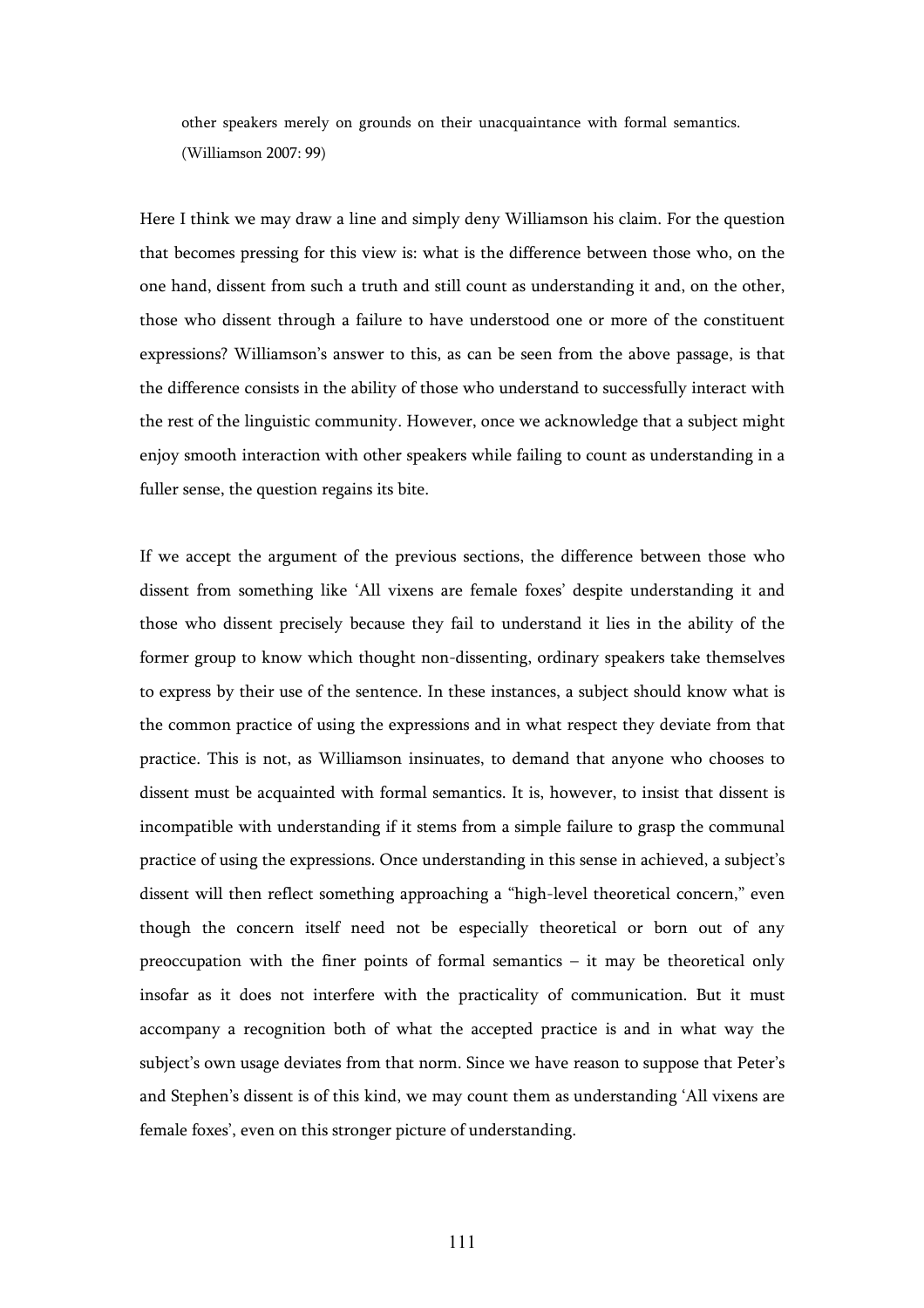# (v) Concluding remarks

Williamson argues that the appeal to *being in a position to know* is unable to preserve an account of analyticity from the difficulties introduced by cases of disagreement. Once we recognise the possibility that for any candidate analytic truth someone could understand it and fail to know it, he argues, we are restricted to a picture of understanding too weak to do the epistemic work required for analyticity. He supposes that we must view understanding as requiring only the ability to get by in our interactions with other speakers; consequently, there is nothing a subject is required to accept in order to count as understanding any given utterance.

We can now see the problem in Williamson's argument. The picture of understanding he thinks we are forced to accept in order to accommodate cases of disagreement is in fact too weak to do justice to the idea that understanding involves knowing which thought is expressed by a speaker's utterance. In order to make room for this, we need a conception of understanding stronger than that presented by Williamson. Yet on the stronger account sketched here, we retain the ability to accommodate the possibility that for any given truth, someone may understand it and nevertheless harbour reasons to dissent from it. So the possibility of such disagreement does not require us to accept the weaker conception of understanding presented by Williamson. In the next chapter I offer an account of how the stronger picture of understanding sketched here enables a line of explanation for how understanding could explain our knowledge of analytic truths.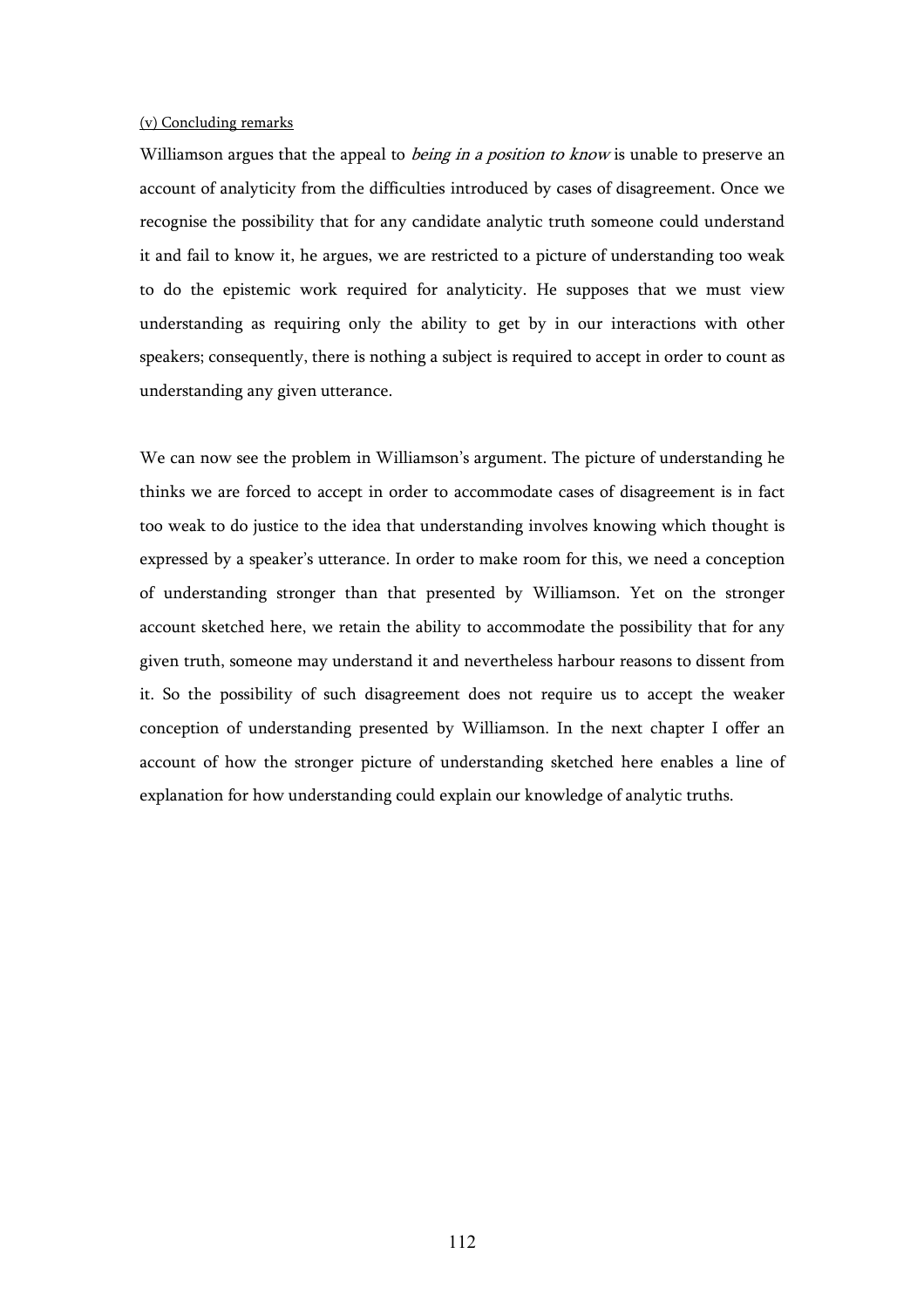# How Could Understanding Explain Our Knowledge of Analytic Truths?

5

We have reached a stage where some positive account in answer to the above question is required. The question is an instance of a more general kind labelled by Cassam as howpossible questions. A how-possible question is one that seeks to address how something which has the appearance of being *impossible*, given certain other things one knows or believes, is nevertheless possible. Cassam observes that many philosophical problems take this form: we start from the assumption that something is the case but then encounter some real or apparent obstacle that creates a puzzle for how things could be as we supposed.<sup>1</sup> In raising the corresponding how-possible question, we aim to resolve the puzzle, perhaps by showing that there is no real conflict or by demonstrating that the obstacle can be overcome.

An epistemological how-possible question is one that takes as its starting point some epistemic achievement which we suppose to be genuine and asks how that achievement is possible in the face of some reason to doubt that an achievement of this sort could be realised. For example, we might worry about the possibility of acquiring knowledge by testimony if we suppose that the acquisition of knowledge by this method requires a subject to have ready evidence concerning the reliability of the person from whom it was acquired. The achievement from which the how-possible question would proceed in this case would be the knowledge we acquire through testimony on numerous occasions on a day-to-day basis. The obstacle is the worry that in many cases we seem to accept testimony without having much to go on regarding the reliability of our informant. In addressing the how-possible question, we seek to show how, despite the apparent obstacle, we are able to have knowledge of the kind in question.<sup>2</sup>

Our present interest is in knowledge acquired on the basis of understanding. The achievement from which we start is the seeming difference in the way we know, for

<sup>1</sup> Cassam 2007: 3-4

<sup>&</sup>lt;sup>2</sup> A different sort of answer, of course, would be one that showed the obstacle to be real and insurmountable, with the consequence that despite initial appearances we do not in fact have knowledge of the kind in question.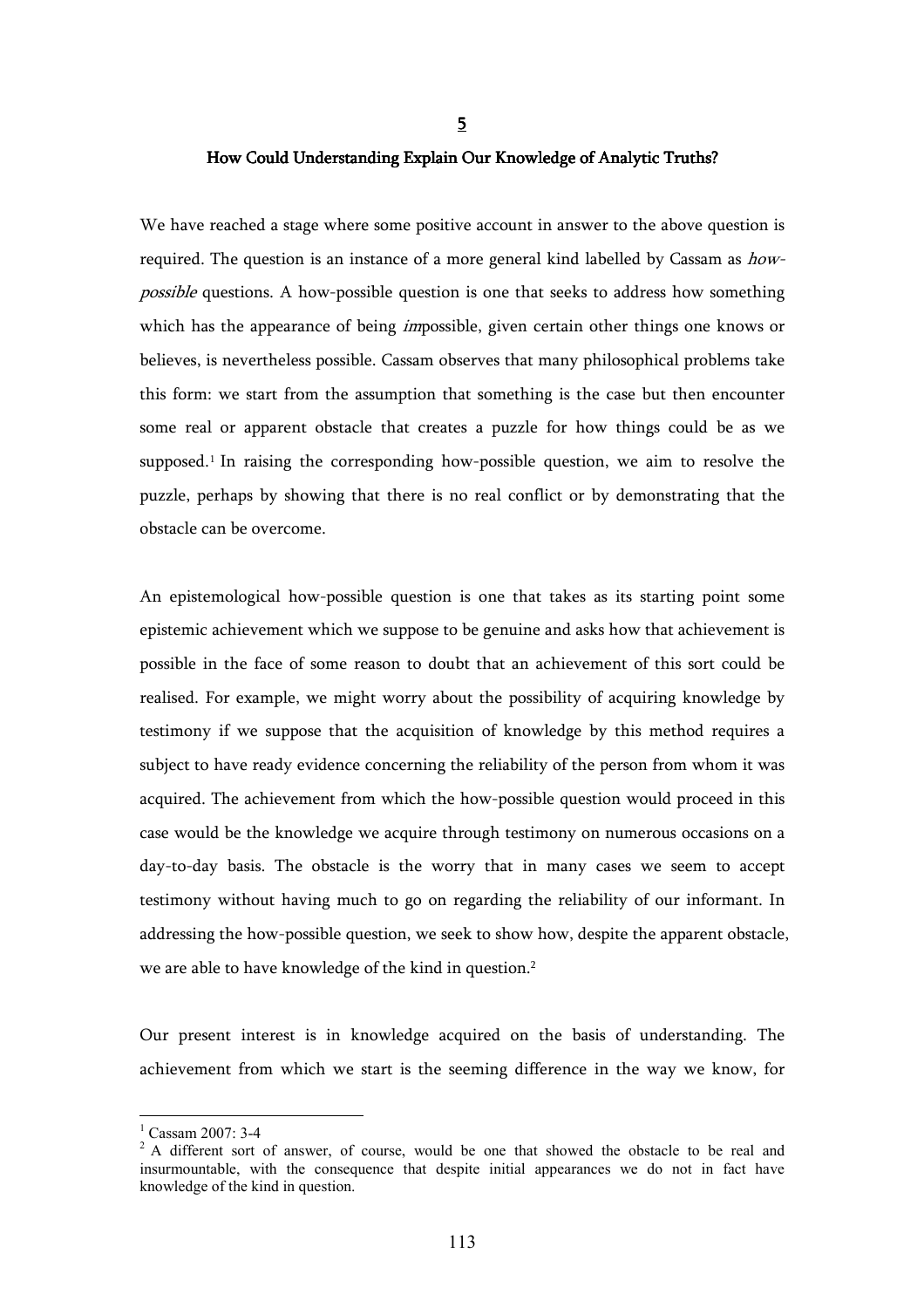example, the proposition that all vixens are female foxes and the proposition that vixens have dichromatic vision. Whereas the latter is fairly typical of the knowledge we acquire insofar as it results from investigation into how things are in the world, the former does not have the appearance of being known in this way. Rather, we are commonly inclined to suppose that our knowledge in these cases in somehow to be explained by our understanding of the expressions involved or by our grasp of the relevant concepts. The identification of our understanding as the means by which we know truths of this general kind is the first stage of the how-possible response. The second stage consists in resolving the puzzle created by the reasons for thinking that the achievement is illusory. We have seen in the preceding chapters that there have been various obstacles perceived to impede the idea of knowledge acquired by understanding, from Quine's objections against Carnap to Williamson's multiple concerns centred around the theme of the need to accommodate disagreement about truths of this kind. I have argued that the defender of analyticity has the resources to respond to these obstacles, leaving intact the claim that there are truths our understanding of which places us in a position to know them.

The tripartite structure of a how-possible answer is completed by a third stage, aimed at providing a more positive account of how it is that the means identified at the first stage could be a source of knowledge. The task is to identify what Cassam calls the "enabling conditions" for the relevant kind of knowledge, the conditions under which it is possible to acquire knowledge by the particular method in question. The demand for this third stage reflects the thought that "there is more to explaining how something is possible than showing that it isn't impossible." (Cassam 2007: 9) A positive account along these lines is perhaps all the more important in the case of an unobvious source of knowledge like that of understanding. For there are some human faculties that just look like good candidates for being knowledge-conducive, such as that of visual perception, whose very role is to furnish us with information about the world around us. Understanding, in general, is not like this. After all, there are many truths I understand: I understand the sentences 'Snow is white' and 'Cambridge is north of London', but in neither instance do we have the inclination to cite my understanding as the primary explanation for my knowledge of the propositions they respectively express. Even in cases of testimony, where arguably understanding has a greater explanatory role, we might still be reluctant to think that the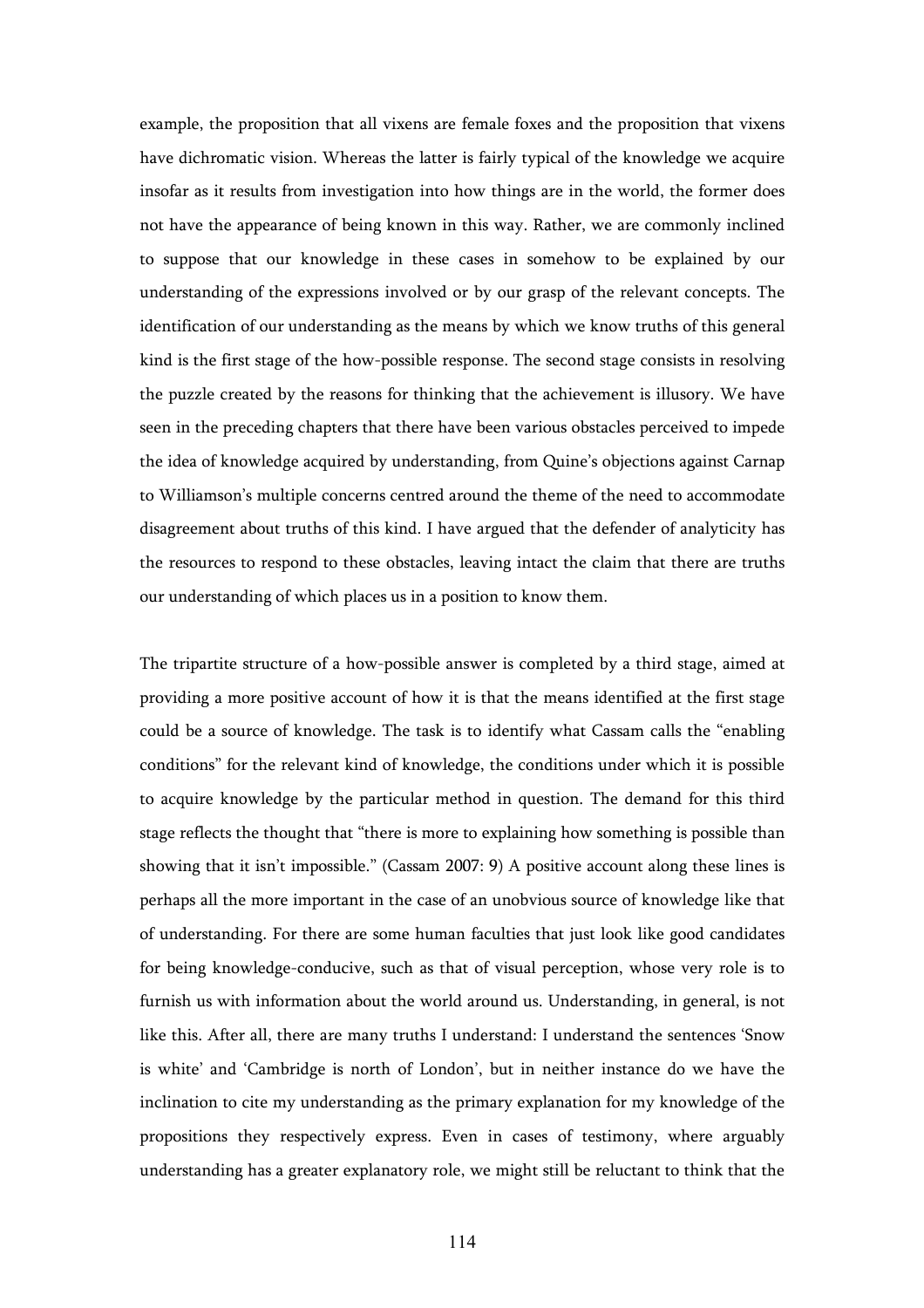knowledge I acquire is explained purely in terms of my understanding the words of an informer. So understanding has various roles to play in our knowledge acquisition, at least some of which do not involve it being the primary source by which we would explain the knowledge we acquire. It is therefore incumbent upon a satisfactory defence of analyticity to provide something more by way of a positive explanation of how understanding could play the epistemic role it requires.

The defender of analyticity can go about such a task in broadly two ways. On one hand, we might seek to divide the general class of analytic truths into further sub-divisions, providing an explanation specific to each as to how understanding could explain a subject's knowledge of the truths belonging to these.<sup>3</sup> On the other hand, we might seek a more general explanation of the role that understanding plays in knowing analytic truths per se.<sup>4</sup> The two approaches are complementary rather than in opposition with each other. We might start out looking for a general account of how understanding could perform the epistemic role required for analyticity and then show how this general account is realised for different kinds of analytic truths. Alternatively, we might begin with the particular instances and then abstract away from these to isolate a more general picture about the role that understanding plays. Here I shall focus on outlining an explanation of the more general kind. The scale of this task, Peacocke observes, is greater or lesser in accordance with the extravagance of the conception of understanding from which we start out. If we have a view like that which Peacocke takes to be commonly attributed to Gödel, on which understanding offers some sort of direct insight or contact with meanings or concepts,<sup>5</sup> so that on occasion one could be said to somehow 'see' that an analytic statement is true, the explanatory task is made a little easier (though at the risk of appearing a little less plausible too).<sup>6</sup> Peacocke writes,

The more sober the view of what is involved in attaining a priori knowledge, the more challenging the task of explaining how understanding has the epistemological

<sup>&</sup>lt;sup>3</sup> For one example of the sub-divisions one might draw, see Boghossian 1997: 334. An exemplary statement of how to apply this method is to be found in Peacocke's discussion of conceptual truths involving colour properties in his (2000).

<sup>&</sup>lt;sup>4</sup> Peacocke (1993) is perhaps one of the better known efforts that fall into this category.

<sup>5</sup> Peacocke 2000: 261-2

<sup>&</sup>lt;sup>6</sup> Strictly speaking, of course, an account that veers too far in this direction becomes less recognisably an account of analyticity and more, perhaps, one of rational intuition.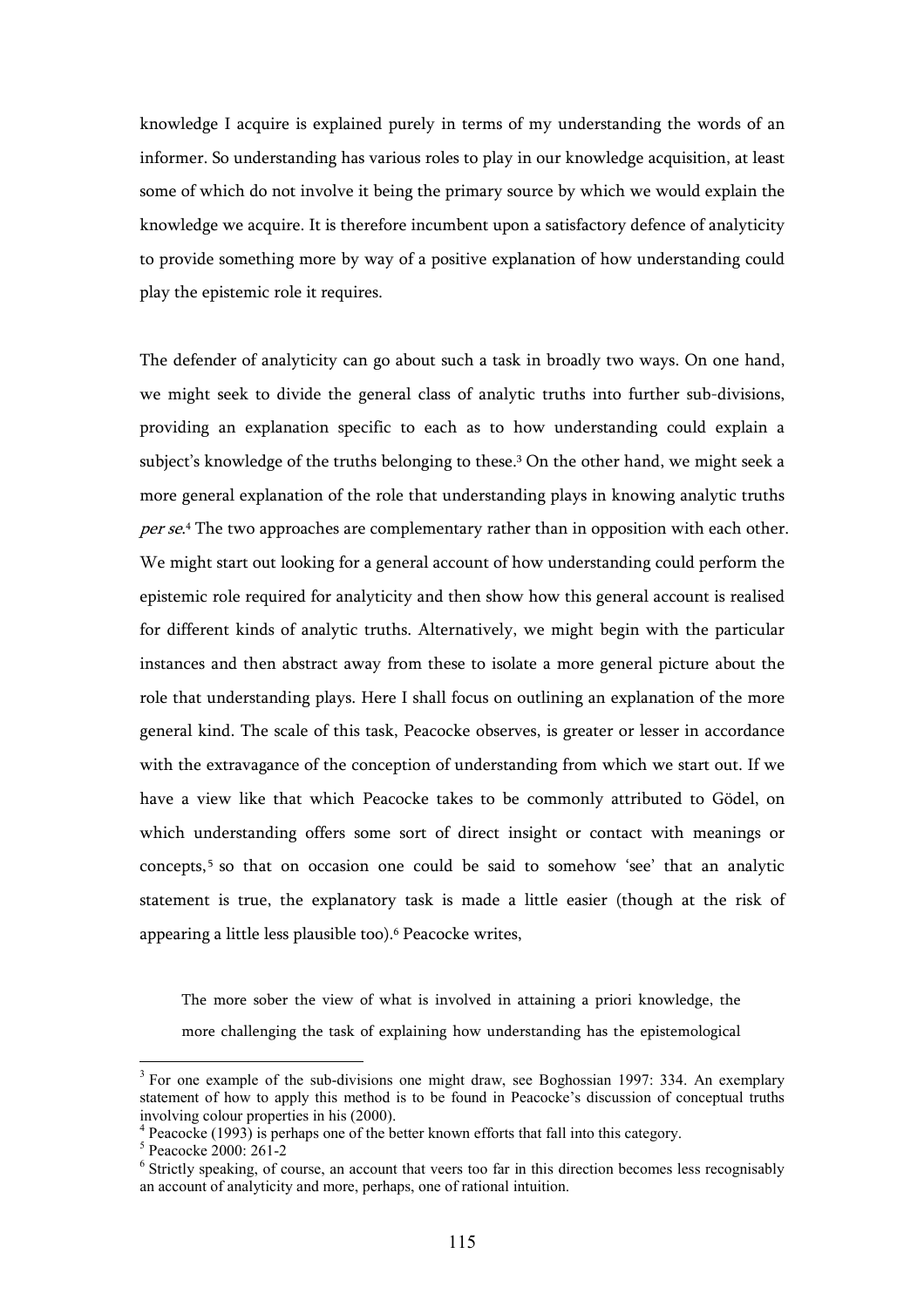power. The more sober rationalist has to account for the epistemological phenomena from a non-exotic theory of understanding or concept-possession. (Peacocke 2000: 257)

The truth of this remark is supported by Williamson's account of understanding which was discussed in the previous chapter. Williamson's conception of understanding is decidedly non-exotic and unextravagant, and if it were to exhaust the conditions for understanding then it would be very difficult indeed to see how understanding should play the epistemic role required for analyticity. What we need, then, is a satisfactory general conception of understanding, together with an account of how this would enable it to explain our knowledge of analytic truths. The simplest, and perhaps most attractive, claim for the defender of analyticity to make is that the conditions for understanding just are those that suffice to put a subject in a position to know an analytic truth. The difficulty then becomes one of showing that this provides sufficient scope for understanding to have the necessary explanatory power.

In the previous chapter I argued that we need not accept Williamson's picture on which all there is to understanding is the ability to interact with other speakers of a language, arguing that if we are to preserve the connection between understanding and knowledge of what is said, we must have a stronger sense of understanding according to which a subject is able to know precisely which thought a speaker intends to express by an utterance. If a speaker asserts a claim using an indicative sentence, thereby representing the world to be some way, a subject who counts as understanding in the relevant sense will know how the speaker represents the world to be, that is, under what conditions the proposition asserted by the speaker is true. In this chapter I pursue this idea further. In particular, I argue that it is part of being a competent language user that a subject will have personal-level knowledge of truths-conditions that is made available through the phenomenology of understanding an utterance. In thus knowing how the world is represented to be, a subject must have some grasp of the possibilities that are ruled in or ruled out by the truth of the relevant proposition. We can then apply this general picture of understanding to explain our knowledge of analytic truths. For an analytic truth, being knowable independently of experience, must be one whose constituent expressions in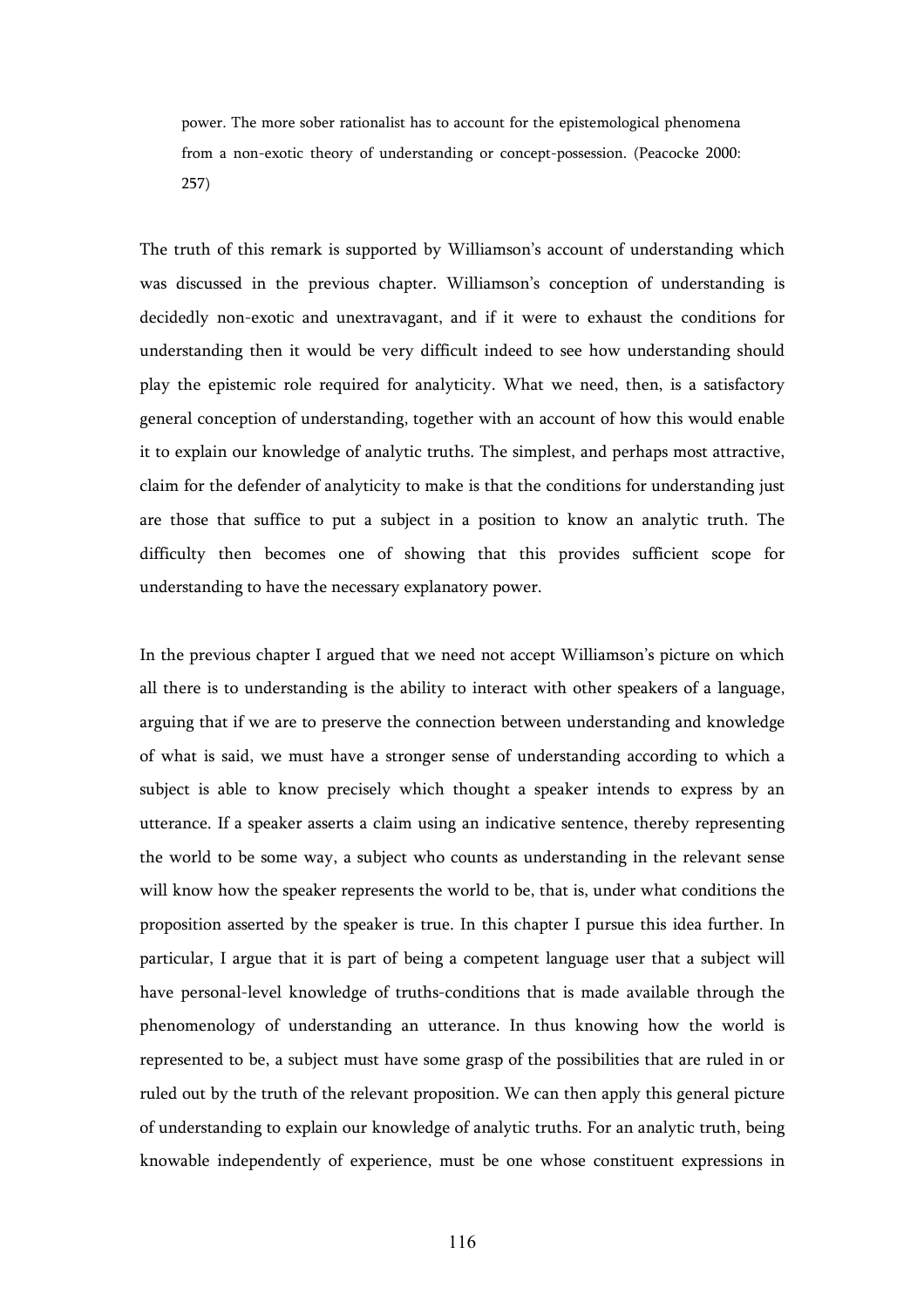some sense guarantee the fulfilment of its truth-conditions. Thus, to understand an analytic truth is to be in a position to recognise that its truth-conditions must be fulfilled, thereby entitling a subject to endorse it.

There are two principal claims here in need of further examination:

(1) Understanding an utterance involves knowledge of its truth-conditions.

and

(2) Knowing the truth-conditions of an utterance involves having some grasp of the possibilities that are included or excluded by the truth of the proposition expressed.

If  $(1)$  and  $(2)$  can be defended, then assuming  $(3)$ ,

(3) An analytic truth is one whose truth-conditions are guaranteed to be fulfilled,

then we can make a case for (4),

(4) Understanding an analytic truth enables a subject to recognise that its truth-conditions must be fulfilled.

In the first two sections of this chapter I defend the principal claims (1) and (2). In section (i) I consider the claim that understanding an utterance involves knowledge of its truthconditions. Although the view has had its detractors in recent literature, I argue that the arguments presented fail to tell against it, at least on the reading of the claim relevant to present purposes. In section (ii) I argue that a subject who knows the truth-conditions of an utterance must have some grasp of the possibilities that are included or excluded by the truth of the proposition. With these two claims, we seem to have a broad outline of how understanding could explain our knowledge of analytic truths. However, there may still be a worry that the account outlined is no longer able to accommodate the kind of defeasibility that made the idea of *being in a position to know* so central to the previous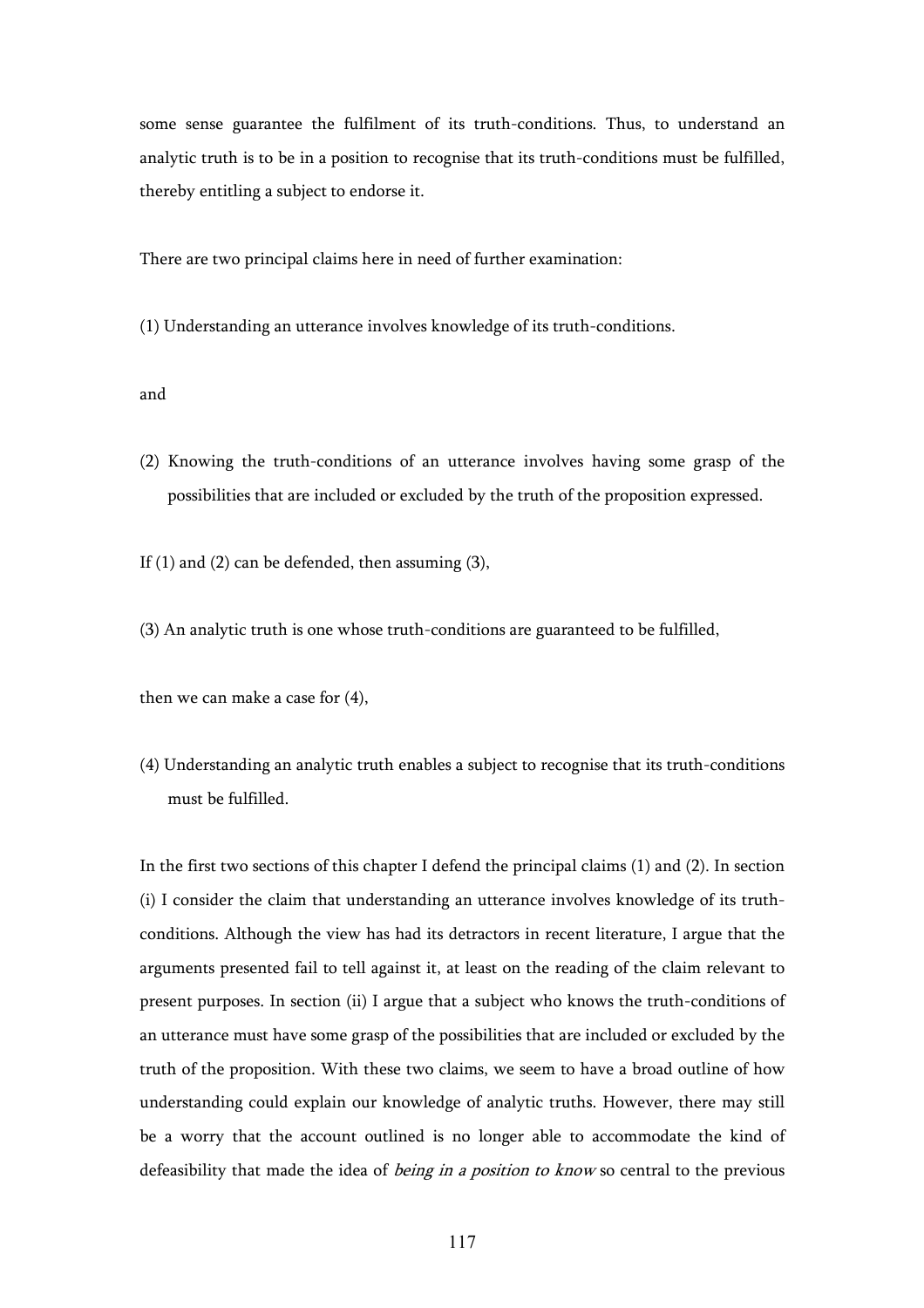chapters. The concern might be that if understanding involves knowledge of truthconditions, so that understanding an analytic truth enables one to recognise its truthconditions to be fulfilled, then what room is there for the possibility that a subject might understand it and yet fail to know it? It may appear that we have built into the idea of understanding an analytic truth that one must thereby also know it, regressing to the constitutive model of analyticity from which we were trying to get away. But this conclusion is not one we are forced to accept. In section (iii) I show that the account outlined in the preceding sections has much in common with the so-called 'metaphysical' conception of analyticity advocated by the likes of Carnap, with the practice of a linguistic community forming a framework very similar to that which we saw to be so central to the Wittgensteinian picture of the positivists. In section (iv), using this model of the framework, I demonstrate that there is room for the view defended here to accommodate disagreement about analytic truths.

### (i) Understanding and knowledge of truth-conditions

There is a neat and attractive argument we can sketch to motivate the claim that understanding involves knowledge of truth-conditions. A speaker who uses an indicative sentence expresses a thought about the world and its being a certain way. The meaning of the sentence delimits a way for the world to be, thus imposing a condition on how things must be in the world if the utterance is to be true. Understanding the speaker requires knowing what thought is expressed by their utterance. A subject who hears the utterance counts as grasping the thought expressed by the speaker if he thereby knows how the world has been represented to be. A subject who hears the utterance but fails to know how the world is represented to be would not count as having grasped the thought expressed by the speaker. Understanding, therefore, involves knowing how the world is represented to be by the speaker's utterance. Since how the world is represented to be is the condition by which the utterance of the sentence is assessed for truth or falsity, understanding involves knowing the truth-condition of the utterance of the sentence.

Matters may not be quite so straightforward, though it certainly offers an attractive enough starting point. However, the view that understanding involves knowledge of truth-conditions is one that has come under challenge in some of the literature on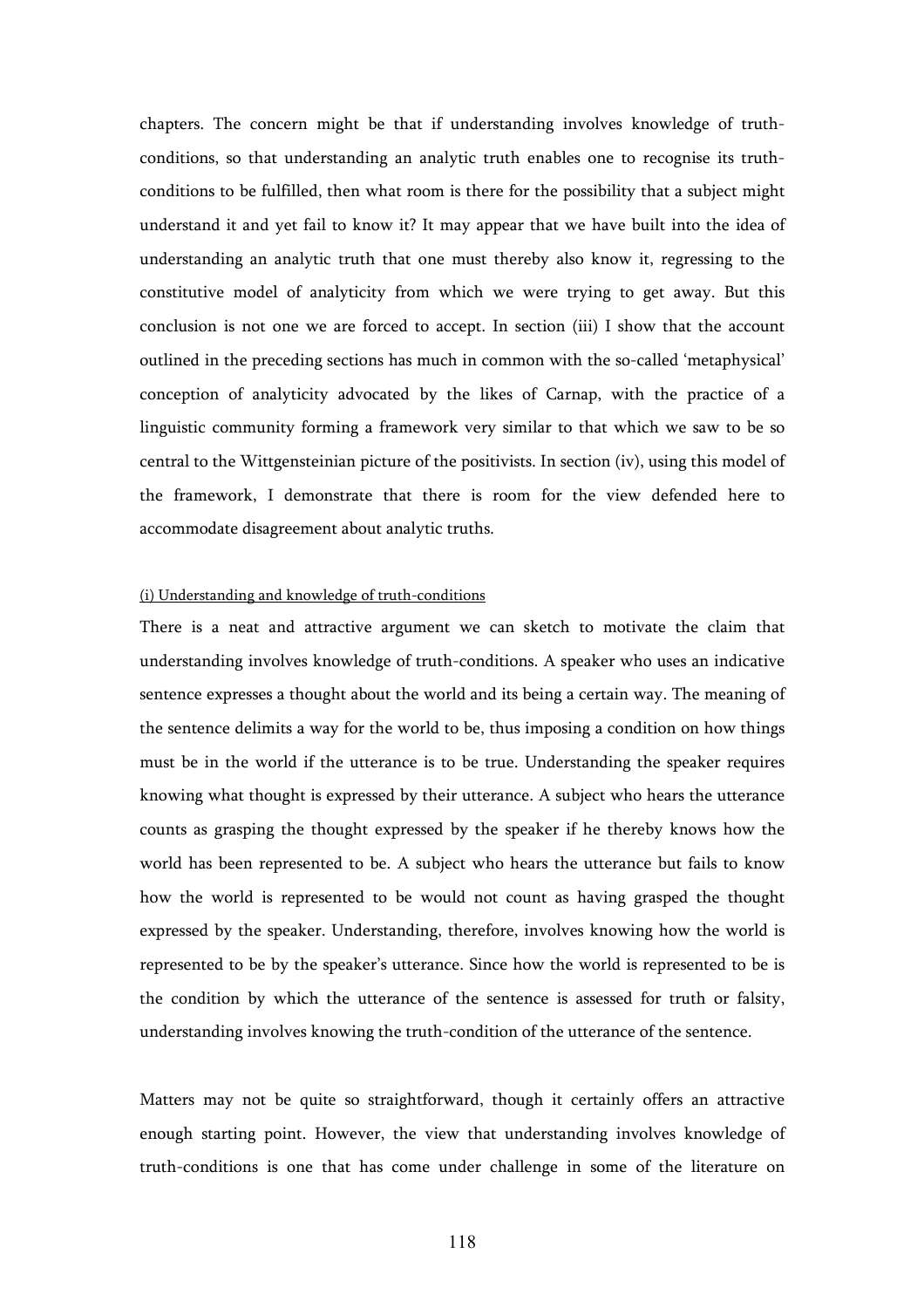understanding. One reason for this, as we shall see, is that the slogan "understanding involves knowledge of truth-conditions" has connotations of an alternative view, different from that for which I am arguing, and there is evidence of a degree of confusion about the respective commitments of these different views. But there are also less misguided objections that need to be addressed. I shall examine two lines of argument that threaten the claim, one articulated by Soames (1989, 1992) and another put forward by both Hunter (1997) and Fricker (2003). Soames, we will see, does not take himself to be arguing against the claim I am making, but the argument he addresses is instructive for bringing out the confusions that arise from the different commitments associated with the slogan.

#### Soames (1989, 1992)

Our starting point should be the distinction that theories of understanding aim to capture, viz. the difference between those who understand a language and those who do not. This is, at least in part, a phenomenological issue. When a speaker utters a sentence of their language, they emit a sound. To those who do not share the language of the speaker, they are – in some sense – just sounds. A hearer might not share the language yet know the sounds to be meaningful, perhaps because the responses of others around them indicate that the sounds are meaningful to them. But phenomenologically, in such a scenario, the utterance does not directly strike the hearer as meaningful; it remains, for such a hearer, mere noise. This serves to remind us, says Smith, that "at one level all that goes on in the environment when we speak is the issuing of certain sounds." (Smith 2006: 949) For those who share the language, however, the sounds will not register as mere noise. Rather, they are experienced as a contentful speech act, imbued with meaning. There is not first a hearing of some sound and then some separate act of grasping its semantic significance, but instead the experience of being confronted with discrete words in an ordered, grammatical form, indistinguishable from the experience of hearing those sounds that remain available to the understanding and non-understanding alike. Fricker writes,

[One who understands an utterance] hears the utterance not merely as sound, but as the speech act that it is. The representation of meaning is not phenomenologically distinct from her hearing of the sounds. She hears its meaning in the utterance itself, experiences it as a semantically laden event. It is for her as if, in perceiving the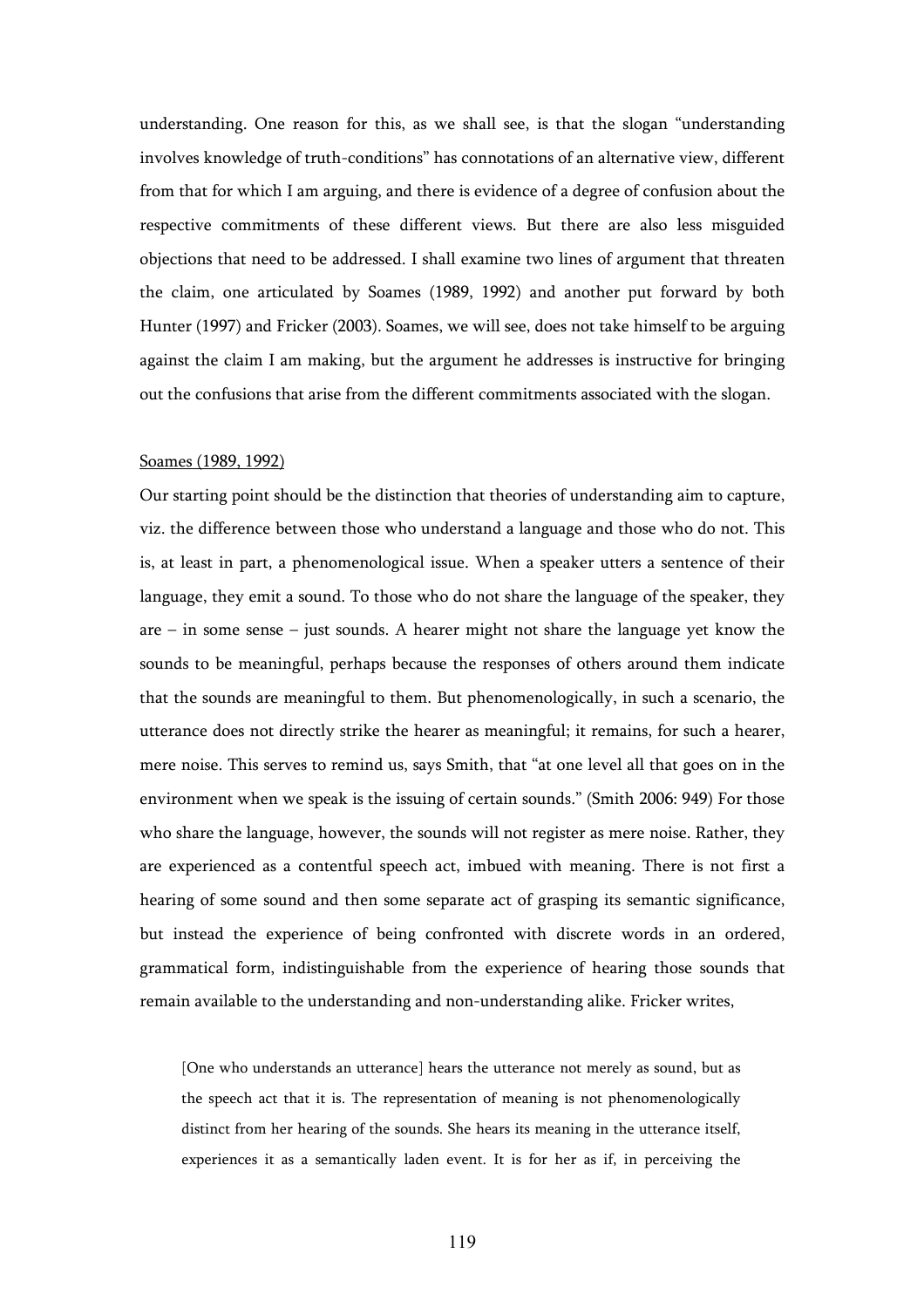utterance, she perceived not just the sounds, but equally perceives their meaning. It is a fact of phenomenology that we enjoy such understanding-experiences, quasiperceptions of meaning (Fricker 2003: 325)

It seems reasonable to suppose that the phenomenological difference here is explained by there being something that is known by a fellow speaker of the language that is not known by someone who does not share the language. The most obvious candidate for what is known is the meaning of the uttered sentence: when a speaker of English utters the sentence 'Snow is white', a hearer who shares the language and understands the speaker will know not just which words the speaker used but also what those words – arranged in their particular order – mean, specifically, in this instance, that snow is white. But there is a stronger claim that has been pervasive in the literature to the effect that the competence exhibited by one who understands is knowledge of the theorems delivered by a semantic theory. The idea is that we are capable of constructing theories of meaning that offer a description of the use to which speakers of a language put their words. They may describe, for example, the meanings of individual expressions, how these can be combined with one another, and what they may be used to say when combined in certain ways. Since these theorems in some way describe the practice of the speakers of language, we might suppose that there must be some relation by which we can connect the pronouncements of the theory with what goes on inside the heads of the speakers. As Smith puts it,

If these theoretical descriptions are not to remain blankly external to the mind of the speaker they must have some connection with the concept of knowledge. For either the theory is envisaged as describing, or reflecting, knowledge speakers actually have, consciously or not, or it concerns a body of knowledge that would enable someone in possession of it to use and understand the language. (Smith 1992: 112)

So the thought is that a semantic theory not only offers us a description of speakers' practice but serves doubly as a theory of competence, that is, a theory of what is known by those who understand the language. And since the time Davidson first noted that the representational properties of semantic information could be captured by using Tarskistyle T-sentences, the notion of truth-conditions has been a popular one amongst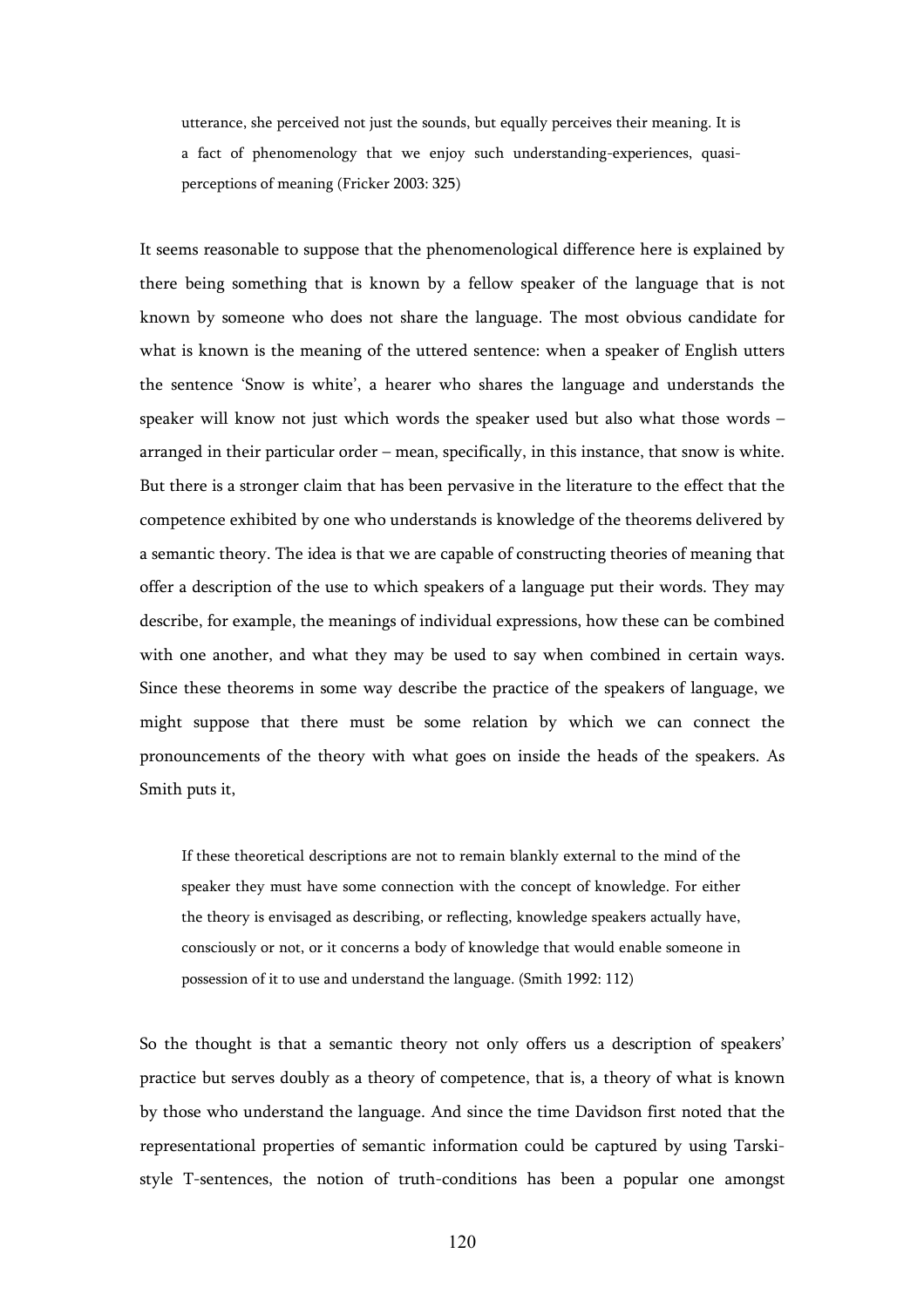semantic theorists. That the meaning of a sentence – the role it has in the linguistic practice of speakers in a language – might be given by a T-theorem of the form <S is true iff  $p$  is accompanied by the supposition that knowledge of the T-theorem is what underlies the competence exhibited by those who understand the language.

On one view that emerges from this picture, the claim that understanding involves knowledge of truth-conditions is the strong claim that one understands a language only if one counts in some way as knowing the T-theorems by which we represent the meanings of sentences in the language. This introduces a considerably greater commitment than seemed to be involved when we initially sketched the motivation for supposing that understanding must involve knowledge of truth-conditions. For the T-theorems in a semantic theory of the envisaged sort employ a fairly technical apparatus, drawing on concepts that many competent, ordinary speakers may not recognise to be within their grasp, even once it was pointed out to them that they reflected an aspect of their own practice. This is the basis of Soames' objection. For the T-theorems of a semantic theory give an irreducible role to the concept of *truth*, and so the claim that a subject has knowledge of truth-conditions (in something like their T-theorem form) entails that the subject be in possession of the relevant concepts to formulate the T-theorem, including that of truth. Soames says,

Knowledge of truth-conditions…presupposes possession of a metalinguistic concept of truth. Thus, the claim that such knowledge is necessary for understanding meaning entails that no one can learn or understand a language without first having such a concept. But this consequence seems false. Certainly, young children and unsophisticated adults can understand lots of sentence without understanding 'true', or any corresponding predicate. (Soames 1989: 578)

If this is right, the strong reading of the claim that understanding involves knowledge of truth-conditions is too strong: it is no part of out ordinary notion of understanding that a subject needs to possess the concepts required by the apparatus of a semantic theory. But this strong reading was always committed to more than we needed to get from the basic idea that understanding involves knowledge of truth-conditions. All we need is that, in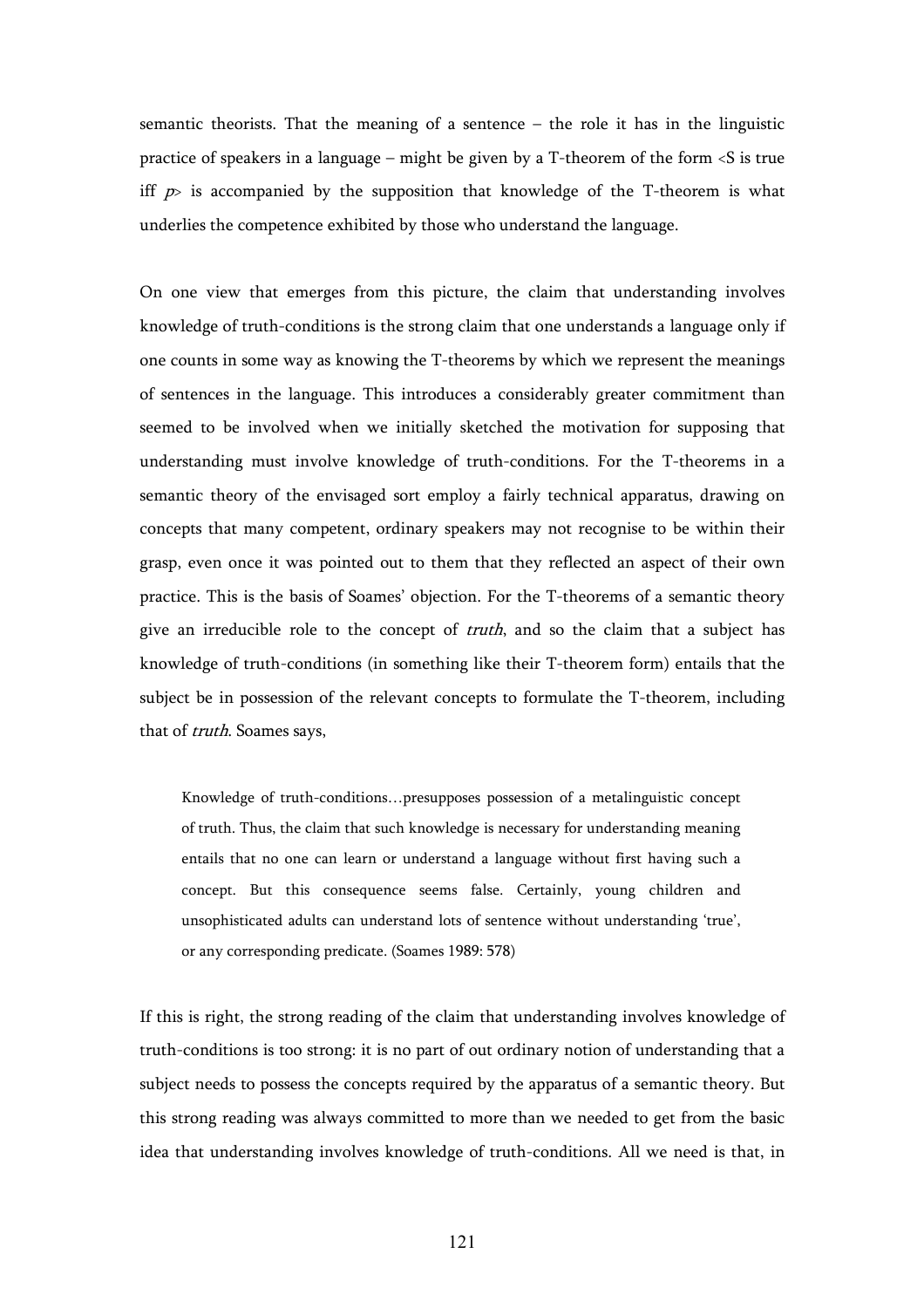understanding the utterance of an indicative sentence, a subject thereby grasps how the world is represented to be. So, in understanding an utterance of 'Snow is white', a subject should grasp that the world is represented to be such that snow is white. We can call this 'knowledge of truth-conditions' because what is known by the subject is some way for the world to be, as delimited by the sentence, which is, necessarily, how the world is if the proposition expressed is true. This imposes no requirement that the subject himself should think of what he knows in these terms. This weaker sense in which a subject may have knowledge of truth-conditions not only evades Soames' concern but seems also to be one to which Soames himself is broadly sympathetic; as he writes at one point,

The child will get along fine so long as he knows that 'Momma is working' is to be assertively uttered only if Momma is working; 'Daddy is asleep' is to be assertively uttered only if Daddy is asleep; and so on. The child doesn't have to say or think to himself, 'There is a general (but defeasible) expectation that for all x, if x is a sentence, then one is to assertively utter x only if x is true.' (Soames 1989: 578-9)

Now, Soames' characterisation of his opponent's stance here is something of a caricature. There is little reason to suppose that someone like Davidson (Soames' primary target) is committed to the idea that any subject, child or adult, should think about things in this abstruse way.<sup>7</sup> Nonetheless, we do face an important question concerning what to say about the access a subject has to the rules or theorems of the theory by which we might characterise the meanings of the sentences in his language. It was, after all, the idea articulated in the quotation from Smith that the pronouncements of a semantic theory must be in some way known by speakers which led us to the strong version of the claim that understanding involves knowledge of truth-conditions. If we are to reject the strong reading of the claim as too strong, it is desirable that we should have some story to tell about the relation between semantic theorems and what is known by speakers in a way that does not mandate acceptance of the strong claim. What we need, then, is some

<sup>&</sup>lt;sup>7</sup> Precisely what Soames himself thinks about this is not so clear. He says, "It is one thing to suppose that all speakers of English know that 'Snow is white' is true in English iff snow is white…. It is quite another to maintain that they must know that which is stated by the Tarski-style theoretical apparatus…. But this theoretical knowledge is precisely the sort that they have to have, if knowledge of that which is stated by the usual sorts of translational truth theories is to be necessary for understanding a language." (Soames 1992: 22) However, this isn't the claim to which Davidson is primarily committed, since Davidson claimed that knowledge of the semantic theory would be sufficient for someone to understand a language. Cf. Davidson (2001).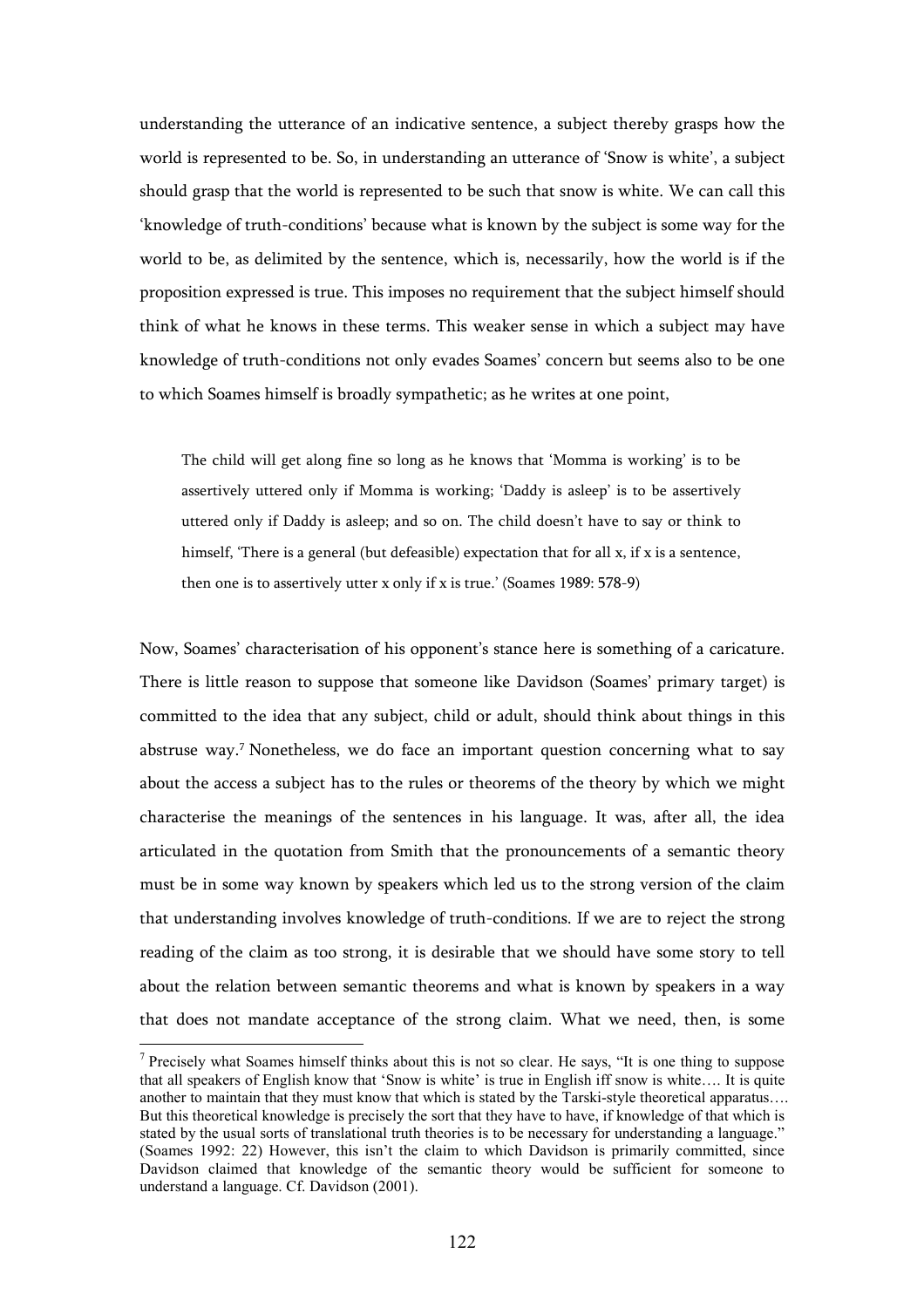account of how we can respect the demand that there be some connection between our semantic theorems and what is known to speakers, without requiring that speakers actually possess the concepts deployed in constructing a semantic theory.

We typically think of a subject's knowing something as being what we might describe as ordinary, propositional knowledge. It is the sort of knowledge we would often expect a subject to know that he has and, as such, comprises concepts grasped by the subject. However, if we can be said to in some sense *know* the theorems of a semantic theory, it seems the knowledge in question cannot be of this ordinary sort. It is not the kind of thing of which ordinary speakers are typically aware, and might only be able to be articulated by drawing on concepts not grasped by the subject himself. So if we wish to call what the subject has here *knowledge*, in order to reflect its status as that which explains the difference between the speaker who understands and the non-speaker who does not, then we may wish to think of it as knowledge of a different kind. We find this idea in the work of Chomsky, who talks about our knowledge of language as being tacit knowledge, and in Dummett, who prefers to speak of implicit knowledge (which is not to say that these amount to the same thing in the eyes of their respective advocates, nor that either lacks points of contention).<sup>8</sup>

We can further motivate thinking of our knowledge of language as a kind of tacit knowledge by reflecting on the phenomenological considerations that we took as our starting point for understanding. We said that when a subject understands an utterance, it is experienced as something inherently contentful, that there is something like a direct access to the meaning of the uttered sentence. Now, we know that strings of words are not themselves inherently contentful; there are plenty of combinations of words I might put together that would be quite meaningless to any fellow speaker of English. So, rather, a string of words has meaning for a subject by virtue of its having some structure which transforms it from a mere concatenation of words to something capable of being experienced by an audience as – to use Fricker's phrase – a semantically laden event. We might be able to uncover the structure of a sentence by articulating rules about things like the permissible modes of combination, etc., but the structure itself is no part of the

 8 See Chomsky (1986) and Dummett (1993)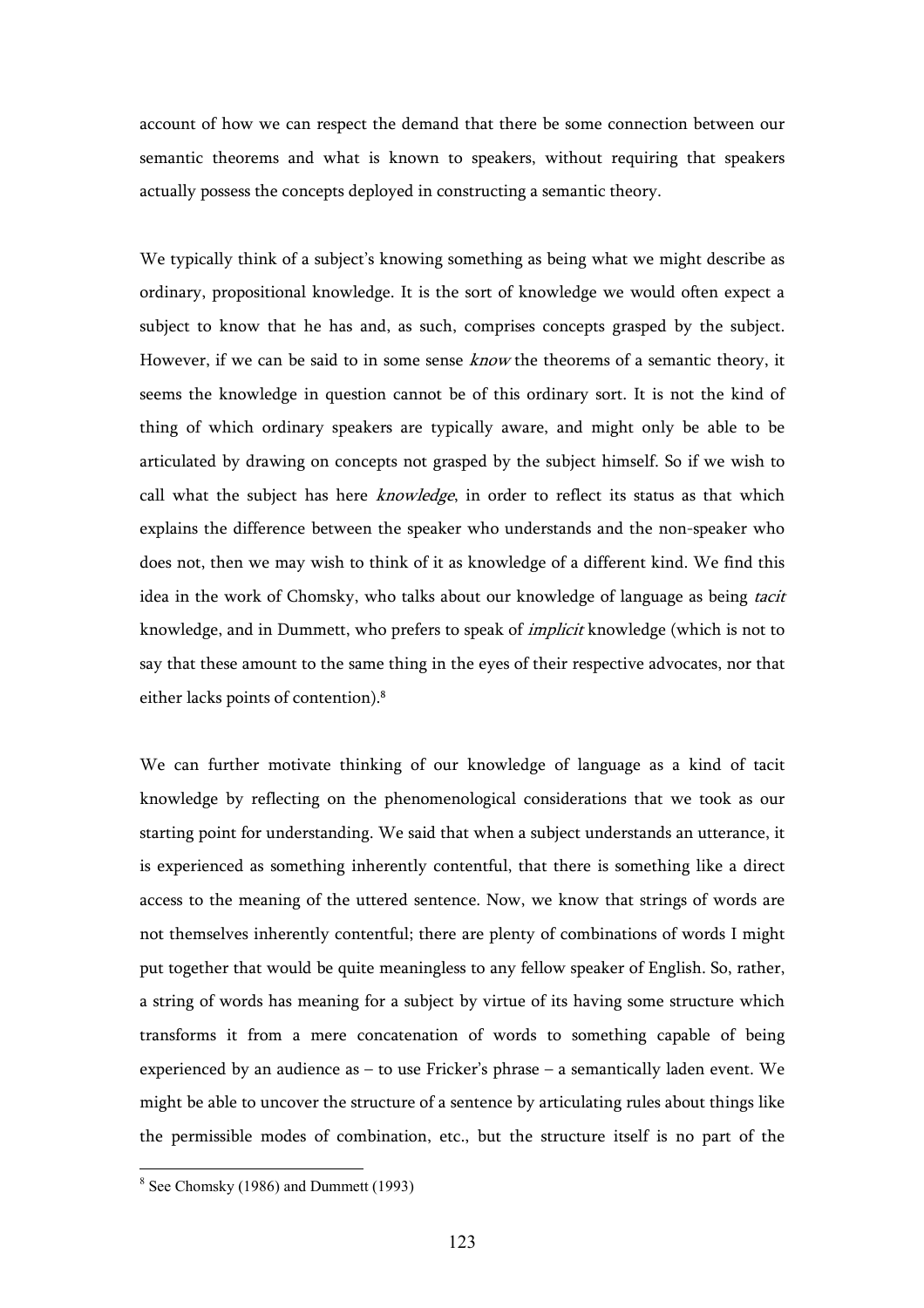phenomenological experience of understanding: our direct access is to the content itself, not the structure by virtue of which there is content. Insofar as we are interested in the personal-level knowledge that is made available to a subject by an understanding experience, we may draw a distinction between that of which a subject is aware in understanding an utterance and the capacities that contribute to the subject having that awareness.

The idea I am gesturing towards is one written about by McDowell in discussing the personal/sub-personal distinction introduced by Dennett. McDowell writes,

The idea is that "events within us" are contentful by virtue of their structure; for the content possessed by an internal event or state is a function of its function in the organism, and this function "is – in the end, must be – a function of the *structure* of the state or event and systems of which it is a part." But only some of the events and states within us that possess content in this way make available to us the content that their structurally determined role in the system confers on them (although they transmit freely among themselves, unnoticed by us). And when they make their content available to us, the structure in virtue of which they have it does not figure in an accurate phenomenology of our consciousness; it remains a topic for theory, not mere introspective noting. (McDowell 1998g: 341-2, italics in original)<sup>9</sup>

Content here is that of which a subject has direct awareness at the personal level, and draws upon concepts grasped by the subject. Structure is that in virtue of which content is made available to the subject, though is not itself made directly available to the subject in conscious experience. Because of this, we may think of it as being at a sub-personal level, capable of being described using concepts not grasped by the subject. Applied to our knowledge of language (for that is not McDowell's concern in the above passage), that of which a subject is directly aware in understanding an utterance is the meaning of the sentence, which represents the world to be a certain way. The structure is that in virtue of which the utterance of the sentence comes to have that contentful significance for the subject – how it gets to represent the world as being some particular way. What we get

<sup>&</sup>lt;sup>9</sup> The quotation marks refer to remarks by Dennett in his paper 'Toward a Theory of Cognitive Consciousness'.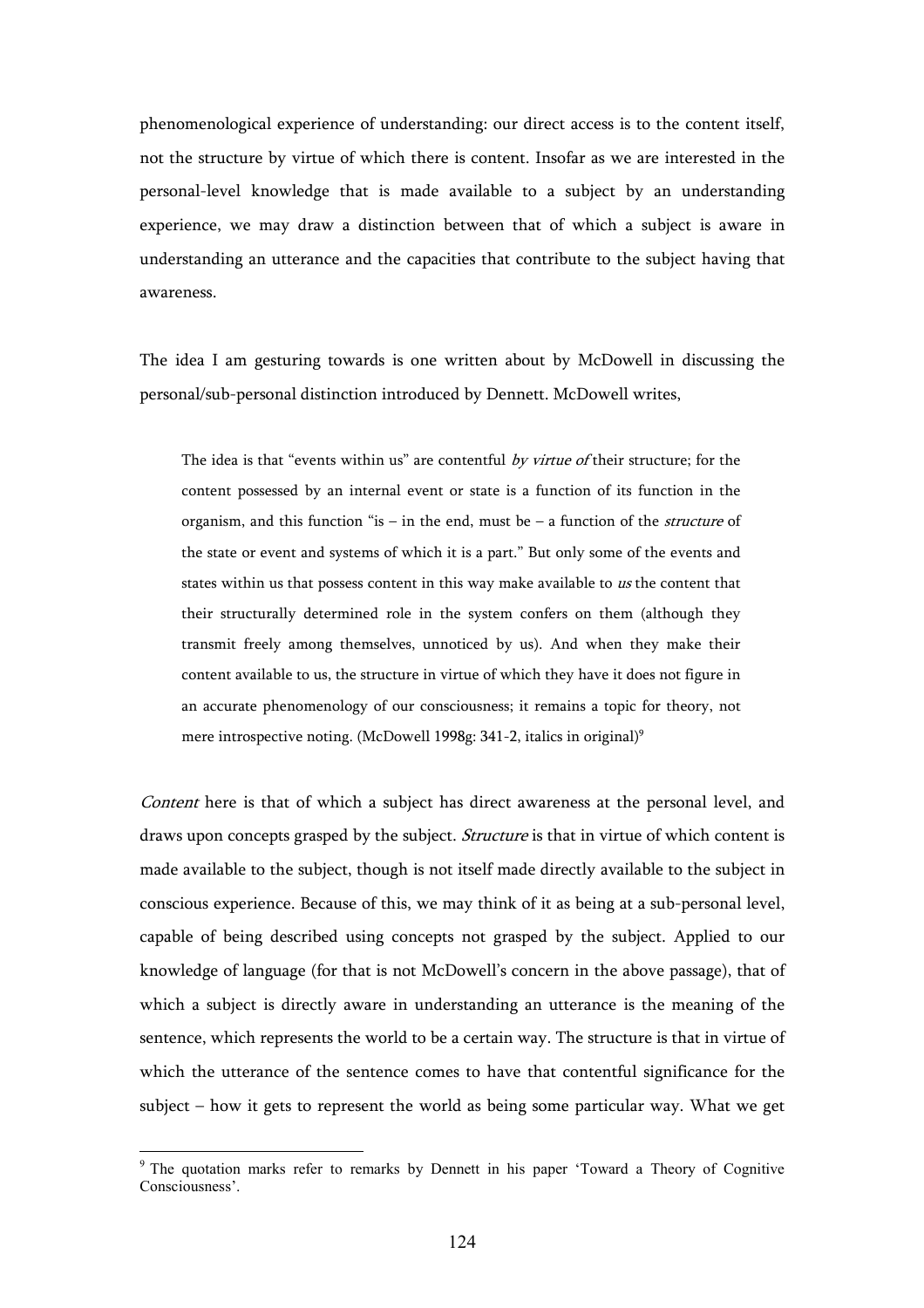from a semantic theory are claims about the structure of sentences, what they are used to say, and how they represent the world. That is, it seeks to explain the meaningfulness that utterances have for us at the contentful, personal level. In this way, we may view a semantic theory as aiming to describe, or represent, aspects of what goes on at the subpersonal level of a subject's language-processing system to give rise to the personal-level experience of understanding an utterance. This division offers a means by which we might connect the pronouncements of a semantic theory with what goes on inside the heads of speakers without requiring that speakers themselves grasp the concepts employed in constructing the theory. If we want to call what a subject has in relation to these semantic theorems *knowledge*, then the lack of direct awareness and the conceptual sophistication required to describe it certainly motivates thinking of it as a distinct kind of knowledge.<sup>10</sup>

The upshot of all this is it is possible to take Soames' point that understanding does not require knowledge of truth-conditions in the strong reading of this claim on which we have ordinary, personal-level knowledge of the T-theorems laid down in a semantic theory. We can grant that we are cognitively related to these theorems, so they are not "blankly external" to the minds of speakers; we may also grant that they have a role in explaining part of what goes on in the process of understanding. But this does not commit us to the claim that a subject need have any awareness of the theorems, or even possess the concepts necessary to formulate them. The distinction between personal-level content and sub-personal structure creates room for the idea that, at the personal level, understanding an utterance of a sentence involves knowledge of truth-conditions in the weaker sense of having an awareness of how the world is represented to be.

## Hunter (1997), Fricker (2003)

 $\overline{a}$ 

Although Soames' objection to the claim that understanding involves knowledge of truthconditions targets a different conception of what this amounts to from that which we initially sought to motivate, the argument is nevertheless of interest at least insofar as it

<sup>&</sup>lt;sup>10</sup> There are various issues surrounding whether we really ought to think of the relation as one of knowledge, with everything that entails from a philosophical standpoint, or whether we should think of it in less normative terms. I will not attempt to adjudicate on these issues here. The important point for present purposes is that we can make room for the possibility that we are somehow related to the theorems of a semantic theory, however we want to characterise that relation.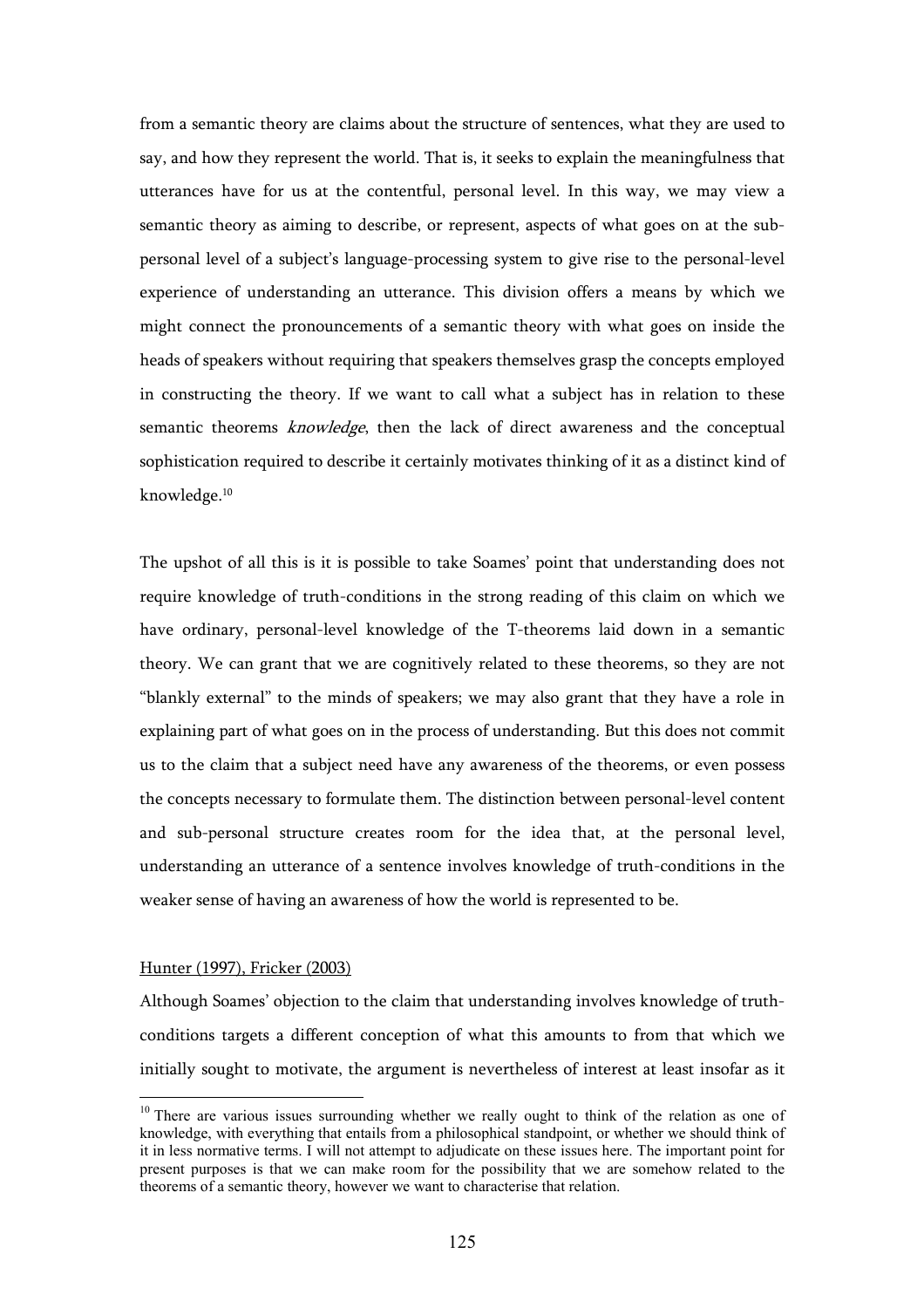helps us to draw out the divergent commitments associated with the view. However, even when extricated from the stronger commitments concerning subjects' knowledge of Ttheorems, the claim that understanding involves knowledge of truth-conditions is not removed from contention. Both Hunter and Fricker argue that the phenomenological character of understanding is akin to that of visual perception. Since, they argue, states of perception are distinct from any state of belief or knowledge, so too are states of understanding. Consequently, understanding, in and of itself, cannot involve knowledge of truth-conditions.

Hunter and Fricker are interested in how the experience of understanding an utterance could ground a subject's knowledge of what is expressed by a speaker. On the view I have been advocating, knowing what is expressed by a speaker is simply a part of what it is to count as understanding an utterance. Hunter makes clear his dissatisfaction with this answer in the following passage:

To assume that states of understanding are states of knowledge or belief, that to understand a text or speech act is to have already incurred a commitment concerning its meaning, is to prohibit understanding from playing a role in justifying such commitments. Far from solving the epistemological problem of how meaning is known, this assumption simply raises it anew as the question [of] how the commitments that constitute understanding are justified. Indeed, it seems to exacerbate the problem since it is not at all clear where one might look for such a justification. (Hunter 1998: 577-8)

So, the thought goes, when a speaker produces an utterance, we form a belief about what was said by the speaker, which in typical cases we suppose to be an instance of knowledge. In order to achieve this status, those beliefs must be in some way justified. The obvious candidate to cite as the source of this justification is the experience of understanding the speaker; as Hunter intimates, it's not clear where else we might look. Hunter's worry is that if understanding itself involves knowledge of what is expressed by a speaker, then it is no longer capable of having the justificatory role he envisages, since there would need to be some further source of justification for the knowledge inherent in understanding. Hunter supposes that since we *do* have knowledge of the things expressed by speakers,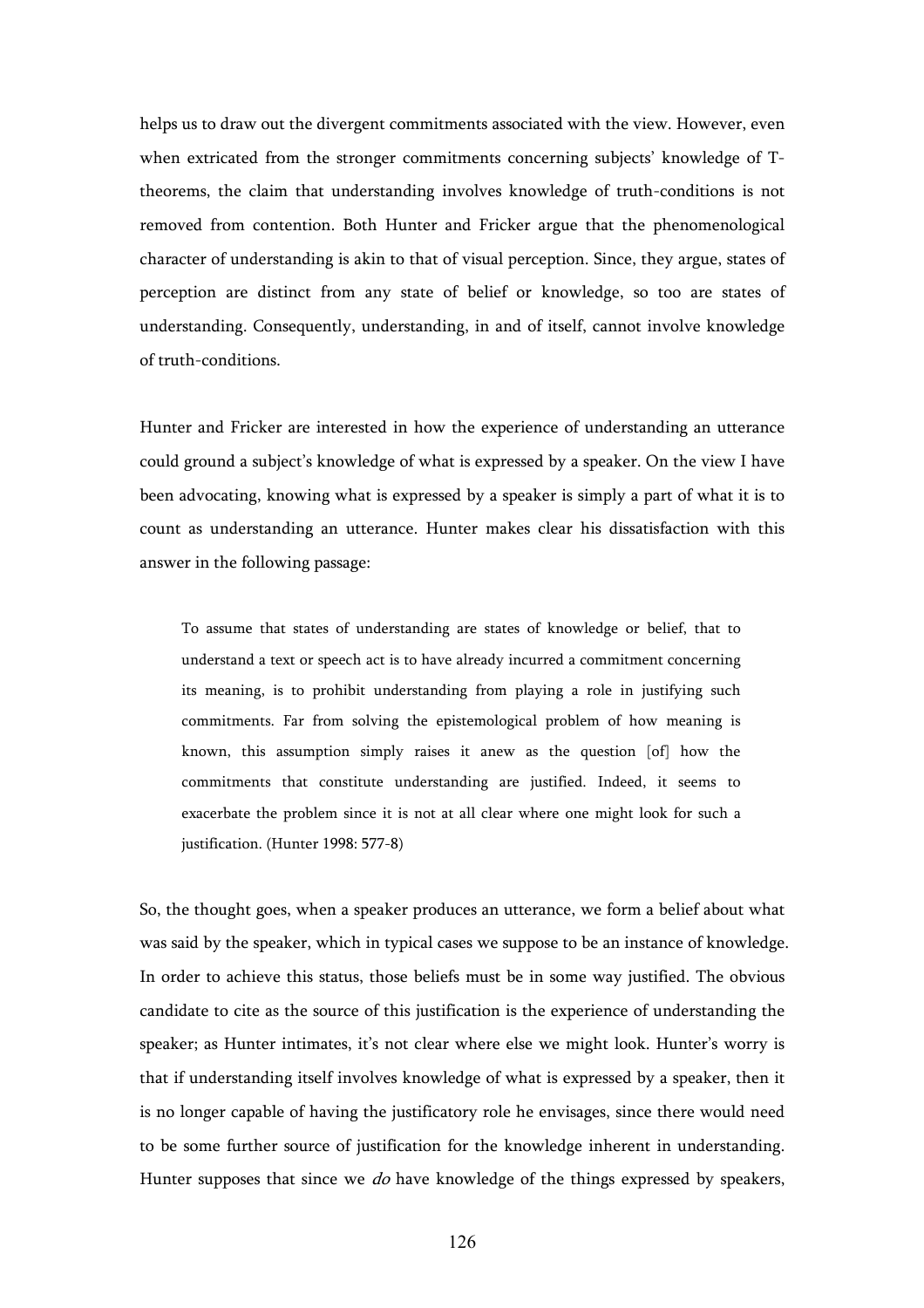understanding must play the justificatory role, which in turn means that it cannot  $-$  in and of itself – involve knowledge of what is expressed. We find a very similar picture of the relation between understanding and knowledge of what is said in Fricker, who says,

[The] quasi-perception of the heard utterance as a meaningful speech act…provides the hearer with a ground, a justifying basis, for her belief about what has been said, which renders it knowledgeable…. (Fricker 2003: 341)

Perhaps somewhat ironically, Hunter and Fricker both motivate this view by invoking the kind of perceptual defeasibility we examined in the earlier chapters in discussing the idea of being in a position to know. The scenario described was one in which there is a machine capable of producing perfect hallucinations of an orange together with a subject who is aware of the machine's capability, knowing that he would have exactly the same phenomenological experience whether he were to be confronted with an orange or the mere appearance as of an orange in front of him. Unbeknown to the subject, the machine is broken, so that if he is having the experience of seeing an orange, it can only be because there is an orange in front of him. When confronted with the orange, he has a veridical experience with the content that there is an orange in front of him. Yet the subject's knowledge of machine's capabilities cause him to refrain from endorsing that content. In such a scenario we have a genuine state of perception, providing information about things in the world to a subject, without any accompanying belief on the part of the subject that the world is as it is represented to be. What this shows, Hunter argues, is that "states of perception belong in a fundamentally different epistemic category from states of belief and knowledge:" (Hunter 1997: 565)

states of perception…are not states of belief. Rather, perception …[is] a source or store of information on which a subject might base a belief. Subjects are not compelled to believe the evidence supplied by perception…. (Hunter 1998: 572)

Hunter and Fricker point out that it is possible to generate analogous scenarios for states of understanding. Suppose two people are standing in a crowded and very noisy area, trying to talk with one another. One might shout through the noise, say, that Cameron is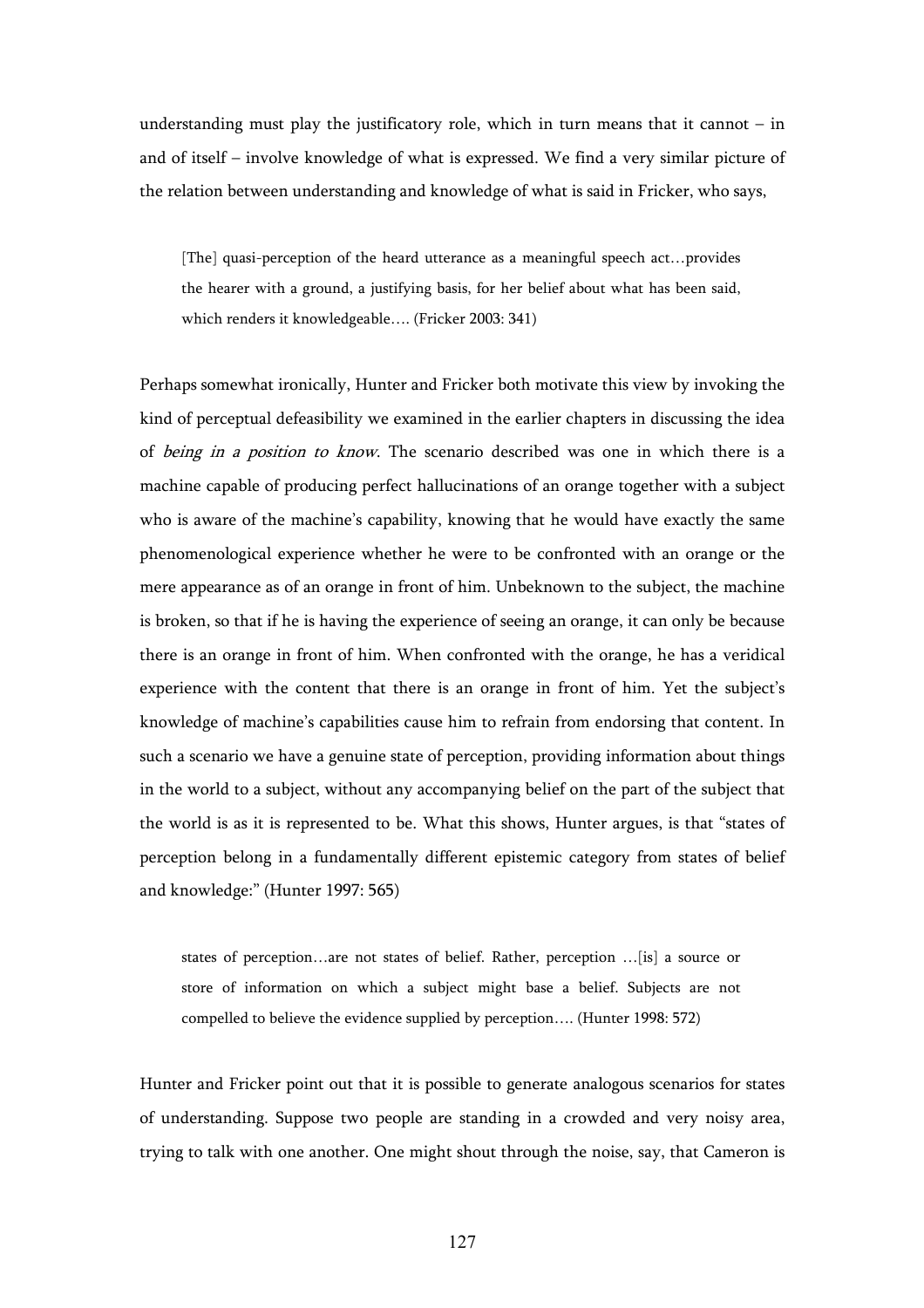Prime Minister. The other might hear the assertion properly and understand his friend to have said that Cameron is Prime Minister yet, suspecting that the jostling and the noise around them is causing auditory interference, decide to withhold judgement about whether that is in fact what was said.<sup>11</sup> So as with the perceptual case, we have a genuine case of understanding, providing information to a subject regarding what was expressed by an utterance, without any accompanying belief on the part of the subject that what he understood to have been expressed was in fact what was expressed by the utterance. As a result, Hunter and Fricker claim, we should apply the lesson of the perceptual case to that of understanding:

states of understanding are like states of perception in being states of awareness that can serve as evidence on which to ground beliefs  $(...)$  it is possible for a subject not to believe that a piece of text or speech act mean what she understands it to mean. (Hunter 1998: 570)

states of understanding, like visual experiences, exhibit belief-independence. That is to say, a hearer's quasi-perception of content and force may persist, despite her lack of belief that what she apprehends is indeed being said. (Fricker 2003: 345)

If understanding is entirely distinct from belief or knowledge in this way, then our knowledge of what is expressed by utterances must be distinct from our states of understanding. Understanding, then, would not involve knowledge of truth-conditions. Note that the relevant construal of *knowledge of truth-conditions* here is the personallevel grasp of how the world is represented to be by an utterance, so the target is not an over-intellectualized claim about subjects' grasp of the concepts that feature in a semantic theory, like that criticised by Soames, but rather the weaker reading of the claim thus far defended.

Hunter and Fricker are surely right that it is possible for a subject to have a perceptual experience without believing the world to be as it is represented in experience, and that in this sense states of perception need not involve states of belief or knowledge. However,

 $11$  The example is adapted from Hunter 1998: 572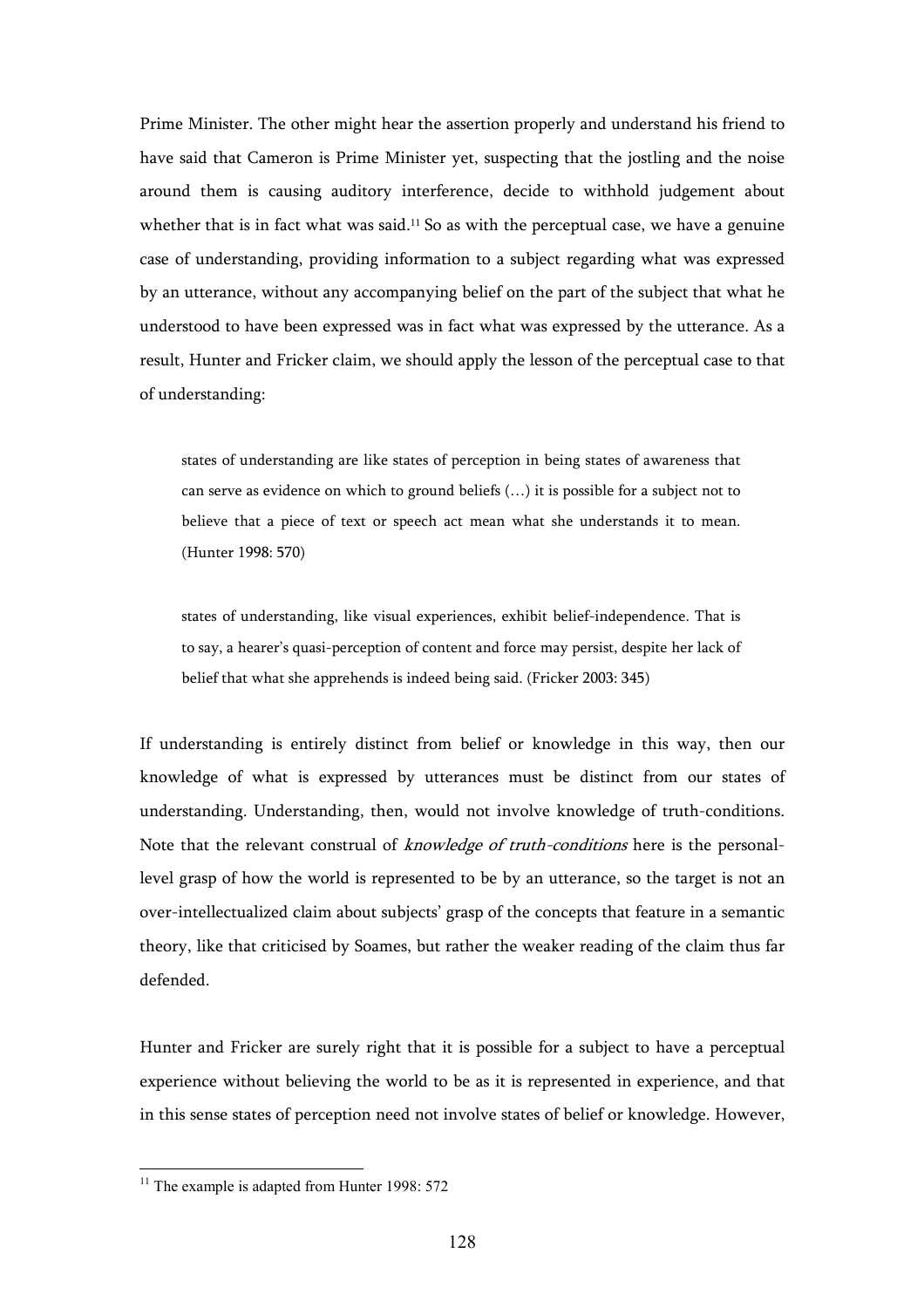we need to distinguish between a subject's knowledge of *how* the world is represented as being in experience and the knowledge that things are as they are represented in experienced: lacking the latter does not entail lacking the former. The subject who is alert to the possibility of machine-induced hallucination knows that the world is represented to him as being such that there is an orange before him even if he cannot, in the particular circumstances in which he finds himself, know that things are this way. Indeed, the very fact that a subject has doubts over his perceptual experience seems to presuppose some grasp of how his experience represents things to be; he must know what the world must be like if his experience is veridical in order to question whether *that* is in fact how the world is.

This point is not made to insist that states of perception must be states of knowledge or belief – presumably there may be people who lack the conceptual resources necessary to form the corresponding belief about their experience. But understanding is by its very nature something that demands conceptual resources of a subject. Once we have this distinction between knowing how the world is represented to be and knowing that it is that way, it is difficult to see how the kind of scenario envisaged by Hunter and Fricker should tell against the idea that understanding involves knowledge of truth-conditions in the relevant sense. To see this, let us distinguish three different – though not mutually exclusive – theses concerning what we might mean in saying that understanding an utterance involves knowing what is expressed by a speaker:

- (i) In understanding an utterance, a subject thereby knows how the world is represented to be by his interlocutor.
- (ii) In understanding an utterance, a subject knows that what he took to have been expressed by his interlocutor is in fact what was expressed by his interlocutor.
- (iii) In understanding an utterance, a subject knows that the world is as it represented to be by his interlocutor.<sup>12</sup>

 $12$  This list is not intended to be exhaustive of the kinds of knowledge a subject might have in understanding an utterance, but is restricted to the claims that might be relevant to the present discussion. We could add, for example, the claim that in understanding an utterance, a subject knows how his interlocutor *intended* to represent the world to be. This would be relevant in those cases where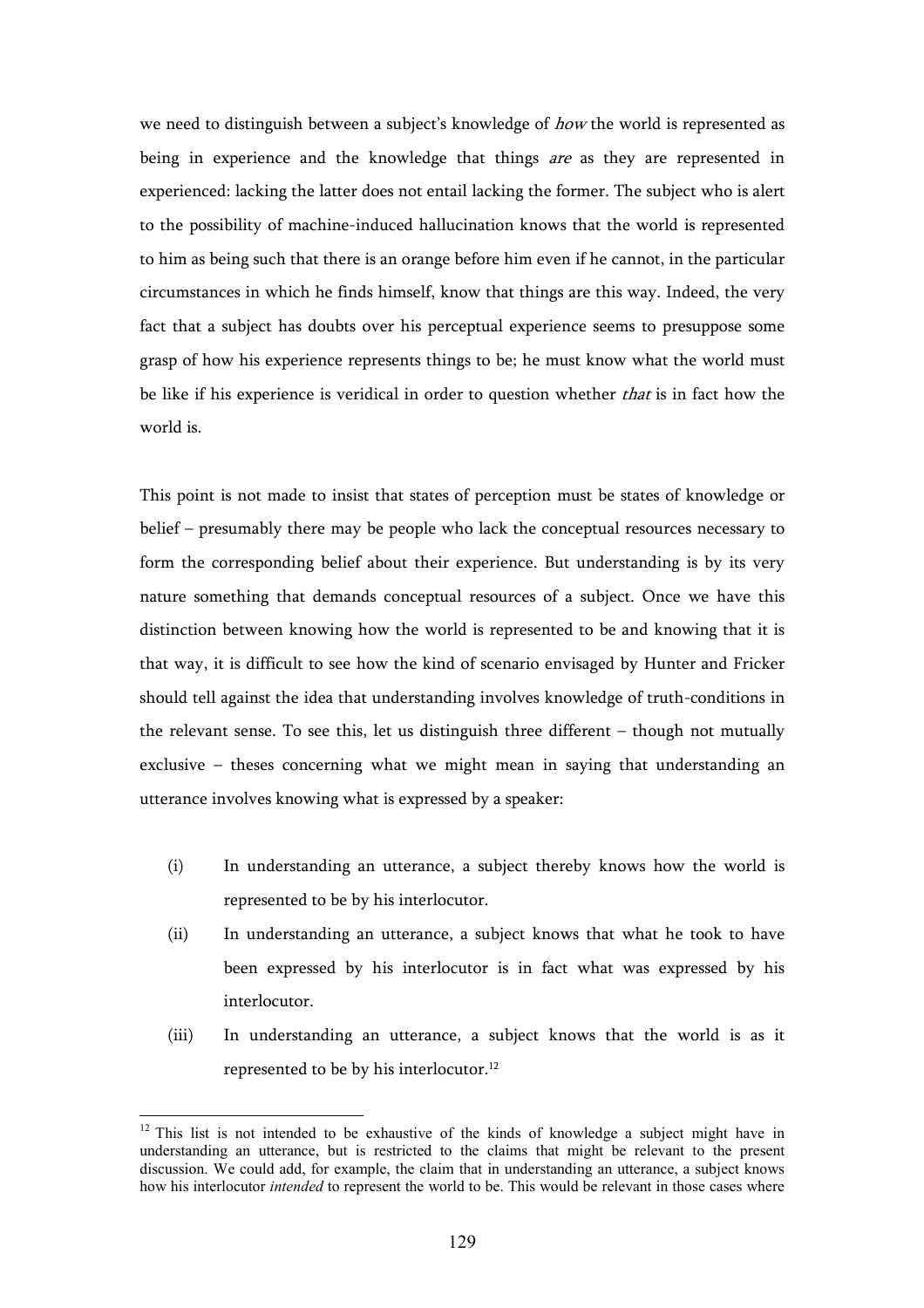(i) is the claim that in understanding an utterance a subject must grasp how things must be in order for the utterance to be true. (ii) is a claim about a subject's knowledge about the accuracy of the auditory experience by virtue of which he understands the speaker's utterance, that how things appear to the subject is the way they actually are. (iii) is a claim about the epistemic potential of understanding, that a subject might know the world to be a certain way on the basis of a speaker's utterance, as utilised in instances of knowledge acquired through testimony.13 The claims are not unrelated to one another. Both (i) and (ii) would appear to be conditions of (iii). If a subject is to learn that the world is a certain way, he must know how it is represented to be. He must also know what it was that his interlocutor told him, for were he to have reason to doubt the accuracy of his auditory experience, he would be unable to take advantage of whatever warrant he might otherwise have for the content of the speaker's utterance.

Having distinguished these different claims, it should be clear that the argument presented by Hunter and Fricker fails to tell against (i), the idea that understanding involves knowledge of truth-conditions. When the subject in the aforementioned scenario hears the speaker assert that Cameron is Prime Minister, he has an experience with a particular phonological content, representing the speaker to have uttered some certain words. In the circumstances described, he chooses to remain agnostic about whether the words he took to have been uttered by the speaker were in fact the words uttered by the speaker. This suggests that in the particular case, (ii) does not hold. But there is still some way that the subject takes the speaker to have represented the world to be. The claim of (i) is that if he has understood the speaker's utterance, he must know how the world was represented to be. Were it that the speaker uttered words different to those the subject took to have been said, then the subject would simply have *mis*understood in the sense of

a speaker intends to convey something more than is literally expressed by his utterance, and so would introduce an interest in the extent to which a subject should be responsive to the pragmatically communicated content of an utterance in order to count as understanding. It is an assumption of the present discussion that we may bracket this issue on the grounds that the semantic features of an utterance suffice to represent the world as being some way and that responsiveness to these is sufficient for linguistic understanding.

<sup>&</sup>lt;sup>13</sup> On certain accounts of testimonial knowledge, (iii) may seem implausible; if, for example, one believes that a subject should have evidence in favour of someone's reliability in order to be justified in accepting their testimony, then understanding someone's utterance may not be sufficient to have knowledge that the world is a certain way. However, McDowell (1998e) defends a view of testimony that can be interpreted as sympathetic to (iii). See also Evans 1982: 310-11.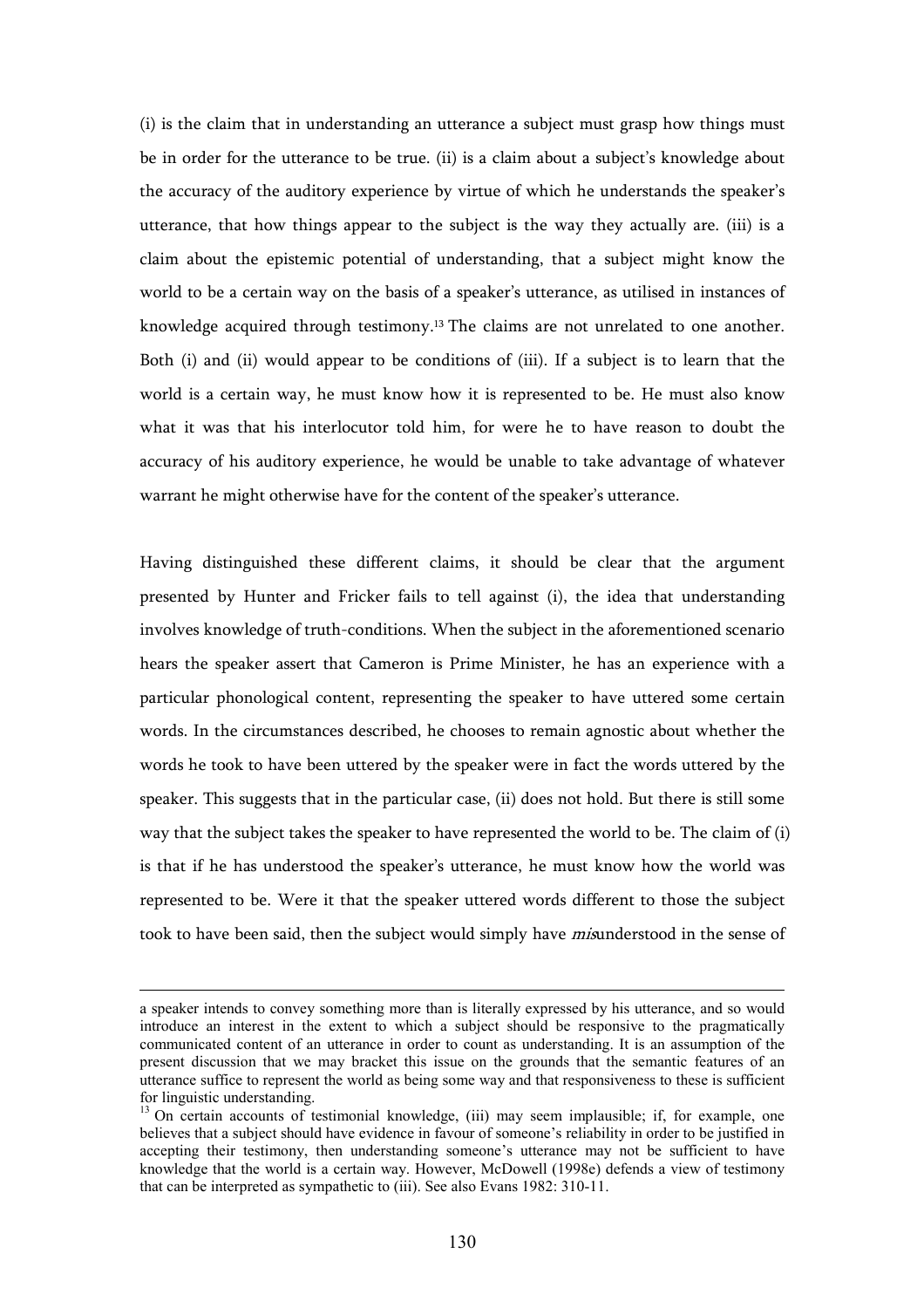having misheard, in which case the antecedent of the conditional would go unfulfilled.<sup>14</sup> To the extent that he counts as having understood the utterance, having heard the speaker's words correctly, the subject hears the world to have been represented a certain way, viz. that Cameron is Prime Minister. Nothing about the situation as described gives the subject reason to doubt his knowledge of how the world is represented to be by these words. In thus knowing how the speaker's utterance represents the world to be, the subject's situation is one that satisfies, rather than tells against, (i).

States of understanding are not the same as the states of perception that give rise to them. One might know oneself to have heard perfectly the string of sounds emitted by a speaker without understanding what was expressed; I might, for example, be certain that I heard someone utter the words 'Schnee ist weiss' and be able to replicate the sounds accordingly, but if I lack knowledge of German then I may not understand that the speaker said that snow is white. Conversely, one could understand an utterance without being sure that one's auditory experience of hearing a speaker is accurate. But insofar as having an understanding-experience is a matter of being confronted by something contentful, a subject must know what that content is. Even if a subject entertains doubts about the accuracy of the auditory experience, worrying that what he took to be expressed may not in fact be what the speaker expressed, this presupposes a grasp of how the world is represented to be by the words he took the speaker to express. That is, he must know how the world is represented to be in order to question whether *that* is what the speaker said by his utterance. To understand, therefore, is to incur a commitment about the meaning of an utterance: it involves knowing how it represents the world to be.

What, then, should we say about the problem Hunter and Fricker take themselves to be addressing? We noted earlier that Hunter and Fricker are interested in the issue of how a subject's experience of understanding an utterance could ground knowledge of what is expressed by the utterance. We saw in the quotation from Hunter that it was supposed that in order for understanding to play the justificatory role for our knowledge of what is expressed by a speaker, it cannot itself involve knowledge of what is expressed. But

<sup>&</sup>lt;sup>14</sup> There is, of course, another sense of having misunderstood in which the subject hears the words uttered by the speaker perfectly well but attaches the wrong meaning to them. That is not the sense of misunderstanding that arises in this case.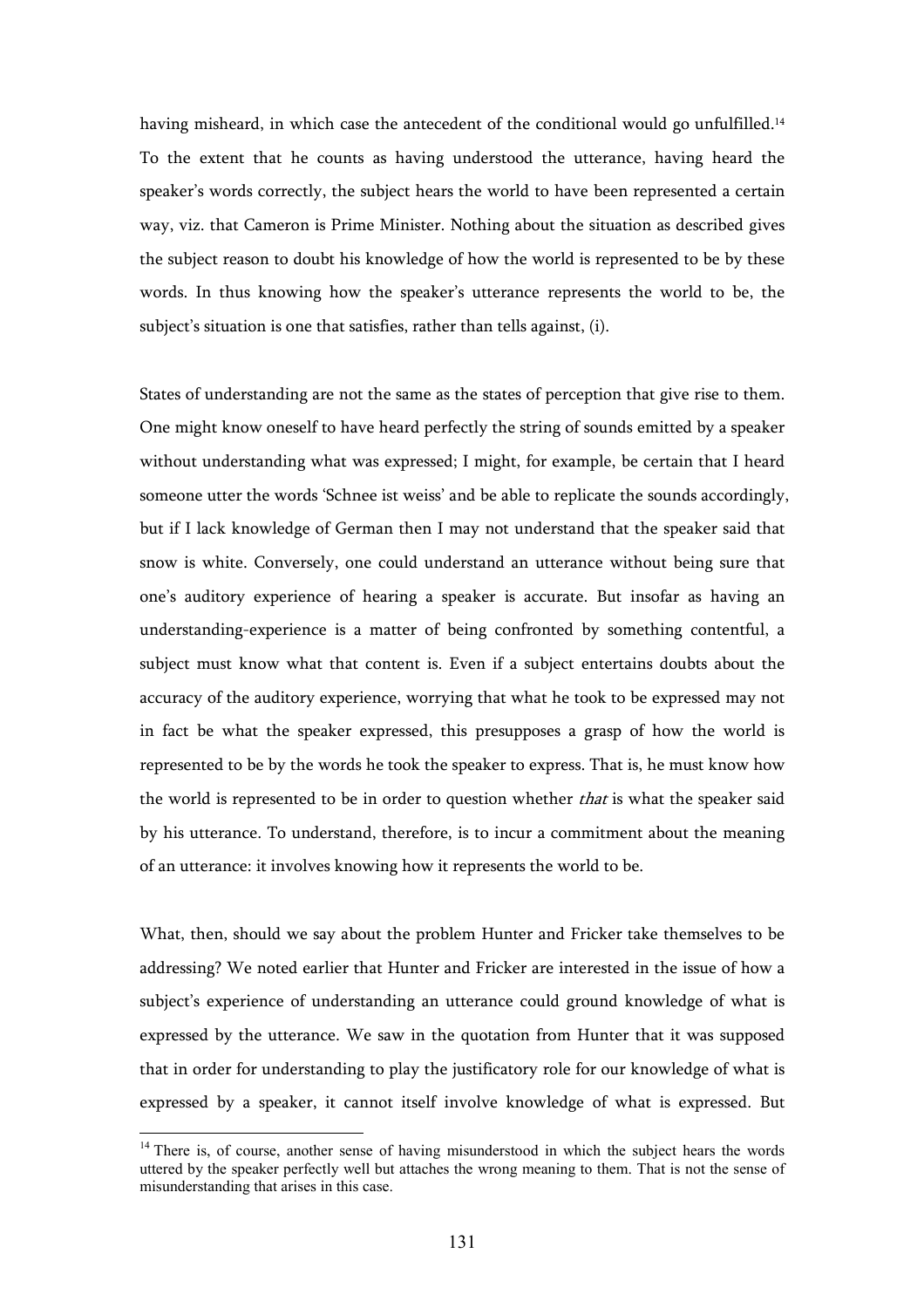having distinguished between the different interpretations of what we might mean in speaking about *knowledge of what is expressed*, we might now ask: what is the problem supposed to be? If, as the remarks by Hunter and Fricker suggest, the problem is supposed to be one relating to thesis (ii) – how does a subject's experience of understanding an utterance ground knowledge that what he took to have been said by a speaker is in fact what was said by a speaker? – then it seems that the presupposition behind the question is itself mistaken. For the issue here is one concerning the accuracy of the subject's perceptual experience. Yet if states of understanding are independent of states of perception, as described above, why should we suppose that understanding an utterance grounds knowledge that one heard correctly? Cases in which a subject hears an utterance perfectly clearly without understanding it seem to undermine the assumption that understanding is responsible for a subject's knowledge of what is expressed in this sense. So if the problem is supposed to be one relating to (ii), it is not clear there is any problem in need of address.

If, on the other hand, the problem, relates to  $(i)$  – how does understanding ground knowledge of how the world is represented to be by an utterance? – then it is unclear that we have been offered any reason to refrain from the obvious reply: understanding an utterance is sufficient to know how it represents the world to be. To understand an utterance is to have an experience in which one is confronted with a content that represents the world to be a certain way. In understanding it, a subject must know how the world is represented to be.

# (ii) Distinguishing possibilities

Presented with the argument of the previous section, someone might ask: what is the significance of knowing how the world is represented to be? The answer, I want to suggest, is that knowing how the world is represented to be by a proposition is to know something of the possibilities that are included or excluded – ruled in or ruled out – by the truth of the proposition. When a speaker asserts a proposition, he distinguishes between different ways the world might be. The picture here is one on which there is an array of possible worlds, which together comprise what Wittgenstein in the Tractatus dubbed "logical space" (*TLP* 2.202, 3.4, 3.42) – the total collection of possible ways the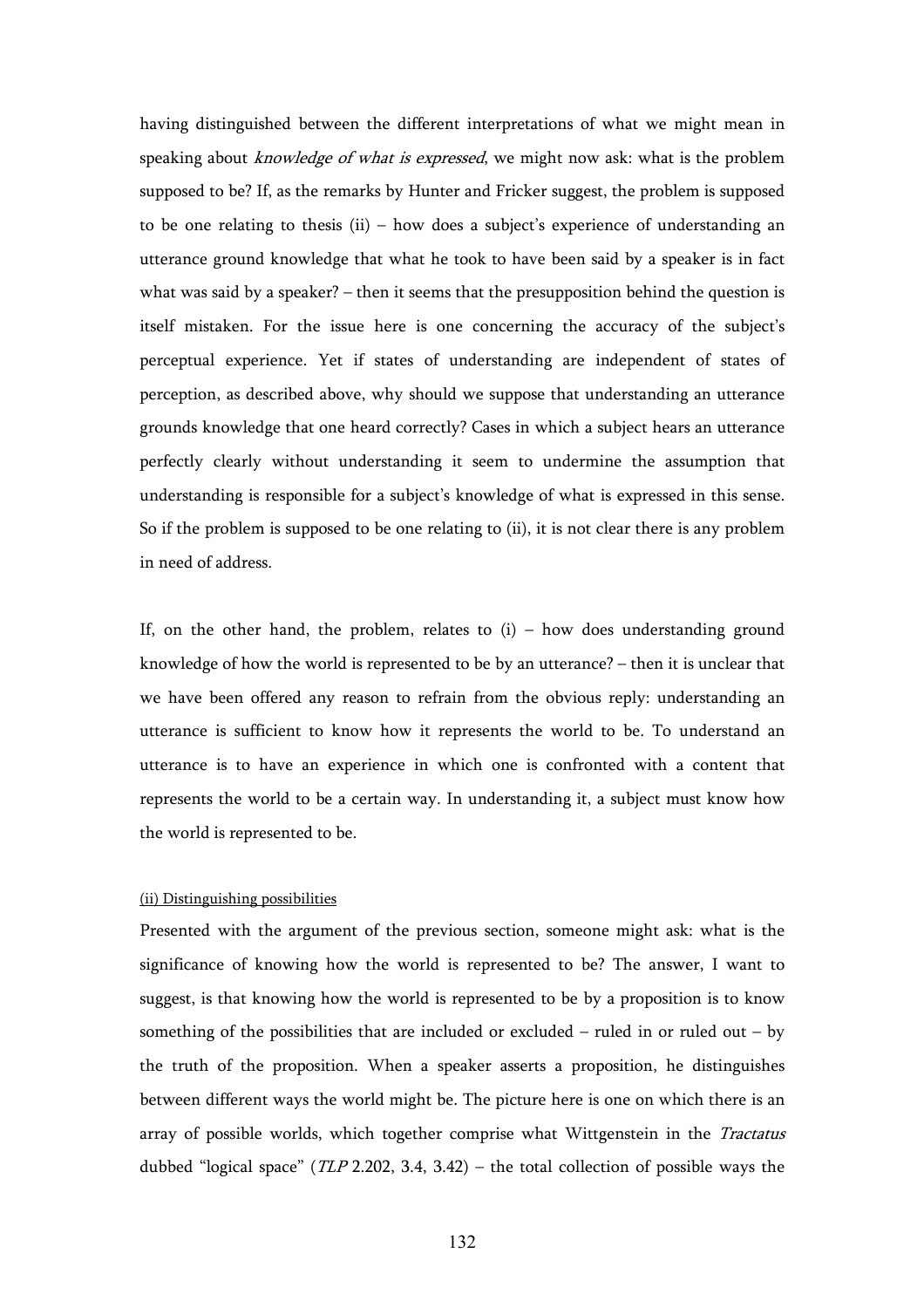world could turn out, or have turned out, to be. The actual world instantiates one among the many ways the world could have turned out to be. Since we are not omniscient, the collection of things we know about the actual world are compatible with numerous other possible worlds in which these things are also true, but which differ in ways as yet unknown to us. So, one way for us to think about our acts of assertion, in which we distinguish between different ways the world might be, is as the effort to narrow down the set of possible worlds we consider to be 'open' given our knowledge about the world. This conception of our conversational practice is one found in Stalnaker, who writes,

To understand what a speaker is doing when she says how things are, we need to understand how she is distinguishing between different ways that things might be. Here I am echoing Dummett, who says that "to grasp the content of an assertion, one needs to know only what possibilities it rules out, or positively expressed, under what conditions it is correct." (Stalnaker 1999a: 2)<sup>15</sup>

If we invoke the analogy of language-use as a game between conversational participants, we might think of its aim as being to reduce the set of possible worlds we and our conversational partners consider to be open.16 On this view, a conversation takes place in a context that determines the set of possible worlds initially considered to be open, according to the background beliefs that the participants suppose to be mutually salient. This defines the parameters of a playing field within which the moves of the game are made. (Things are not always quite so simple, of course, as anyone familiar with philosophical discussion will know; there are occasions when we discover that an interlocutor holds an assumption about which we may be agnostic or which we perhaps reject outright, forcing the parameters within which the conversation takes place to be redefined.) A speaker's utterance will count as informative if it serves to reduce the set of possible worlds theretofore considered to be open. The aim of the game is therefore to move, i.e. to produce utterances, in such a way as to be informative to one's fellow conversational participants.

<sup>15</sup> The quotation is from Dummett's *The Logical Basis of Metaphysics*.

<sup>16</sup> Stalnaker 1999b: 88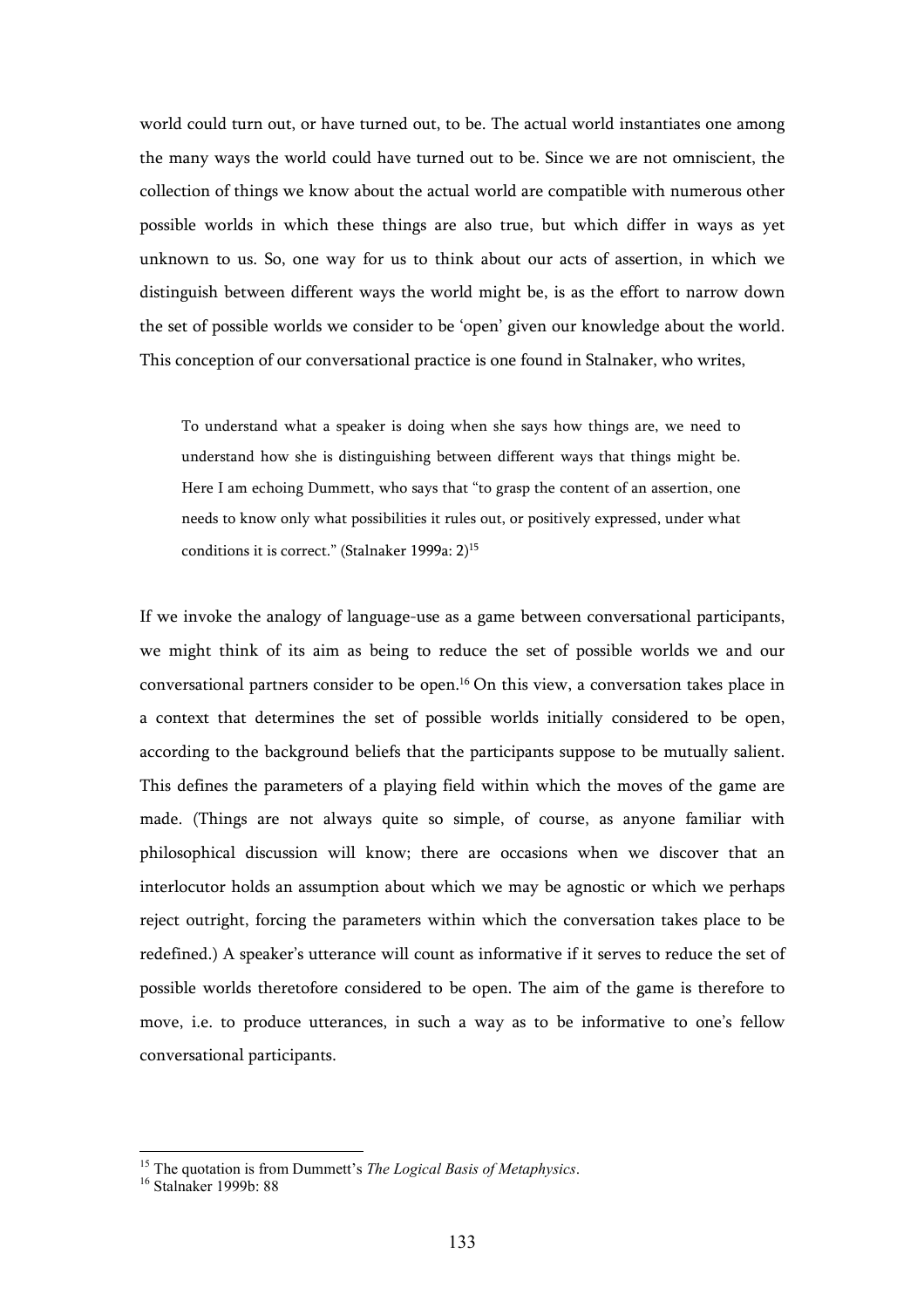Understanding, on this picture, is achieved by a subject if he has some grasp of which possibilities are included or excluded by the proposition expressed by a speaker. So a subject who understands an utterance in English of the sentence 'Snow is white' will have some grasp of the fact that the truth of the proposition expressed includes those possibilities in which snow is white and excludes those in which snow is, say, green or black. Likewise, a subject who understands an utterance in English of the sentence 'Cambridge is north of London' will have some grasp of the geographical relation between Cambridge and London, knowing that it rules in those possibilities in which Cambridge is north of London and rules out those that are incompatible with this.

I have said that in understanding an utterance a subject will have some grasp of the possibilities that are included or excluded by the truth of the proposition expressed. This is because precisely how much a subject should know of how the world is represented to be in order to understand an utterance is partly a matter of the conversational context. Suppose, for example, that my wife decides to recount to me the details of a wedding, informing me 'The bride's dress was ivory'. As it happens, the subtle difference in the shades of traditional-looking wedding dresses is lost on me, and I lack the ability to discriminate between ivory, pearl and white. Presented with a patch of pearl or white, I would be just as likely to judge that the dress in question was *that* colour as when presented with a patch of ivory. Yet in this situation, conversational purposes do not require this level of discrimination; I understand to the extent that I know that the dress in question was some shade of marginally off-white (which I would probably identify as white anyway). So there is a sense in which I know how the world was represented to be, even though I am unable to exclude all the possibilities that are strictly excluded by the proposition expressed.17 However, greater powers of discrimination would be demanded for someone working in a wedding dress shop being told that a customer wanted an ivory dress. In such a context, knowing how the world is represented to be by the utterance

<sup>&</sup>lt;sup>17</sup> We might contrast this with a humorous scene in Sofia Coppola's film *Lost in Translation* in which the character played by Bill Murray is sent a range of samples for a new carpet in his study. His wife, knowing that he likes red, has sent various shades, the differences between which are almost imperceptible, with a note that proclaims her approval of the burgundy. The humour of the scene lies in the fact that relative to the parameters of the utterance, i.e. the range of indistinguishable shades before him, the character has no idea which of these the reference to 'burgundy' includes or excludes. Although he understands her words ('I like the burgundy'), in the specific context of utterance he does not know how this represents the world to be in a way that narrows down any of the possibilities initially considered open. There is, then, a real sense in which he does not understand her utterance.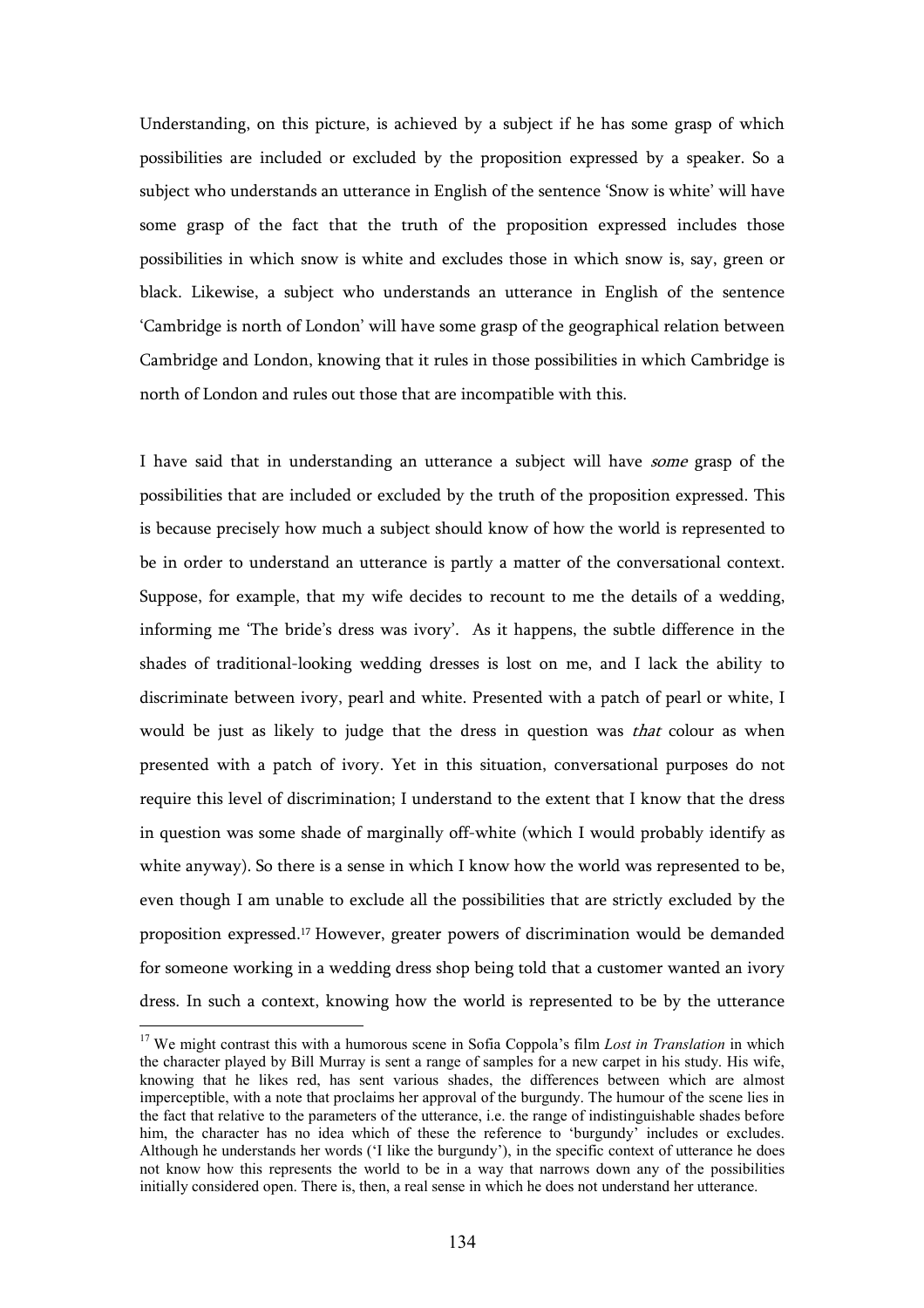would seem to require grasping that it rules out those possibilities in which the customer wanted a dress in any of the other various shades of off-white.

If something along the lines of this picture is right  $-$  if understanding an utterance involves knowing which possibilities are included or excluded by the truth of a proposition – it affords one possible line of explanation in answer to our question of how understanding might explain our knowledge of analytic truths. An analytic truth, being knowable independently of experience, must be one whose constituent concepts or expressions are therefore sufficient to guarantee its truth. That is to say, an analytic truth has truth-conditions which are guaranteed to be fulfilled. However, two clarifications are required. First, although we might rephrase this point to say that the truth-conditions are necessarily fulfilled, it should not be understood as claiming that all analytic truths are necessary truths, in the metaphysically modal sense of being true in all possible worlds. Consider, for example, Kaplan's point about an utterance of 'I am here now'. It seems that one can know this to be true without any investigation into the world, and it looks like its truth-conditions are guaranteed to be fulfilled. But the fact that the speaker is located at a particular place at a specific time is hardly a matter of metaphysical necessity – there are possible worlds in which they might have been elsewhere at that time, or might even have never existed. Second, the idea that concepts or expressions may guarantee the truth of a proposition does not – in and of itself – conflict with the Quinean sentiment that all propositions depend for their truth on how things are in the world: it is at least possible that the arrangement of some concepts *ensures* that the proposition expressed is true even though it is *made* true by how things are in the world. The example of 'I am here now' is a case in point. We might suppose that the constituent expressions, together with their arrangement, suffice to ensure that on any given occasion of utterance, it expresses a truth; yet that it expresses a truth might be so because of how the world is, namely, that the speaker is in the particular place denoted by 'here' at the time denoted by 'now'.

If understanding an utterance involves knowing something of the possibilities that are included or excluded by the truth of the proposition expressed, and analytic truths are those whose truth-conditions are guaranteed to be fulfilled, then someone who understands an analytic truth may recognise that it includes all possibilities we consider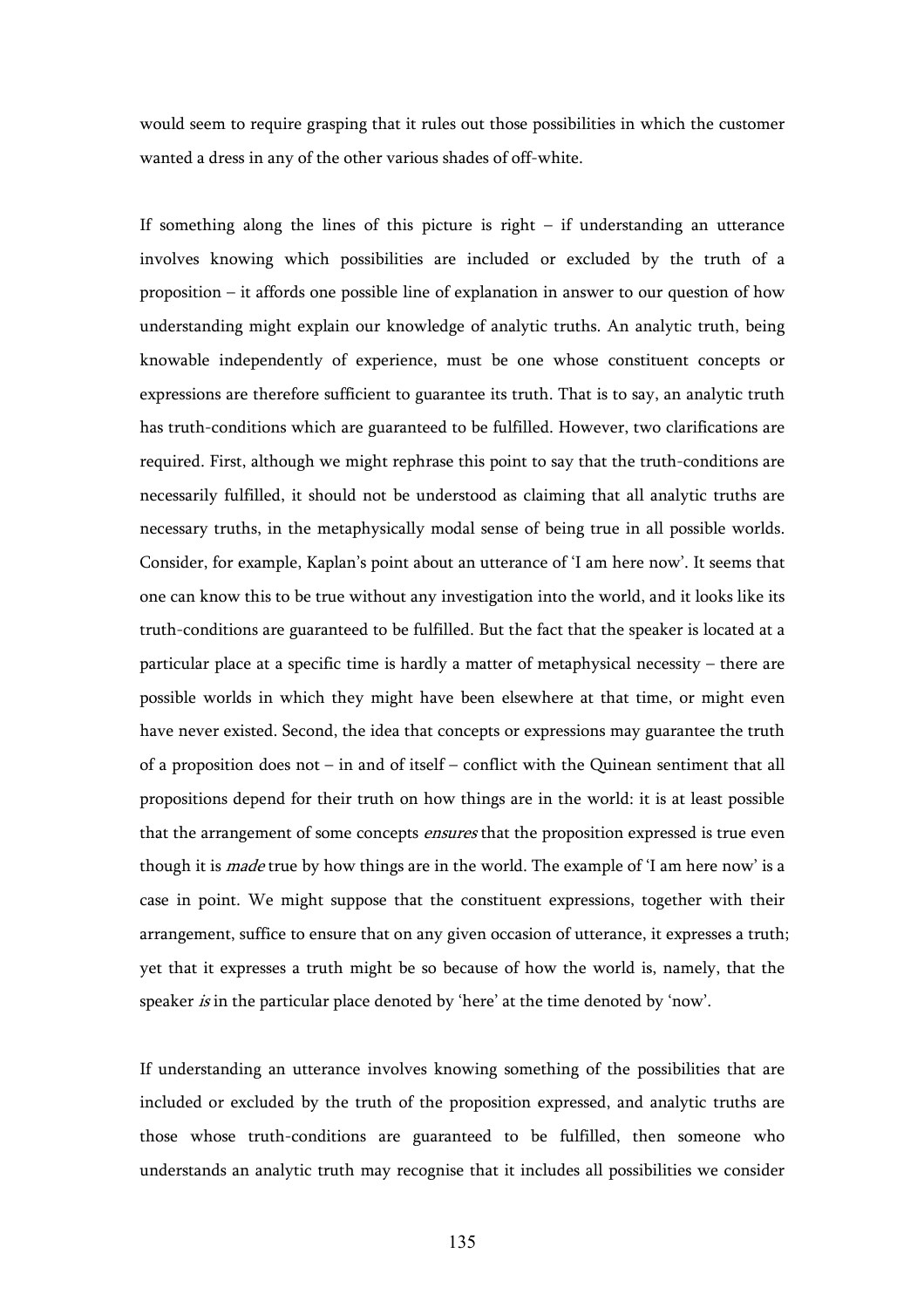and excludes none. Since grasping that a proposition is true in all possible worlds entails grasping that it is true in the actual world, someone who understands an analytic truth may recognise that it is true.

We can illustrate this rather general account by considering a couple of concrete cases. Take the proposition that no object can be both red and green all over at the same time.<sup>18</sup> Understanding it involves understanding the expression 'red', which we may suppose that a subject does if he knows the role it plays in a speaker's representation of how things are in the world. Presented with a paradigmatic instance of red in clear lighting conditions, a subject should be willing to judge 'That is red'; equally, presented with something that is clearly not an instance of red in clear lighting conditions, a speaker should be willing to judge 'That is not red'. Understanding the proposition also involves understanding the expression 'green', and we may suppose that the general conditions for this hold *mutatis* mutandis as for 'red'. Thus, when a subject reflects on what it would be to be presented with a given shade, he can recognise that an experience on which basis it would be correct to judge that 'That is red' is also one in which it would be correct to judge 'That is not green'. The possibilities in which an object can be described as being red all over exclude all those in which it could be described as being green all over, and so the truthconditions laid down by the proposition that no object can be both red and green all over at the same time are guaranteed to be fulfilled.

Or consider an utterance of 'I am here now'. The expressions 'I', 'here' and 'now' are indexical expressions whose semantic contribution may vary according to the context of utterance in which they are used. To understand them is to have some grasp of the way their use in a particular context determines a semantic value by which the truth of the utterance is to be evaluated. To understand 'I', for instance, is to know that it denotes whoever happens to be the speaker at that time; to understand 'here' is to know that it denotes a speaker-centric location, that is, a location of contextually determined parameters but which at the very least must include that of the speaker; to understand 'now' is to know that it denotes a time of contextually determined length but which at the

<sup>&</sup>lt;sup>18</sup> This case is discussed in Peacocke 2000: 266-270 and also Cassam 2007: 196. These have significantly influenced the discussion here.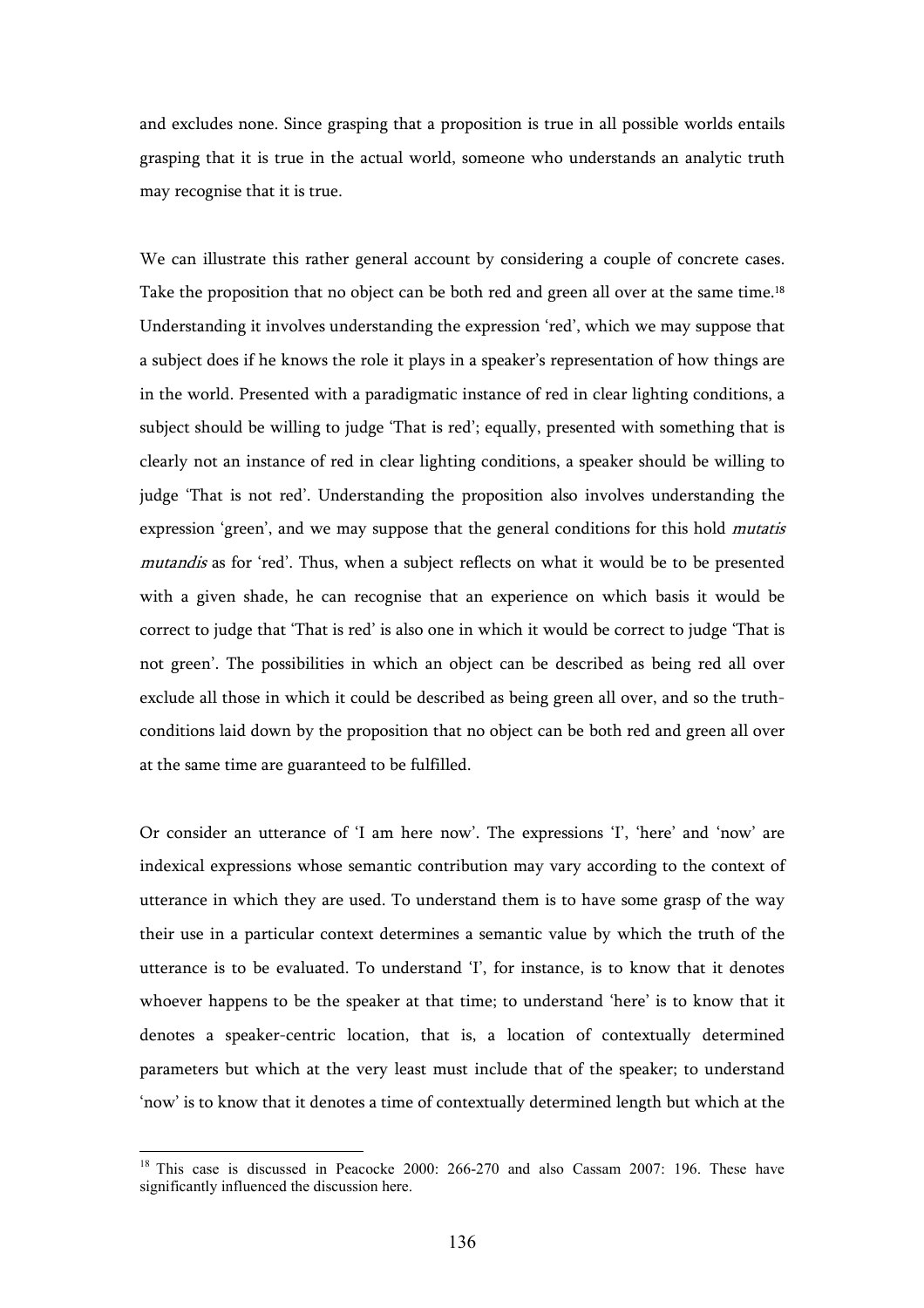very least must include that contemporaneous with the occasion of utterance by the speaker. Although the semantic values determined by these rules may express a proposition which is not itself necessary, the way in which the rules determine a semantic value suffice to ensure that an utterance of 'I am here now' excludes any possibility of falsehood. A subject who understands the sentence, aware of the rules by which a meaning is assigned, may recognise that relative to the values by which it is to be evaluated, it excludes all possibilities in which it is false and therefore that its truthconditions are guaranteed to be fulfilled.

# (iii) The return of the metaphysical conception

There is, of course, no requirement or expectation that a subject need conceive of what goes on when he reflects on an analytic truth as *recognising that its truth-conditions are* fulfilled. The phenomenology, we said in comparing accounts of analyticity and rational intuition in the introduction, may simply be that of seeming to 'see' just by virtue of understanding that the proposition in question must be true. Yet because of this, we might suppose that there is some further level of explanation to be had. We might ask the further question: how do we know these truths to be compatible with all possible worlds? By virtue of what do we recognise their truth-conditions to be fulfilled? One could at this point insist that there is no further explanation to be had, that we have identified understanding as the source of our knowledge and explained how it could be responsible for this achievement. But the questions take on significance in view of the dialectic from which we started concerning the origin of the a priori. For if all we are prepared to say is that in understanding an analytic truth one is simply able to recognise that it must be true, then it is unclear that we have come much further than the appeals to a faculty of rational intuition that the invocation of analyticity was supposed to supplant. This is not necessarily an intolerable outcome – to some it might be evidence that there is less difference between the two approaches than might be initially supposed. But such a view would overlook the language-centred explanations of analyticity and the way in which these contrast with the idea favoured by proponents of rational intuition that, in exercising such a faculty, we acquire some sort of direct insight into reality, i.e. a knowledge of truths which do not simply reflect some aspect of our linguistic practice. So,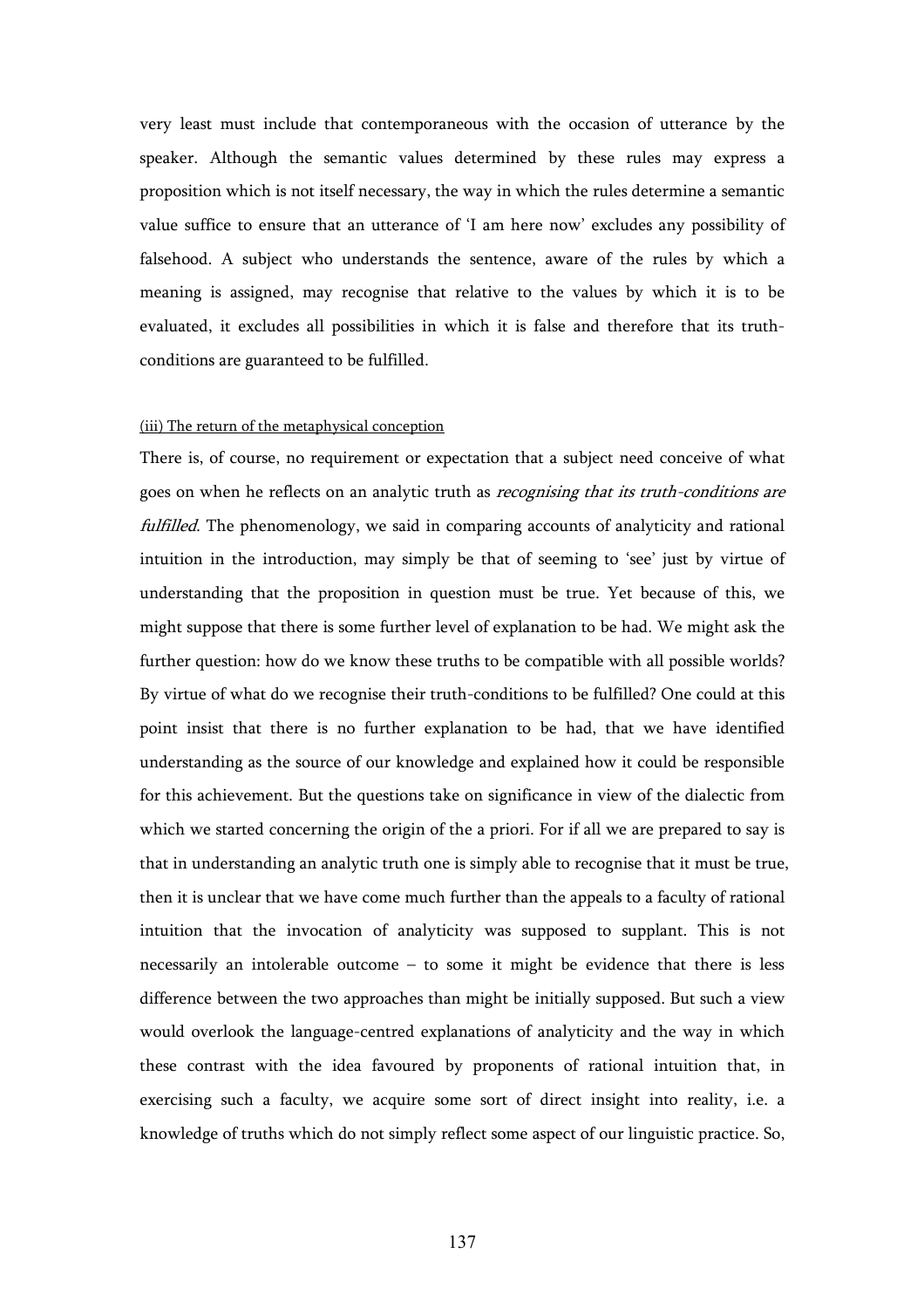if it is to be distinguished from an account of this latter kind, it is incumbent upon a satisfactory defence of analyticity that it be able to answer these further questions.

It is instructive to consider the remarks by Wittgenstein which so influenced the likes of Carnap and thus shaped modern invocations of the notion of analyticity. In the Tractatus we find the suggestion that those statements true in all possible worlds are not genuine propositions at all. Genuine propositions are those portions within logical space that represent the world to be some particular way; they are, in Coffa's words, "tools for conveying information about how things stand; they tell us something about "the world" in such a way that what they say agrees or fails to agree with the facts." (Coffa 1991: 248) Those statements true in all possible worlds, by contrast, say nothing about the world (TLP 5.142) because their role is not to discriminate between the world's being any particular way but rather to define the logical space in terms of which the possibilities of the world are represented (3.42). They must be compatible with all possible worlds precisely because they are what Wittgenstein calls "the scaffolding of the word" (6.124), the structure or framework by virtue of which we assess the various possibilities that might be, or might have been, realised. The thought behind this picture is that in considering the various possible ways the world might be, or have been, we must hold some things as fixed across all possible worlds in order for this way of thinking to have any structure at all. And those statements we hold fixed are those that come out as true in all possible worlds. For example, when we try to envisage the possibility of there being an object that is both red and green all over at the same time, we cannot because we recognise that the properties denoted by 'red' and 'green' exclude one another. But what makes their mutual exclusion relevant is the fact that we treat it as a general constraint on the possibilities we admit that it cannot be that both  $p$  and not- $p$  are instantiated. Thus, not-(p & not-p) is a part of the framework that structures our thinking about the world and, hence, is amongst those statements we typically class as being true in all possible worlds.

The suggestion that presents itself here is that we can appropriate the framework model utilised by Wittgenstein and Carnap in order to explain our recognition that the truthconditions of an analytic truth must be fulfilled. We can view the practice of a linguistic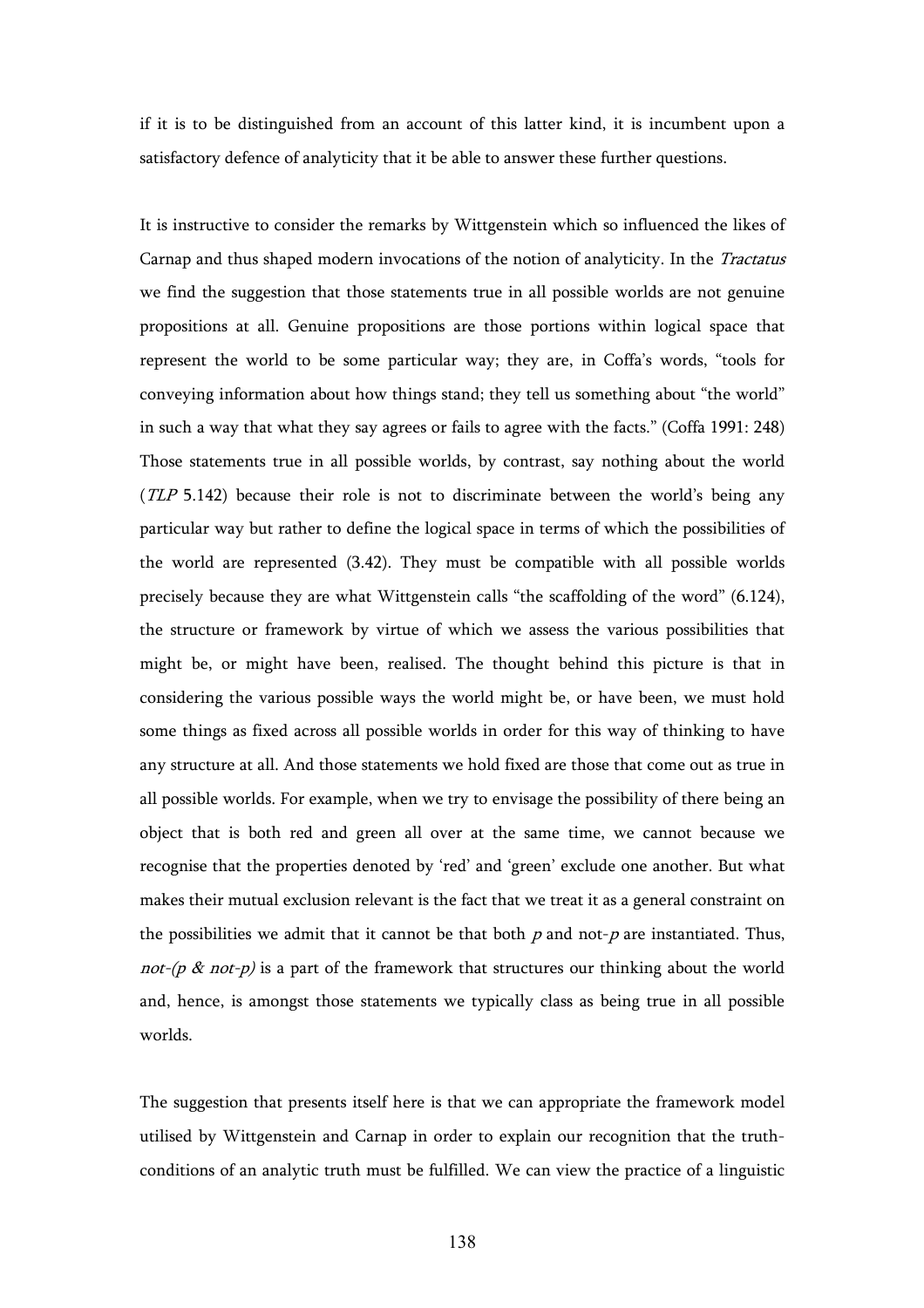community as being defined by a framework which structures our thinking about the world. This framework comprises the propositions that are held fixed and define the moves that can be made within the practice. Since these propositions have the role of delimiting what we consider to be possible, we hold them as being true in all possible worlds. A subject who is sufficiently integrated within the practice as to understand one of these framework propositions is thereby in a position to recognise the status it has within the practice.

An explanation of our knowledge along these lines blurs the commonly accepted distinction between the so-called metaphysical and epistemological conceptions of analyticity. For we saw in the first chapter that what characterises the metaphysical view, of which Carnap is held up as the foremost proponent, is the distinction between those substantive statements of a system that say something about the system's intended domain of objects and those statements that structure the substantive statements and function instead as rules of the system. Having put that to one side and focused in the subsequent chapters on the epistemological conception, which is altogether less concerned with the division between different kinds of statements and more with what is involved in understanding certain expressions, we now find ourselves back to where we started: the image of the framework with the corresponding distinction between the substantive and constitutive sentences of a language. Even if there is an alternative explanation for how such knowledge is possible that avoids falling back on some feature of the metaphysical picture, the fact that one *can* come full-circle in this way suggests that the alleged distinction between the metaphysical and epistemological conceptions is considerably less clear-cut than its advocates suppose.

The idea that the epistemological conception of analyticity might ultimately rest on broad features of the metaphysical conception is not new. In one of the more famous responses to Boghossian's seminal paper in which the distinction was made explicit, Harman made precisely this point. <sup>19</sup> Unfortunately, Harman's claim is based on Boghossian's own misconception of metaphysical 'truth in virtue of meaning', where this is interpreted to

<sup>&</sup>lt;sup>19</sup> Cassam also expresses doubt over whether the two can be separated; he does not, however, elaborate on his reservations (Cassam 2000: 53).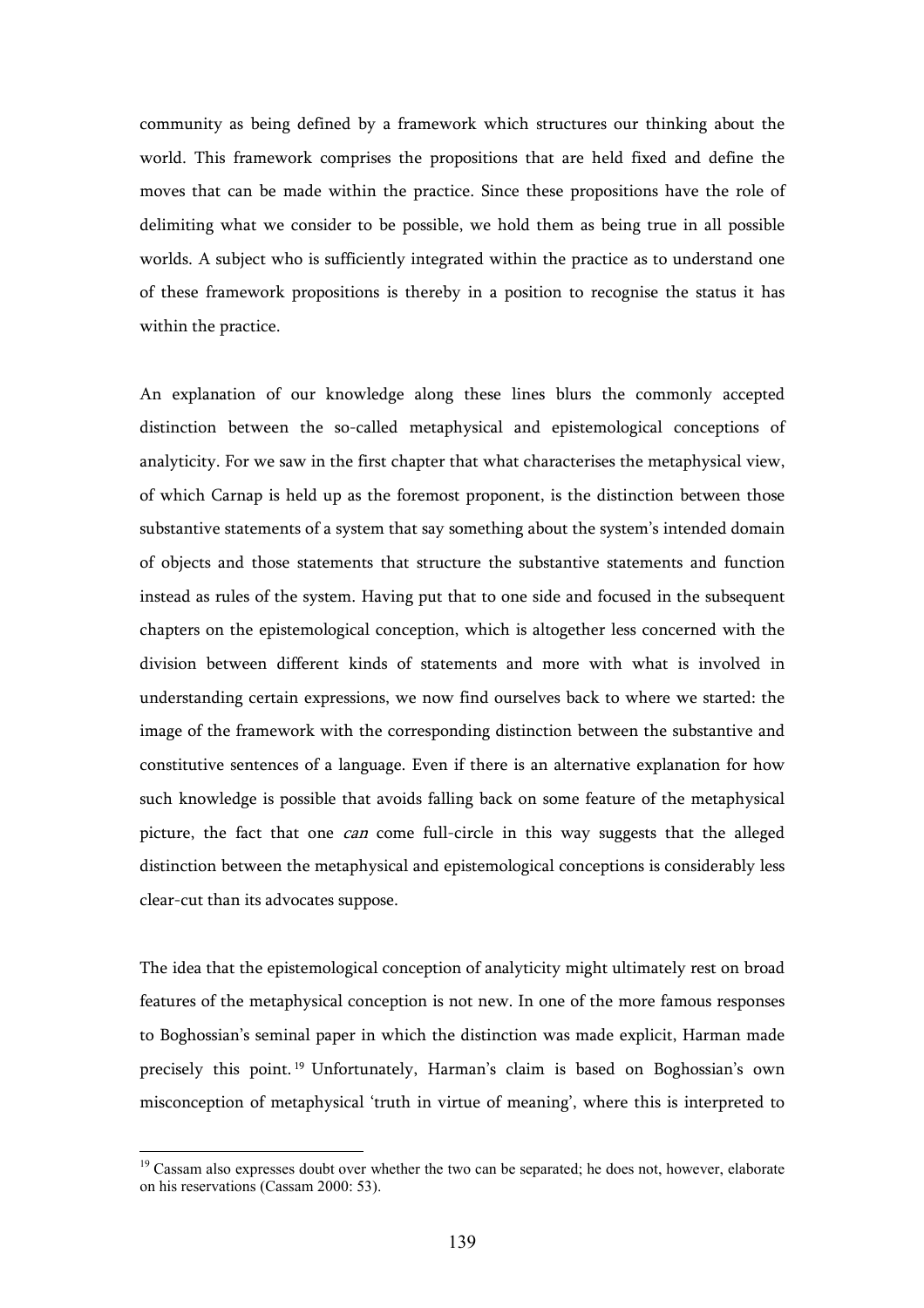mean that an analytic truth both (i) makes a factual claim about the world and (ii) makes it the case that the world is that way. Harman claims that if one has knowledge that  $p$  that is to be accounted for purely in terms of one's knowledge of the meaning of a sentence S (where S expresses the proposition  $p$ ), this can only be because one's knowledge of the meaning of S somehow already includes the knowledge that  $p^{20}$  This is an awkward principle to reflect upon, but the thought is that if one can know the proposition solely by understanding the sentence, then the knowledge is not based on any knowledge of how the world corresponds. But in this case, one's confidence that  $p$  is true must derive from the fact that the meaning of S makes it so. In this way, knowing what S means entails knowing that what it expresses must be true.

Harman argues that the only way this could be possible is if the expressions of a language have meaning only as a result of the conventions a subject has for their use, that is, he says, "by my intentions to use my terms in such a way that S is true." (Harman 1996: 393) Labelling this view "linguistic conventionalism", he outlines it thus:

in intending to use my terms in such a way that S is true, given the way I am using my terms, I know directly that S is true, given the way I am using my terms. Furthermore, my belief that S is true, given the way I am using my terms, is in this case (we need to suppose) constituted by my using S as a belief, that is, the belief that p. Given the way I am using my terms, in so using S, what I believe is that p. I have an immediate belief that p, not based on evidence, and in this context such a belief counts as knowledge. (Harman 1996: 393-4, italics in original)

Harman goes on to suggest that, on this picture, the epistemological features of analyticity do not detach from the metaphysical, writing,

In this view, then, my intention to use my terms in a certain way (i) makes S true and so (ii) gives me direct knowledge of the truth of S. Part (i) invokes what Boghossian calls a "metaphysical" notion of analyticity – truth by virtue of meaning. Part (ii) invokes what he calls the "epistemological" notion – knowledge of truth by virtue of knowledge of meaning. In this approach, the epistemological notion is not

<sup>20</sup> Harman 1996: 393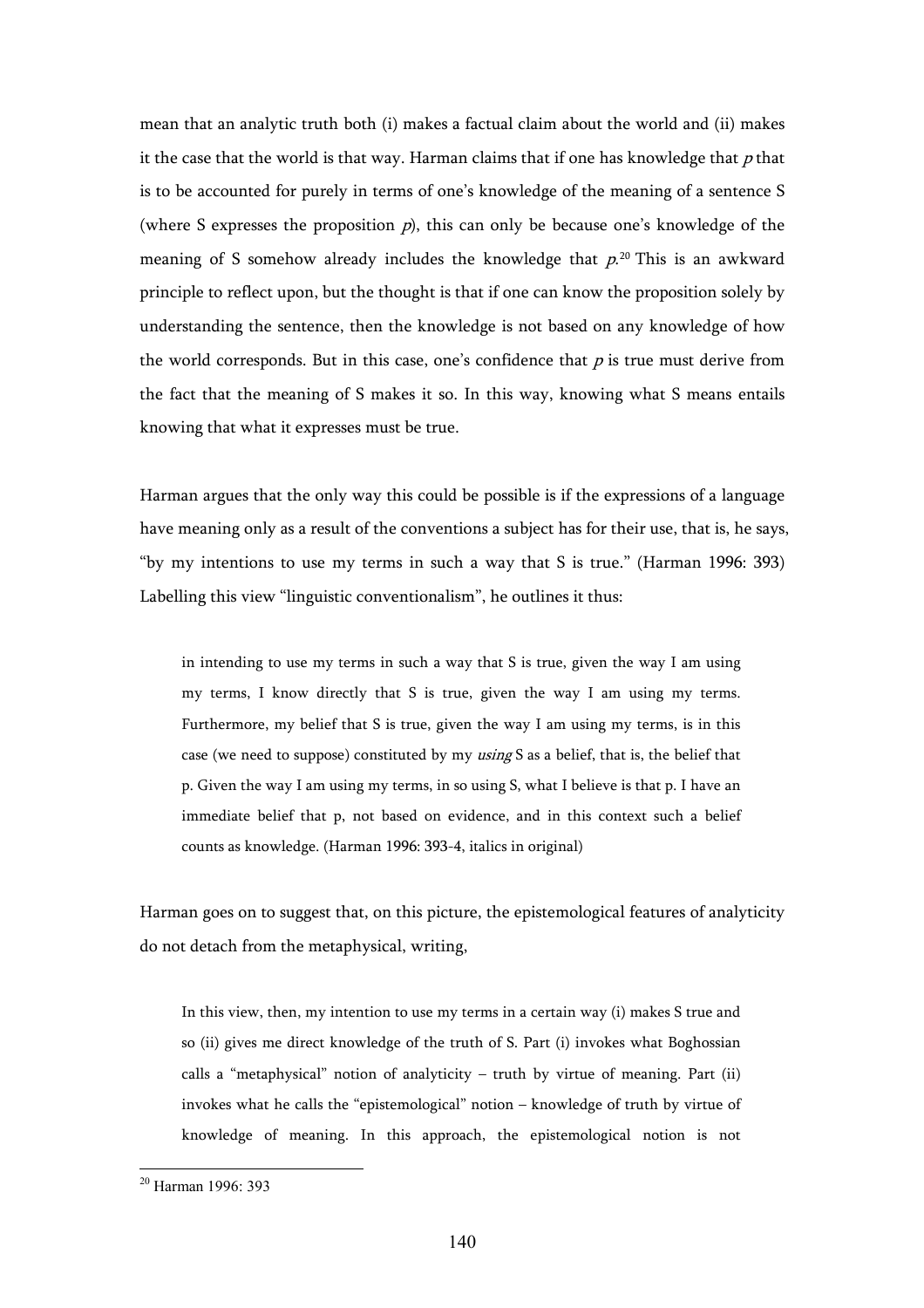independent of the metaphysical notion, as Boghossian says it must be. Indeed, the epistemological explanation depends on the metaphysical explanation. (Harman 1996: 394)

For Harman, the suggestion that we cannot isolate an epistemological conception of analyticity that does not invoke the metaphysical conception is taken as a *reductio* against the tenability of the notion of analyticity, since he regards the metaphysical conception's commitment to 'truth in virtue of meaning' as problematic for reasons broadly similar to those offered against the idea by Quine and Boghossian. However, in claiming that the epistemological conception might involve the metaphysical conception, we have not here appealed to 'truth in virtue of meaning' in the sense in which the phrase is used by Quine or Boghossian, nor have we relied upon Harman's linguistic conventionalism. In fact, the account so far offered is one that eschews the linguistic individualism that underpins the conventionalism that Harman supposes to be necessary to defend analyticity. For we do not, as a general rule, get to dictate the conventions surrounding the use of our words, nor do our intentions manipulate their meanings. We are immersed within a linguistic community, the practice of which is something in which we participate, and it is the wider practice of this community that determines the meanings of our words. Although our intentions may come into play insofar as we may have the intention to use our words in conformity with the wider practice of the community, it does not thereby follow that we imbue the words with their meanings by intending that they should mean what they do. But to have a communal practice of this kind requires that there be some sort of structure, the rules adhered to by those who participate in the practice. The suggestion, then, is that analytic truths are those whose truth-conditions are guaranteed to be fulfilled precisely because they form, or derive from, the framework that structures the practice of the linguistic community which uses the relevant expressions in some particular way. A subject who is sufficiently immersed in a practice, who knows how its expressions are used, is in a position to recognise an analytic truth as one that reflects some rule governing the use of its constituent expressions. It is in this way, by viewing the practice of a linguistic community as governed by a framework that affords the division between the constitutive from the substantive claims of the language, that we might regard the metaphysical conception of analyticity as relevant to the epistemological explanation.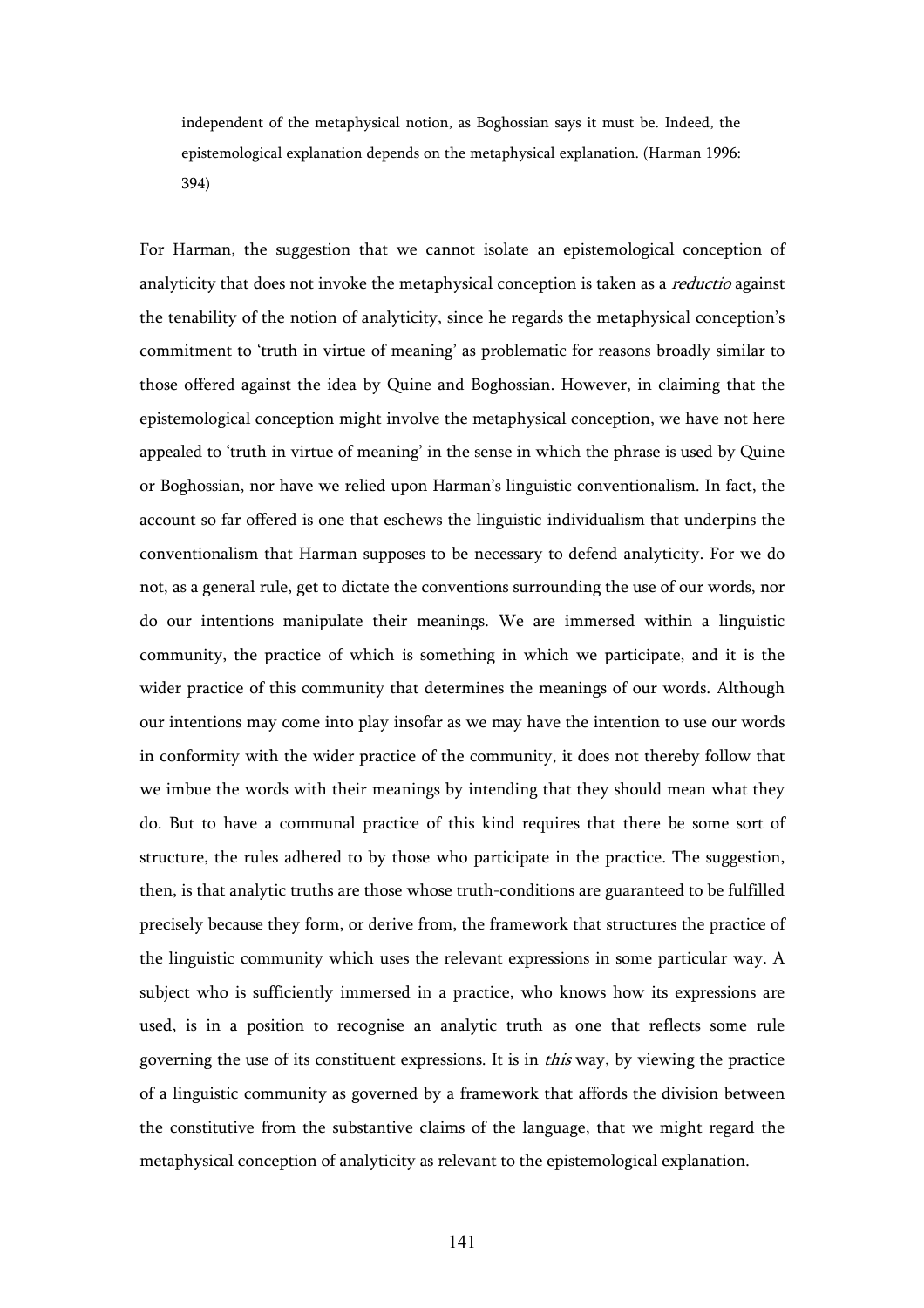Now, one might harbour the worry that the problem with an account of this kind is that it fails to preserve the intuition that, in the case of at least some analytic truths, what we have in knowing them is genuine knowledge of the world because the propositions in question are objectively true. Take, for instance, my belief that for any given proposition  $p$ , it cannot be the case that both  $p$  and not- $p$  are true. This is something I suppose I know about the world, that it is an objective feature of the world about which I have a true belief; I do not suppose that it is a construct of the linguistic practice in which I find myself participating. Yet the worry is that by explaining our knowledge in terms of the practice to which we conform, our knowledge cannot be seen as the product of tracking how things are in the world. Our practice might have been other than it actually is – governed by a different framework comprising a different set of propositions – even if the world were the same as it actually is. So the fact that we act in conformity with a particular practice is no guarantee that the statements held fixed within that system are objective truths about the world.<sup>21</sup>

The defender of analyticity can respond in one of two ways. The first is to deny that we should give any heed to our intuition that framework propositions are really about the world. We might simply insist that since their role is to structure the substantive sentences of the language by which we are able to make claims about the world, they cannot really make any such claim themselves. Appearances to the contrary can be explained away by the distinction we saw articulated by Coffa (p. 48) between how things appear from inside the system and how it would appear if we were to step back, detaching ourselves to see it from afar. From the inside, the framework propositions might look to be just as much about the world as any of the substantive propositions; but once we appreciate the framework structure that governs our practice, we should be able to let go of this illusion.

A second line of response which accommodates the core of the intuition is to maintain that while our knowledge of an analytic truth is explained by our sensitivity to its status as a framework proposition in our practice, the practice might itself be shaped by how things are in the world. A natural language does not emerge fully formed from a vacuum,

 $2<sup>1</sup>$  A version of this concern was put to me by Marcus Giaquinto.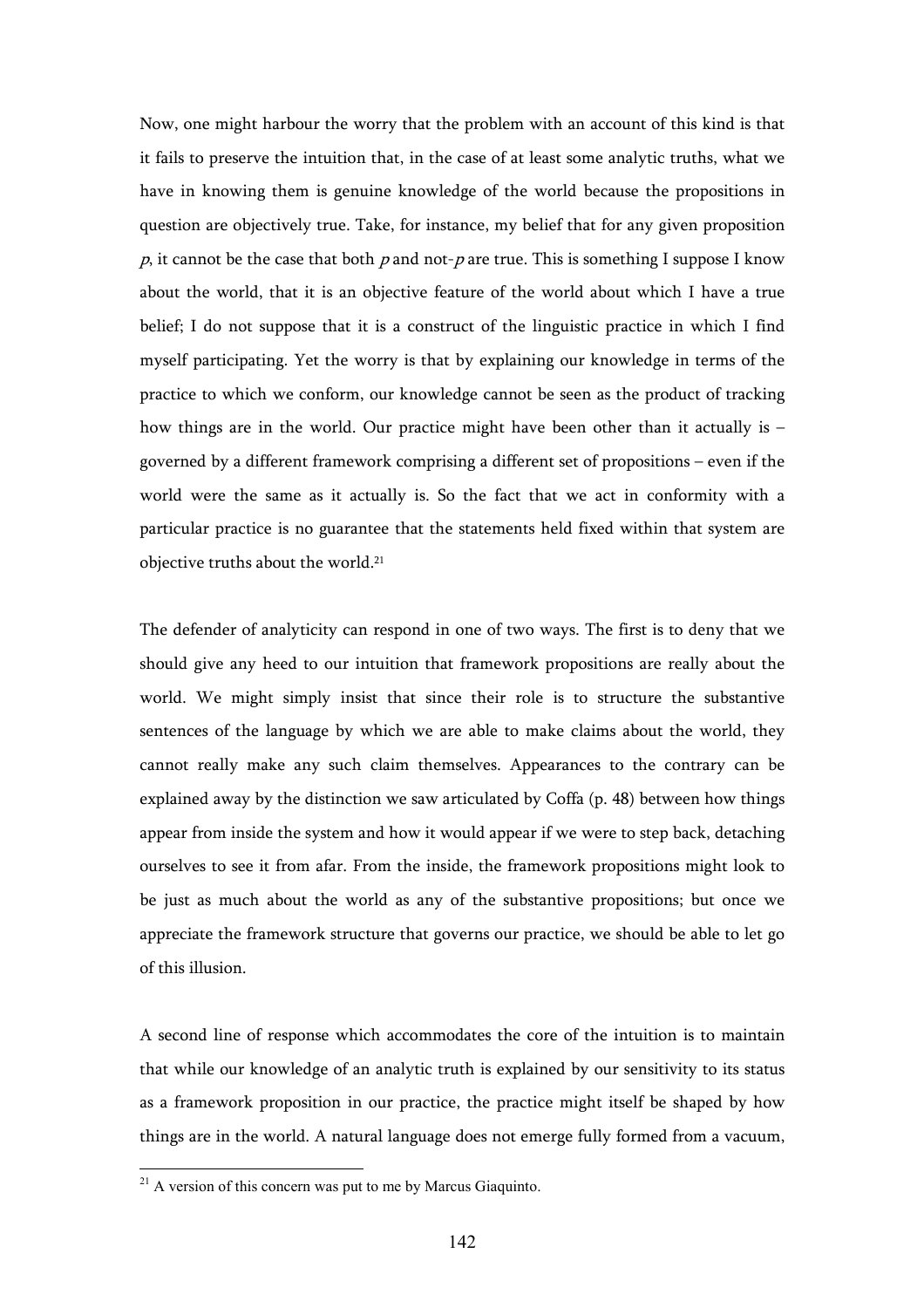as it were, with a structure arbitrarily designed without any reference to how things are in the world. Language is a tool by which we communicate thoughts about the world and, so we might suppose, has developed and evolved in such a way as to facilitate our communicative enterprise. Thus, just as our practice to some extent shapes our thinking about the world, our experience of the world informs our practice. On this view, the fact that we hold fixed the claim that it cannot be that both  $p$  and not- $p$  are true is not an arbitrary dogma but rather reflects something of how we find the world to be. So, although we might explain a subject's knowledge of the claim by appeal to his sensitivity towards our practice (the fact that we hold the claim fixed), the practice itself can be more or less sensitive to how things are in the world. Were we to discover something about the world in which respect it was found to conflict with a proposition held fixed, we might alter the framework of our practice.

This latter response echoes Carnap's defence of analyticity, particularly his response to the objections from Quine. The framework for a system is something developed towards some specific end, and it can be altered and adapted in order to better meet this end should the need arise. A natural language that enables us to say things about the world has such a framework and it too can be altered and adapted in order to better serve this purpose. Our investigations in the world may reveal that certain aspects of the language are less than optimal for our communicative needs, in which case we may adjust our practice accordingly. And, as Quine points out, any statement could be held true or amended so long as we make the appropriate adjustments elsewhere in the system – though some changes will be better or worse suited to assisting in our communicative enterprise. But any such alteration will only ever replace one framework for another with a (perhaps only slightly) different set of propositions that structure the practice. The aim, of course, is to have a framework optimally suited to facilitate the communication of thoughts about the world. The propositions that comprise this framework will be those that accord with how we find the world to be.

### (iv) Accommodating disagreement on the framework model

Can the foregoing explanation of our knowledge of analytic truths accommodate the kind of defeasibility that has made the notion of *being in a position to know* so central to the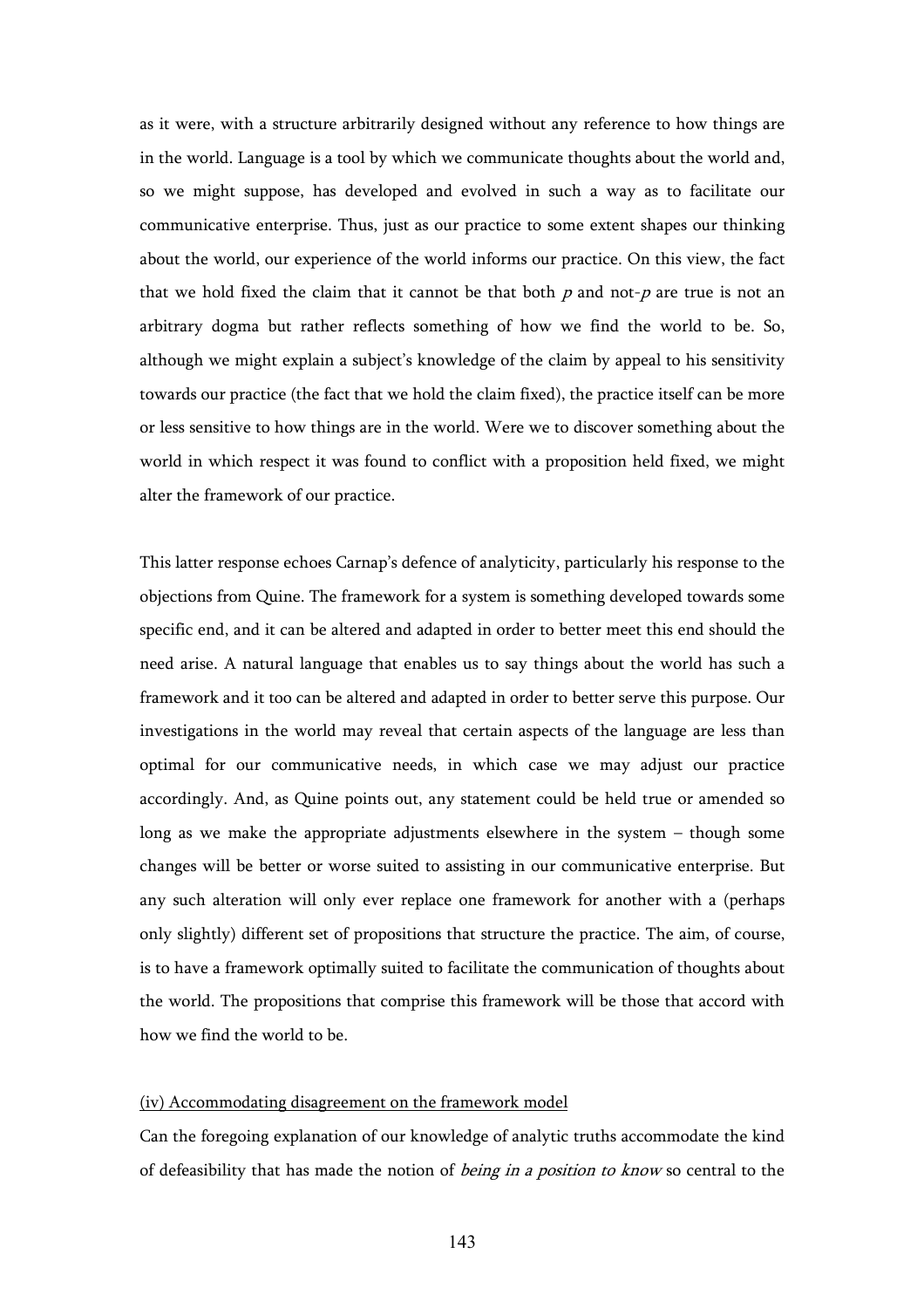previous chapters? Is it possible on the account offered here to understand an analytic truth and yet not know it? It may appear that the answer to these questions is negative, that we have succeeded only in closing off the kind of defeasibility we have been trying to make room for through the idea of *being in a position to know*. For if understanding a proposition involves knowing its truth-conditions, so that understanding an analytic truth involves knowing that its truth-conditions must be fulfilled, what room can there be for the possibility that someone might understand it and yet not know it? Or, to put the worry another way, if an analytic truth is one that is in some way involved in structuring the practice of a linguistic community, so that a subject who participates in that community and understands the proposition in question is in a position to recognise its status within the practice, how can anyone fail to assent without thereby impugning their grasp of the practice?

We can begin to allay the concern by considering another question: what are we doing when we disagree about analyticity?<sup>22</sup> The framework model offers us an answer to this question. Or rather, it offers us two, since there is more than one way for disagreement to arise on this picture. We have said that the framework is the collection of propositions that structure a practice – the rules of the game, as it were. Yet although in the case of certain formal systems we can perhaps set down the rules that best suit our needs, in the way Carnap envisaged for the foundations of different mathematical systems, this is not so when we find ourselves as participants of a natural language where we are part of a much wider linguistic community. There is no place we are likely to find an authoritative statement of the various rules to which we adhere in conforming to the practice of a linguistic community. Our situation is in this sense more akin to the subject envisaged by Dummett who learns to play chess without having the rules of the game articulated to him, simply receiving correction whenever he makes an illegal move, and in this way coming to understand how the game is played.23 So, if a natural language can be viewed as having a framework, the propositions by which it is comprised are not so much prescribed as discerned by observing the practice as it is carried out by its participants.

 $22$  I owe this way of thinking about the problem to Mike Martin, who at the outset of this project suggested to me that the entire debate surrounding the notion of analyticity could be read as an attempt to answer the question: what are we doing when we disagree about logic?

<sup>23</sup> Dummett 1993: 96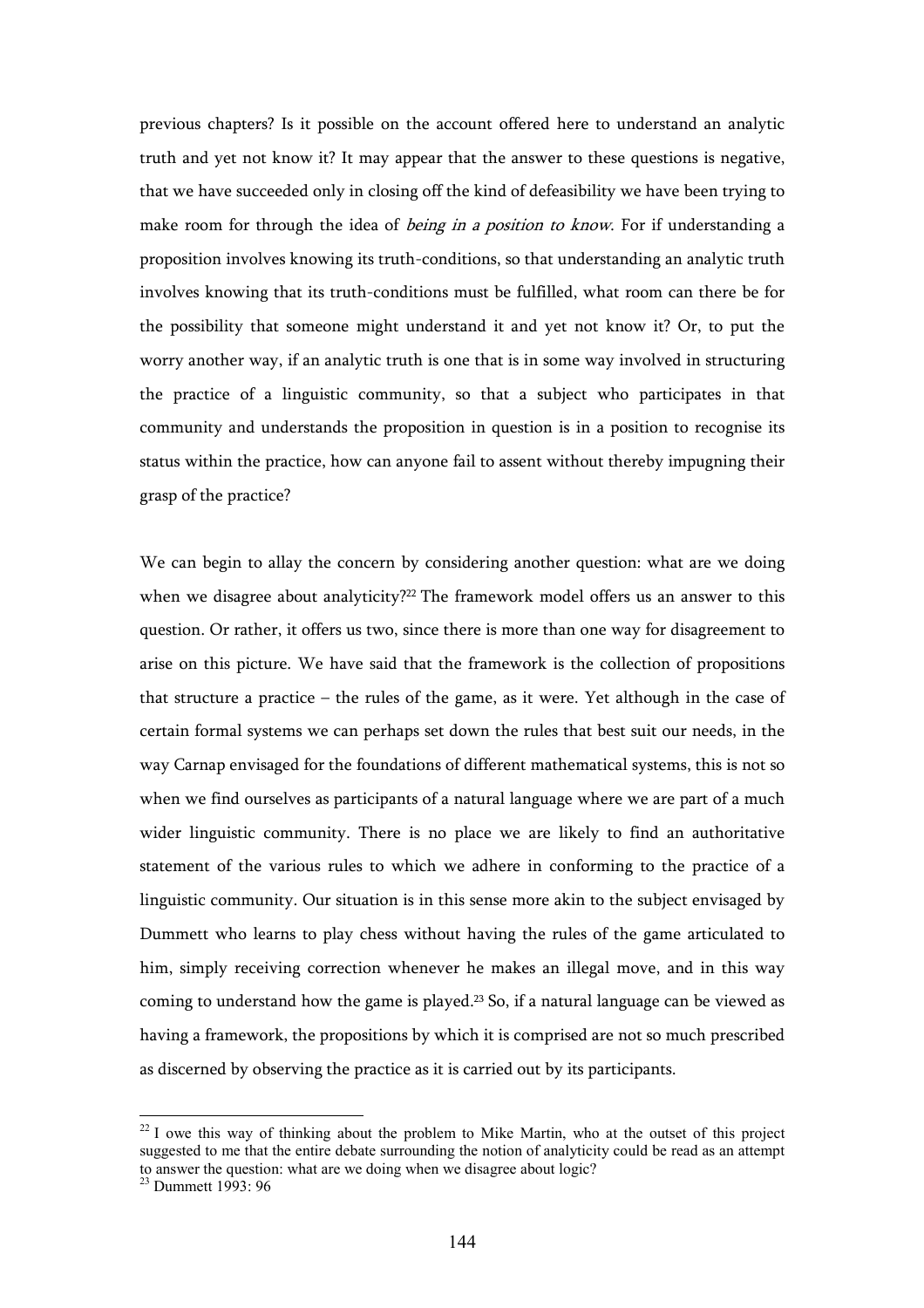Of course, we *can* attempt to explicate the rules we follow in our practice. And this is where disagreement of the first kind arises. For we might disagree over whether some particular proposition features in the set of those that structure the practice, that is, whether our practice really is such as to be committed to acceptance of the proposition in question. In a case of this sort, the disagreement concerns what our practice actually is, whether it involves holding as fixed some particular claim; accordingly, the evidence that would be cited for one or another view would appeal to what participants in fact do. It is disagreement of this kind that seems to lie behind Vann McGee's claim that the inference rule modus ponens is not truth-preserving. We generally assume that the use of the 'if, then' pairing in English denotes an inference of the form  $\langle f \rangle$  then q; p, therefore  $q$  that is truth-preserving for all instances of its kind. McGee, however, offers the following as a counterexample to this:

Opinion polls taken just before the 1980 election showed the Republican Ronald Reagan decisively ahead of the Democrat Jimmy Carter, with the other Republican in the race, John Anderson, a distant third. Those apprised of the poll results believed, with good reason:

If a Republican wins the election, then if it's not Reagan who wins it will be Anderson.

A Republican will win the race.

Yet they did not have reason to believe:

If it's not Reagan who wins, it will be Anderson. (McGee 1985: 462)

McGee points out that speakers might accept the conditional statement and affirm its antecedent yet nevertheless refrain from affirming the consequent. Moreover, he argues, whereas there are many familiar cases where upon recognising the entailment of an instance of modus ponens a subject withdraws assent from one of the premises in order to avoid the conclusion, that is not the reaction in this case  $-$  a subject who rejects the consequent has no such inclination to give up either the conditional statement or its antecedent.

We need not be concerned here with whether McGee is right that the above example is a counterexample to modus ponens or how we should respond to the specific case. What it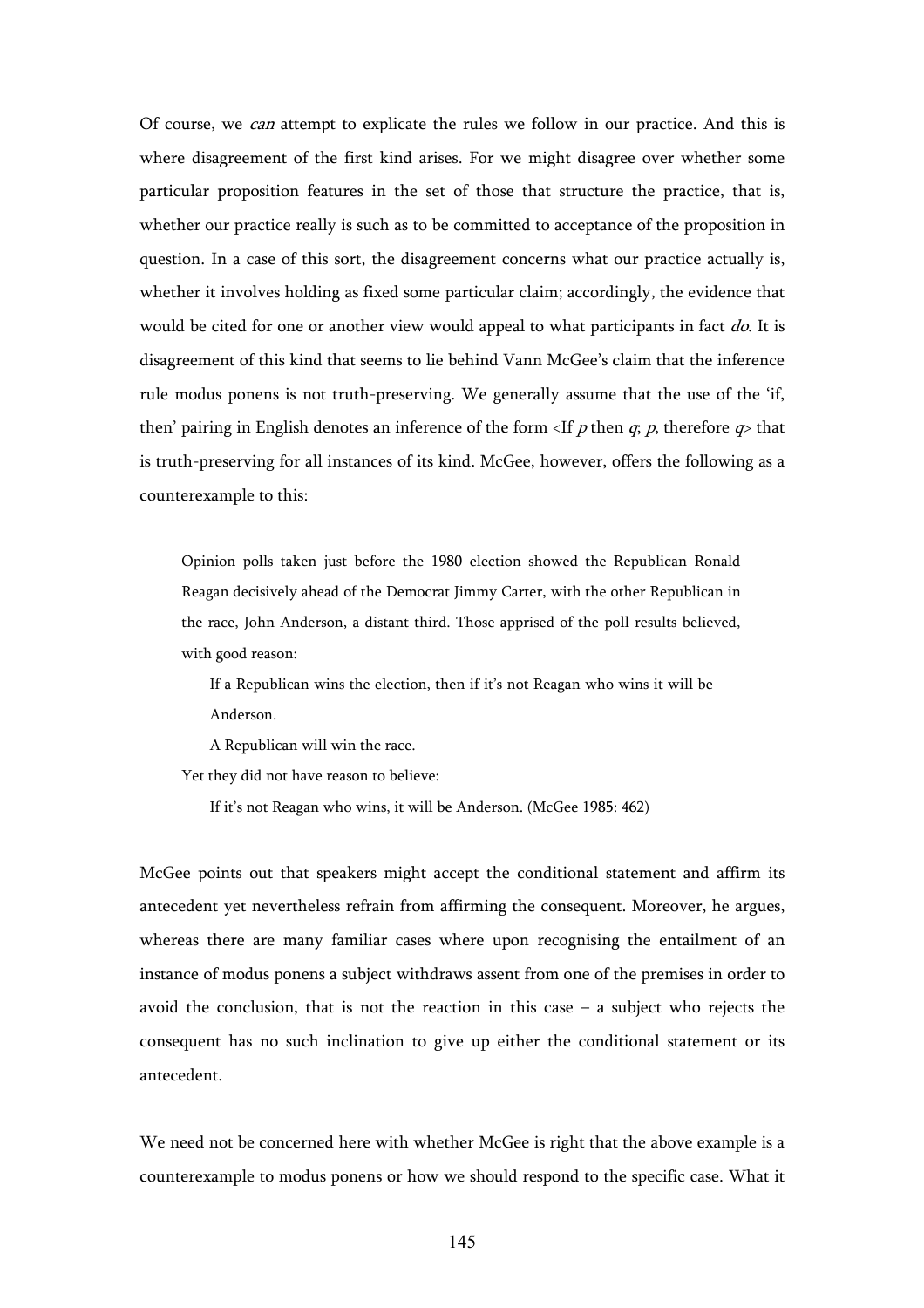serves to illustrate is the way in which we might disagree over how to characterise the rules that structure our practice. We normally suppose that the rules that guide our use of 'if, then' are such as to make the inference rule  $\langle f \rangle$  then q; p, therefore  $q$  truthpreserving. McGee's example calls this into question by calling to our attention a way that speakers might regard as appropriate to use 'if, then' on which modus ponens is not truthpreserving. If he were right, we would have to change our characterisation of our practice of using 'if, then'. The onus on proponents of the orthodox characterisation, then, is to show that the data presented by the example can either be accommodated or explained away in such a manner as to preserve the standard interpretation of the practice.<sup>24</sup>

A second sort of disagreement that can arise on the framework model relates to what was said in the previous section regarding the ability of a particular framework to be more or less sensitive to how we find the world to be, more or less suited to our communicative needs in talking about it. A subject may know what the practice of a community is, how speakers use their expressions and the claims they hold fixed which structure their practice, and yet believe the practice to be ill-equipped to represent certain features of our experience. Rather than disagreeing about what our practice is, we might disagree about what our practice ought to be, with one party arguing that our practice should be revised in order to better accommodate the phenomena in question. Graham Priest, for example, who argues that there can be instances in which both  $p$  and not- $p$  are true, is under no illusion that the framework that structures our normal practice does not typically admit of this possibility. He argues, however, that we would be better placed to deal with certain phenomena if we were to revise our practice in such a way that it was no longer part of the framework that it cannot be that both  $p$  and not- $p$  are true. Some of the cases cited in motivation for this view are semantic and logical puzzles, such as the liar paradox; others concern our ability to represent certain possibilities that could arise. Illustrating the latter, Priest writes,

Suppose that there is a country which has a constitutional parliamentary system of government. And suppose that its constitution contains the following clauses:

 $2<sup>24</sup>$  For a range of the responses offered in reply to McGee's example, see Williamson 2007: 93, fn. 12,13, 15.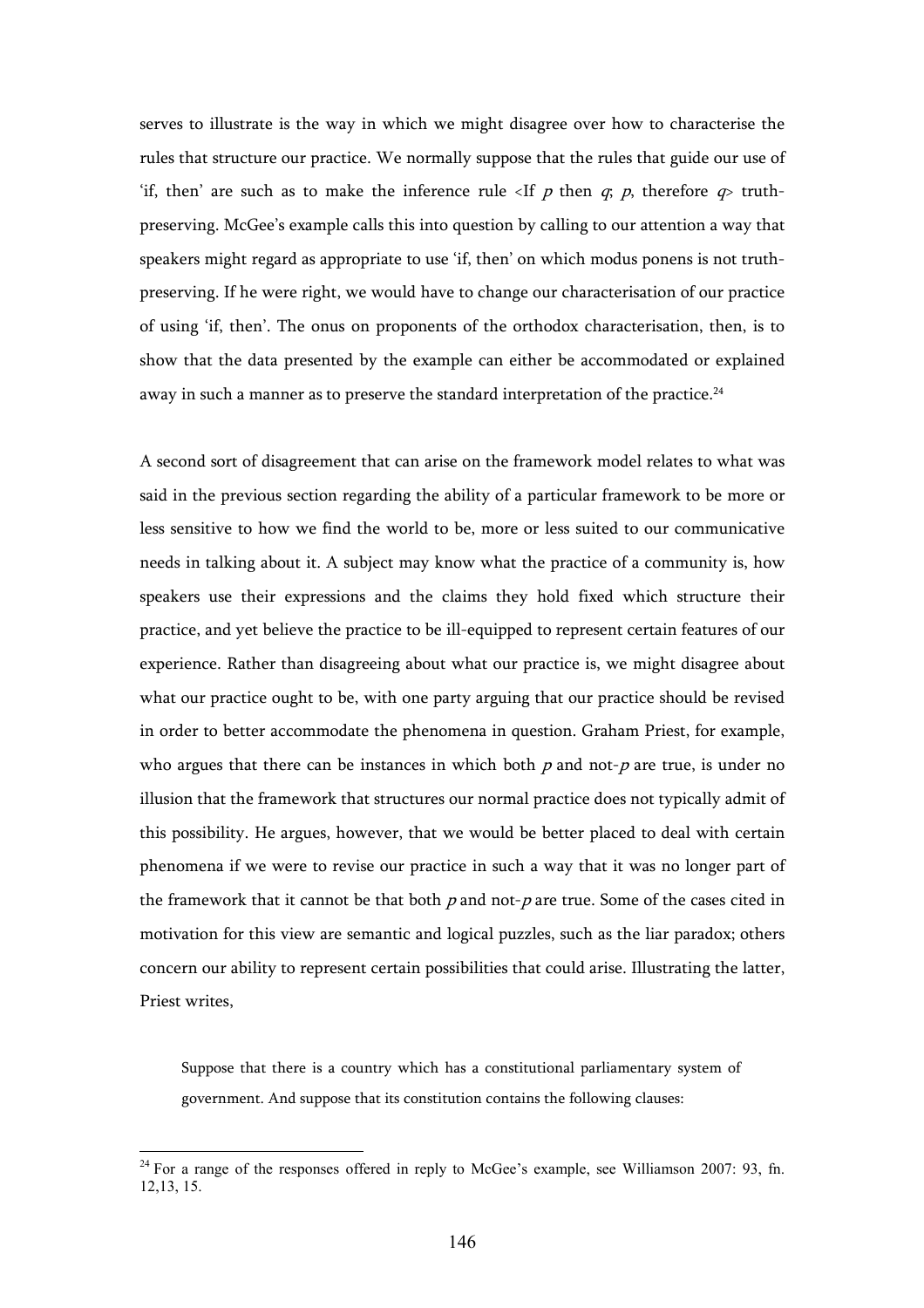In a parliamentary election:

- (1) no person of the female sex shall have the right to vote;
- (2) all property holders shall have the right to vote.

We may also suppose that it is part of common law that women may not legally possess property. As enlightenment creeps over the country, this part of common law is revised to allow women to hold property. We may suppose that a *de facto* right is eventually recognised as a *de jure* one. Inevitably, sooner or later, a woman, whom we will call 'Jan', turns up at a polling booth for a parliamentary election claiming the right to vote on the ground that she is a property holder. A test case ensues. Patently, the law is inconsistent. Jan, it would seem, both does and does not have right to vote in this election. (Priest 2006: 184-5)

Again, we need not be concerned with whether Priest is right or how we might try to respond to his claim. The point is that we can see his strategy as one of trying to motivate a revision of the propositions we hold fixed with a view to accommodating phenomena of which it is judged that the existent framework is less well-placed to accommodate. If an argument of this sort finds some kind of consensus in its favour, it may result in a change of the framework and, therefore, the practice it structures.<sup>25</sup> An opponent may resist such a move by arguing either that accommodation is not necessary, perhaps because there is no genuine phenomenon to be accounted for, or by demonstrating that the existent framework has the resources that enable it to accommodate the phenomena just as well as the proposed revision.<sup>26</sup>

Crucially, both forms of disagreement that arise on the framework model fall into the category of what in the previous chapter we referred to as "high-level theoretical concerns," which by their nature presuppose that a subject knows what the prevalent orthodoxy is and in what respect their view deviates from it. McGee, for instance, knows what speakers take themselves to be doing when they use expressions 'if, then', just as Priest knows that they tend to believe that it cannot be both that  $p$  and not- $p$  are true.

<sup>&</sup>lt;sup>25</sup> This is not to say, of course, that any such change would be immediate or that it would affect all participants of the practice. It is to be expected that many proposed revisions would be of a fairly academic nature, which may eventually take hold and find their way 'downstream', as it were, to a wider group.

<sup>&</sup>lt;sup>26</sup> For an example of just such a reply to Priest, see Smiley (1993).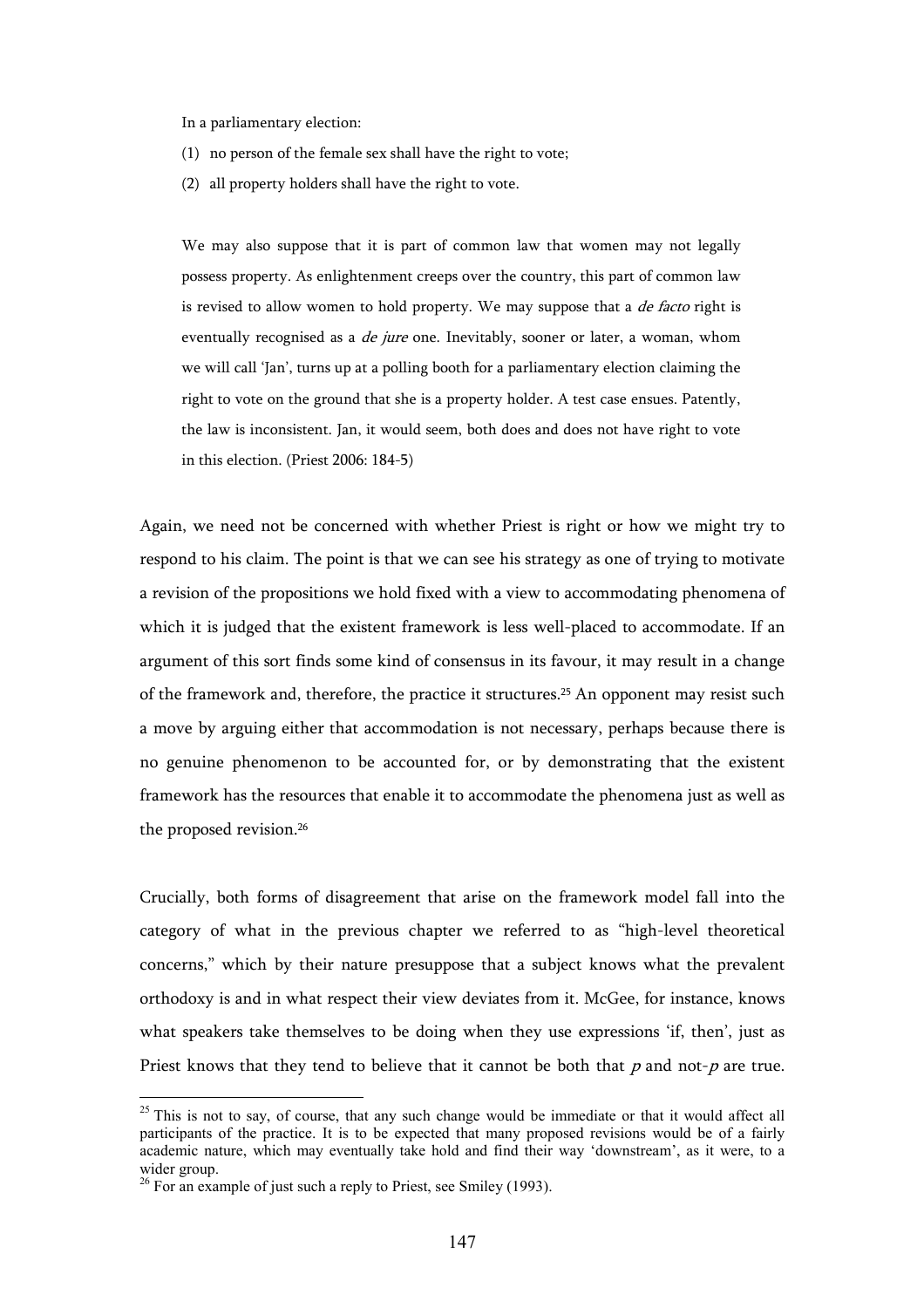They each have the belief that the speakers are in error, but they know enough about the practice to be able to make the appropriate adjustments so as to know which thoughts speakers take themselves to be expressing when they use the expressions 'if' and 'not' and, therefore, to count as understanding the propositions expressed by speakers who use them.

So, the fact that a subject has a high-level theoretical concern about some element of a practice does not impugn his grasp of the practice – he still counts as a participant of the practice who understands what other speakers take themselves to express, even though he has some theoretical reason for withholding assent from certain analytic truths. We may suppose that the subject is wrong, that the problem he perceives to warrant his dissent is not genuine, just as Williamson believes of Peter, Stephen, McGee and Priest. But in having come to believe there to be such a problem, a subject is unable to take advantage of the privileged epistemic position in which he is placed by virtue of his participation in the practice. In this respect their epistemic situations are like that of the subject of a veridical perceptual experience who has reason to worry about the possibility of machine-induced hallucination: they have the means for knowledge at their disposal, yet given other things they believe, it is impossible for them to utilise their entitlements. We said before about the perceptual case that if the subject were to realise that the hallucination machine was broken, he would be able to exploit his position and know that things are as they appear to him. Similarly, although the deviant logicians do not experience the phenomenological 'pull' that comes with a perceptual experience, since they have defended their views for long enough that they feel no temptation to believe that all vixens are female foxes,<sup>27</sup> they know what the normal practice from which they deviate is; thus, if they were to realise their error, we may presume that they would (all other things equal) revert to those norms and on that basis become able to utilise the entitlement that had been at their disposal all along.

## (v) Concluding remarks

Here, then, is how understanding an analytic truth is able to put a subject in a position to know it. Understanding an utterance involves knowing its truth-conditions. In the case of an analytic truth, this enables him to recognise that its truth-conditions must be fulfilled.

<sup>27</sup> Williamson 2007: 101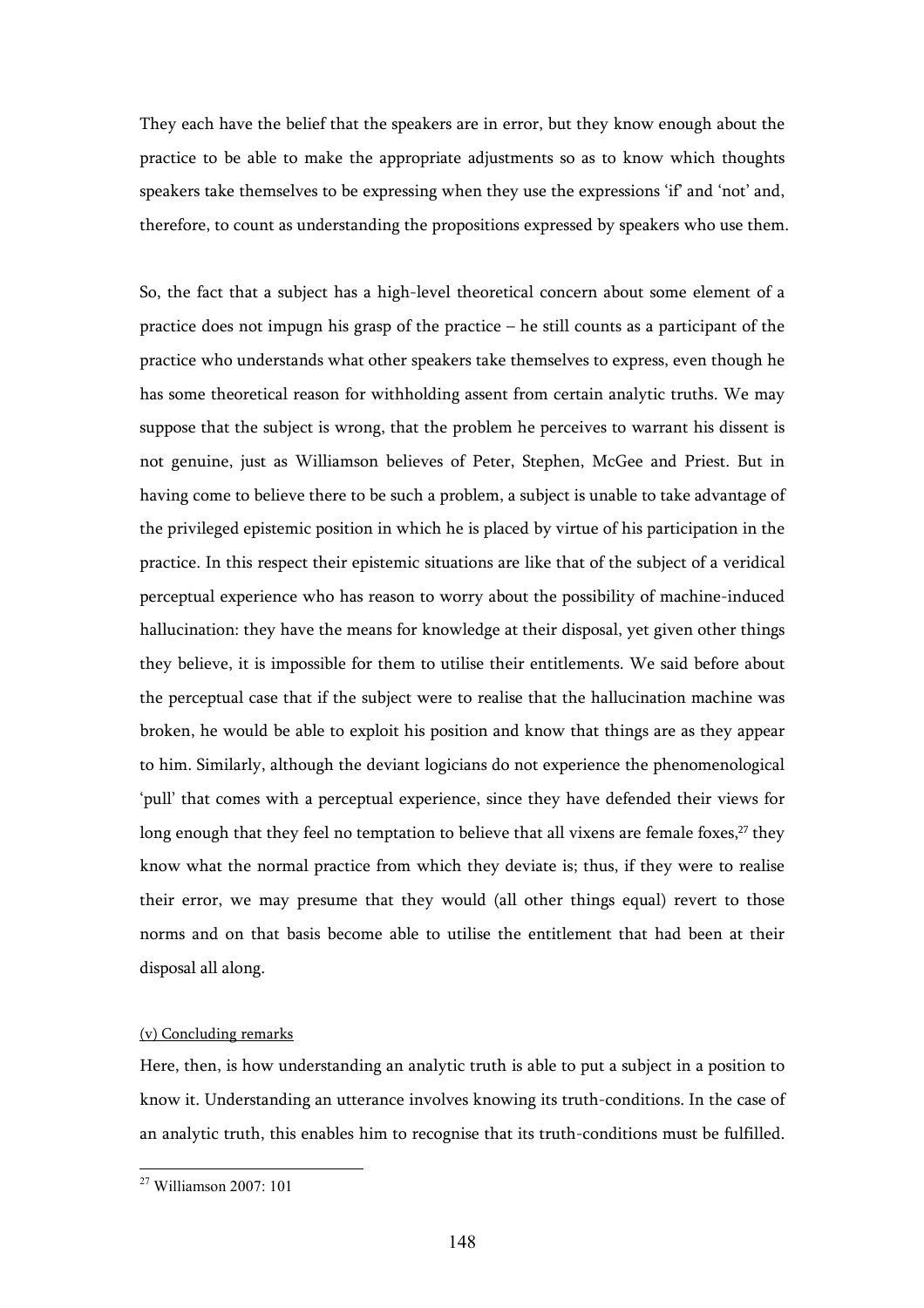This is made possible by there being certain propositions that constitute the framework which structures the linguistic practice in which the subject participates. These framework propositions are held fixed in evaluating the possibilities that could be realised in the world and as such are counted as true in all possible worlds. A subject who is immersed in the practice and who understands a proposition of this kind is in a position to recognise its status as being such that its truth-conditions are fulfilled.

A subject may have a high-level theoretical concern about some aspect of a practice, where despite understanding what the norms of the practice are, the subject perceives there to be reason to dissent from these norms. Such concerns may arise where either (i) the subject believes that attempts to characterise the framework of the practice fail to represent the actual practice accurately, or (ii) the subject believes that the actual framework is in ill accord with how we find the world to be and is therefore in need of alteration. In cases where a subject holds a false belief of either kind, he may be unable to take advantage of the position in which he is placed by his understanding of the practice, finding himself unwilling to assent to those analytic truths which relate to his theoretical concerns. In this way, we can account for the possibility that someone might understand an analytic truth and not know it while preserving the idea that those who know it do so on the basis of their understanding.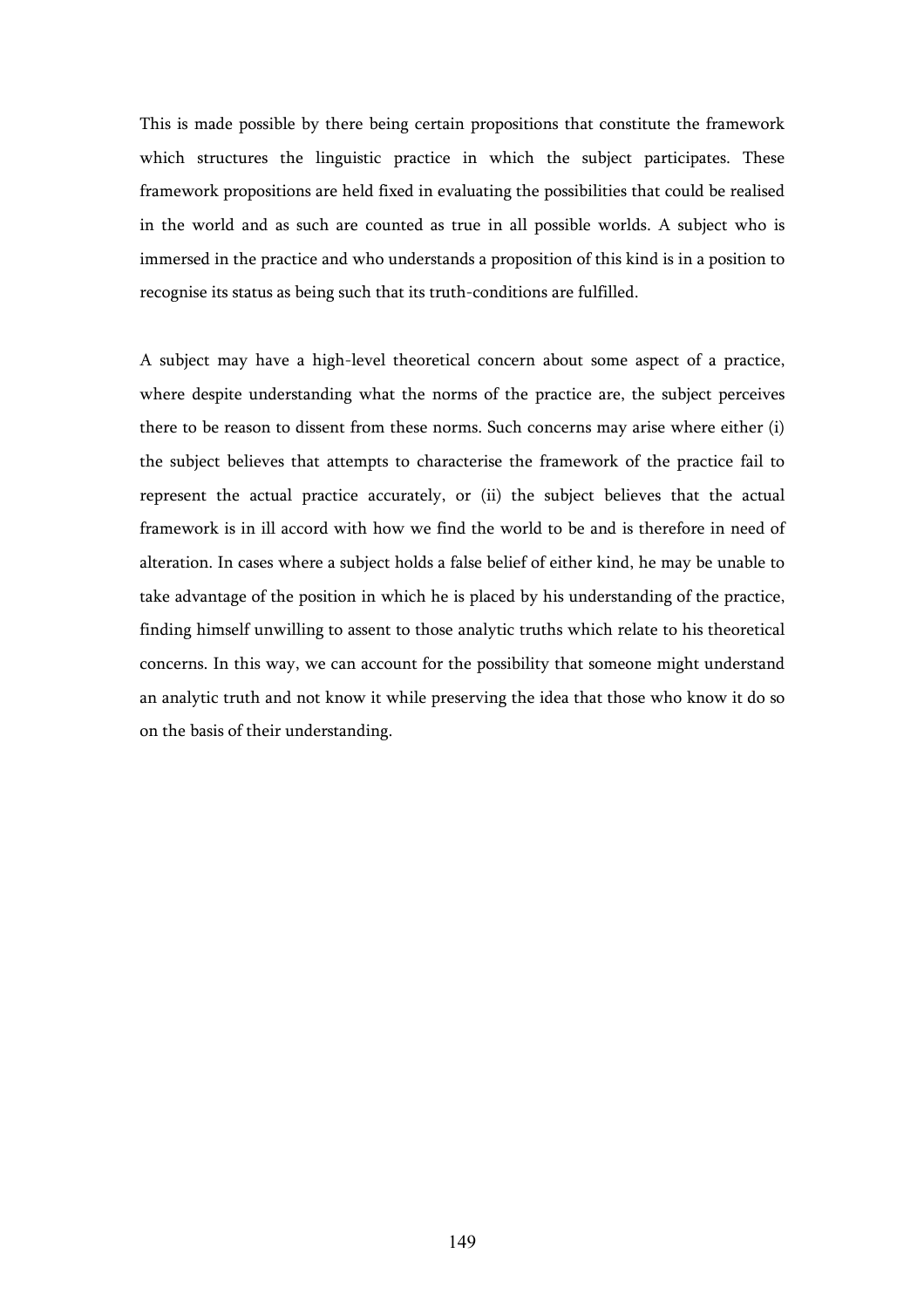## Conclusion

We observed in the introduction that the standard story of analyticity delineates three core issues to which a satisfactory defence should offer a unified response: first, how does understanding explain out knowledge of analytic truths?; second, why might we be inclined to view paradigmatic instances of analyticity as peculiar items to count among our knowledge?; and third, how could it be possible to have cases of disagreement where a subject understands an analytic truth and yet fails to know it? Although the third of these has very much been the focal point for this work, I believe that in addressing it a picture has emerged that enables us to offer a response to the other two.

How, if understanding explains our knowledge of analytic truths, is it possible to understand them and not know them? I have argued that the defender of analyticity can appeal to the epistemic relation of *being in a position to know*, where a subject has the resources required in order to know a proposition already at his disposal but is hindered from exploiting this privileged epistemic position by the presence of some false, undercutting belief that undermines the subject's warrant for the proposition in question. I have argued that this parallels the need for the same sense of *being in a position to know* in describing certain features of our perceptual knowledge. By conceiving of understanding an analytic truth as putting a subject in a position to know it, we preserve the intuitive idea that the subject's understanding is the source of his knowledge, while making room for the possibility that someone might not take advantage of his position and so not know it.

The need to accommodate this possibility constrains the conception of understanding that can underwrite an account of analyticity. It cannot be a precondition of understanding a proposition that a subject be willing to assent to it, since there is always the possibility that a subject may have some reason to withhold assent. We can move to a weaker conception according to which a subject counts as understanding by virtue of his participation in the practice of a linguistic community. For Williamson this has the consequence that there can be no analytic truths on the grounds that one's participation in the linguistic community is consistent with dissent from any given proposition;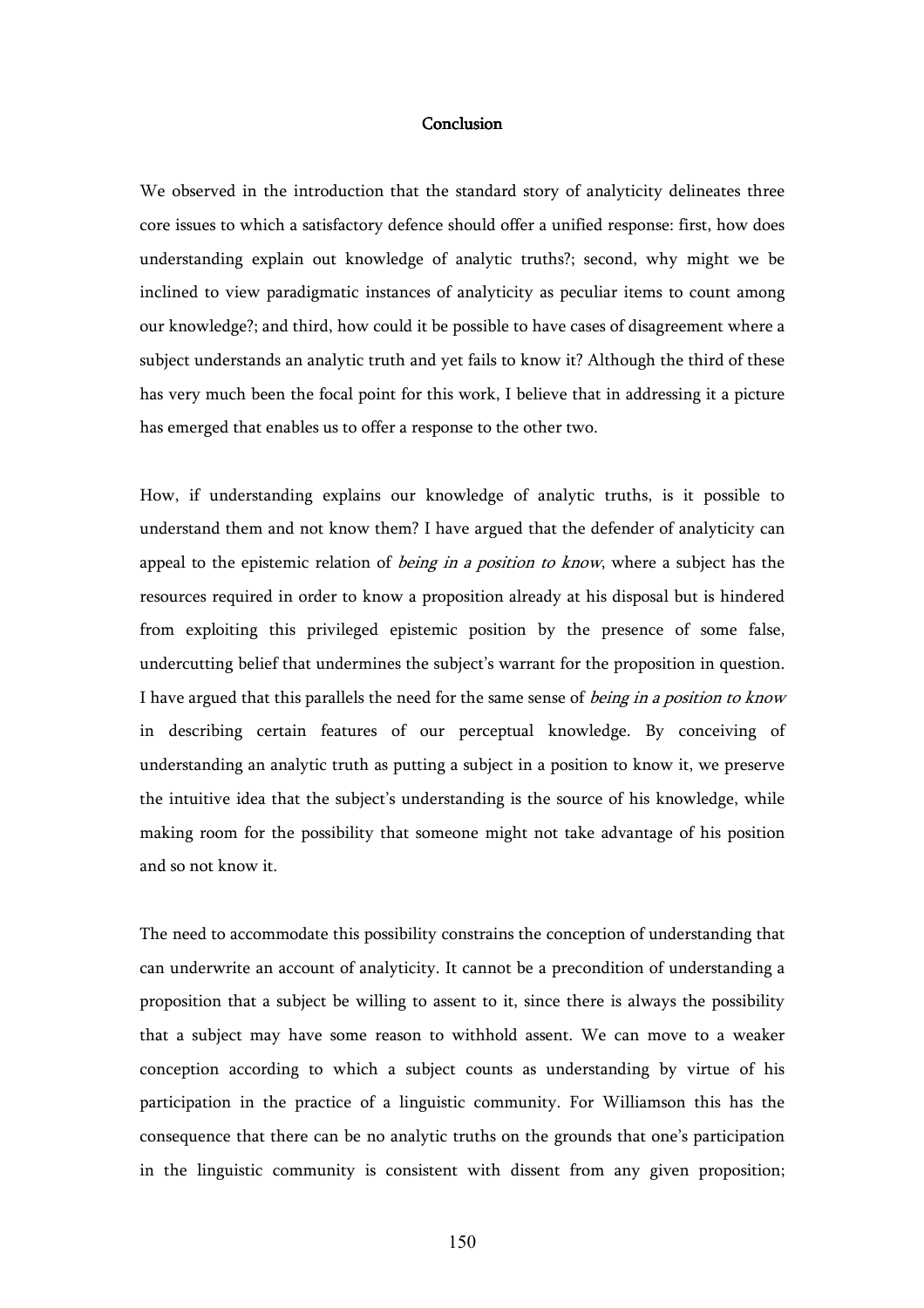therefore, he concludes, there cannot be any truths a subject's acceptance of which is explained by the mere fact that he counts as understanding it. I have argued, however, that the communal nature of our linguistic practice still yields a conception of understanding stronger than Williamson supposes. To understand, on this view, is to know what significance the expressions of the language have for other participants in the practice; so, when a speaker expresses a thought by the use of an indicative sentence, to understand the utterance is to know which thought the speaker expressed.

How, then, does understanding in this sense explain our knowledge of analytic truths? I have argued that understanding an utterance involves knowledge of truth-conditions, which in turn involves having some grasp of the possibilities that are included or excluded by the truth of the proposition expressed. Since an analytic truth is one whose truthconditions are guaranteed to be fulfilled, understanding an analytic truth enables a subject to recognise that it is true in all possible worlds. This, I have suggested, is made possible by there being certain propositions that have the status of structuring the linguistic practice in which the subject participates. These propositions are held fixed as we evaluate the possible ways that the world could be, or could have been, and so come out as true in all possible worlds. A subject who is sufficiently integrated within the practice and who understands an analytic truth is thereby in a position to recognise that it has this status of being held fixed within the practice.

This explanation provides us with a response to the remaining question regarding the fact that people, particularly when they are initially introduced to the idea of analyticity through paradigmatic instances, often regard it as somewhat strange to count these as items among our knowledge about the world. We find this when met by a response suggesting that they have an air of the obvious, or that they simply reflect the meanings of the constituent expressions. On the account I have offered, these are quite natural responses to have because analytic truths constitute the framework that structures our practice. The model of the framework divides the statements of a language into the substantive claims about the domain of objects about which we wish to speak and the constitutive claims that structure the practice. The analytic truths, being part of the framework, fall into the latter category, as claims that structure our talk about the world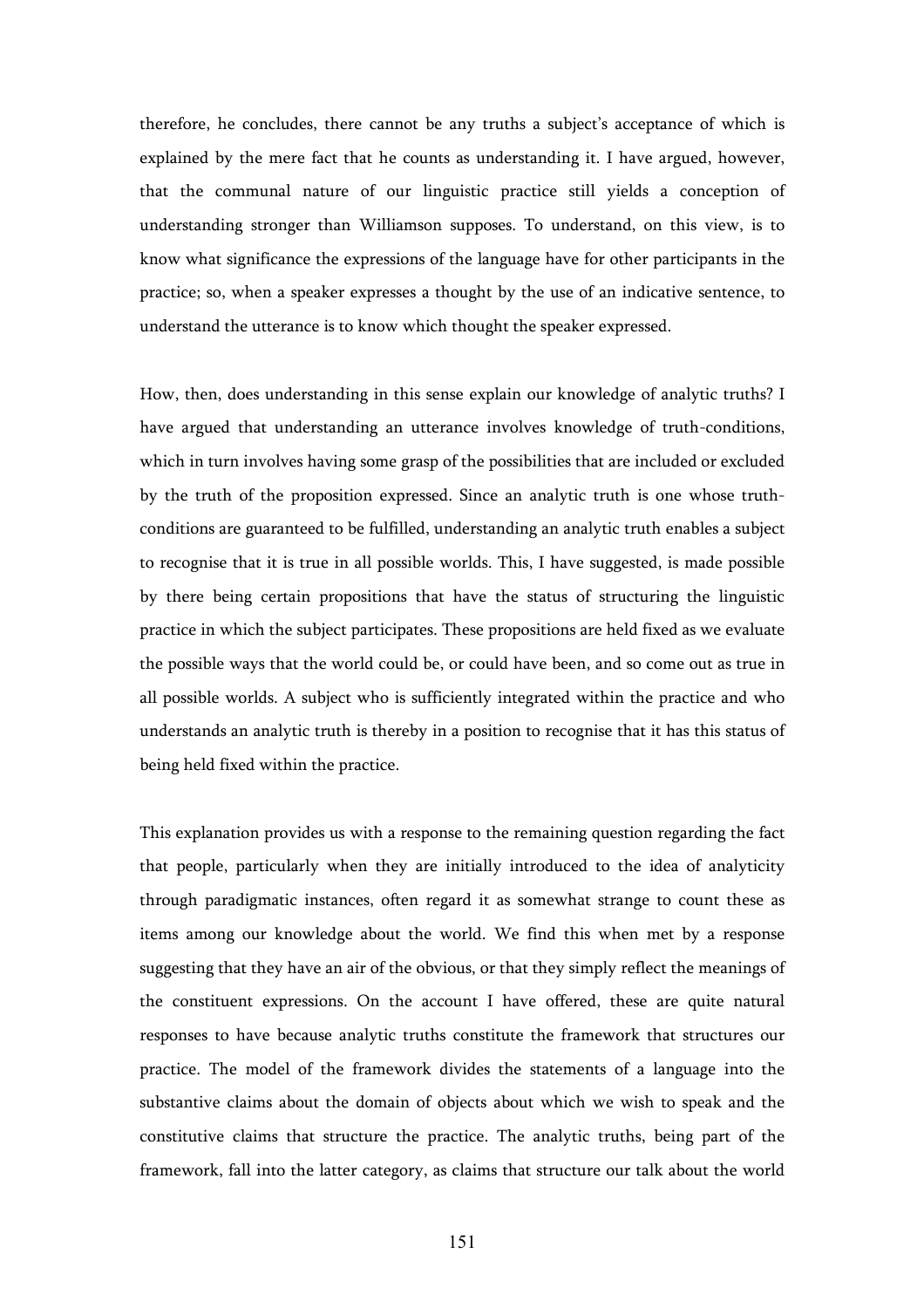and hence do not count among what we perceive to be the substantive claims about the world. I have suggested that this need not mean that there is no sense in which they are about the world, since our framework may be adapted in accordance with how we find the world to be. But in recognising a proposition to reflect some aspect of the rules by virtue of which we say things about the world, it is natural that it might strike someone as rather trivial and, perhaps, not itself about the world.

Little has been said up to this point to address directly the concurrent debate about what status the truths of philosophy have, although this theme lies just below the surface of the historical discussions about analyticity, since we consider many of these truths to be a priori and thus subject to whatever account we offer by way of explaining the a priori. For many of the logical positivists inspired by Wittgenstein, the ability to label the truths of philosophy as 'analytic' allowed them to separate what they perceived to be fruitless and speculative metaphysical wrangling from the real business of investigating the world through scientific means. And so even amongst those for whom the notion of analyticity was respectable, such as Carnap, we see the idea that analytic truths are not deep truths about the world in the way the defender of rational intuition supposes that we have direct insight into the nature of reality; rather, they are part of a framework altered as we see fit in order to best serve the interests of the scientific enquiries that provide us with the substantive claims about the world.

We see a similar concern with the status of philosophical truths amongst those who have opposed analyticity. For Quine, philosophical claims should be continuous with the claims of the natural sciences; consequently, there are no truths that can be held separate from the empirically respectable, substantive claims about the world, and therefore none which are analytic. In Williamson too we find the suggestion that to label the truths of philosophy 'analytic' would be to ignore the substance or explanatory value we typically suppose them to have – that they would be in some way less substantial and less world-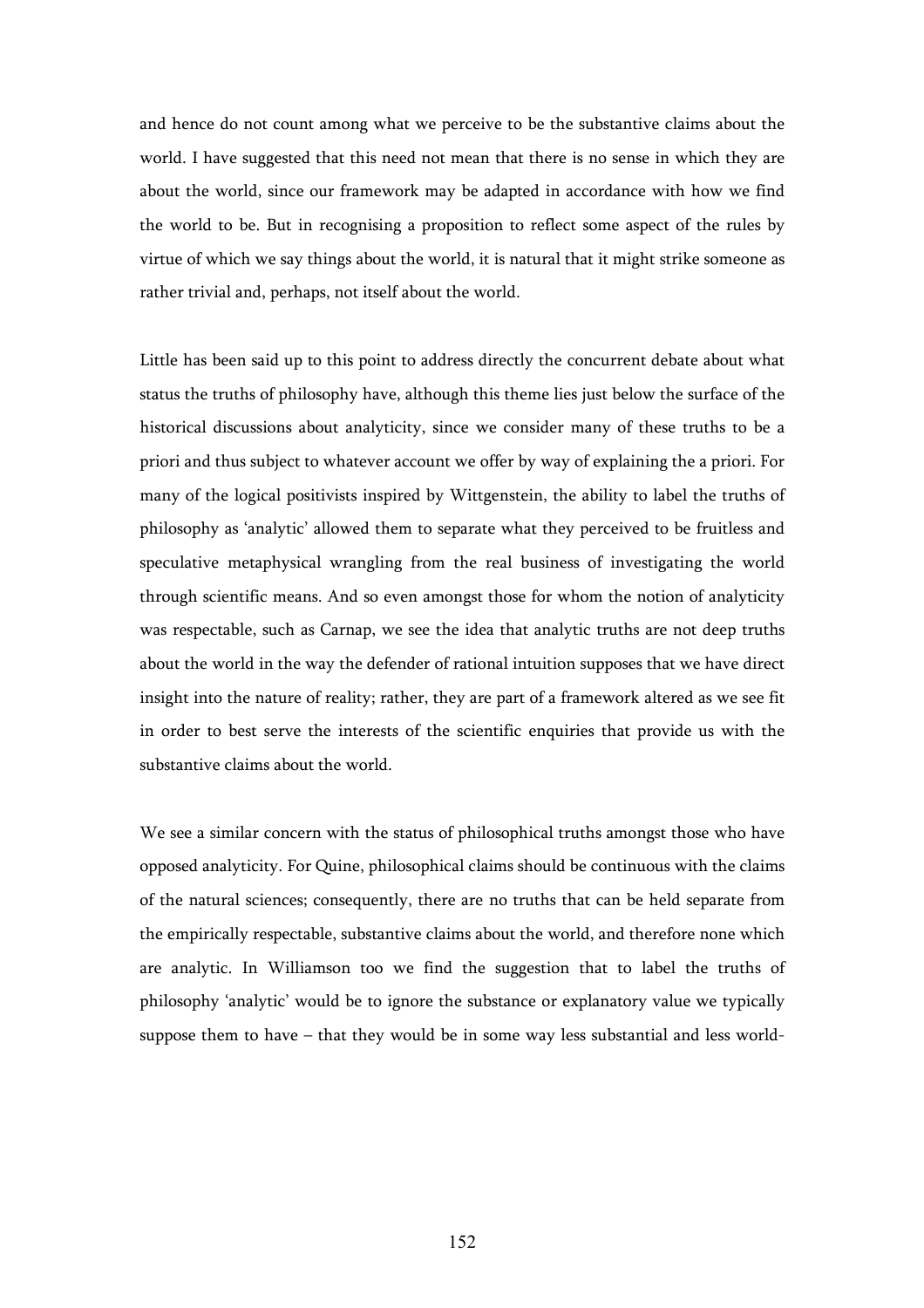involving than the truths of other disciplines, $1$  whereas Williamson supposes that the methodology of philosophy is broadly similar in many respects to that of certain sciences.<sup>2</sup>

This is hardly the point at which to begin making any great claims about the philosophy of philosophy. It will suffice to note that on the account presented here, we need not regard analytic truths as being quite so trivial or insubstantial as someone like Williamson supposes. Even if we view philosophy as aiming, at least in part, to draw out or clarify the commitments of our practice and the framework that structures it, we may disagree about what the commitments of our practice are, requiring us to consider different aspects of our practice and our intuitions as speakers in order to reach some sort of conclusion. But we might, as we saw with Graham Priest, also view philosophy as aiming to assess whether our actual practice optimally reflects our experience of the world, advocating adjustments to the framework if there is a mismatch between the two. Again, this introduces scope for considerable disagreement as to whether our framework needs to accommodate some phenomena or whether it already has the resources to do so. So, for the truths of philosophy to be analytic would remove them neither from controversy nor from reference to our experience of the world.

Finally, it should be noted that the arguments presented here do not purport to achieve a complete vindication of analyticity. I started from the intuition that there appear to be truths we know on the basis of our understanding them and subsequently proceeded to show how we might construct an account that preserves this intuition, based around the claim that in doing so we are able to accommodate the possibility that someone could nevertheless understand an analytic truth and still fail to know it. In doing so, I have made certain suppositions about the nature of understanding and our linguistic practice that, while plausible, are certainly not without their points of contention. Were it to be shown that these could not be sustained, it may have consequences for the proposed account; the arguments here must therefore be understood as conditional upon these assumptions. What has been shown is that we can provide an account of analyticity

<sup>&</sup>lt;sup>1</sup> See, for example, Williamson 2007: 46-8, 52-4

<sup>&</sup>lt;sup>2</sup> Williamson 2007 *passim*, esp. 3-7. The irony is that the disciplines to which Williamson points in claiming this are those of mathematics and logic  $(6, 47)$ , the truths of which the defender of analyticity already supposes to be analytic.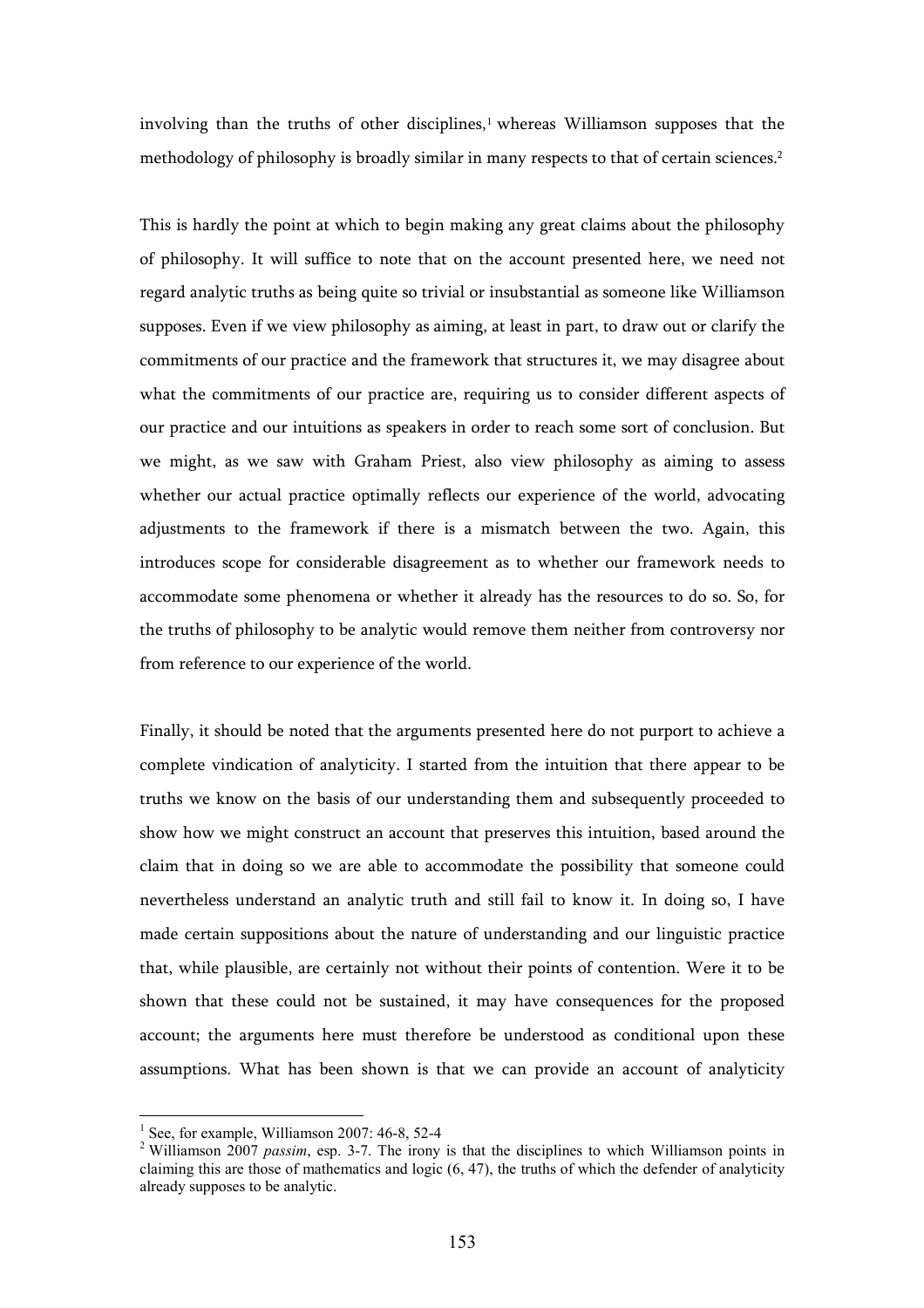capable of satisfying the desiderata outlined in the introduction, so even if we ultimately have to reconsider the feasibility of an analytic explanation of the a priori, it is not because accounts of analyticity per se are unable to accommodate cases of disagreement.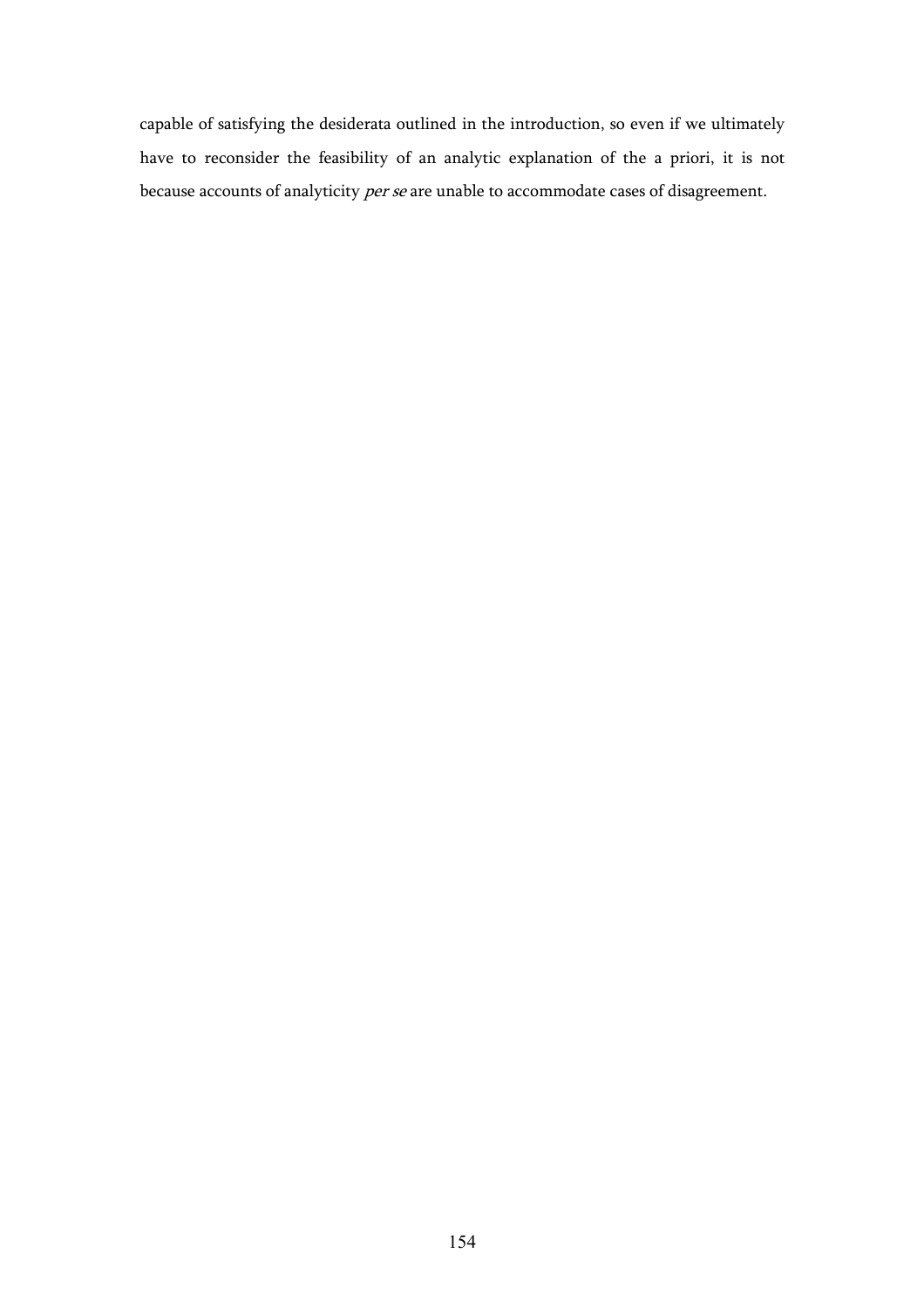## **Bibliography**

- Alston, W.P. (1986) 'Quine on Meaning', in L.E. Hahn and P.A. Schilpp, eds. The Philosophy of W.V. Quine (La Salle, Open Court)
- Awodey, S. (2007) 'Carnap's Quest For Analyticity', in Friedman and Creath, eds.
- Ayer, A.J. (2001) *Language, Truth and Logic* (London, Penguin Books)
- Bach, K. (2005) 'Context Ex Machina', in Z.G. Szabó, ed. Semantics Versus Pragmatics (Oxford Clarendon Press)
- Beebee, H. (2001) 'Transfer of Warrant, Begging the Question and Semantic Externalism', Philosophical Quarterly 51: 356-374
- Benaceraff, P. (1973) 'Mathematical Truth', The Journal of Philosophy 70: 661-679
- Besson, C. (2009) 'Logical Knowledge and Gettier Cases', Philosophical Quarterly 59: 1-19
- Boghossian, P. (1997) 'Analyticity', in B. Hale and C. Wright, eds. A Companion to the Philosophy of Language (Oxford, Blackwell)
- \_\_\_\_\_\_\_ (2003a) 'Blind Reasoning', Proceedings of the Aristotelian Society Supplementary Volume 77: 225-248
- \_\_\_\_\_\_\_ (2003b) 'Epistemic Analyticity: A Defence', Grazer Philosophische Studien 66: 15-35
- Boghossian, P. and Peacocke, C., eds. (2000) New Essays on the A Priori (Oxford, Clarendon)
- Bohnert, H.G. (1963) 'Carnap's Theory of Definition and Analyticity', in Schilpp, ed.
- BonJour, L. (1998) In Defence of Pure Reason (Cambridge, Cambridge University Press) \_\_\_\_\_\_\_ (2001) 'Replies', Philosophy and Phenomenological Research 63: 673-698
- Borg. E. (2007) 'Minimalism Versus Contextualism in Semantics', in G. Preyer and G. Peter, eds. Context-Sensitivity and Semantic Minimalism (Oxford, Oxford University Press)
- Brewer, B. (1999) Perception and Reason (Oxford, Clarendon Press)
- \_\_\_\_\_\_\_ (2000) 'Externalism and A Priori Knowledge', in Boghossian and Peacocke, eds.
- Burge, T. (2003) 'Perceptual Entitlement', Philosophy and Phenomenological Research 67: 503-548
- Carnap, R. (1956a) Meaning and Necessity, second edition (London, Cambridge University Press)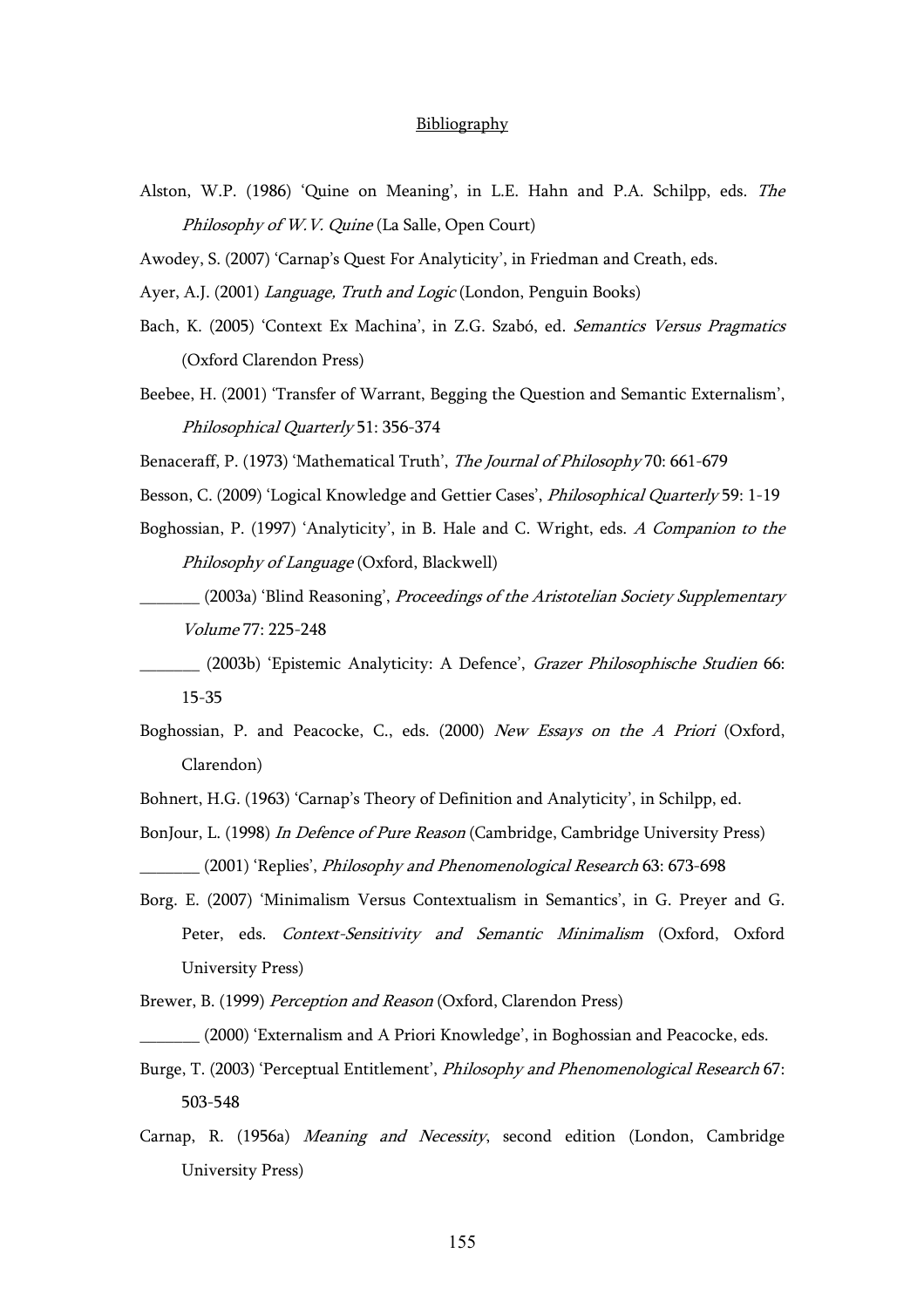- \_\_\_\_\_\_\_ (1956b) 'Empiricism, Semantics, and Ontology', in Carnap (1956a)
- \_\_\_\_\_\_\_ (1956c) 'Meaning Postulates', in Carnap (1956a)
- \_\_\_\_\_\_\_ (1963a) 'Intellectual Autobiography', in Schilpp, ed.
- \_\_\_\_\_\_\_ (1963b) 'W.V. Quine on Logical Truth', in Schilpp, ed.
- Carus, A.W. (2007) 'Carnap's Intellectual Development', in Friedman and Creath, eds.
- Cassam, Q. (2000) 'Rationalism, Empiricism, and the A Priori', in Boghossian and Peacocke, eds.
	- (2007) The Possibility of Knowledge (Oxford, Clarendon)
- Chomsky, N. (1986) Knowledge of Language: Its Nature, Origin, and Use (London, Praeger)
- Coffa, J.A. (1991) The Semantic Tradition From Kant to Carnap (Cambridge, Cambridge University Press)
- Creath, R., ed. (1990) Dear Carnap, Dear Van: The Quine-Carnap Correspondence and Related Work (Oxford, University of California Press)

\_\_\_\_\_\_\_ (2007) 'Quine's Challenge to Carnap', in Friedman and Creath, eds.

- Davidson (2001) 'Radical Interpretation', in his *Inquiries into Truth and Interpretation* (Oxford Clarendon)
- Dummett, M. (1993) 'What Do I Know When I Know a Language?', in his The Seas of Language (Oxford, Clarendon)
- Evans, G. (1982) The Varieties of Reference (Oxford, Clarendon)
- Fricker, E. (2003) 'Understanding and Knowledge of What is Said', in A. Barber, ed. Epistemology of Language (Oxford, Oxford University Press)
- Friedman, M. (2007) 'Carnap's Revolution in Philosophy', in Friedman and Creath, eds.
- Friedman, M. and R. Creath, eds. (2007) The Cambridge Companion to Carnap (Cambridge, Cambridge University Press
- Garcia-Carpintero, M. and Perez Otero, M. (2009) 'The Conventional and the Analytic', Philosophy and Phenomenological Research 78: 239-274
- George, A. (2000) 'On Washing the Fur Without Wetting It: Quine, Carnap, and Analyticity', Mind 109: 1-24
- Goldman, A.I. (1988) 'Discrimination and Perceptual Knowledge', in J. Dancy, ed. Perceptual Knowledge (Oxford, Oxford University Press)
- Harman, G. (1996) 'Analyticity Regained?', Nous 30: 392-400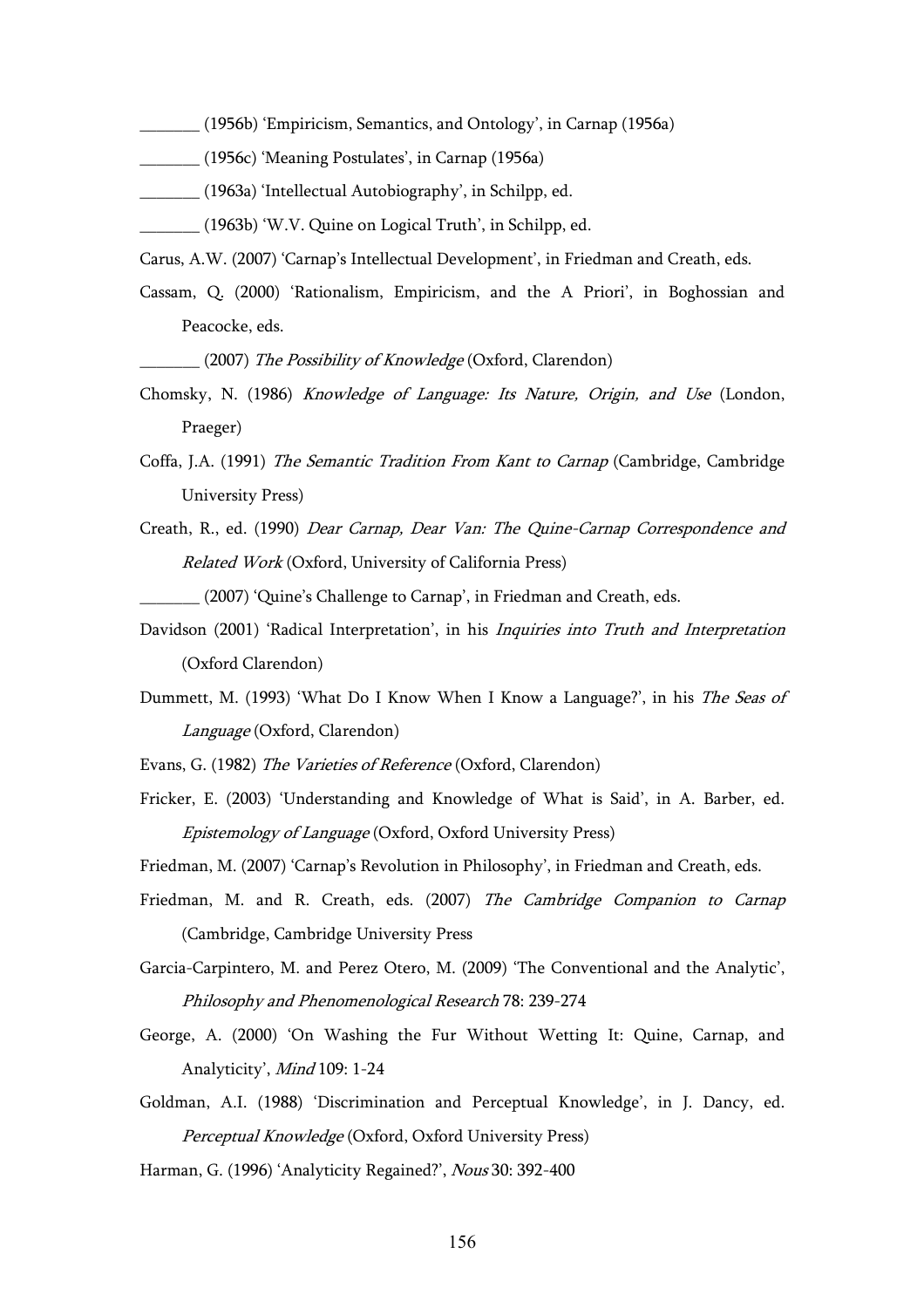- Heck, R.G. (1995) 'The Sense of Communication', Mind 104: 79-106
- Hume, D. (1996) An Enquiry Concerning Human Understanding (Oxford, Oxford University Press
- Hunter, D. (1998) 'Understanding and Belief', Philosophy and Phenomenological Research 58: 559-580
- Kant, I. (1998) Critique of Pure Reason, trans. P. Guyer and A.W. Wood (Cambridge, Cambridge University Press)
- Kaplan, D. (1989) 'Demonstratives', in J. Almog, J. Perry, and H. Wettstein, eds. Themes from Kaplan (Oxford, Oxford University Press)

Kripke, S.A. (1980) Naming and Necessity (Oxford, Blackwell)

Margolis, E. and Laurence, S. (2001) 'Boghossian on Analyticity', Analysis 61: 293-302

Martin, M.G.F. (2001) 'Epistemic Openness and Perceptual Defeasibility', *Philosophy and* Phenomenological Research 63: 441-448

McDowell, J. (1998a) Meaning, Knowledge, and Reality (London, Harvard University Press)

- \_\_\_\_\_\_\_ (1998b) Mind, Value, and Reality (London, Harvard University Press)
- \_\_\_\_\_\_\_ (1998c) 'Knowledge and the Internal', in McDowell (1998a)
- \_\_\_\_\_\_\_ (1998d) 'Criteria, Defeasibility and Knowledge', in McDowell (1998a)
- \_\_\_\_\_\_\_ (1998e) 'Knowledge by Hearsay', in McDowell (1998a)
- \_\_\_\_\_\_\_ (1998f) 'Wittgenstein on Following a Rule', in McDowell (1998b)
- \_\_\_\_\_\_\_ (1998g) 'The Content of Perceptual Experience', in McDowell (1998b)
- \_\_\_\_\_\_ (2002) 'Knowledge and the Internal Revisited', Philosophy and Phenomenological Research 64: 97-105
- (2008) 'Avoiding the Myth of the Given', in J. Lindgaard, ed., *John McDowell:* Experience, Norm, and Nature (Oxford, Blackwell)
- McGee, V. (1985) 'A Counterexample to Modus Ponens', Journal of Philosophy 82: 462- 471
- Nagel, E. and J.R. Newman (1958) Gödel's Proof (London, Routledge)
- Peacocke, C. (1986) Thoughts: An Essay on Content (Oxford, Blackwell)
- (1993) 'How Are A Priori Truths Possible?', *European Journal of Philosophy* 1: 175-199
	- \_\_\_\_\_\_\_ (2000) 'Explaining the A Priori', in Boghossian and Peacocke, eds.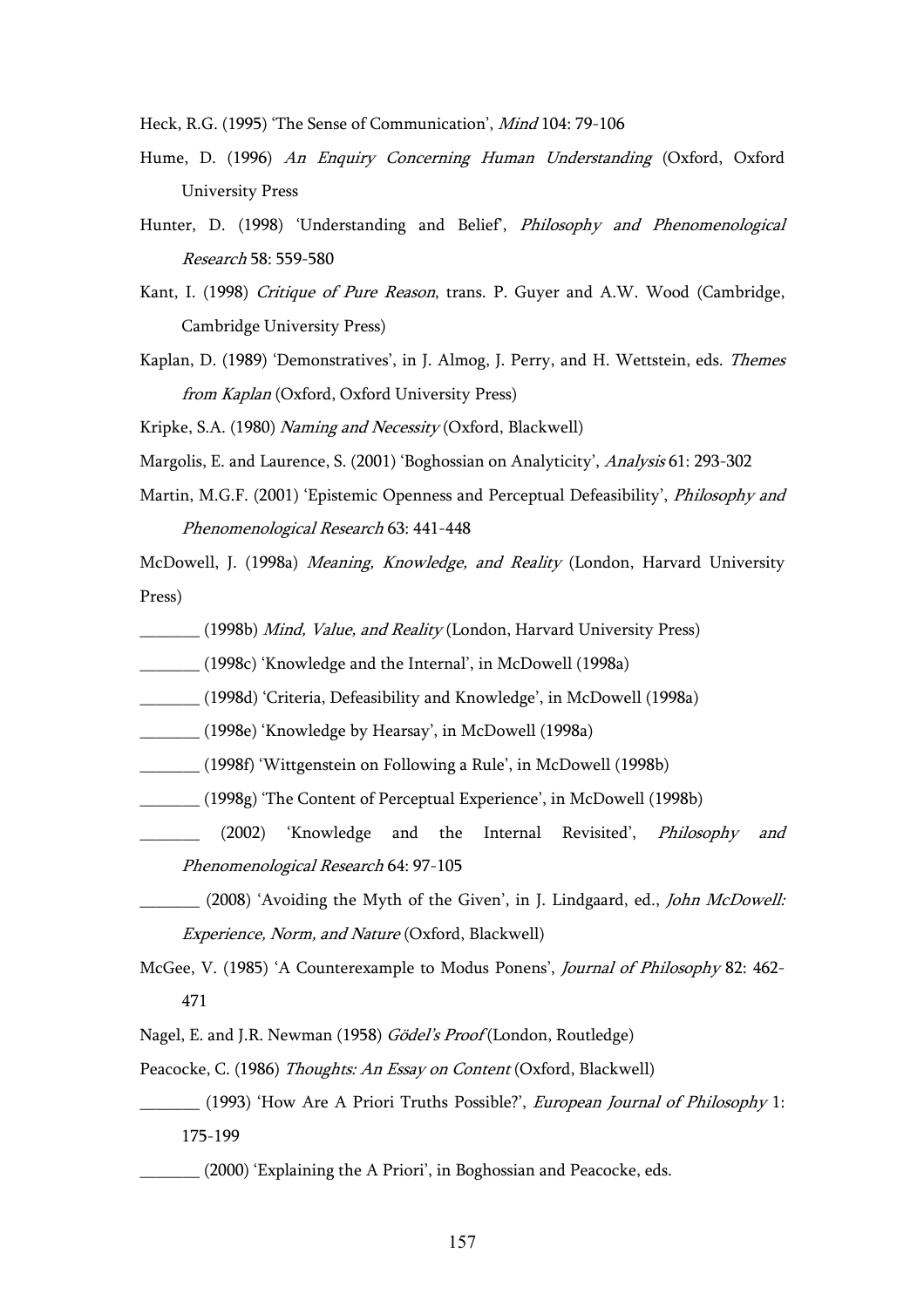Pollock, J.L. (1987) Contemporary Theories of Knowledge (London, Hutchinson)

Priest, G. (2006) In Contradiction: A Study of the Transconsistent, second edition (Oxford, Clarendon)

Pritchard, D. (2005) Epistemic Luck (Oxford, Oxford University Press)

Pryor, J. (2000) 'The Skeptic and the Dogmatist', Nous 34: 517-549

- Putnam, H. (1975) 'The Meaning of 'Meaning'', in his *Mind, Language and Reality:* Philosophical Papers vol. 2 (Cambridge, Cambridge University Press)
- Quine, W.V.O. (1953) 'Two Dogmas of Empiricism', in his From a Logical Point of View (London, Harvard University Press)
	- (1966a) The Ways of Paradox and Other Essays, revised edition (London, Harvard University Press

\_\_\_\_\_\_\_ (1966b) 'Truth by Convention', in Quine (1966a)

\_\_\_\_\_\_\_ (1966c) 'Carnap and Logical Truth', in Quine (1966a)

Recanati, F. (2004) Literal Meaning (Cambridge, Cambridge University Press)

Ricketts, T. (2007) 'Tolerance and Logicism', in Friedman and Creath, eds.

Russell, G. (2008) Truth in Virtue of Meaning (Oxford, Oxford University Press)

- (2010) 'Analyticity in Externalist Languages', in S. Sawyer, ed. *New Waves in* Philosophy of Language (Basingstoke, Palgrave Macmillan)
- Schilpp, P.A., ed. (1963) The Philosophy of Rudolf Carnap (London, Cambridge University Press)

Shapiro, S. (2000) 'The Status of Logic', in Boghossian and Peacocke, eds.

Smiley, T. (1993) 'Can Contradictions Be True?', Proceedings of the Aristotelian Society Supplementary Volume 67: 17-33

Smith, B.C. (1992) 'Understanding Language', Proceedings of the Aristotelian Society 92: 109-141

- \_\_\_\_\_\_\_ (2006) 'What I Know When I Know a Language', in E. Lepore and B.C. Smith, eds. The Oxford Handbook of Philosophy of Language (Oxford, Clarendon Press)
- Soames, S. (1989) 'Semantics and Semantic Competence', Philosophical Perspectives 3: 575-596

(1992) 'Truth, Meaning, and Understanding', *Philosophical Studies* 65: 17-35 Stalnaker, R. (1999a) Context and Content (Oxford, Oxford University Press)

\_\_\_\_\_\_\_ (1999b) 'Assertion', in Stalnaker (1999a)